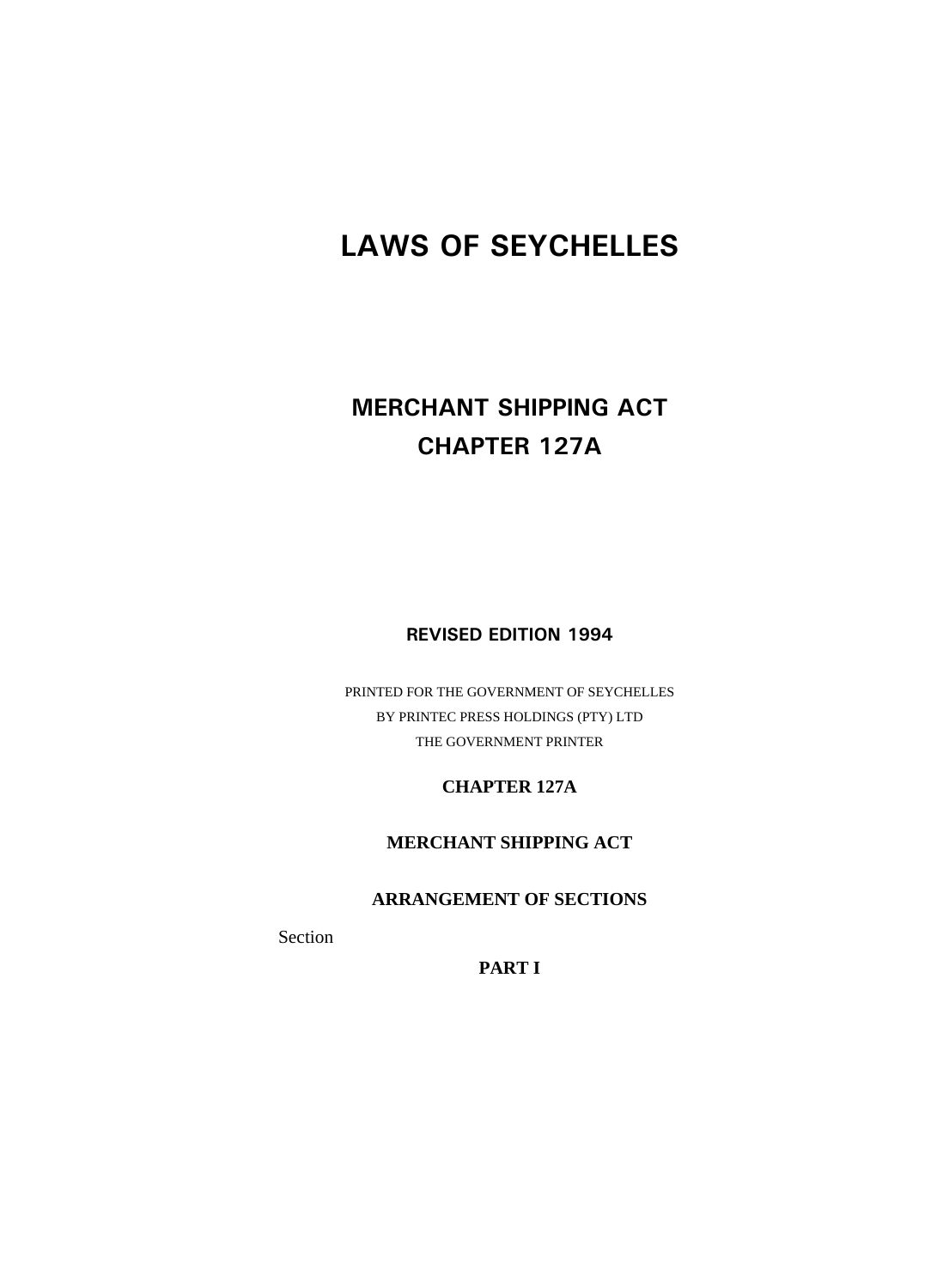#### *PRELIMINARY*

1 Short Title

Act 13 of 1992

- 2 Commencement 3 Interpretation
- 
- 4 Application of the Act

#### **PART II**

### *ADMINISTRATION OF ACT*

- 5 Office of the Director of Port and Marine Services
- 6 Power of Minister to give directions
- 7 Marine Officers
- 8 Duties and powers of surveyors and inspectors
- 9 Registrar of Seychelles' ships
- 10 Minister may delegate certain powers and duties
- 11 Registrar of Seamen and Shipping Master
- 12 Register of Ships

#### **PART III**

#### *REGISTRATION OF SHIPS*

#### *REGISTER OF SHIPS*

- 13 Provisions relating to registration Section
- 
- 14 Port of registry
- 15 Meaning of 'qualified person'
- 16 Registration of ships
- 17 Designated ships
- 18 Registration of Government ships
- 19 Restriction of registration of ships
- 20 Cancellation of registration
- 21 Survey and measurement of ships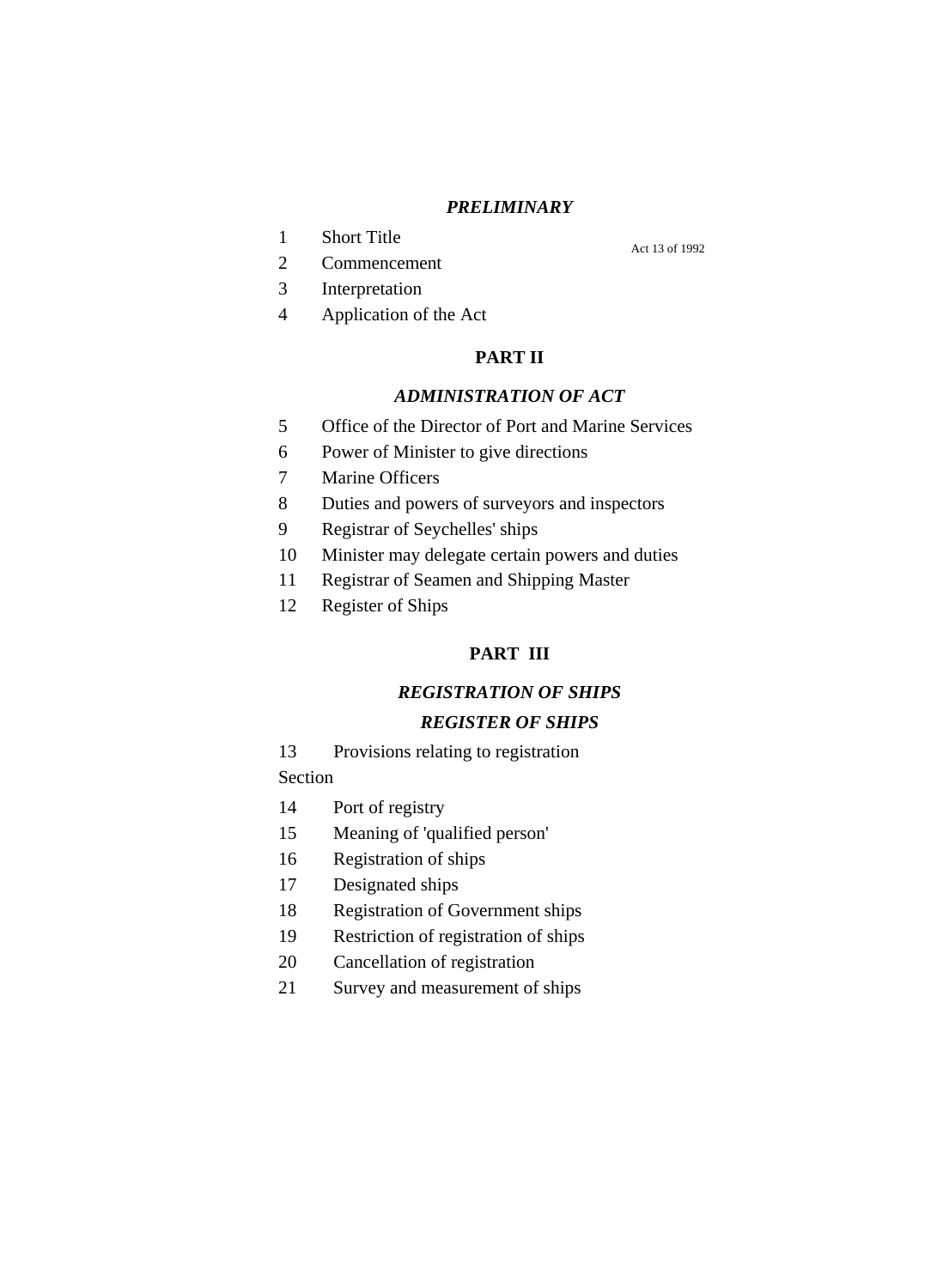- 22 Marking of ships
- 23 Application of registration
- 24 Application for re-registration
- 25 Declaration of ownership on registry
- 26 Registration of ships, procedure
- 27 Certificate of registry
- 28 Power to grant new certificate
- 29 Provisional registration
- 30 Loss of Certificate of Registry
- 31 Change in ownership
- 32 Delivery of certificate where ship is lost, etc.
- 33 Registry of alterations

#### *Transfers and Transmission*

- 34 Transfer by bill of Sale
	- 35 Declaration of transfer
	- 36 Registration of transfer
	- 37 Transmission of ship on death, bankruptcy, etc.
	- 38 Order for sale on transmission to unqualified person
	- 39 Transfer of ship or sale by order of Court
	- 40 Court may prohibit transfer
	- **Section**

#### *National Character and Flag*

- 41 Penalty for unduly assumi ng Seychelles character
- 42 Penalty for concealment of Seychelles character, etc.
- 43 Penalty for acquiring ownership if unqualified
- 44 Liabilities of unregistered ship
- 45 National colours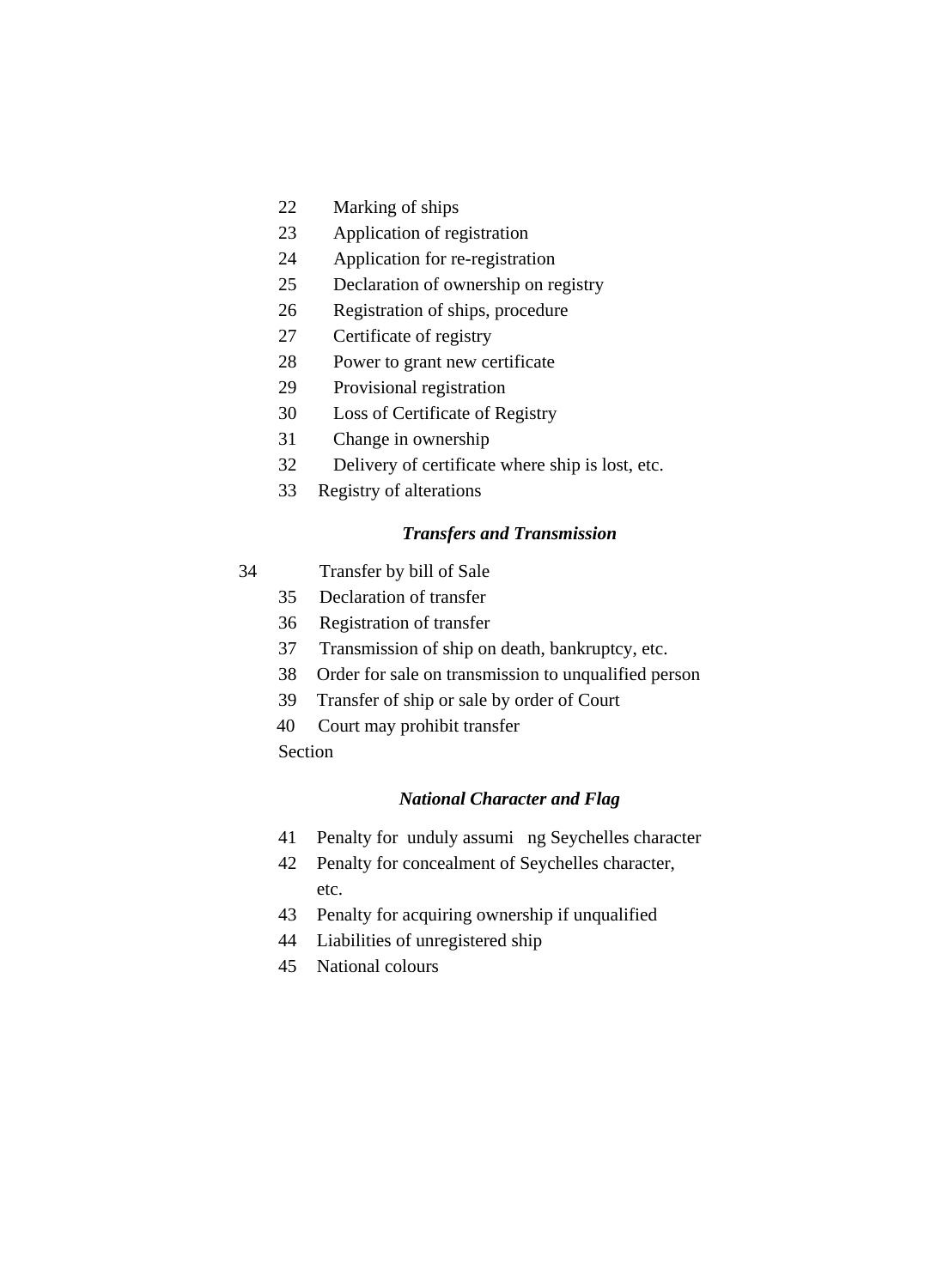#### *Miscellaneous*

- 46 Registrar may require information
- 47 Notice of trusts not received
- 48 Equities not excluded by Act
- 49 Liability of owners
- 50 Ships managing owner to be registered
- 51 Names of registred ships
- 52 Registration fee

#### **PART IV**

#### *LICENCING, SURVEYS AND MEASUREMENTS*

#### *Licencing*

- 53 Licensing of Seychelles ships
- 54 Production of tonnage certificate

#### *Survey and Tonnage Measurement*

- 55 Minister to make tonnage regulations
- 56 Tonnage once ascertained to be tonnage of ship
- 57 Tonnage of foreign ship

#### Section

- 58 Foreign and other measurements
- 59 Alterations between surveys
- 60 Appointment of surveyors
- 61 Marking of ships
- 62 Insufficient or inaccurate marking of ships

#### **PART V**

#### *MORTGAGES AND LIENS*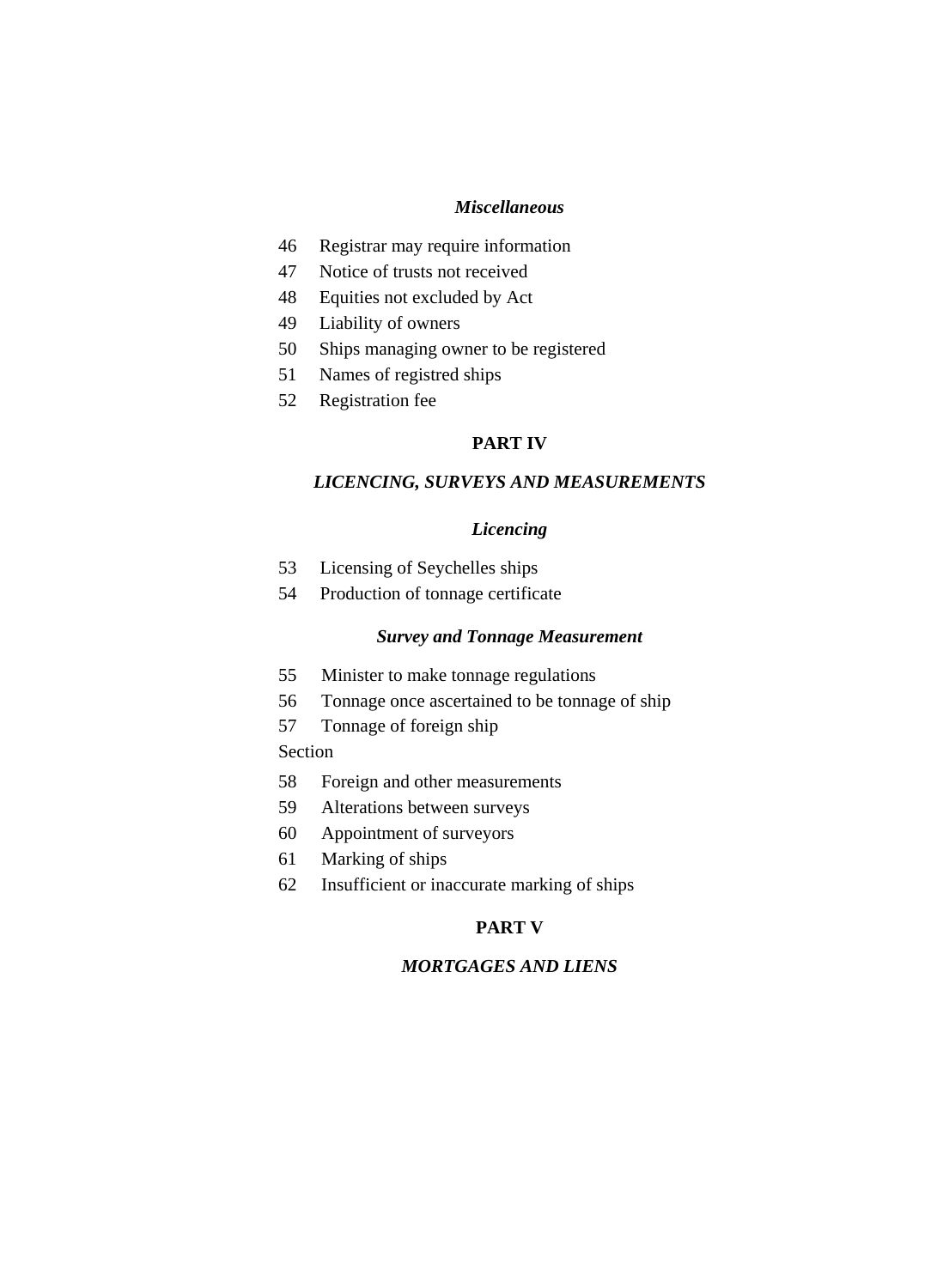#### *Mortgages*

- 63 Method of mortgage of ship
- 64 Entry of discharge of mortgage
- 65 Priority of mortgages
- 66 Powers of mortgagee
- 67 Transfer of mortgage
- 68 Transmission of interest in mortgage by death, etc.

#### *Maritime Liens*

- 69 Maritime Liens
- 70 Priority of liens
- 71 Order of priority of liens
- 72 Rights of ship builders and ship repairers
- 73 Overriding nature of maritime liens
- 74 Claims arising from radioactive products, etc.
- 75 Limitation period
- 76 Notice of sale to be given
- 77 Effect of sale on mortgages
- 78 Disposition of proceeds of sale

#### Section

79 Issue of certificate that a ship is free of mortgages, liens, etc

#### **PART VI**

#### *LOCAL VOYAGES*

- 80 Exemptions
- 81 Production of appropriate certificate in respect of local voyages
- 82 Engaging in local trading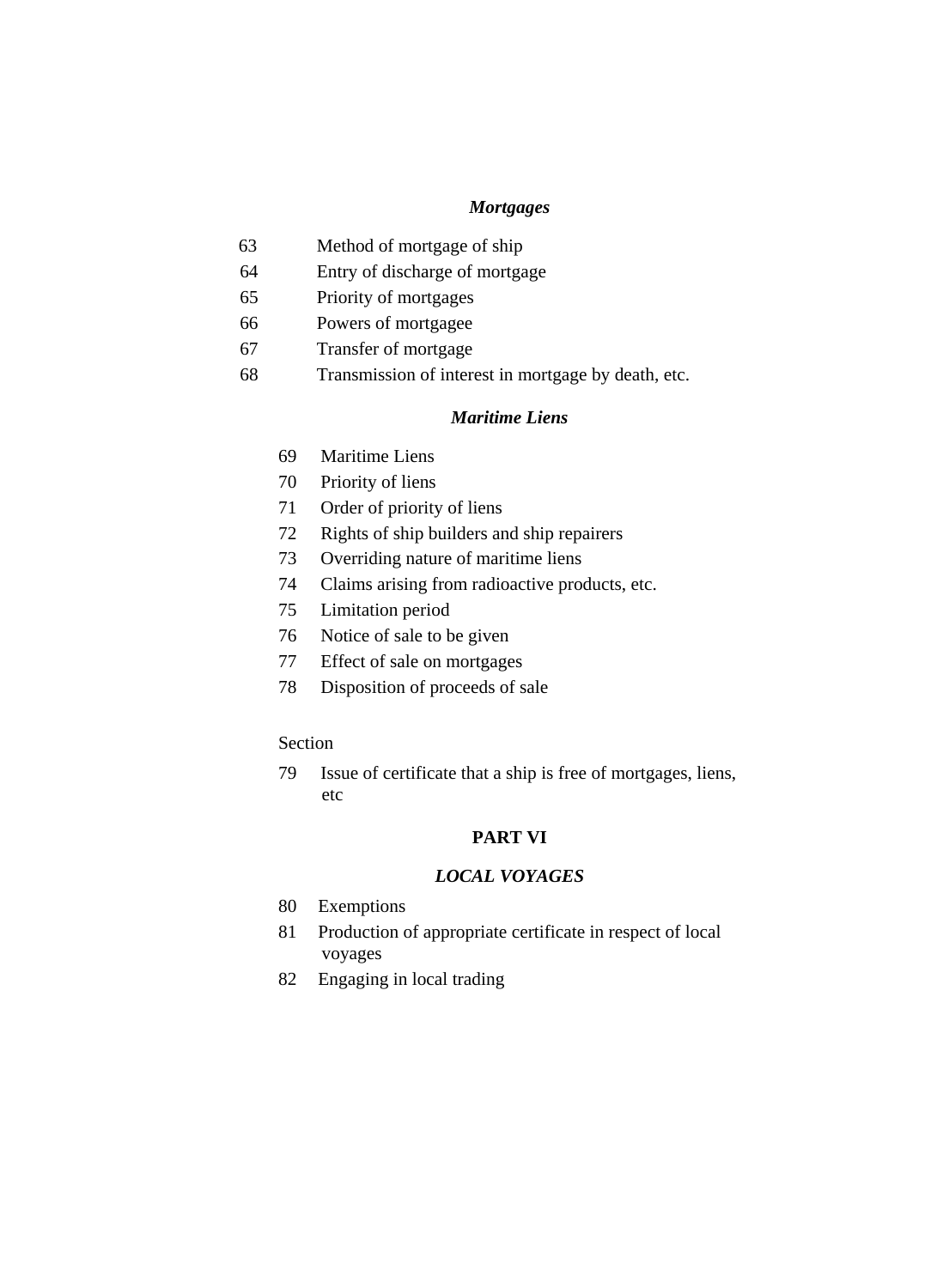- 83 Clearance of ships for local voyages and detention of ships
- 84 Regulations

#### **PART VII**

#### *SAFETY*

#### *Convention and their Implementation*

- 85 Conventions to have the force of law
- 86 Offence of failing to comply with conventions

#### *Local Certificates*

| -87 | Local certificates |
|-----|--------------------|
|     |                    |

#### *Proceeding to Sea*

| 88 | Production of appropriate certificate in respect of |
|----|-----------------------------------------------------|
|    | international voyages                               |

- 89 Detention of unsafe ships
- 90 Notice to be given to detention of unsafe ships
- 91 Offences in relation to unsafe ships

## Section

92 Failure to carry equipment

#### *General Safety and Precautions*

- 93 Notification of hazards to navigation
- 94 Notification of position
- 95 Distress signal
- 96 Obligation to assist person in distress
- 97 Duty of ships to assist in case of collision
- 98 Right to salvage not affected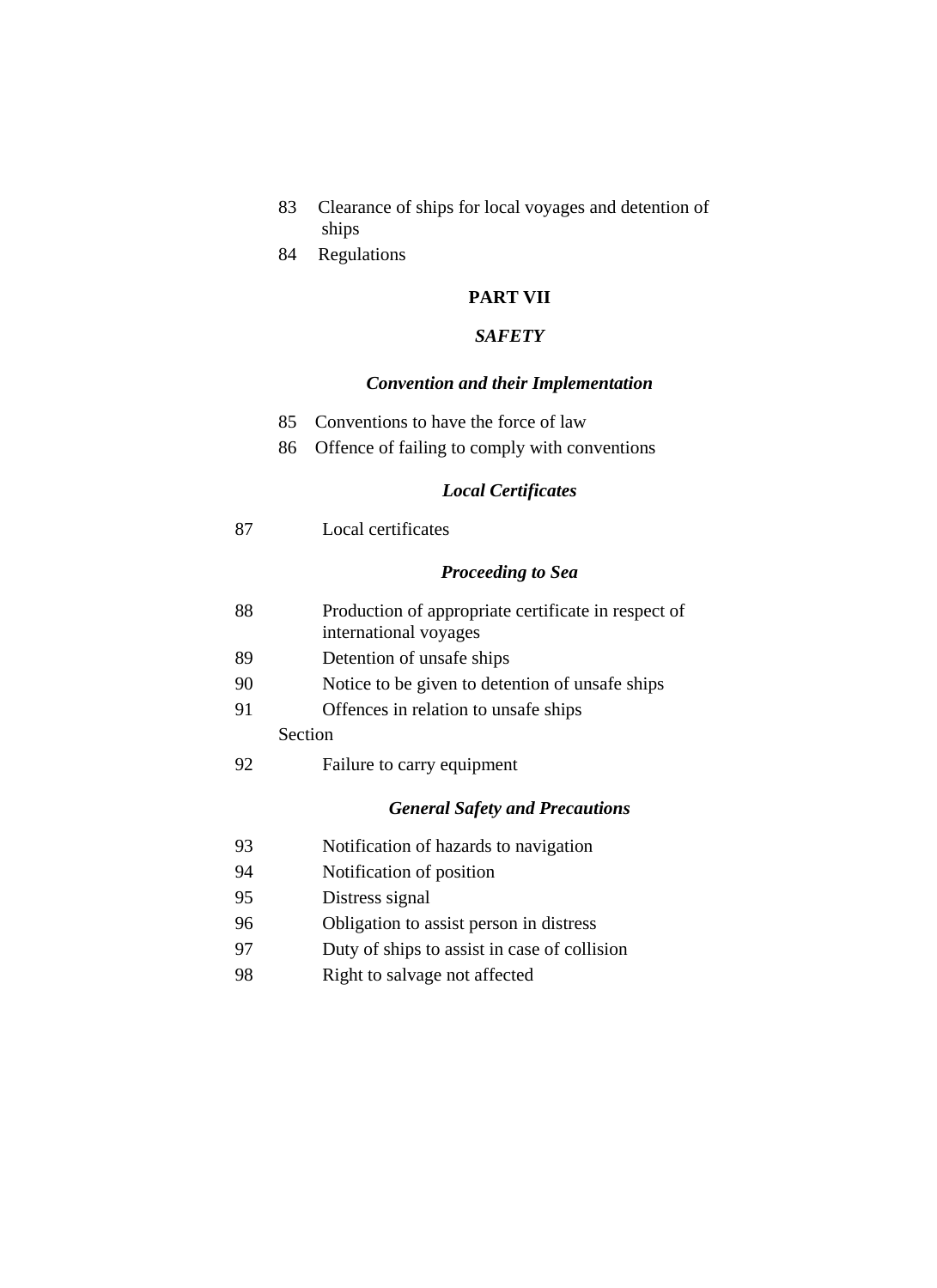#### *Load Line and Loading*

## 99 Meaning of load line

- 100 Concealing load line on a ship, etc
- 101 Submersion of load line

#### *Grains and Bulk Cargoes*

- 102 Bulk, Grains, Deck Cargo Regulations
- 103 Carriage of grain cargoes
- 104 Defence to an offence under section 103 (3)

#### *Dangerous Goods and Safety*

- 105 Meaning of 'dangerous goods'
- 106 Power to deal with goods suspected of being dangeorus
- 107 Restriction on carriage of dangerous goods
- 108 Forfeiture of dangerous goods improperly sent or carried
- 109 Regulations in relation in safety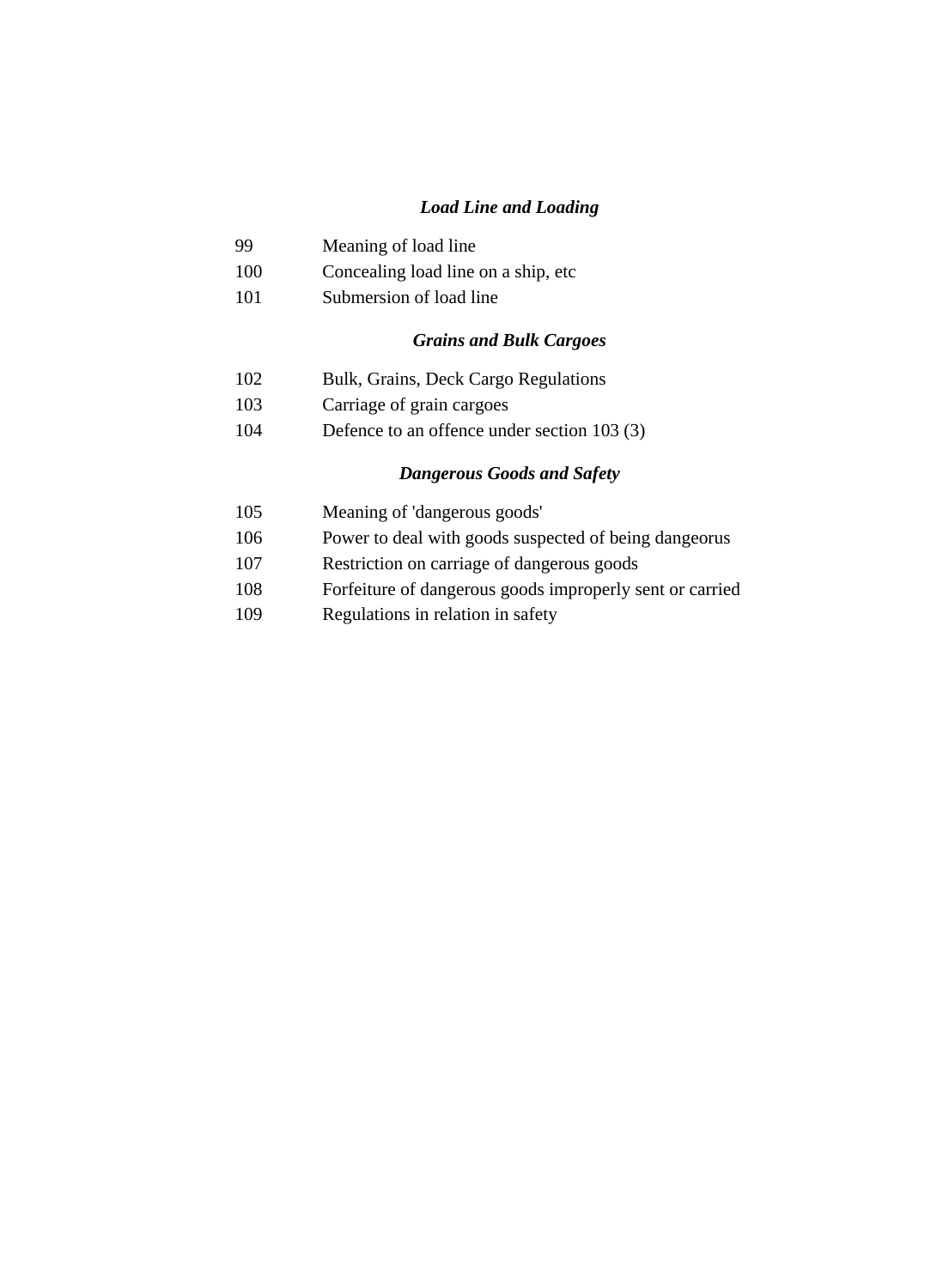#### *Passengers*

- 110 Detention of ships carrying passengers
- 111 Regulation for carriage of passengers
- 112 Application of regulations made under section 111

#### *PART VIII*

#### *SEAWORTHINESS OF SHIPS*

- 113 Unseaworthy ships
- 114 Sending unseaworthy ship to sea an offence
- 115 Owner's obligation to crew regarding seaworthiness
- 116 Detention of unseaworthy ship
- 117 Method of detention of unseaworthy ship
- 118 Supplementary provisions relating to detention
- 119 Powers of marine officers and surveyors regarding detention
- 120 Liability for costs and damages
- 121 Power to require complainant to give security of costs
- 122 Survey of ship alleged by seamen to be unseaworthy
- 123 Appointment of surveyors
- 124 Cost of survey

#### *PART IX*

#### *MASTERS AND SEAMEN*

#### *Introduction*

- 125 Application of Sections 131 to 175
- 126 Exemptions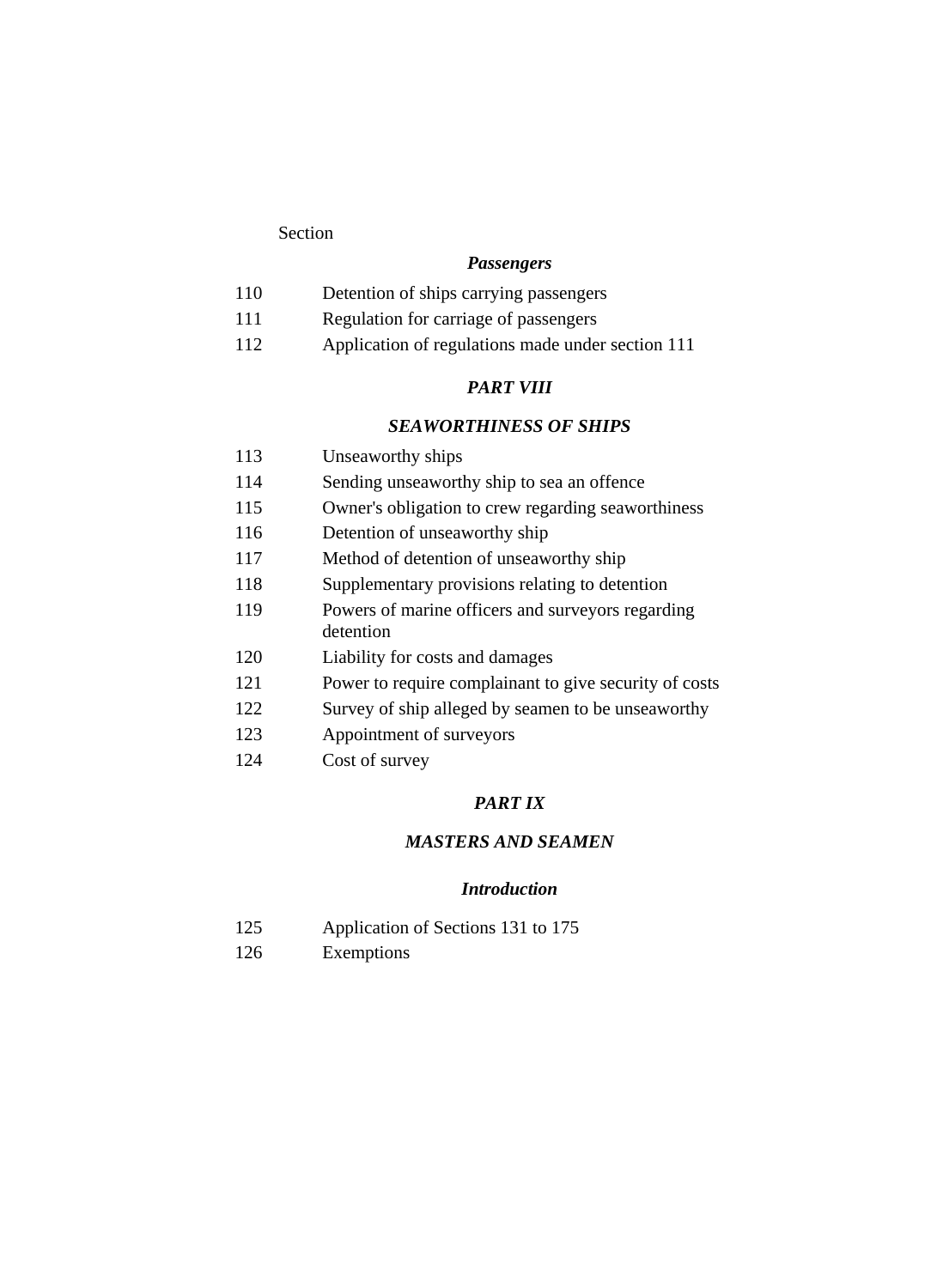## *Certification*

| 127 | Interpretation                                           |
|-----|----------------------------------------------------------|
| 128 | Qualifications of crewman                                |
| 129 | Certificates issued in other countries                   |
| 130 | Regulations for certificates of competency               |
|     | <b>Manning Levels</b>                                    |
| 131 | <b>Manning scales</b>                                    |
| 132 | Unqualified crewman                                      |
| 133 | Failure to carry qualified crewman                       |
|     | <b>Crew Agreements</b>                                   |
| 134 | Regulations for crew agreements                          |
| 135 | Employment of persons under minimun age of<br>employment |
| 136 | Prohibition on seeking rewards for employment            |
|     | <b>Wages</b>                                             |
| 137 | Agreement as to wages                                    |
| 138 | Account of wages                                         |
| 139 | Seaman cannot waive protection of Act                    |
|     |                                                          |

140 Regulations relating to wages

## *Crewman Accommodation*

|  | 141 |  | Crew accommodation |
|--|-----|--|--------------------|
|--|-----|--|--------------------|

142 Regulations for crew accommodation

## *Welfare*

143 Provisions and water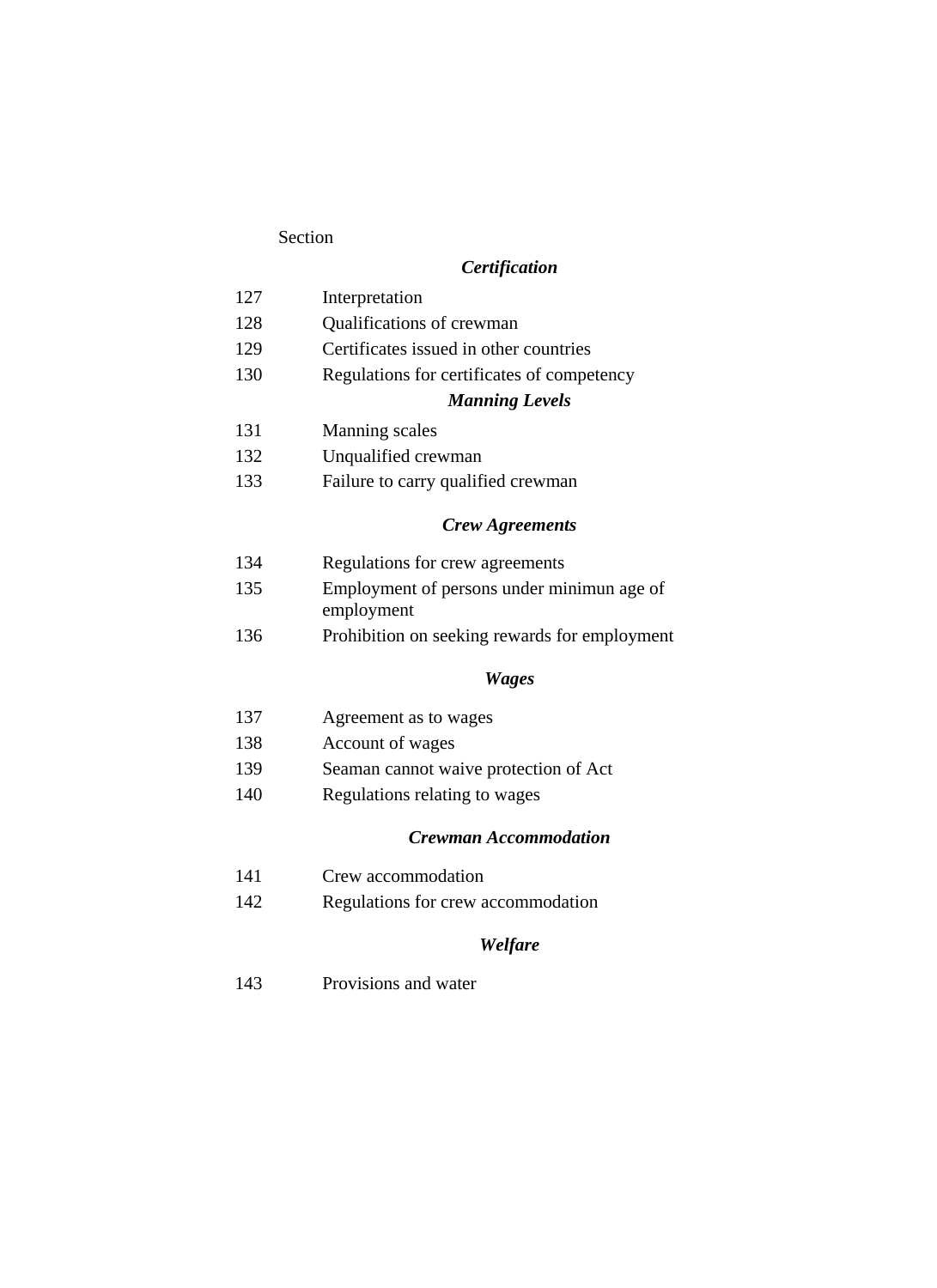144 Occupational safety regulations

#### Section

- 145 Medical stores
- 146 Complaints
- 147 Relief and return of seaman left behind, etc
- 148 Recovery of expenses
- 149 Limit of employer's liability under section 147
- 150 Disposal of property of deceased seaman
- 151 Regulations for welfare

#### *Discipline*

- 152 Misconduct endangering ship or persons on board ship
- 153 Continued or concerted disobedience, neglect of duty, etc.
- 154 Absence without leave
- 155 Persons deemed to be seaman
- 156 Defence of drug taken for medical purposes
- 157 Offence against discipline
- 158 Appeal
- 159 List of suspended persons
- 160 Regulations in respect of offences against discipline

#### *General*

- 161 Stowaways
- 162 Unauthorized presence on board ship
- 163 Master's power of arrest
- 164 Returns of births and deaths on Seychelles ships
- 165 Returns of births and deaths on foreign ships
- 166 Discharge book
- 167 Register of Seamen
- 168 Official Log Book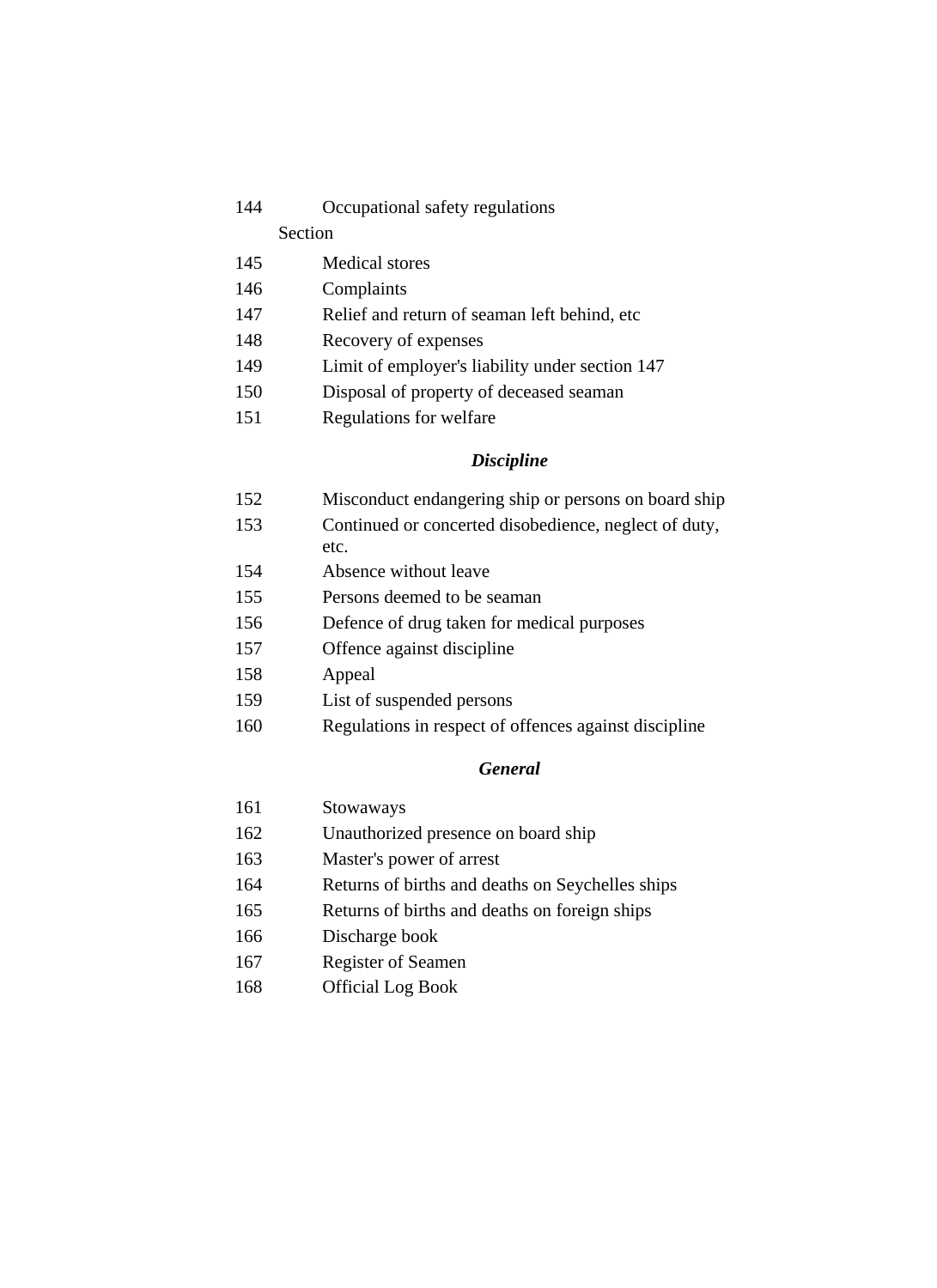- 169 Crew List
- 170 Inquiries into death or serious injury
- 171 Holding of Inquiry
- 172 Absence of seaman from duty
- 173 Apprehension of foreign seaman
- 174 Detention of ships
- 175 General Regulations

#### *PART X*

#### *WRECK AND SALVAGE*

#### *Introductory*

| 176 | Interpretation           |
|-----|--------------------------|
| 177 | Appointment of receivers |
| 178 | Indemnity of receivers   |

#### *Dangerous Wrecks*

- 179 Vessel wrecked
- 180 Prohibition against approaching dangerous wrecks
- 181 Duty and powers of receiver when vessel in distress
- 182 Costs of assisting vessel in distress recoverable
- 183 Boarding without authority
- 184 Interfering with wreck

#### *Dealing with Wreck*

- 185 Notice of wreck to be given by person finding wreck, etc
- 186 Receiver may take possession of wreck
- 187 Notice of wreck to be given by receiver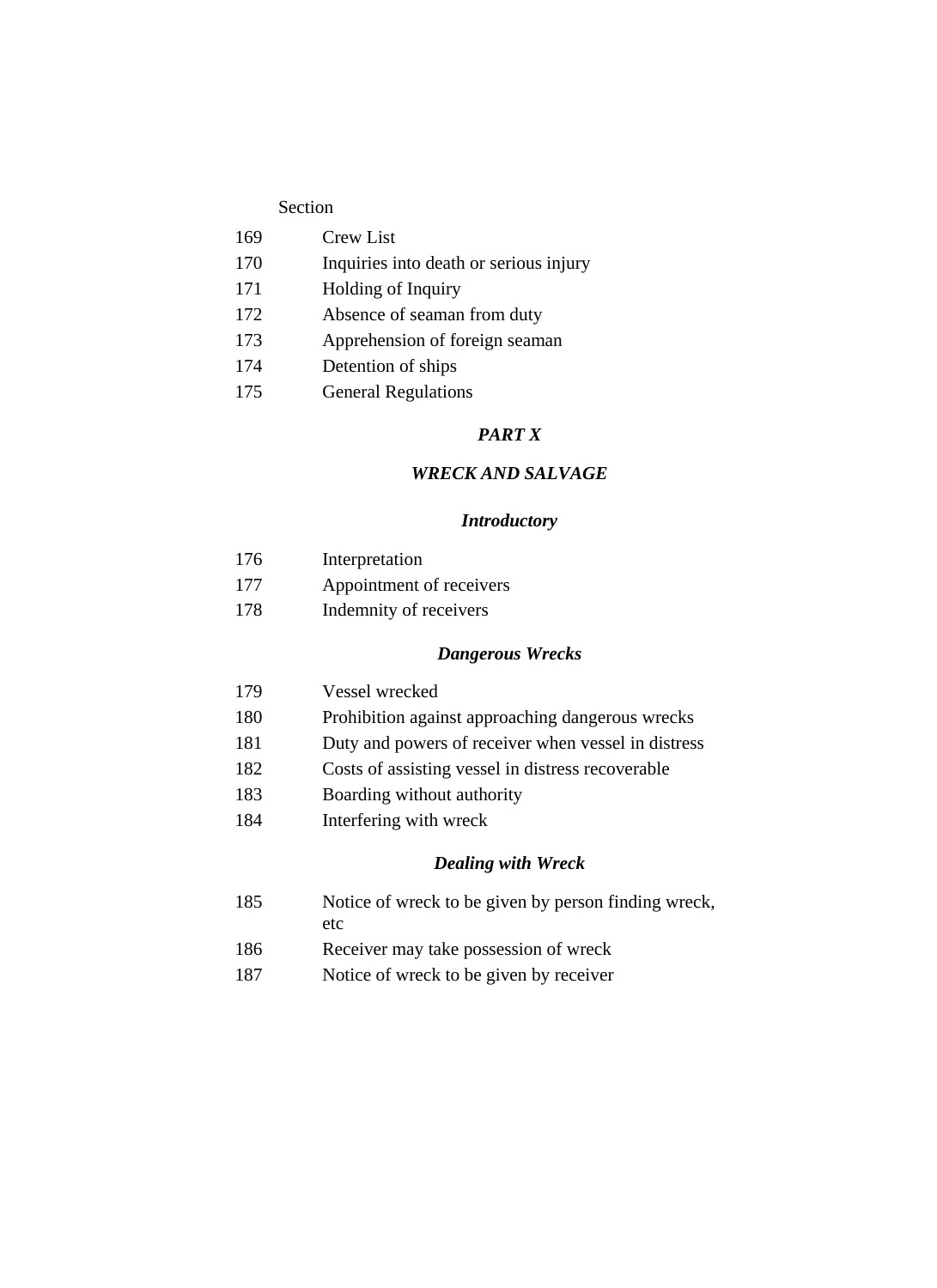- 188 Owner may claim wreck
- 189 Power to sell wreck
- 190 Discharge of receiver
- 191 Dispute as to wreck
- 192 Removal of wrecked vessel

#### *Salvage*

- 193 Salvage payable for saving life
- 194 Salvage in respect of property

#### *Procedure in Salvage*

- 195 Disputes as to salvage 196 Detention of vessel 197 Sale by receiver of detained property 198 Voluntary agreement to pay salvage
- 199 Apportionment of salvage by Court
- 
- 200 Limitation of time for salvage proceedings
- 201 Fees payable to receiver
- 202 Recovery of fees and costs
- 203 Regulations

#### *PART XI*

#### *SHIPPING CASUALTIES*

- 204 Inquiries and investigations into shipping casualties
- 205 Preliminary investigation
- 206 Marine Inquiry
- 207 Power of Marine Inquiry as to certificates
- 208 Disqualification of master, etc.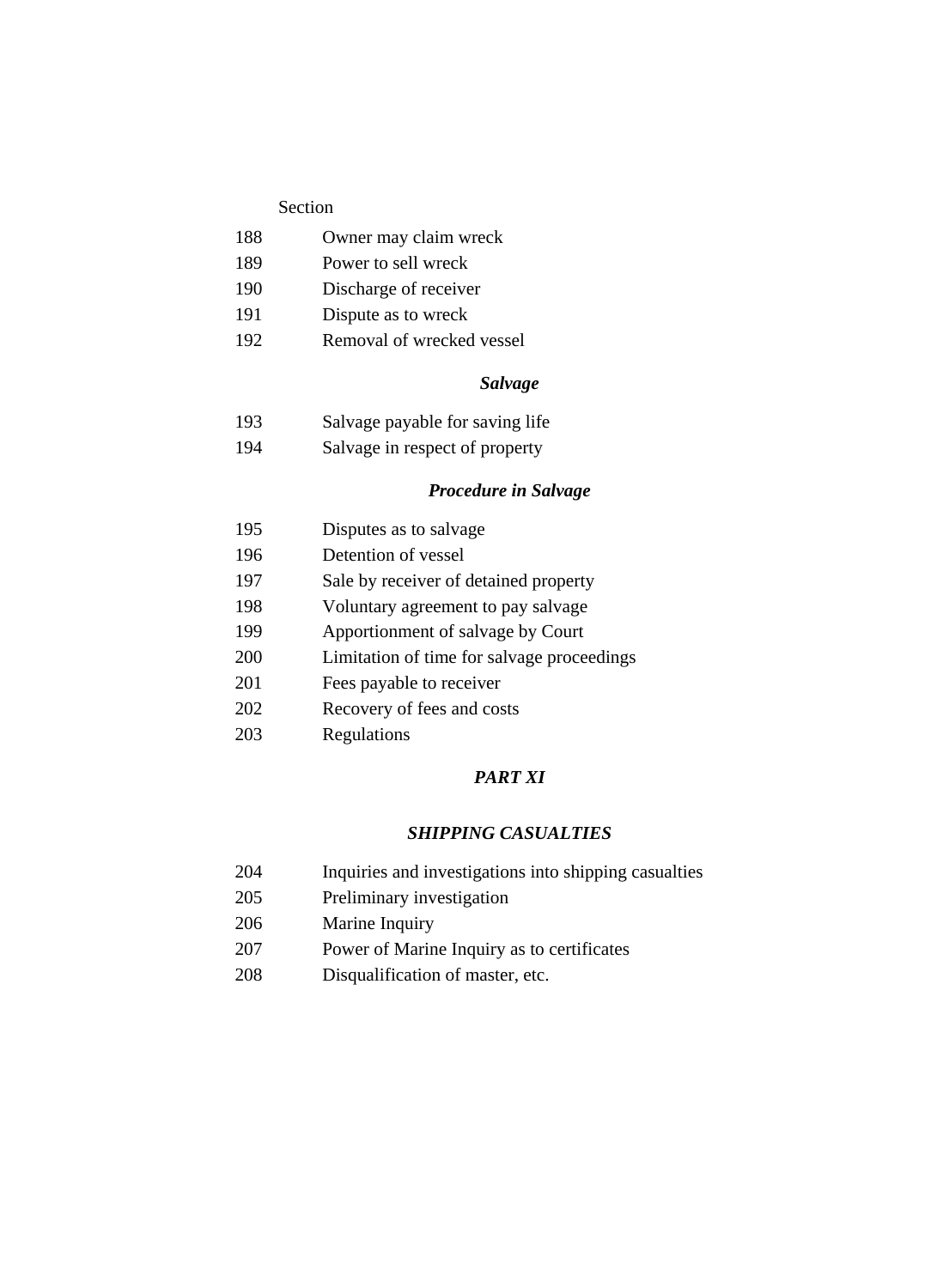- 209 Failure to deliver cancelled certificates
- 210 Restoration of certificate, etc.
- 211 Appeals

#### *PART XII*

#### *LIMITATION AND DIVISION OF LIABILITY*

#### *Limitation of Liability*

- 213 Limitation of liability of ship owners
- 214 Power of Court to consolidate claims
- 215 Extension of limitation of liability
- 216 Release of ship on giving security

#### *Division of Liability*

- 217 Rule as to division of liability
- 218 Joint and several liability
- 219 Right of contribution
- 220 Limitation of liability of dock authority, etc.

#### *PART XIII*

#### *LEGAL PROCEEDINGS*

#### *Offences and Limitations*

- 221 Penalties
- 222 Limitation of actions
- 223 Government ships not subject to certain proceedings

#### Section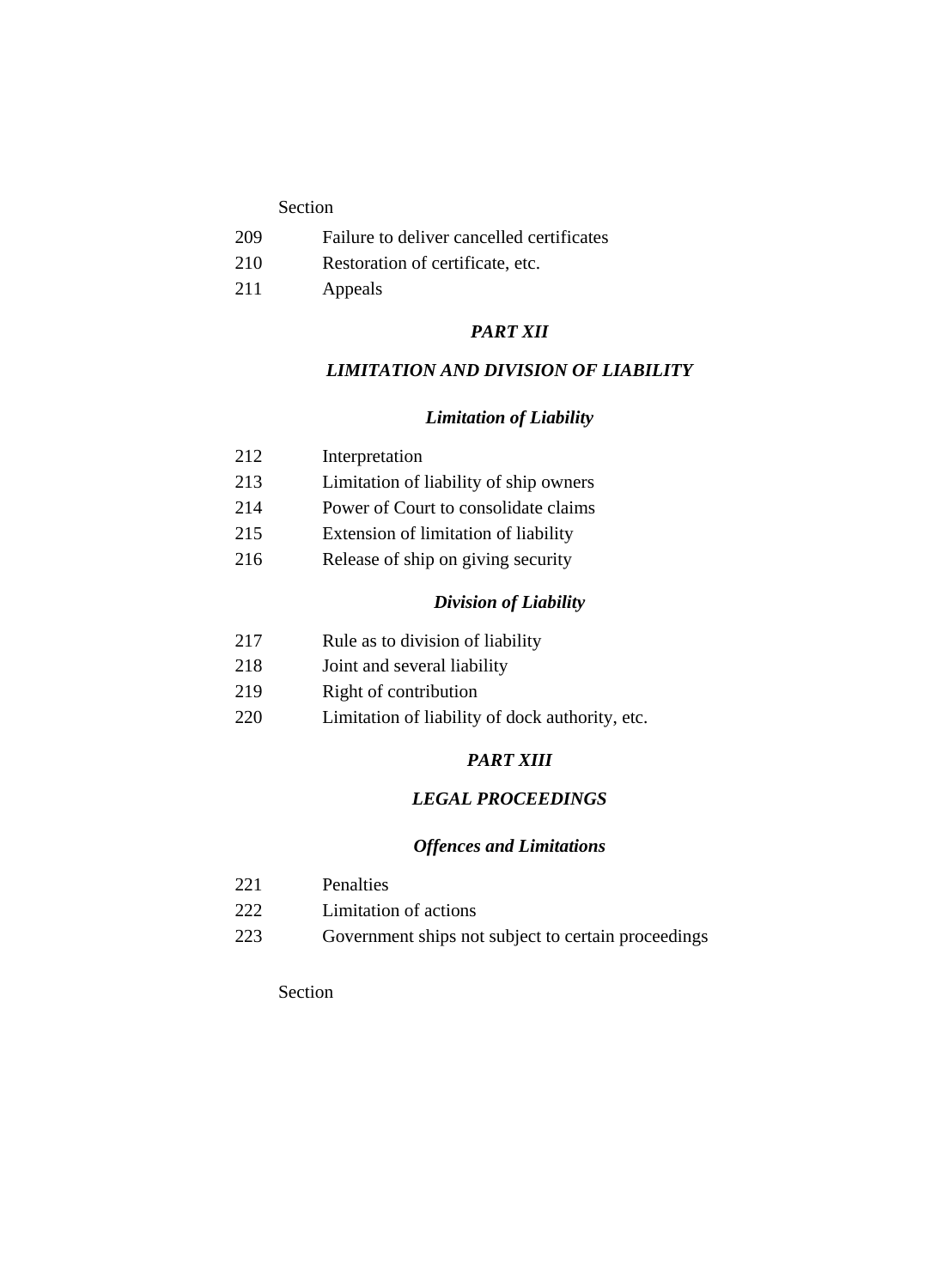#### *Jurisdiction*

- 224 Jurisdiction in case of proceedings under this Act
- 225 Jurisdiction over ship lying off coast
- 226 Jurisdiction in case of offence on board ship

#### *PART XIV*

#### *GENERAL*

- 227 Marine Board
- 228 Procedures of Board
- 229 Mode of making declaration
- 230 Power of Registrar to dispense with evidence
- 231 False declaration
- 232 Proof of documents
- 233 Admissibility of documents in evidence
- 234 Proceedings on forfeiture of ship
- 235 Recovery of fines by distress
- 236 Inspections
- 237 Appointment of Corporation or uncorporated bodies as surveyors
- 238 Authorized officers
- 239 Indemnity

#### *PART XV*

#### *CONVENTIONS*

- 240 Orders with respect to Conventions
- 241 Giving effect to Conventions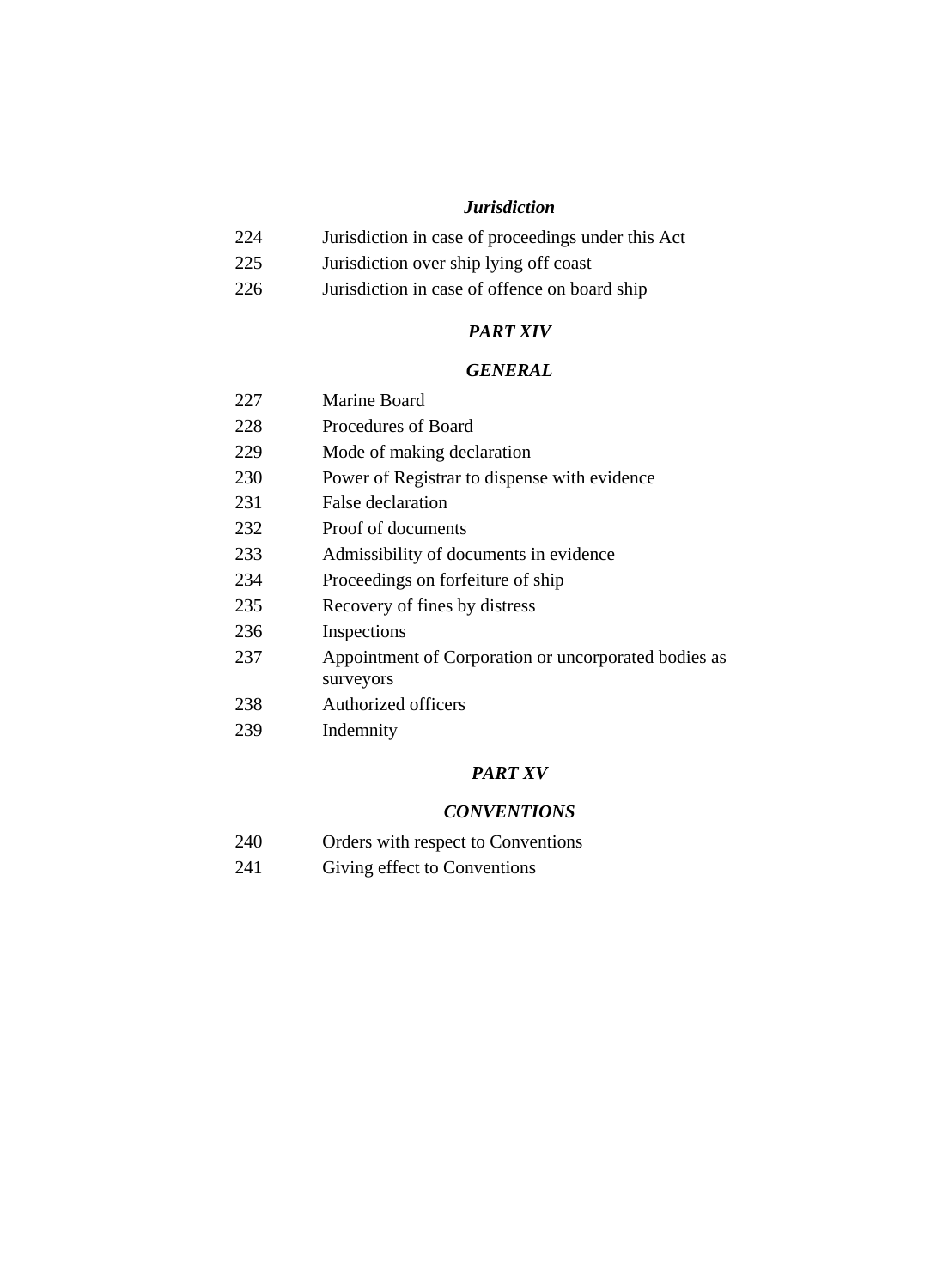#### *PART XVI*

## *REGULATIONS, REPEALS, SAVINGS,*

#### *AMDENDMENTS AND TRANSITIONAL*

- 242 Regulations
- 243 Repeals, savings and amendments
- 244 Regulations for transitional provisions

#### *PART XVII*

245 Marine Pollution

FIRST SCHEDULE LOCAL VOYAGES SECOND SCHEDULE PENALTIES THIRD SCHEDULE REPEALS, SAVINGS

AND AMENDMENTS

#### **PART I**

**\_\_\_\_\_\_\_\_\_\_\_\_\_\_\_\_\_** 

#### *PRELIMINARY*

1. \*This Act may be cited as the Merchant Shipping Act .

2. (1) This Act comes into operation on such date as the Minister may, by notice published in the Gazette, appoint.

 (2) The Minister may, pursuant to subsection (1), appoint different dates for the coming into operation of different provisions of this Act

*\_\_\_\_\_\_\_\_\_\_\_\_\_\_\_\_\_\_\_\_\_\_\_\_\_\_\_\_\_\_\_\_\_\_\_\_\_\_\_\_\_\_\_\_\_\_\_\_*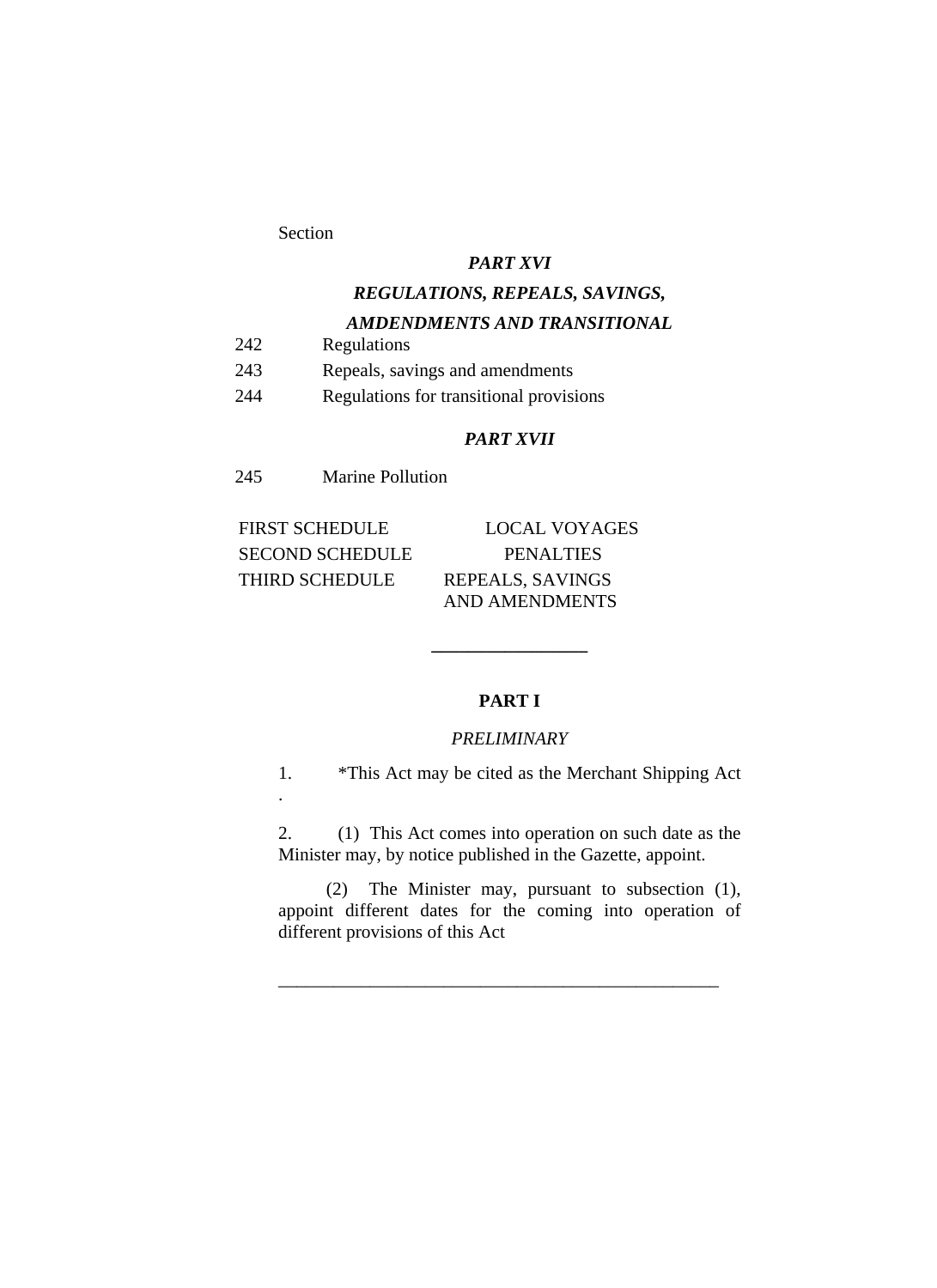*\*This Act has been brought into operation from 1st June, 1995 (SI. 54 of 1995)* 

1. In this Act, unless the context otherwise requires -

 'authorized officer', in relation to any provision of this Act, means a person designated pursuant to section 238 to be an authorized officer for the purposes of this Act, or for the purposes of any provision of this Act;

> 'cargo ship' means a ship which is not a passenger ship;

> 'Certificate of Competency' means a certificate issued to a person under Part IX which entitles the person to be employed in the capacity stated in the certificate;

> 'Certificate of Registry' means a certificate by that name granted pursuant to section 27;

> 'the Collisions Convention' means the International Regulations for Preventing Collisions at Sea, 1972, as affected by any amendment, other than an amendment objected to, or not accepted, by the Republic, made under Article 6 of that Convention;

> 'company' means a company defined in the Companies Act;

> 'consular' includes any person authorised to exercise diplomatic functions on behalf of Seychelles in a foreign country;

> 'crew agreement' means an agreement entered into pursuant to regulations made under section 134;

> 'declaration of transfer' means a declaration made and signed under section 35;

> 'declaration of transmission' means a declaration authenticating the transmission of property under section 37;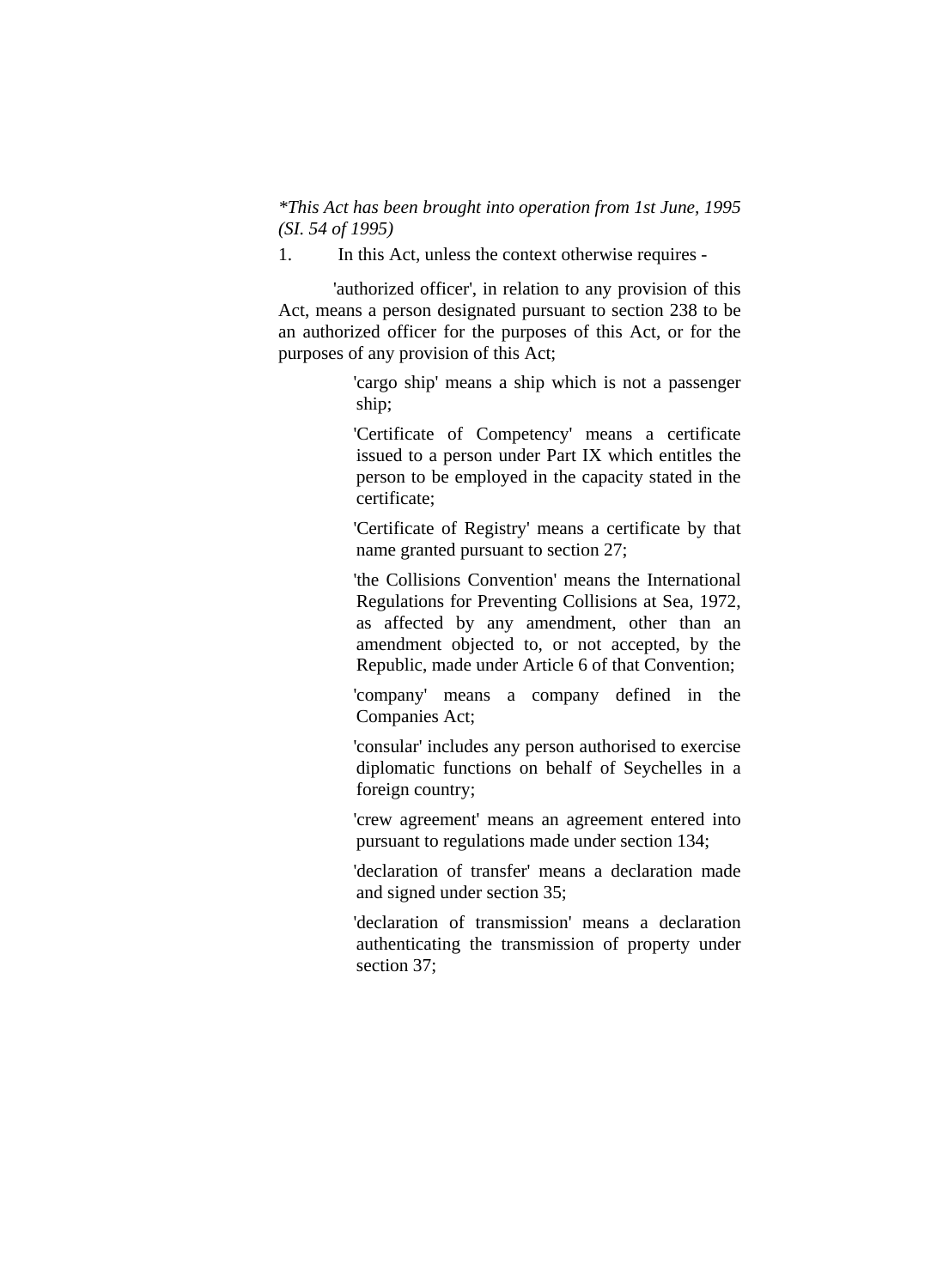designated ship' means a ship for the time being designated pursuant to section 17;

 'Director General' means a Director General of Port and Marine Services Division appointed under section 5:

 'distressed Seaman' includes any Seychelles seaman in distress in any place outside Seychelles and any seaman whether a citizen of Seychelles or not shipwrecked from a Seychelles ship or having been discharged or left behind from any such ship is otherwise in distress in any place outside Seychelles;

 'employer' in relation to a seaman, means the person who has entered into a crew agreement with the seaman for the employment of the seaman on a ship;

 'equipment', in relation to a ship, includes everything or article belonging to or used is connection with, or necessary for the navigation and safety of, the ship;

'existing ship' means any ship other than a new ship;

 'fishing vessel' means a vessel which is for the timebeing used for or in connection with fishing;

 'foreign country' means a country other than Seychelles;

 'foreign ship' means a ship registered in a foreign country or, where it is not registered in Seychelles is owned by a person who, or by persons each of whom, is not a qualified person;

 'free board' means the distance measured vertically downwards amidships, from the upper edge of the deck line to the upper edge of the related load line;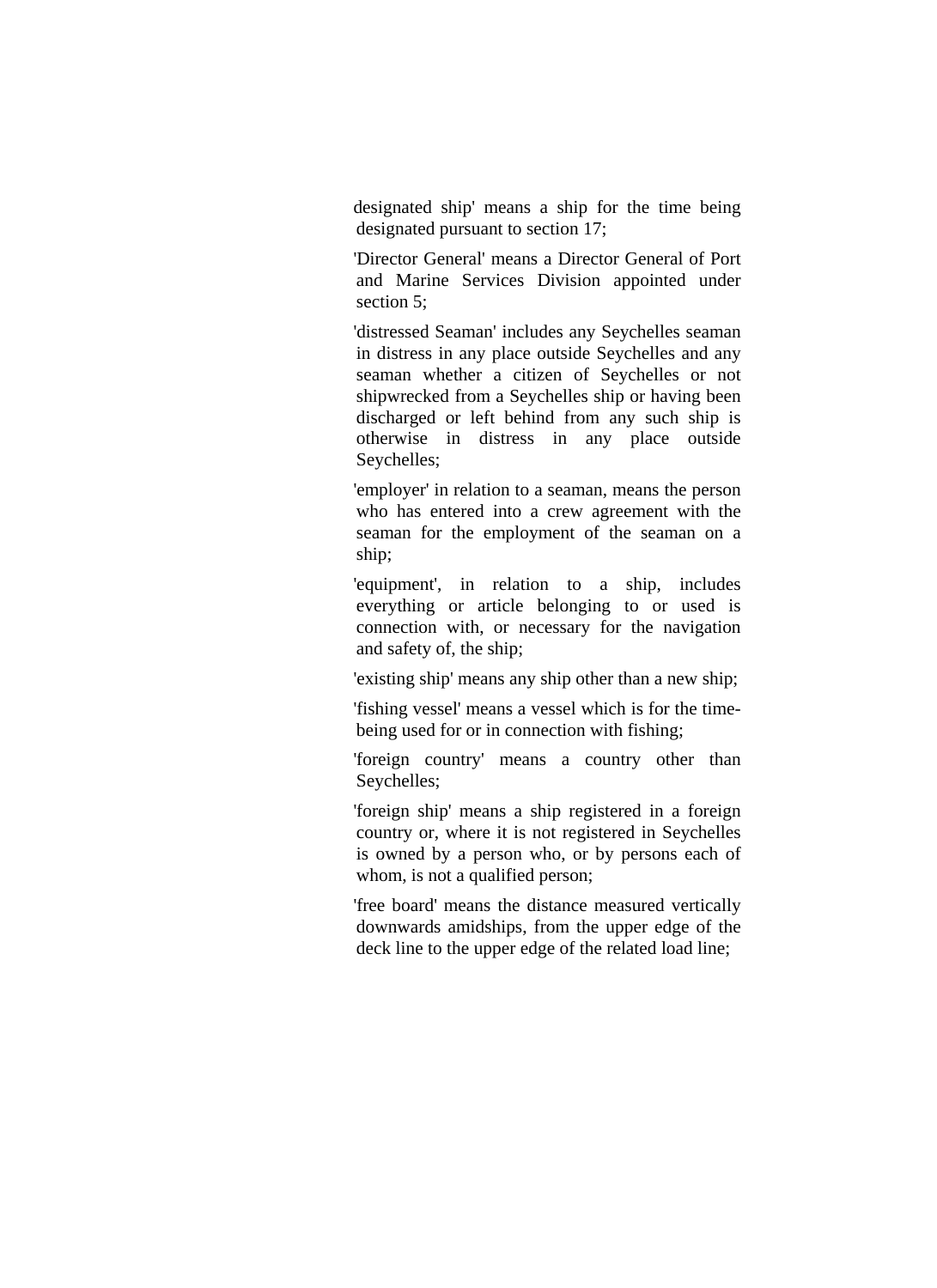'freight' includes passage money and hire; and references to damage or loss caused by the fault of the vessel shall be considered or including references to any salvage or other expenses consequent upon that fault recoverable at law by way of damage;

 'Government ship' means a ship that belongs to the Republic or to an authority or instrumentality of the Republic, or that is held by any person on behalf of, or for the benefit of, the Repubic but does not include a vessel belonging to the Defence Forces;

 'grain' includes millet, wheat, maize (corn), oats, rye, barley, rice, pulse, sesame and seeds;

 'Harbour Master' means the Harbour Master of the Port of Victoria or any other designated port in Seychelles appointed under section 5;

 'Indian Ocean Commission State' means a state member of the Indian Ocean Commission;

 'inspector' includes Harbour Master, Surveyor, nautical inspector and other marine officers appointed under section 5;

 'international voyage' means a voyage from a port or place in Seychelles to a port or place outside the territorial limits of Seychelles, or conversely;

 'Licensing Authority' means the Licensing Authority established by section 3 of the Licenses Act;

 'lien' means an instrument preserving rights under section 69:

 'the Load Line Convention' means the International Convention on Load Lines, 1966, as affected by any amendment to it, other than an amendment objected to or not accepted by the Republic;

'Load Line Convention Ship' means a ship that is -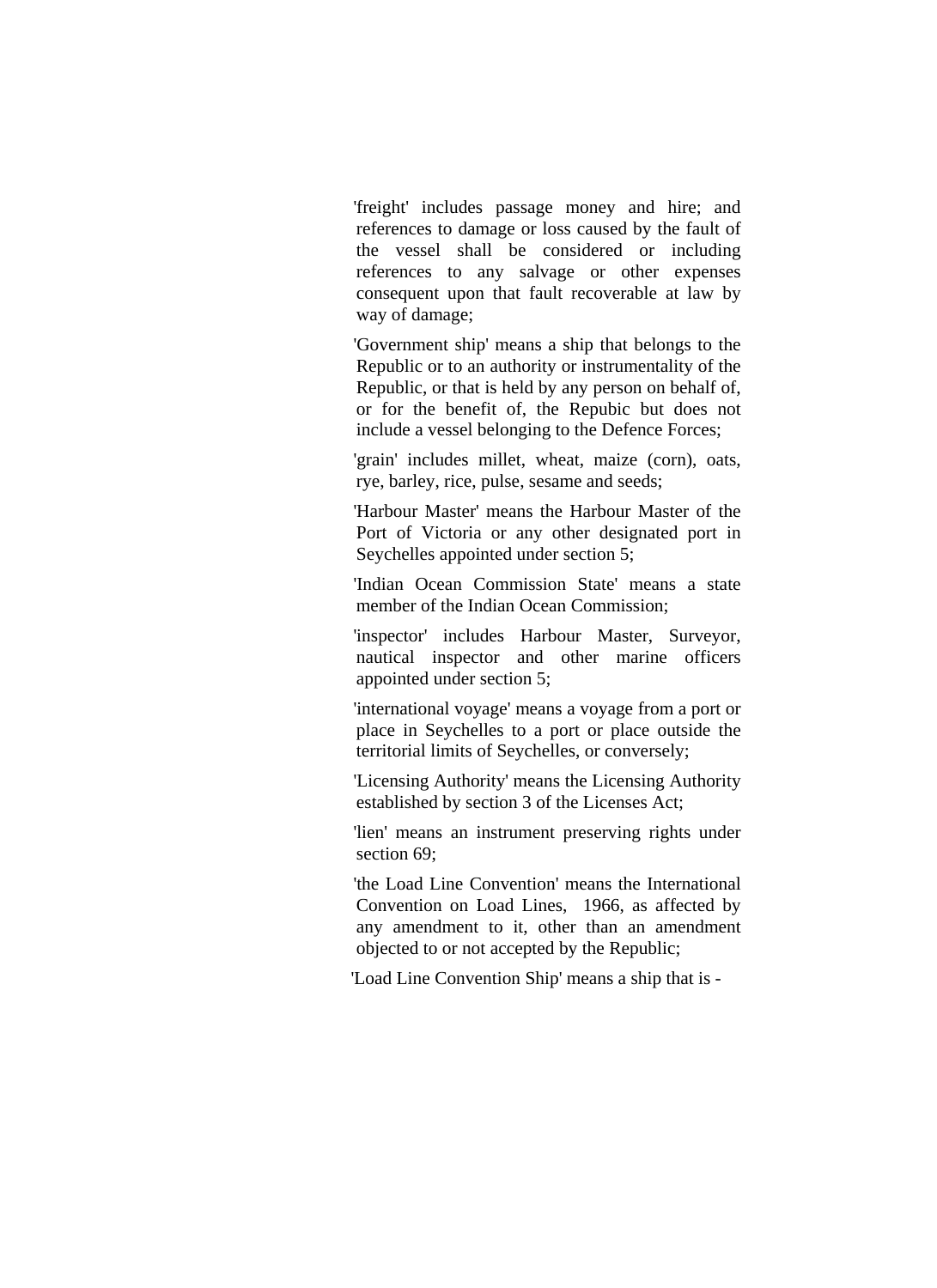- (a) of a kind to which the Load Line Convention applies, and
- (b) registered in a country the government of which has accepted or acceded to the Load Line Convention and has not denounced that Convention;

 'local certificate of registry' means a certificate by that name issued under regulations made for the purpose of section 87;

 'local load line certificate' means a certificate by the name issued under regulations made for the purpose of section 87;

 'local safety certificate' means a certificate by that name issued under regulations made for the purpose of section 87;

 'local voyage' means a voyage between Mahe and any of the islands mentioned in the first schedule or between any of those islands;

 'Marine Board' means the Board by that name established by section 227;

 'Master', in relation to a ship, means the person having lawful command or charge of the ship, but does not include a pilot;

 'mortgage' means an instrument of security of the kind referred to in section 63 (1);

 'National Flag' means the National Flag of Seychelles;

'new ship' means a ship -

- (a) the keel of which was laid; or
- (b) that has been substantially
	- (i) altered; or
	- (ii) reconstructed,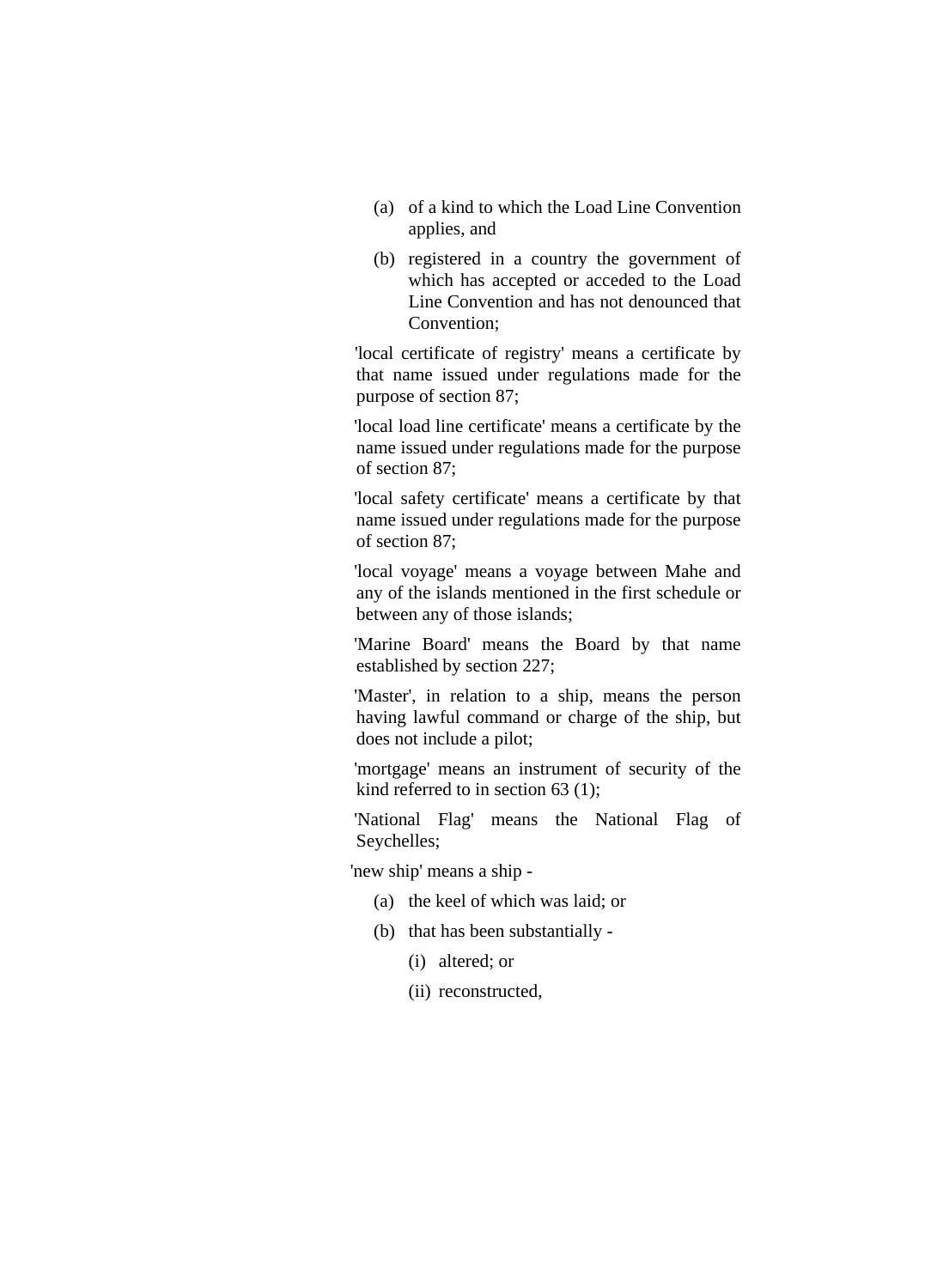after the date of commencement of Part I;

'nuclear ship' means a ship provided with a nuclear power plant;

'Official Log-Book' means the official log-book required to be kept under section 168;

'outer islands' means all the islands comprised within the Republic of Seychelles other than the islands of Mahe, St. Anne, Cerf, Long Island, Round Island;

'owner' means -

- (a) in relation to a ship,
	- (i) the person to whom the ship or share in the ship belongs;
	- (ii) the Charterer of a bare boat which is chartered for a definite period of not less than 12 months;
	- (iii) the agent of the owner of the ship; and
- (b) in relation to a ship, being a sailing vessel, the person to whom the sailing vessel belongs;

'passenger' means a person carried on board a ship with the knowledge or consent of th

Short title e owner or master of the ship but does not include -

- (a) a person engaged in any capacity on board the ship in the business of the ship; or Commence- ment
	- (b) a child under the age of one year;

'passenger ship' means a ship, that is carrying or capable of carrying more than twelve passengers;

'pilot', in relation to the ship, means any person, not belonging to the ship, who has the lawful conduct of the ship;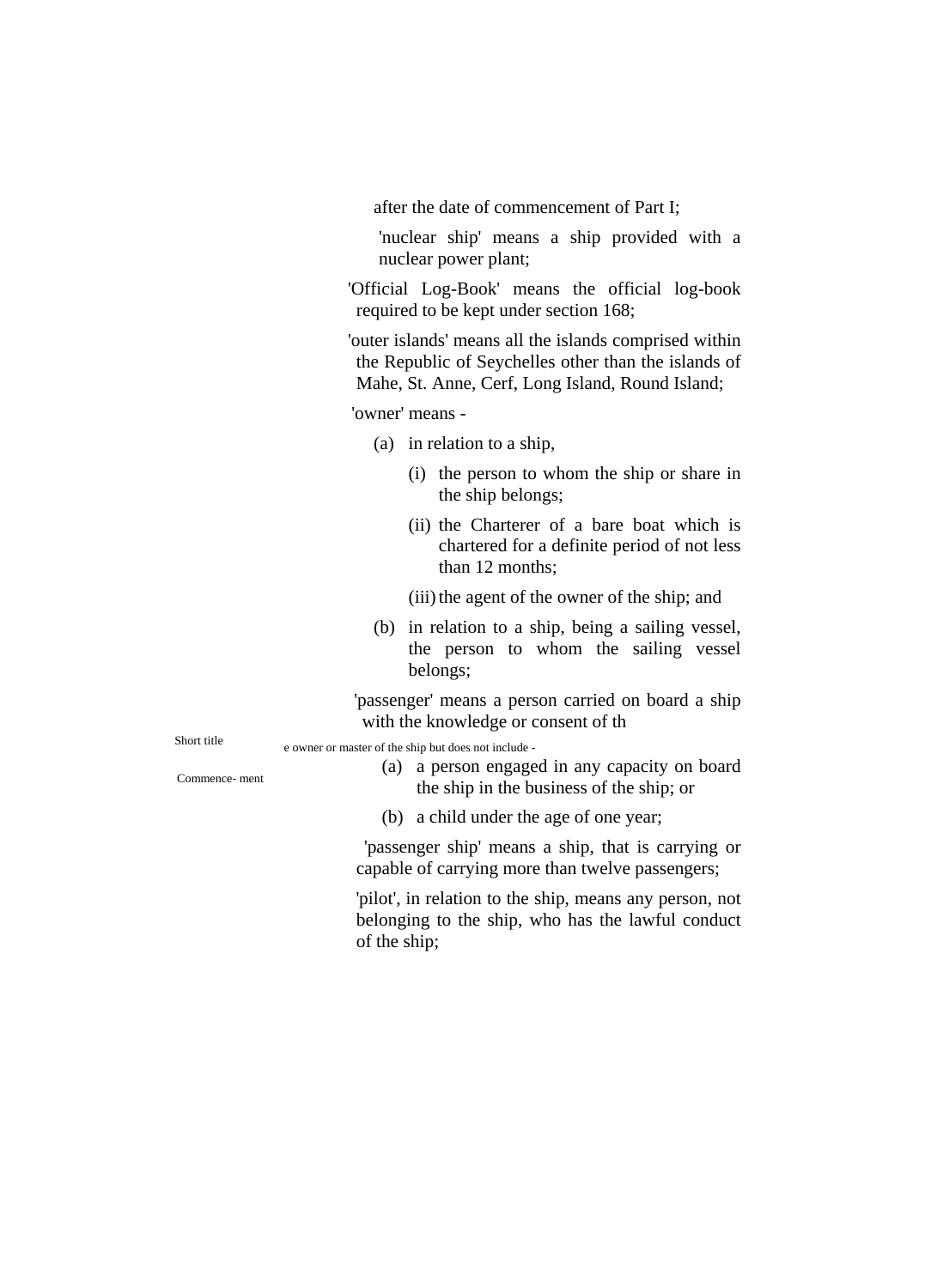Interpretation

'Port of Registry' in relation to a ship or sailing vessel means the port at which she is registered or is to be registered;

'proceeding' in relation to Parts XIII and XVI includes any suit, approval or application;

'proper return port', in relation to a seaman means -

- (a) the port of which he was shipped;
- (b) in case of a seaman (other than a seaman shipped in Seychelles), a port in the country to which he belongs; or
- (c) in the case of a discharged seaman, a port agreed by the seaman at the same time of his discharge:

'property of a seaman' means any moneys due to a seaman, his personal effects, the proceeds of the sale of such effects and the balance of any wages due to a seaman;

'qualified person' means a person of the kind referred to in section 15;

Cap 40

'Receiver of Wrecks' means a person appointed under section 177 to be a Receiver of Wrecks;

'the Register' means the Register of Ships referred to in section 12;

'the Registrar' means a person appointed as Registrar of Shipping pursuant to section 5;

'the Regulations' means the regulations made under this Act;

'the Safety Convention' means the International Convention for the Safety of Life at Sea, 1974 as affected by any amendment other than an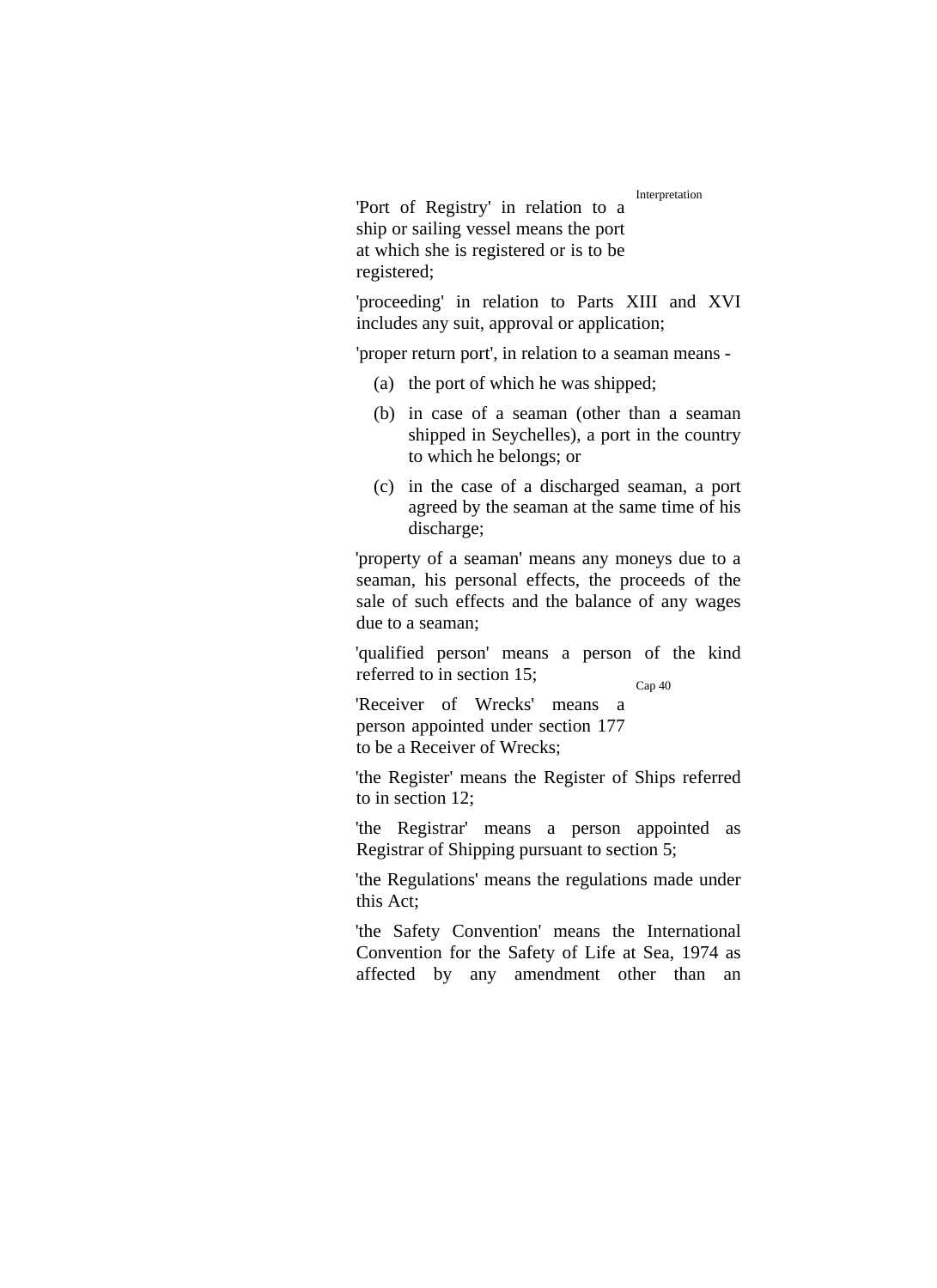amendment objected to or not accepted by the Repubic, made under Article VIII of the Convention and include the Protocol 1978 relating to the Convention;

'Safety Convention Ship' means -

- (a) a ship of a kind to which the Safety Convention applies; and
- (b) registered in a country, the government of which has accepted or aceeded to the Safety Convention and has not denounced that Convention:

 'Sailing vessel' means any description of a vessel provided with sufficient sail area for navigation under sails alone, whether or not fitted with mechanical means of propulsion, and includes a rowing boat or canoe but does not include a pleasure craft;

 'salvage' includes all expenses properly incurred by the salvor in the performance of salvage services;

 'seagoing' in relation to a vessel, means a vessel proceeding to sea beyond inland waters or beyond waters declared to be smooth or partially smooth waters by the Government by notification in the Gazette;

 'Seychelles Ship' means a ship registered under this Act or a ship not so registered but owned by a person who, or by persons each of whom, is a qualified person;

 'ship registered under this Act' means a ship registered under Part III;

 'Shipping Master' means the Shipping Master referred to in section 5; but in relation to any seaman for the pur- pose of section 134 means a shipping master appointed -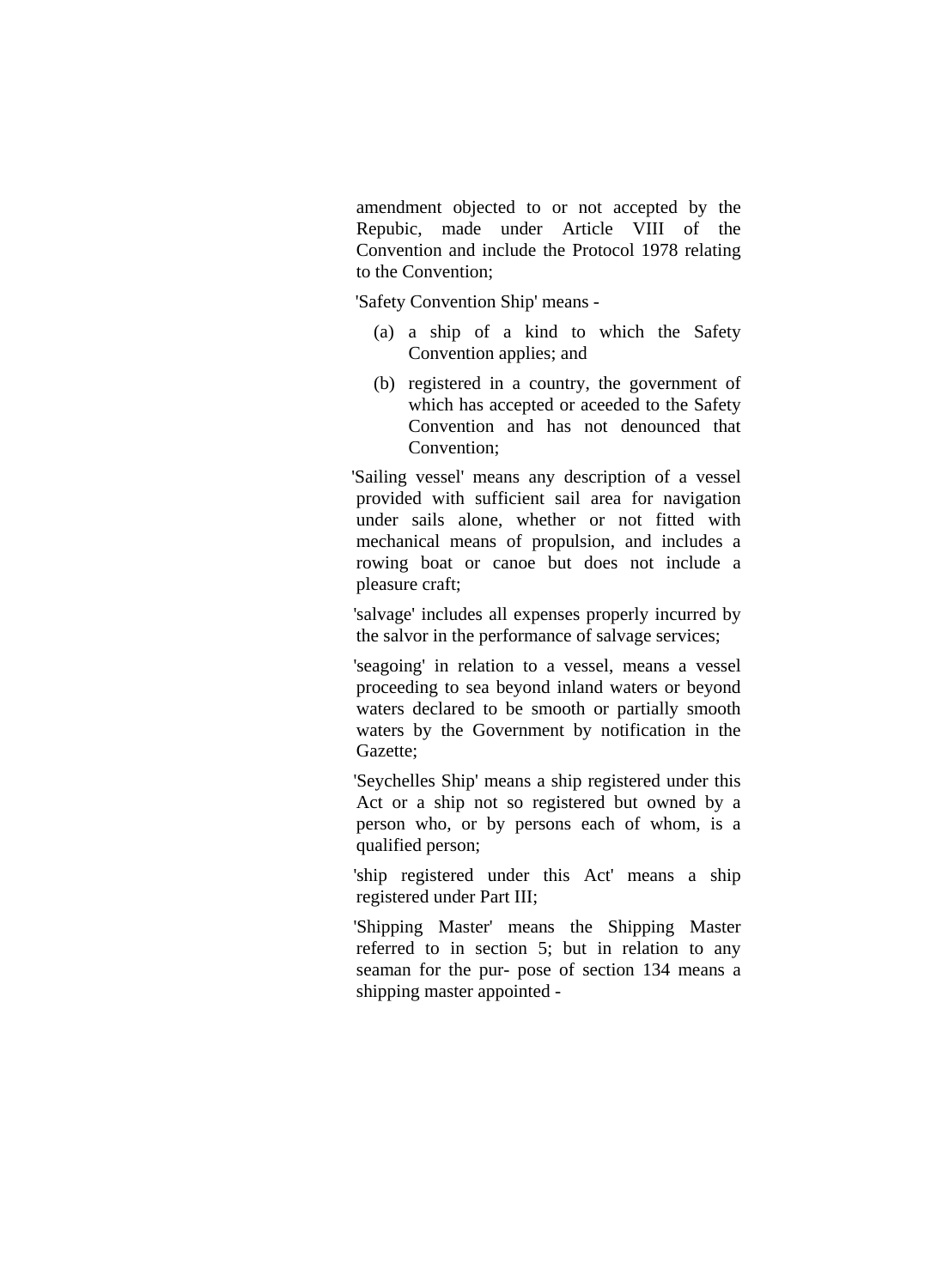- (a) for the port at which the seaman entered into, or is believed to have entered into, a crew agreement; or
- (b) where the seaman did not enter into a crew agreement in Seychelles, for the port to which the seaman has returned, or is expected to return, on the completion of his latest voyage;

 'the S.T.C.W. Convention' means the International Convention on Standards of Training, Certification and Watchkeeping for Seafarers 1978, as affected by any amendment made under Article XII of that Convention;

 'surveyor' means a surveyor of ships appointed under sections 60 and 237 and includes a person in respect of whom a notification given pursuant to section 237(3) has been notified in the Gazette and has not been cancelled;

 ''tanker' means a cargo ship constructed or adapted for the carriage in bulk of liquid cargoes of an inflammable nature;

 'tonnage certificate' means a certificate granted pursuant to section 21.

 'vessel' includes any ship, boat, sailing vessel, or other description of vessel used in navigation;

 'voyage' for the purposes of Part VI means the whole distance between the ship's port or place of departure and her final port or place of arrival;

'wages' includes emoluments;

 'wreck' means the following when found in the sea or in tidal water or on the shores thereof -

(a) goods which have been cast into the sea and then sink and remain under water;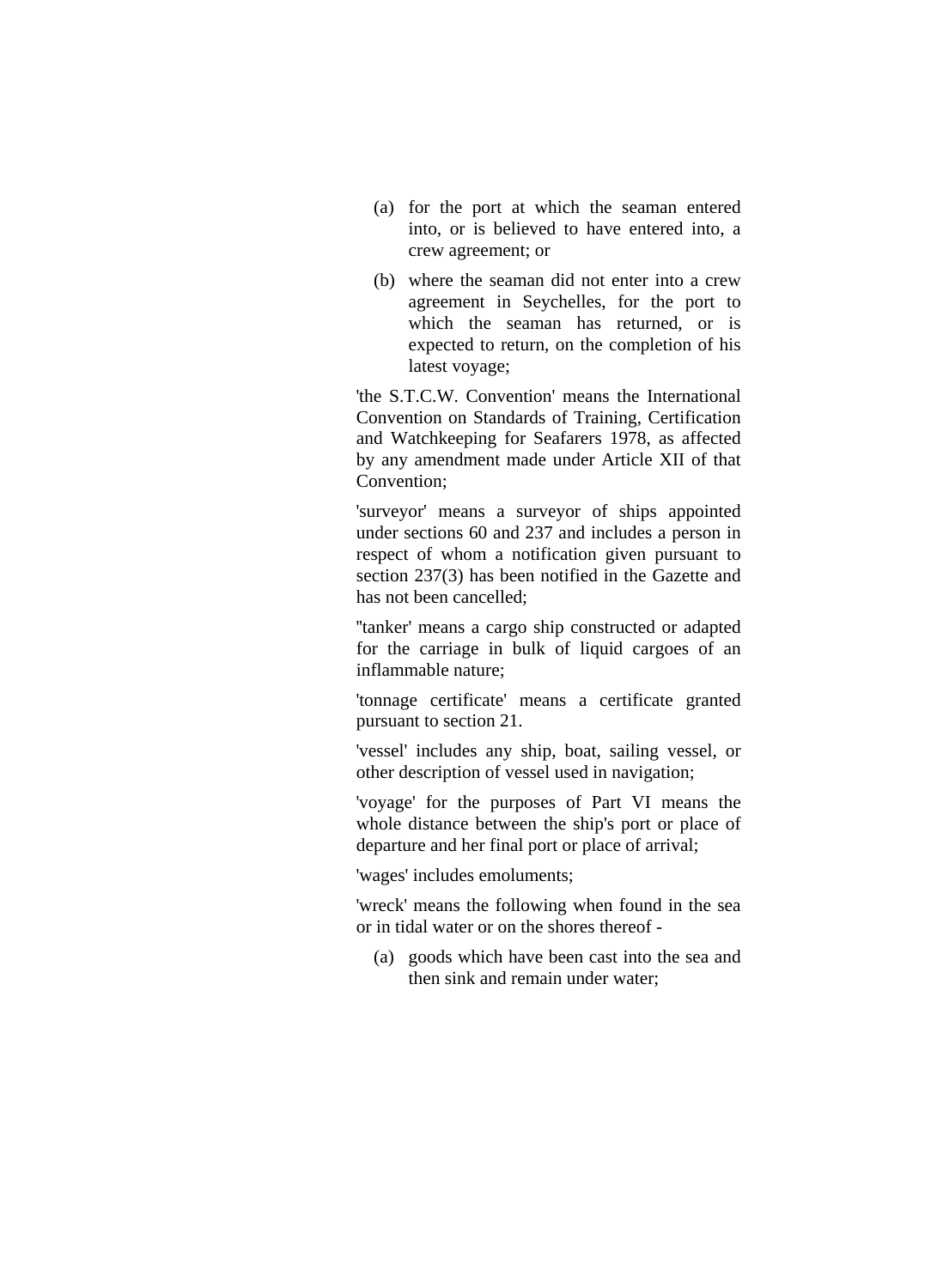- (b) good which have been cast or fall into the sea and remain flowing on the surface;
- (c) goods which are sunk into the sea, but are attached to a floating object in order that they may be found again;
- (d) goods which are thrown away or abandoned; and
- (e) a vessel abandoned without hope or intention of recovery;

'young person' means a person under the minimum employment age as specified under the Employment Act 1990.

Employment Act.

4. (1) Unless otherwise expressly provided, this Act shall apply to:-

- (a) Seychelles ships wherever they may be;
- (b) All other ships while in a port or place in, or within the territorial waters of, Seychelles.

(2) This Act shall not apply to:-

- (a) vessels of the Seychelles Police Navy Patrol; Cap 113
- (b) vessels of the Seychelles People's Navy or the Navy of a foreign country;
- (c) Any other ships belonging to or under the control of the Government while employed, otherwise than for profit, in the service of the Government.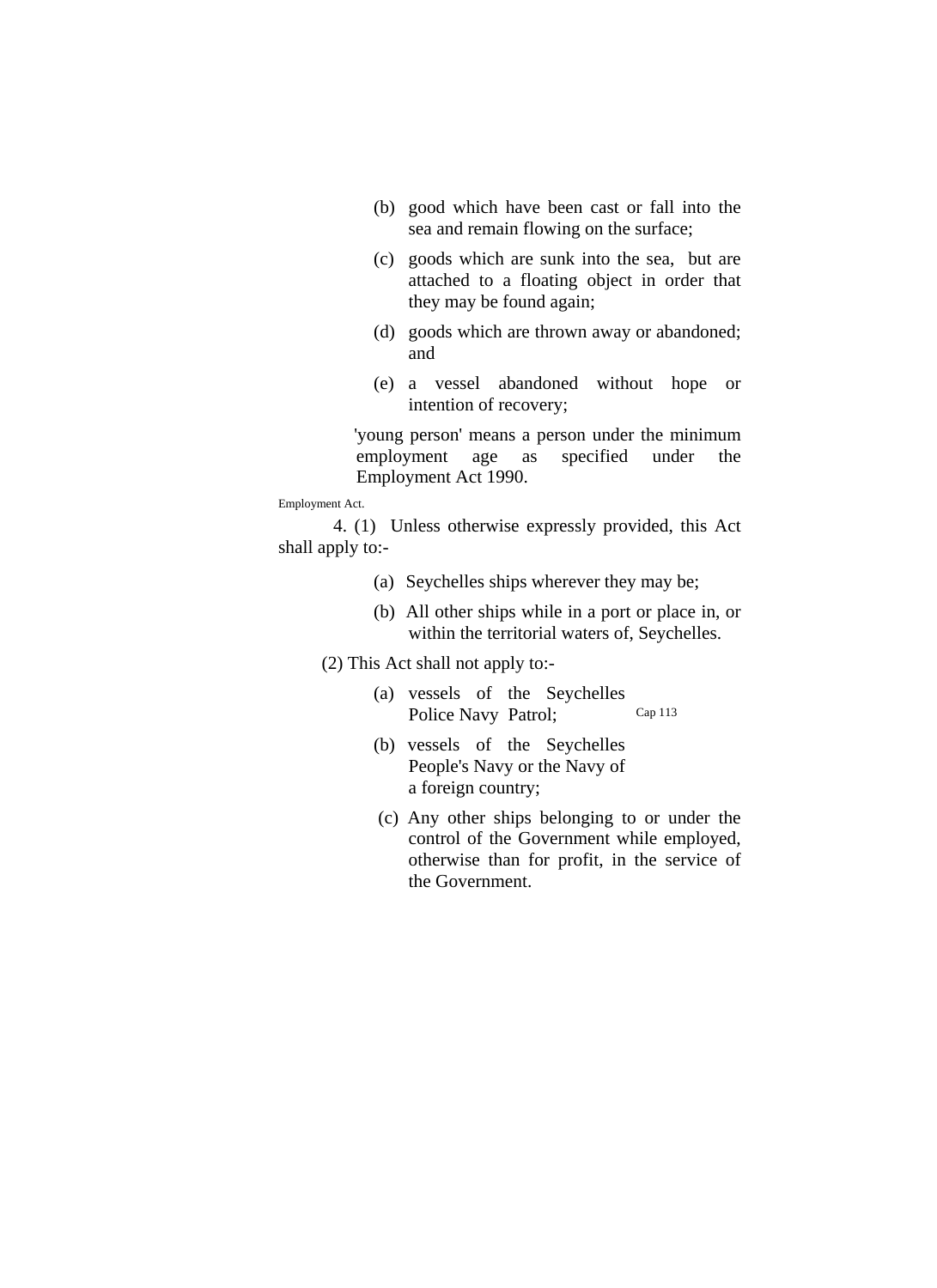#### **PART II**

#### *ADMINISTRATION OF THE ACT*

 5. (1) There shall be established Department of Government to be called the Port and Marine Services Division.

 (2) For the purposes of administration of the Port and Marine Services Division the following public officers shall be appointed who shall be marine officers -

- (a) Director General of Port and Marine Services Division, who shall exercise supervision over all matters of the Division;
- (b) Harbour Master who shall exercise general supervision over all matters to which this Act relates;
- (c) Senior Assistant Harbour Master;
- (d) Assistant Harbour Master;
- (e) Superintendent of Marine Services;
- (f) Registrar of Shipping;
- (g) Shipping Master;
- (h) Registrar of Seamen;
- (i) Examiners;
- (j) Surveyors;
- (k) Receiver of Wreck;
- (l) Inspectors;
- (m) Such other officers as the Minister may determine, from time to time.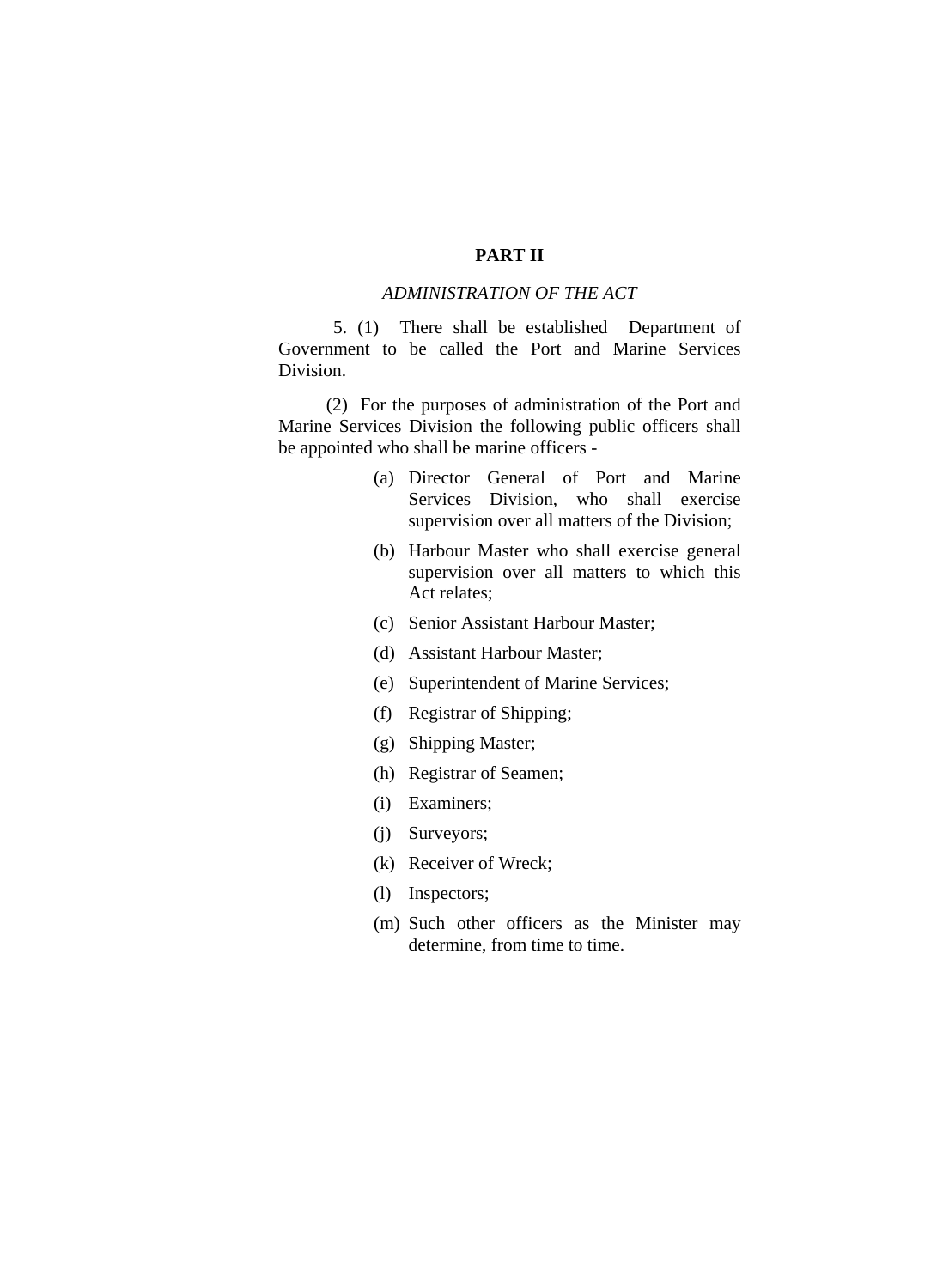(3) The Harbour Master may delegate the exercise of any powers or the performance of any duties conferred or imposed on him by or under this Act to such person or persons as he may think fit.

(4) Any act done by, to or before a deputy or assistant to the Harbour Master in exercise or performance of any power, right or duty conferred or imposed by this Act shall have the same effect as if done by, to or before the Harbour Master.

 6. The Minister may from time to time give the Harbour Master such general directions, not inconsistent with the provisions of this Act or any regulations made thereunder, on the policy to be pursued in the administration of this Act, as he may consider necessary, and the Director General and the Harbour Master shall forthwith take such steps as are necessary and expedient to give effect thereto.

 7. (1) There may be appointed, for the purposes of this Act, such number of marine officers as may be necessary.

(2) A marine officer shall exercise his powers and duties under the direction of the Harbour Master.

(3) There may be appointed an assistant or assistants to any marine officer, either generally for the purposes of this Act or for the purposes of particular provisions of this Act.

(4) Any act done by, to or before a deputy appointed under subsection (3) in exercise or performance or purported exercise or performance of any power, right or duty conferred or imposed by this Act shall have the same effect as if done by, to or before a marine officer.

 8. (1) Surveyors and inspectors of ships shall have the powers and shall perform the functions and duties prescribed by this Act.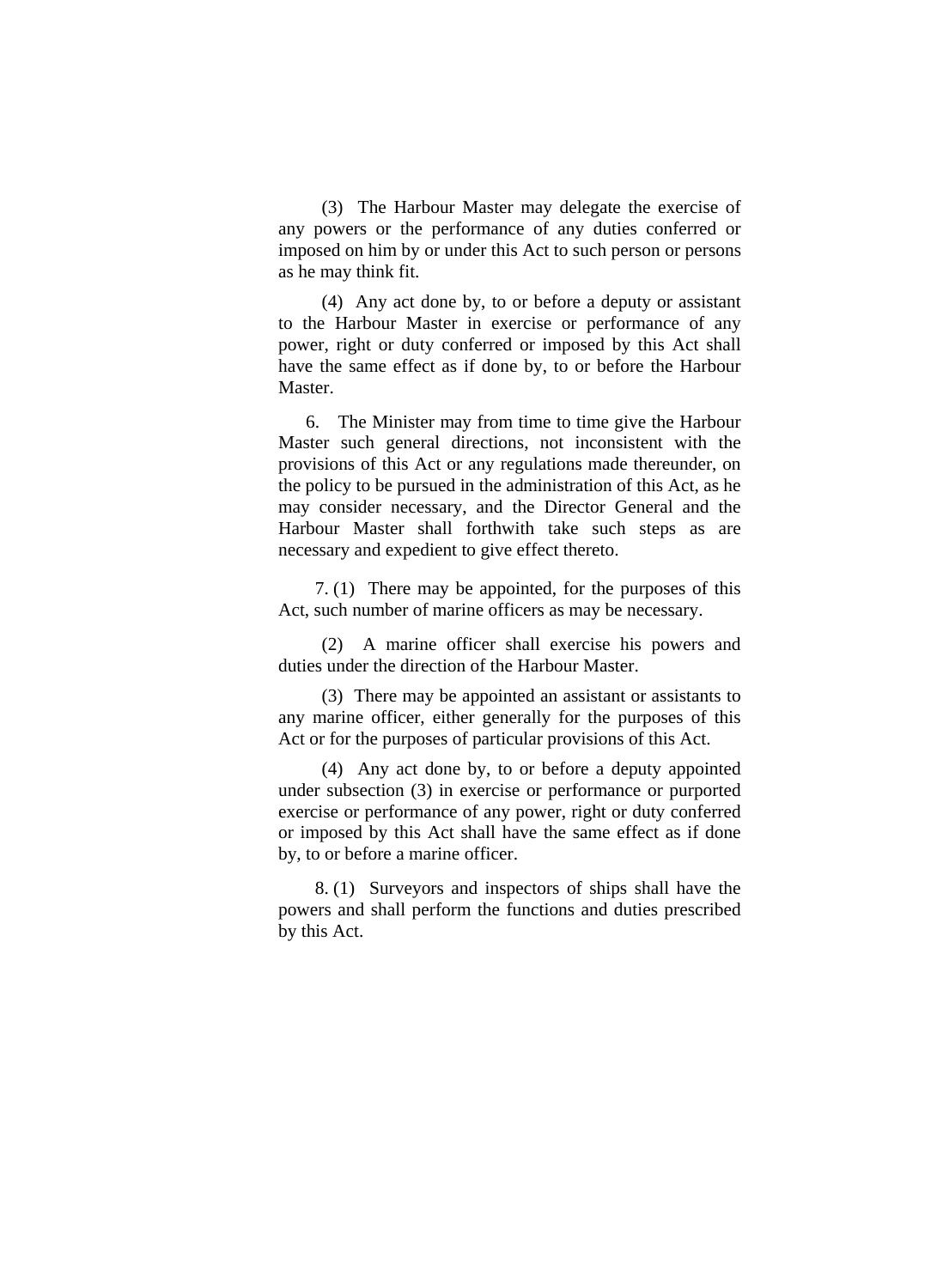(2) The functions of surveyors and inspectors of ships shall be performed under the directions of the Harbour Master, and in accordance with any directions gives by the Minister.

 9. (1) The Harbour Master may be appointed the Registrar of Shipping.

(2) The Registrar shall perform his duties under the direction of the Minister.

 10. (1) The Minister may, by notification in the Gazette, delegate to the Director General or Harbour Master or any other officer appointed under this Act and specified in such notification, the exercise of any powers (other than the power to make regulations) or the performance of any duties conferred or imposed on him by or under this Act, subject to such conditions and restrictions as may be specified in such notification.

(2) A delegation in the terms of subsection (1) shall not affect the exercise of such powers or the performance of such duties by the Minister.

(3) Every officer purporting to act pursuant to any delegation under this section shall, in the absence of proof to the contrary, be presumed to be acting in accordance with the terms of such delegation.

(4) The provisions of subsections (1) and (2) of this section shall be without prejudice to the provisions of section 4 of the Transfer and Delegation of Statutory Functions Act.

 11 The Harbour Master may be appointed a Registrar of seaman and a shipping Master.

#### **PART III**

# *REGISTRATION OF SHIPS*

*The Register of Ships*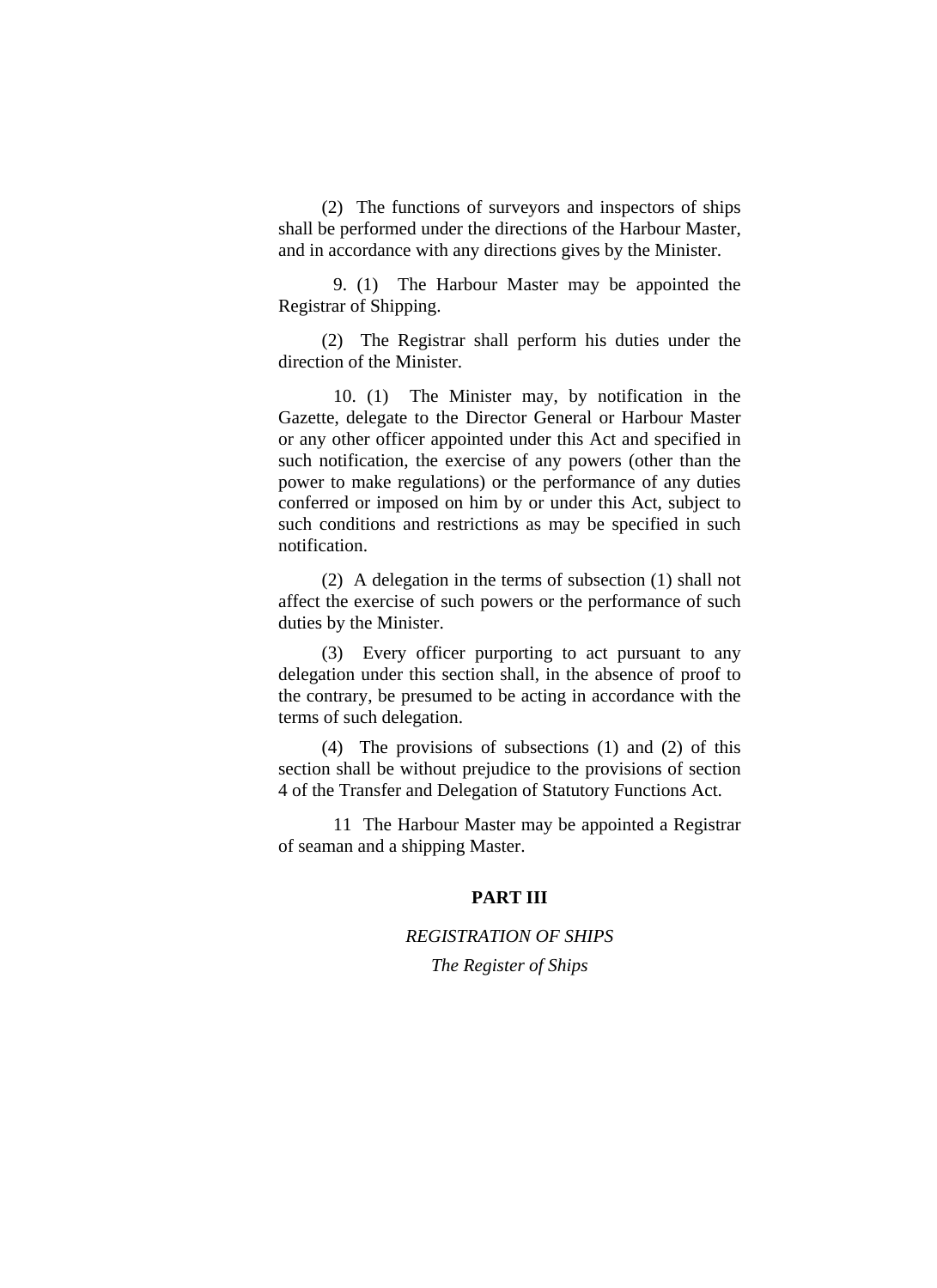12. (1) The Registrar shall cause to be kept at Victoria a register, in such form as the Registrar determines, to be known as the Register of Ships.

(2) The Registrar shall casue to be entered in the Register particulars of all ships registered under this Act and such other entries as may be required by this Act to be entered in the Register.

(3) Any person may inspect the Register at any time during the hours of official attendance by the Registrar on payment of the fee (if any) which is prescribed.

#### *Registration of Ships*

 13. The following provisions apply to, and in relation to, the registration of ships under this Part -

- (a) the property in a ship shall be divided into 64 shares;
- (b) subject to the provisions of this Act with respect to joint owners or owners by transmission, not more than 64 persons shall be entitled to be registered at the same time as owners of any ship but this provisions shall not affect the beneficial title of any number of persons or of a corporation represented by or claiming under or through any registered owner or joint owner;
- (c) a person shall not be entitled to be registered as owner of a fractional part of a share in a ship but any number of persons, not exceeding five, may be registered as joint owners of a ship or of any share or shares in this ship;
- (d) joint owners shall be considered as constituting one person only as regards the persons entitled to be registered, and shall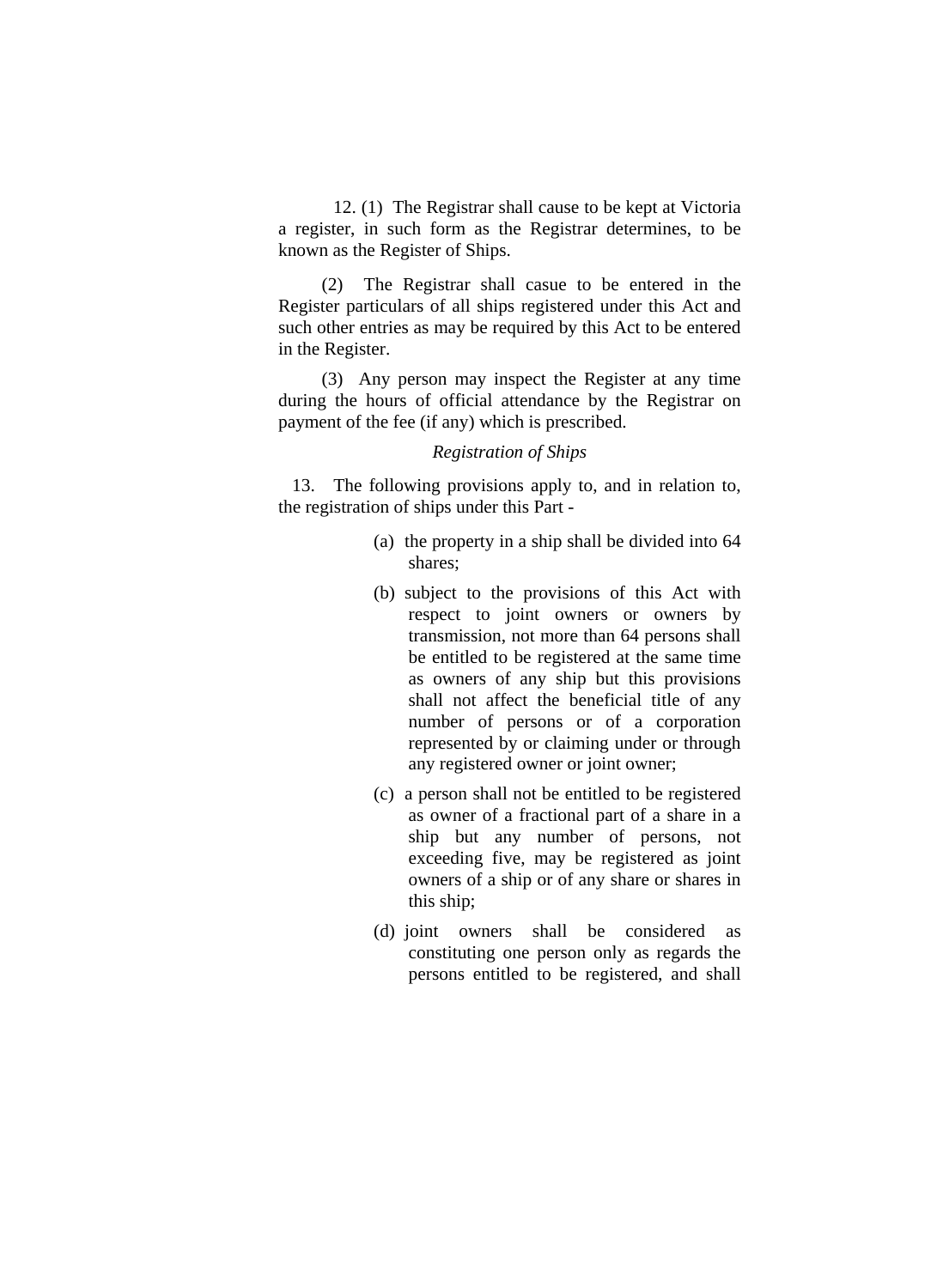not be entitled to dispose severally of any interest in a ship, in respect of which they are jointly registered; and

(e) a corporation shall be registered as owner by its corporate name.

1. The port of registry of every ship registered under this part is Port Victoria.

- 2. For the purposes of this Act
	- (a) a person who is a citizen of Seychelles; or
	- (b) a corporation that is established under, and is subject to the laws of Seychelles,

is a qualified person and no other is a qualified person.

- 1. (1) Where a ship, other than an exempt ship
	- (a) is owned by
		- (i) a person who is a qualified person; or
		- (ii) persons each of whom is a qualified person; and
	- (b) is not registered in any other country,

that owner or those owners shall apply for the registration of the ship under this Part.

(2) Where subsection (1) would apply in relation to a ship owned by a qualified person or qualified persons if it were not an exempt ship, the owner or owners of the ship may apply for registration of the ship under this Part, but that owner or those owners are not required to so apply.

(3) In this section, a reference to an 'exempt ship' is a reference to a ship -

- (a) that is less than 10 metres in length;
- (b) that is prescribed, or belong to a class or description of ships that is prescribed; or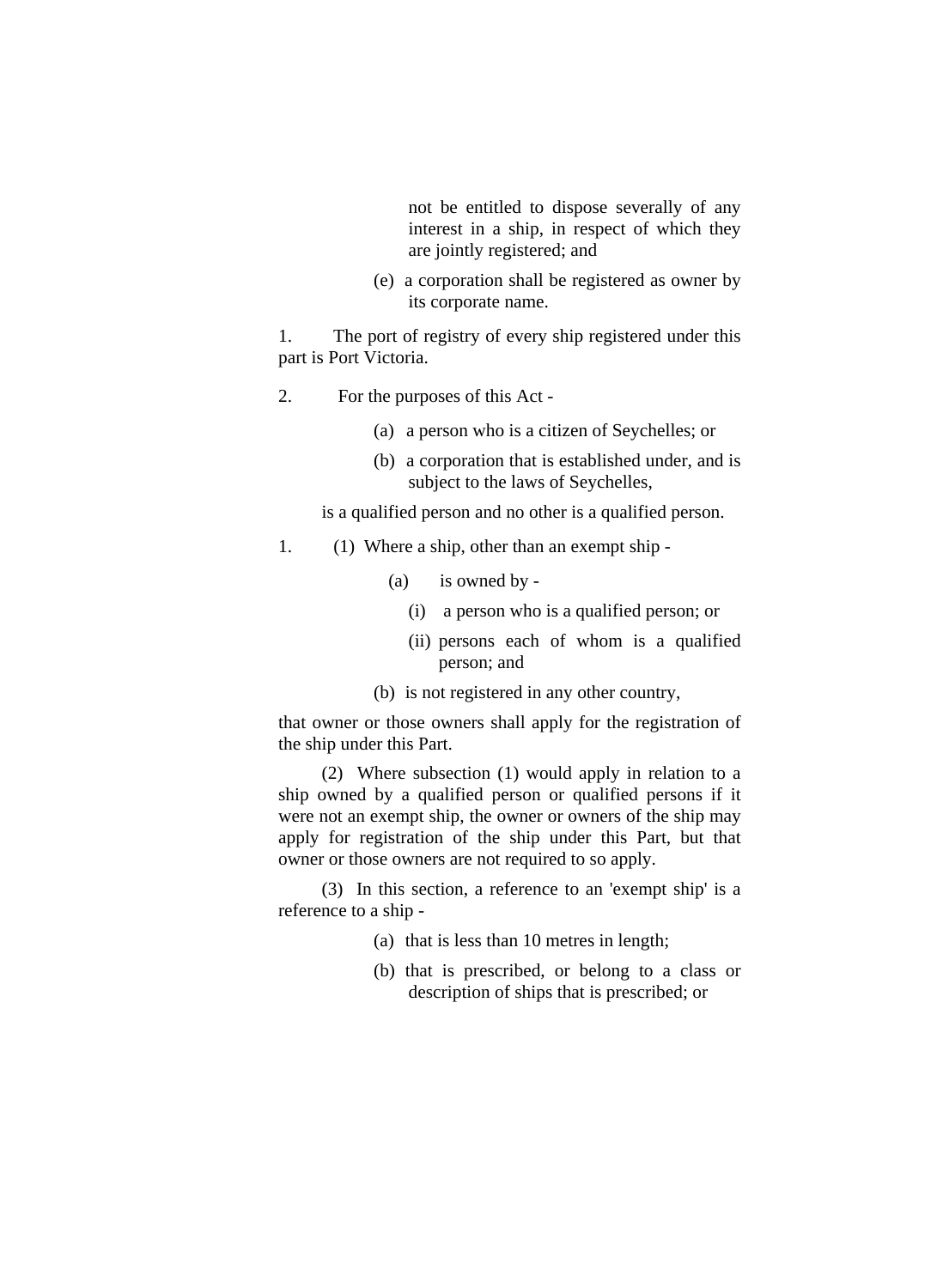- (c) that is engaged in any class of navigation or trading, or used for any purpose, that is prescribed.
- 17. (1) The Minister may
	- (a) by order published in the Gazette;
	- (b) designate a ship for the purposes of this Act,

and if he does so, the owner or owners of the ship may -

(c) within the period of 60 days after the date of publication of the order,

apply for the registration of the ship under this Part.

(2) Without prejudice to the powers of the Minister under subsection (1), the Minister may, with the consent of the persons wholly owing a ship, by order published in the Gazette, designate the ship for the purposes of this Act where he is satisfied that the ship is

- (a) customarily engaged in international voyages and is wholly owned by a person who is or by persons each of whom, is a citizen of an Indian Ocean Commission State resident in that State;
- (b) hired out on bareboat charter to a citizen of Seychelles or a corporation that is established under and subject to the Laws of Seychelles; or
- (c) owned by a person in bona fide joint venture shipping enterprise relationships with a citizen of Seychelles or a corporation established under and subject to the Laws of Seychelles,

and the owner or owners of the ship may within a period of 60 days after the publication of the order aply for the registration of the ship under this part.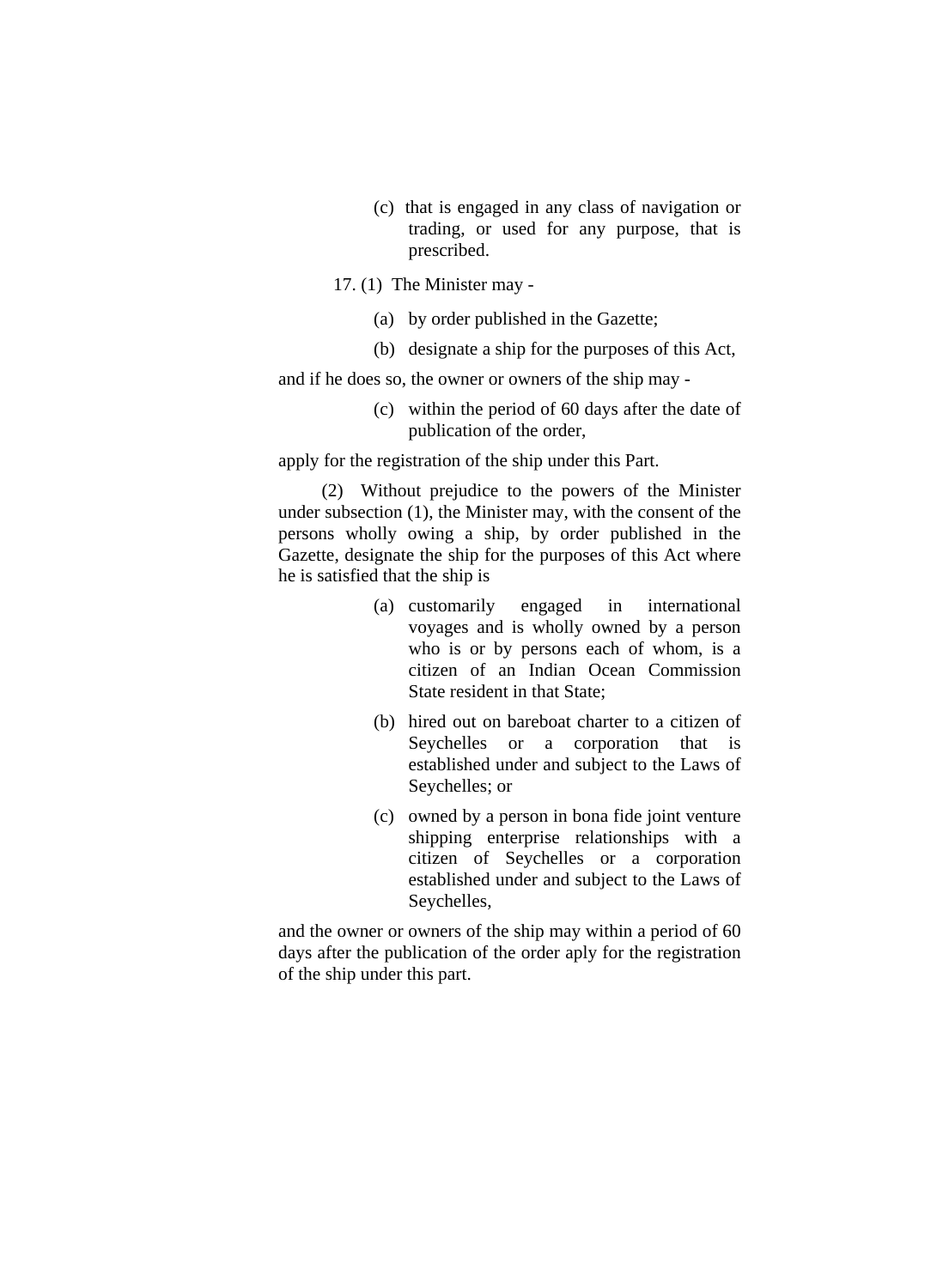(3) A ship ceases to be a designated ship if an application is not made in respect of the ship as provided in subsection  $(1)$  or  $(2)$ .

(4) Where a ship designated under subsection (2) ceases to be a ship of the description set out in paragraph (a), (b), or (c) of subsection (2), the Minister, may under subsection (5) revoke the designation.

(5) A ship ceases to be a designated ship if the Minister revokes the designation by -

- (a) publishing a notice of revocation in the Gazette;  $_{Cap 69}$ and
- (b) giving written notice thereof  $\Delta$ <sub>Application of Act</sub> to the owner or owners,

and the ship so ceases to be designated on the date on which the notice is published pursuant to paragraph (a) or is given pursuant to paragraph (b), whichever is the later.

18. The Regulations shall provide for the regi

exempt any other Government ship or a class of description of Government ships from the whole stration of Government ships other than Government ships referred to in section 4 (2) and may or any of the provisions of this Act.

19. (1) Except as provided in sections 13, 16, 17 and 18, the Registrar shall not register a ship under this Part.

(2) Where the Minister has reasonable cause to believe, and does believe, that any ship registered under this Part should not continue to be so registered, he may direct the Registrar to require the master and owner of the ship, or either of them, to produce evidence to the satisfaction of the Minister that the ship should continue to be so registered.

20. If within such time as may be determined by the Minister, not being less than 30 days, the evidence referred to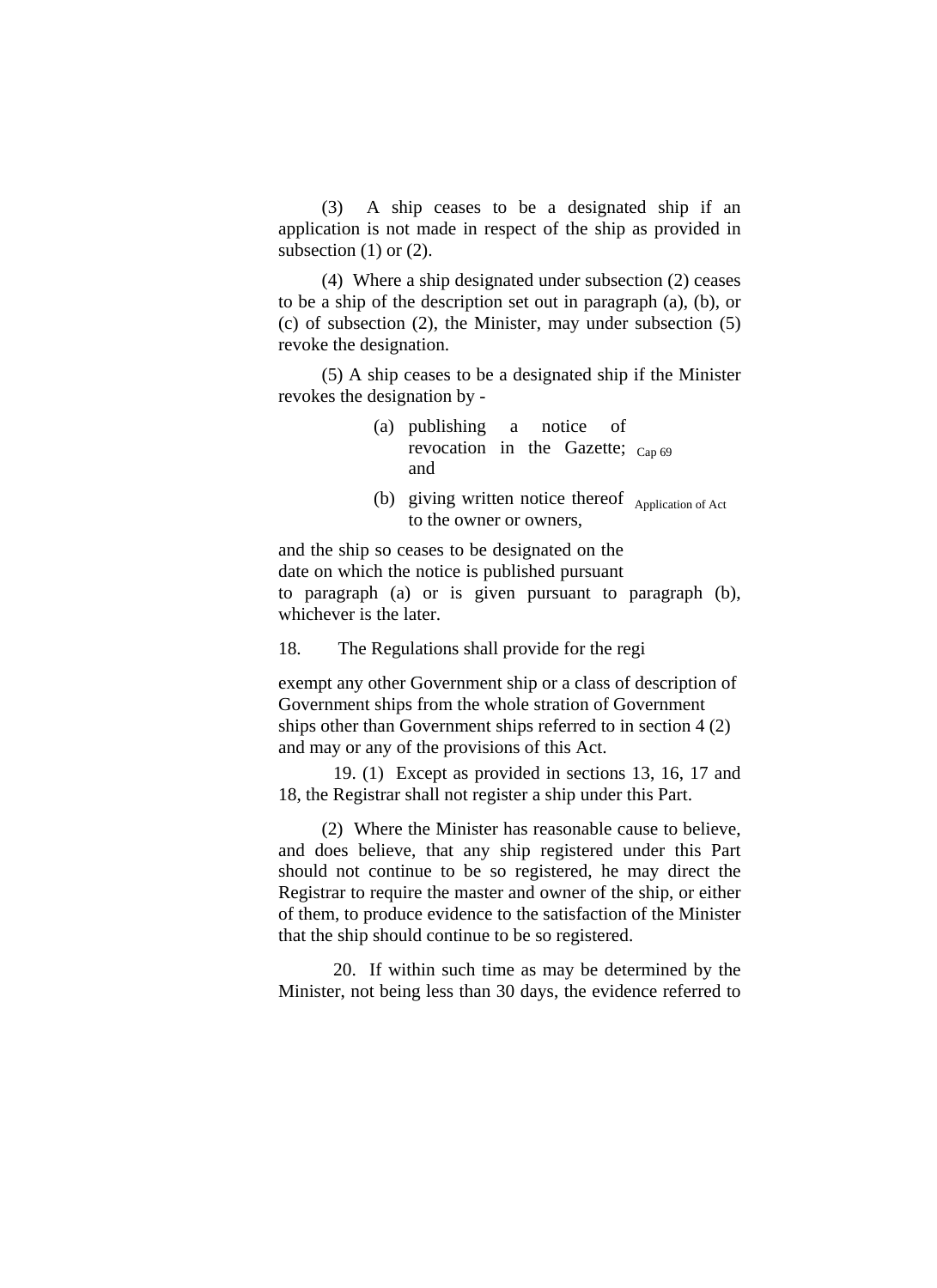in section 19(2) is not produced, the ship shall be removed from the register and may be liable to forfeiture.

Office of the Director of Port and Marine Services

21. (1) Subject to subsection (4) a ship shall, before registry, be surveyed by a surveyor and subject to that subsection, its tonnage shall be ascertained by the surveyor in accordance with regulations made under section 55 and the surveyor shall grant a certificate specifying the ship's tonnage and build and such other particulars as may be prescribed in those regulations.

(2) A tonnage certificate granted pursuant to subsection (1) in respect of a ship shall, before the ship is registered, be produced before the Registrar.

(3) The fees to be paid by the owner or owners of a ship to a surveyor in respect of a survey under this section are as prescribed.

(4) Subject to subsection (5), where a ship which is not registered under this Part has been measured and registered under the law of a foreign country, or has already been measured without having been so registered, the surveyor may, for the purposes of subsection

(1), accept and use any suitable figures of measurement contained in the latest register relating to that ship or, in the case of an

unregistered ship, in the latest certificate of measurement relating to that ship.

(5) Before acting under subsection (4), a surveyor shall satisfy himself that there have been no changes of measurement since the making of the register or certificate which he proposes to use, and where any such changes have been made, he shall remeasure the ship to the extent made necessary by those changes.

22. (1) A ship in respect of which an application for registration is made shall not be registered unless the ship has first been marked permanently and conspicuously under section 61 in the prescribed manner.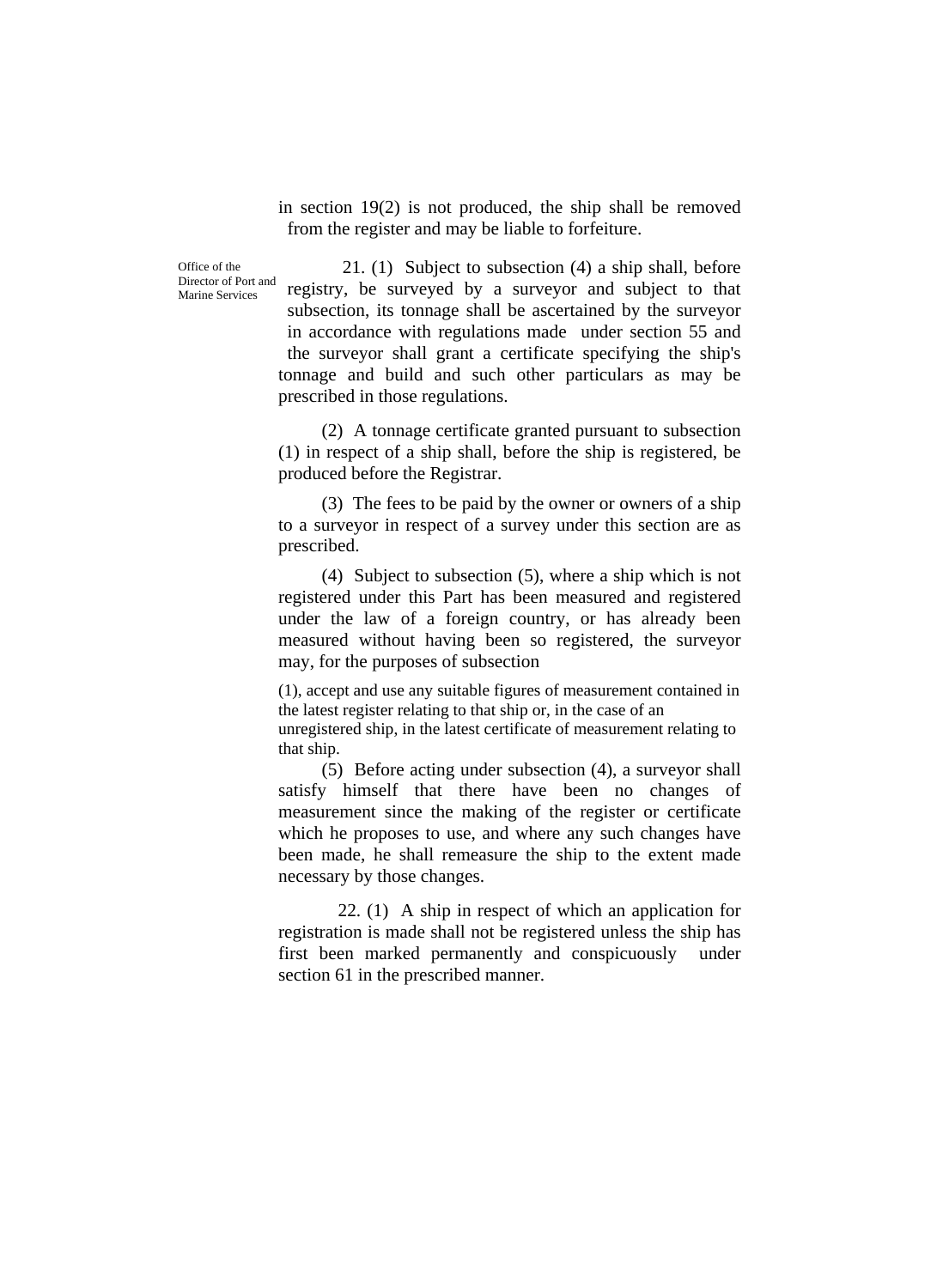(2) The marks required by this section to be placed on a ship shall be permanently continued and no alteration shall be made to those marks except as provided by this Act.

(3) An owner or master of a ship registered under this Part who fails to keep that ship marked as required by this section is guilty of an offence.

(4) A person who conceals, removes, alters, defaces or erases any mark required by Power of Minister this section to be placed or kept on a ship, except as provided by this Act or for the purposes of escaping, from an enemy, is guilty of an offence. to give directions

(5) The Minister may, by notice published in the Gazette, exempt the owner or master of any ship or class or description of ships from complying, either in Marine officers whole or in part, with the requirements of this section.

23. (1) An application may, for the registration of a ship under this Part shall be made by the owner or owners of the ship to be Registrar in the prescribed form.

(2) An application under subsection (1) shall be made -

- (a) where the owner is a corporation, by the agent of the corporation; or
- (b) in the case of an agent otherwise appointed, under the hand of the persons seeking the registration of the ship or by his or their agent. of surveyors and

 $(3)$  The authority of an agent referred to  $\frac{1}{2}$  inspectors in subsection (2) shall be in writing and -

> (a) in the case of an agent appointed by a corporation, under the common seal of the corporation; and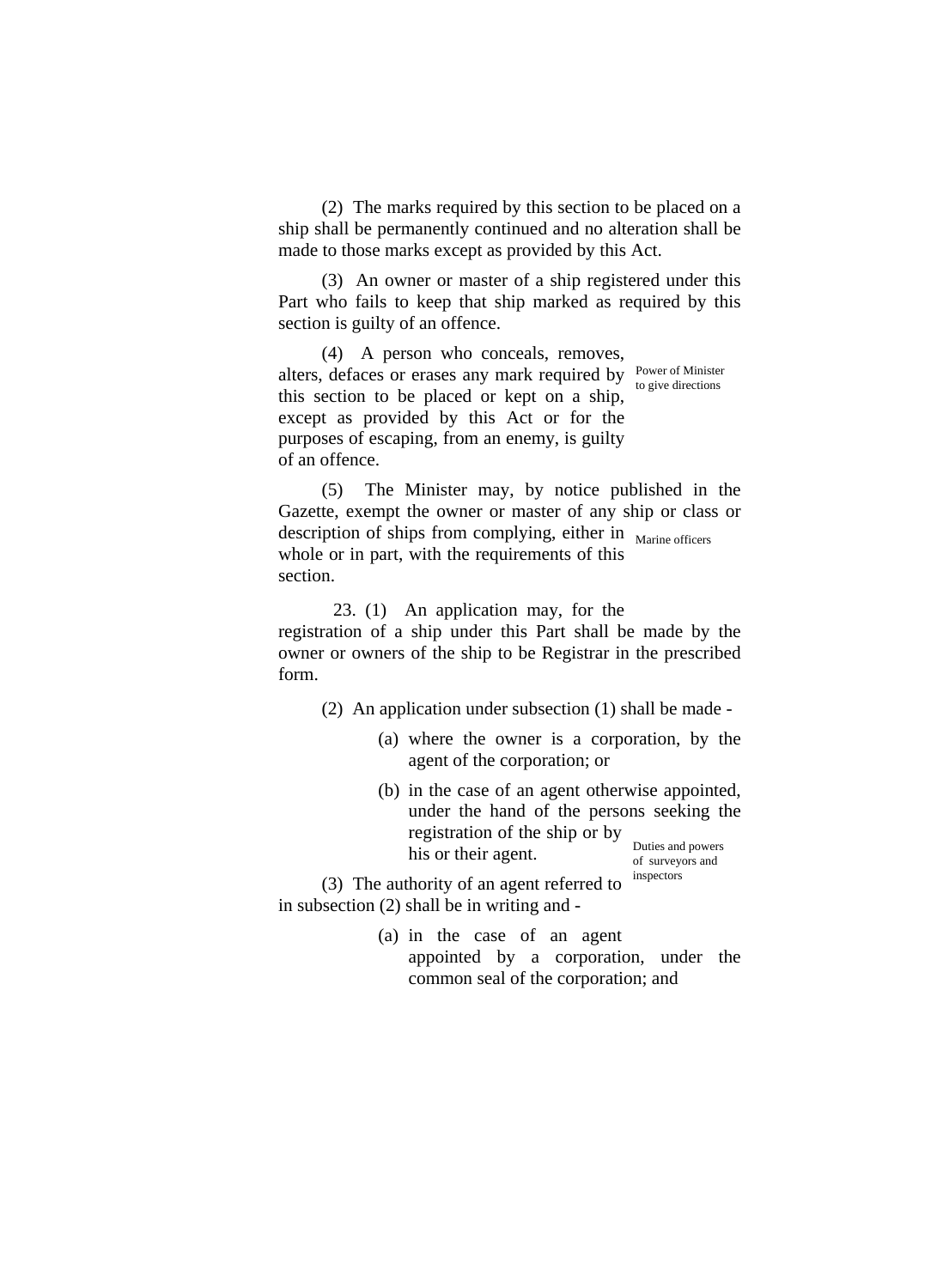Registrar of<br>Seychelles Ships

 $(b)$  in the case of an agent otherwise appointed, under the hand of the person or persons appointing the agent.

(4) The Registrar may require proof, to his satisfaction

Minister may<br>delegate certain

powers and duties (a) of the ownership; and

(b) of the seaworthiness of a ship,

before proceeding with the registration of the ship under this Part.

(5) An application for the registration of a ship under this Part shall be accompanied by such evidence in respect of the ship as may be prescribed.

24. Where a ship forfeited under section 20 is released from forfeiture or the registration of a ship is otherwise cancelled, the owner or owners of such ship may apply for the re-registration of that ship and section 23 shall, mutatis mutandis, apply to such application.

25. A person shall not be entitled to be registered as owner of a ship until he, or, in the case of a corporation, a person authorised under the common seal of the corporation Cap 241 to make declarations on behalf of the corpo

ration, has made and signed a declaration of ownership referring to the ship, as described in Registrar of the surveyor's certificate, and containing the prescribed particulars.

> $26.$  (1) Where the requirements of this Act preliminary to registry have been complied with, the Registrar shall, upon payment of the prescribed fee, register the ship by allotting to the ship a registry number and by entering in the Register the name of the ship, the registry number allotted to the ship and such other particulars in respect of the ship as are prescribed.

Register of Ships

(2) The Registrar shall not register a ship by a name by which a ship is already registered under this Part or, except in accordance with the direction of the Minister, by a name that

Seaman and<br>Shipping Master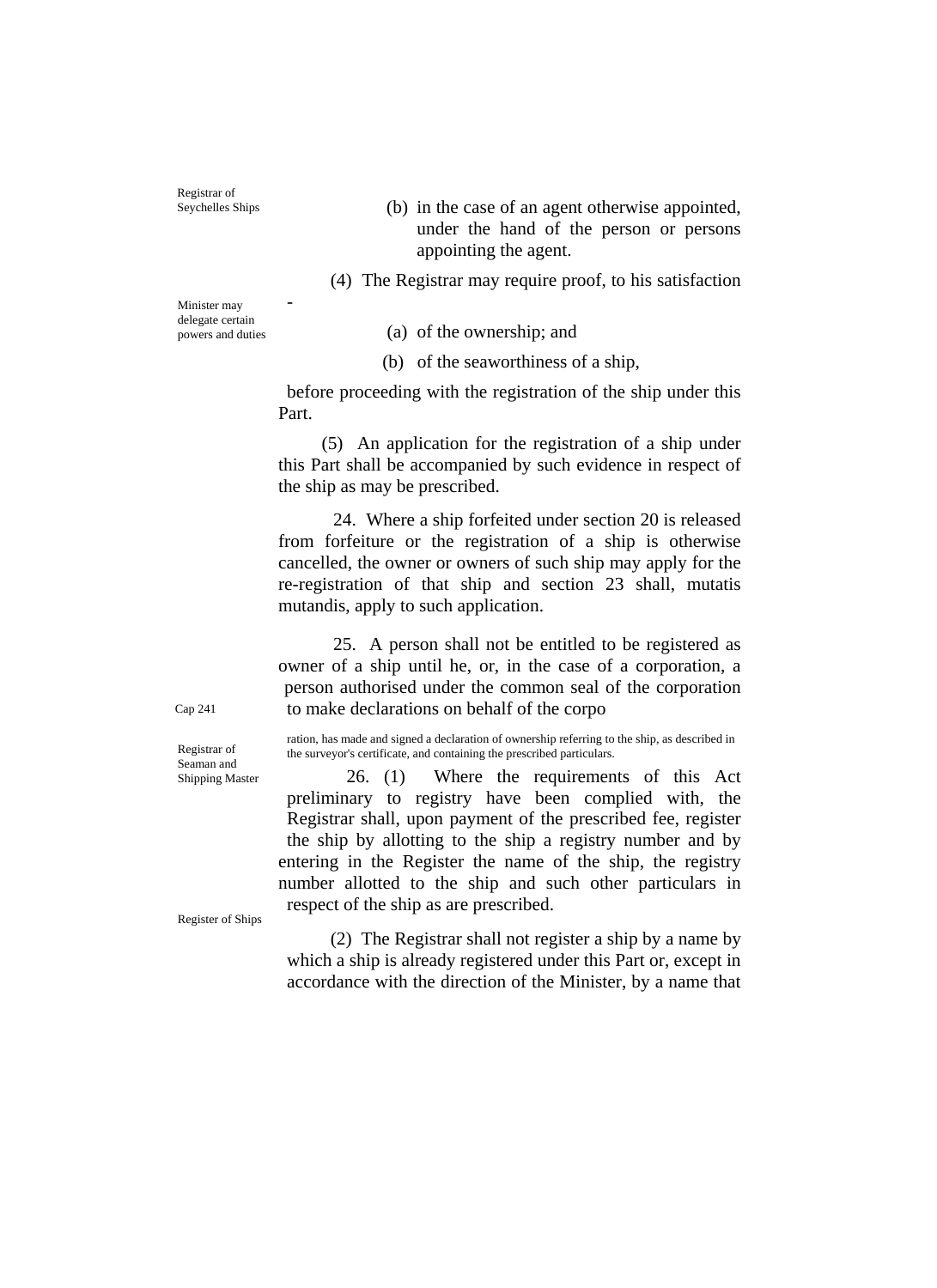is, in the opinion of the Registrar, undesirable.

(3) Where a ship has been registered under subsection (1), the Registrar shall retain those documents submitted in connection with the application for registration as are prescribed.

27. (1) As soon as practicable after the registration of a ship the Registrar shall grant to the owner or owners a Certificate of Registry in the prescribed form.

Provisions relating (2) The Certificate of Registry of a ship to Registration

- (a) shall be kept in a safe place in the ship;
- b) shall be used only for the lawful navigation of the ship; and
- (c) shall not be subject to detention by reason of any title, lien, charge or interest had or claimed by any owner, mortgagee or other person to, on or in the ship.

(3) A master or owner of a ship who uses, for the navigation of the ship a Certificate of Registry not legally granted in respect of the ship is guilty of an offence.

(4) A person -

-

- (a) who has in his possession or under his control the Certificate of Registry of a ship; and
- (b) who refuses, or fails without reasonable cause, to deliver the certificate on demand to-
	- (i) the person entitled to the custody for the purposes of the lawful navigation of the ship; or
	- (ii) an authorised officer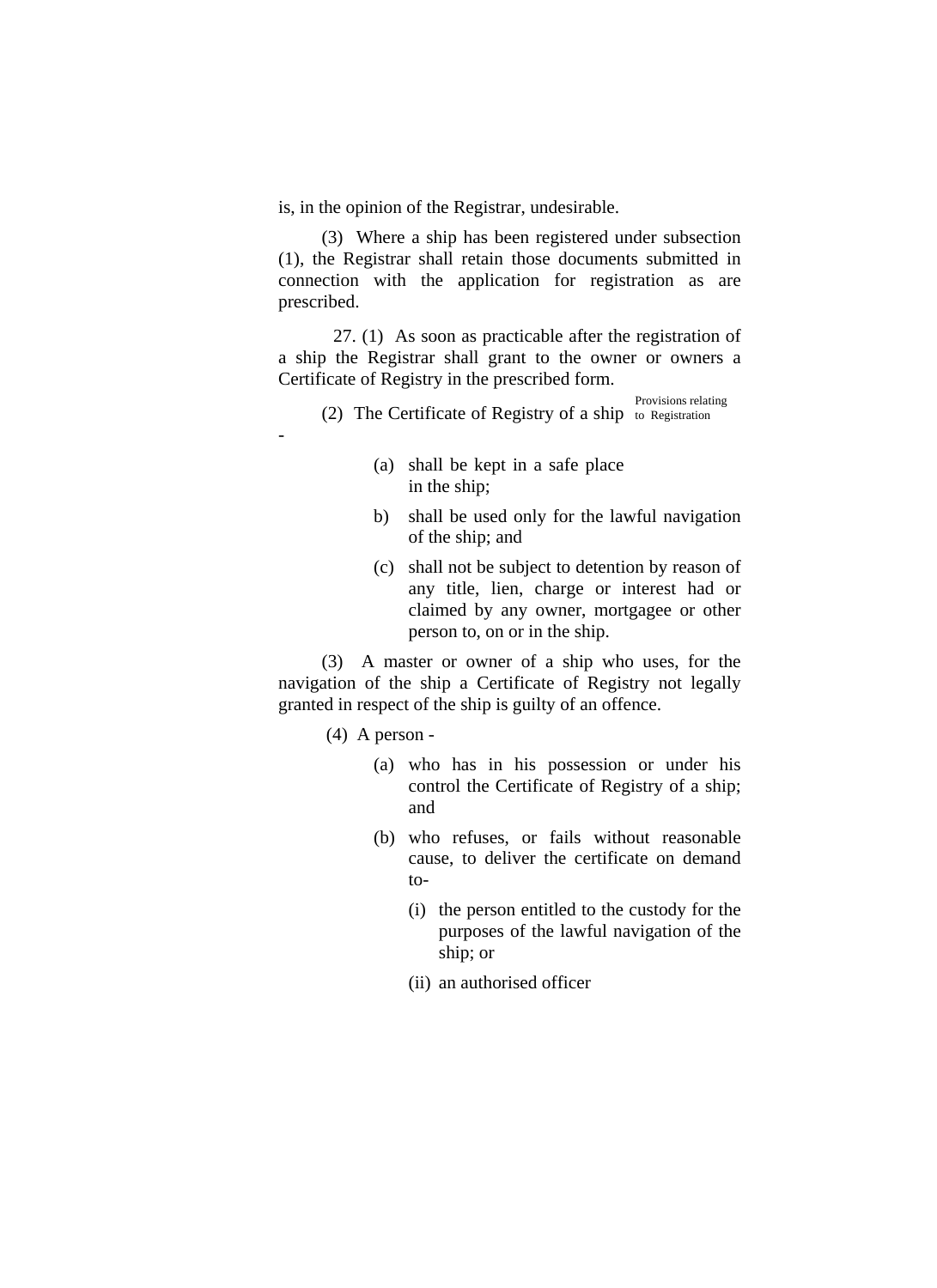#### is guilty of an offence.

- (5) The Minister may make regulations relating to Port of Registry
- 
- (a) the obligation to register ships and failure to comply therewith;
- Meaning of<br>'qualified person'
- (b) the manner in which Seychelles ships or any class of those ships may be registered under this Act.

28. The Registrar may, upon the delivery to him of a Certificate of Registry of a ship, grant a new certificate in its place.

Registration of

 $29. (1)$  Where, at a place outside Seychelles, a ship becomes wholly owned by a qualified person, or by persons each of whom is a qualified person, a diplomatic or consular representative of Seychelles in or for that place may grant to the master of the ship, on his application, a provisional Certificate of Registry stating -

- (a) the name of the ship;
- (b) the time and place of the ship's purchase and names of her purchasers'
- (c) the name of the ship's master;
- (d) the best particulars respecting the ship's tonnage, build and description which the representative is able to obtain.

(2) A diplomatic or consular representative of Seychelles shall forward a copy of any provisional Certificate of Registry granted by him pursuant to subsection (1) to the Registrar at the first convenient opportunity.

(3) A provisional certificate of registry

(a) until the expiry of 90 days after the date on which it was granted; or

granted under subsection (1) is deemed to be a Certificate of Registry granted under section  $\overline{2}7$  -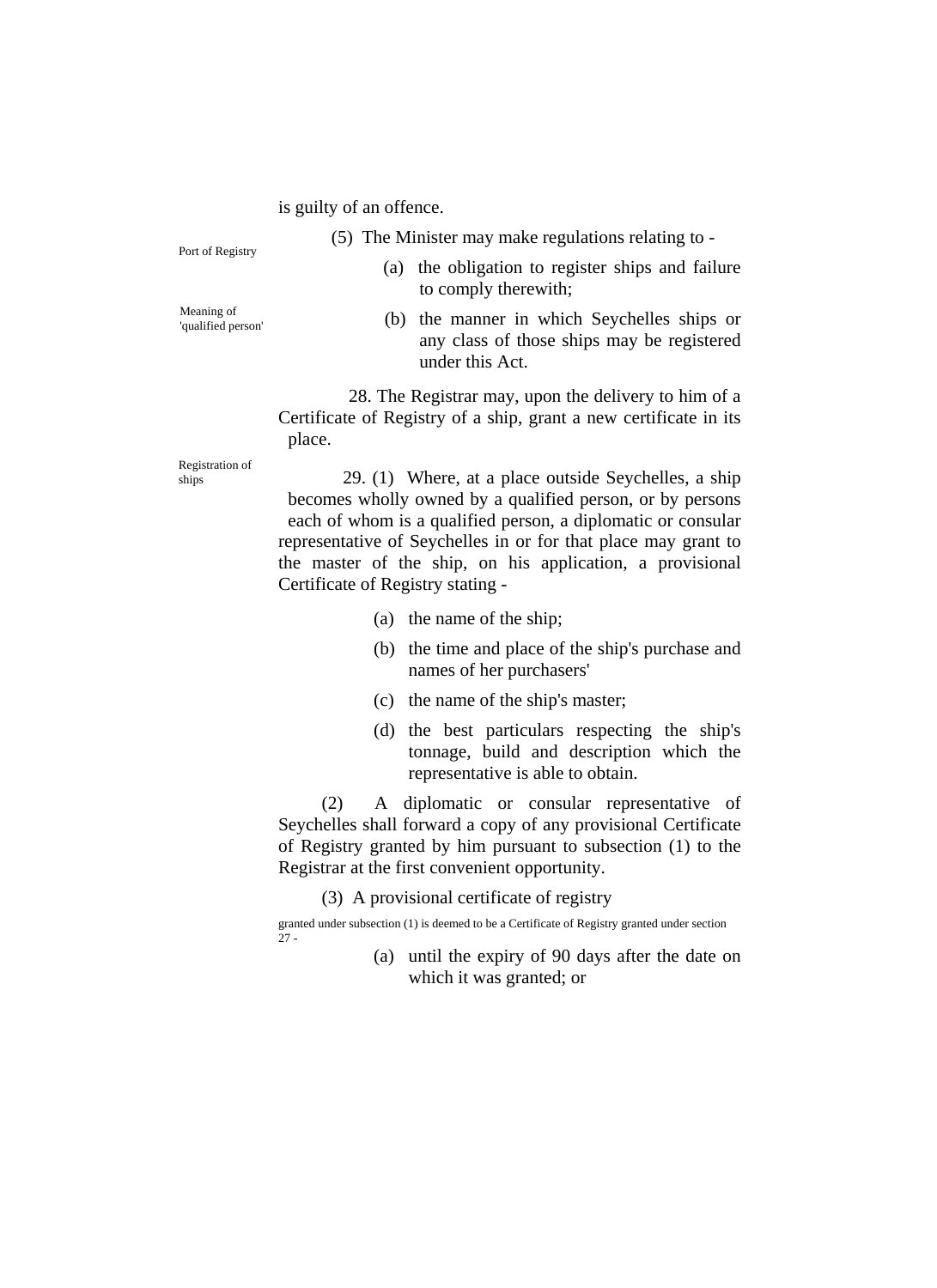(b) until the expiry of 30 days after the first arrival, subsequent to the grant of the certificate, of the ship in Seychelles, Designated Ships

whichever is the earlier.

(4) If the period referred to in subsection (3) (b) has not begun to run, the Minister may, by instrument in writing, grant to the master of a ship, on his application, an extension of the period referred to in subsection (3) (a), and in the event and in the particular case, the reference in paragraph (a) to 90 days shall be read as a reference to the extended period.

(5) A master of a ship who fails to deliver to the Registrar a provisional certificate of registry granted under subsection (1) in respect of the ship, within 30 days after the first arrival, subsequent to the grant to the certificate, of the ship in Seychelles is guilty of an offence.

30. (1) Where a certificate of registry of a ship is lost, mislaid or destroyed the Registrar shall grant a new certificate in its place.

(2) A diplomatic or consular representative of Seychelles in or for any place, upon receiving, from the master of a ship or some other person having knowledge of the facts of the case, a declaration giving details of a lost, mislaid or destroyed certificate of registry of the ship together with particulars of the ship and its owner or owners, shall grant a provisional certificate of registry containing a statement of the circumstances under which it was granted.

(3) A provisional certificate of registry granted under subsection (2) shall be valid -

- (a) until the expiry of 90 days after the date on which it was granted; or
- (b) until a new certificate is granted in place of the certificate of Registry,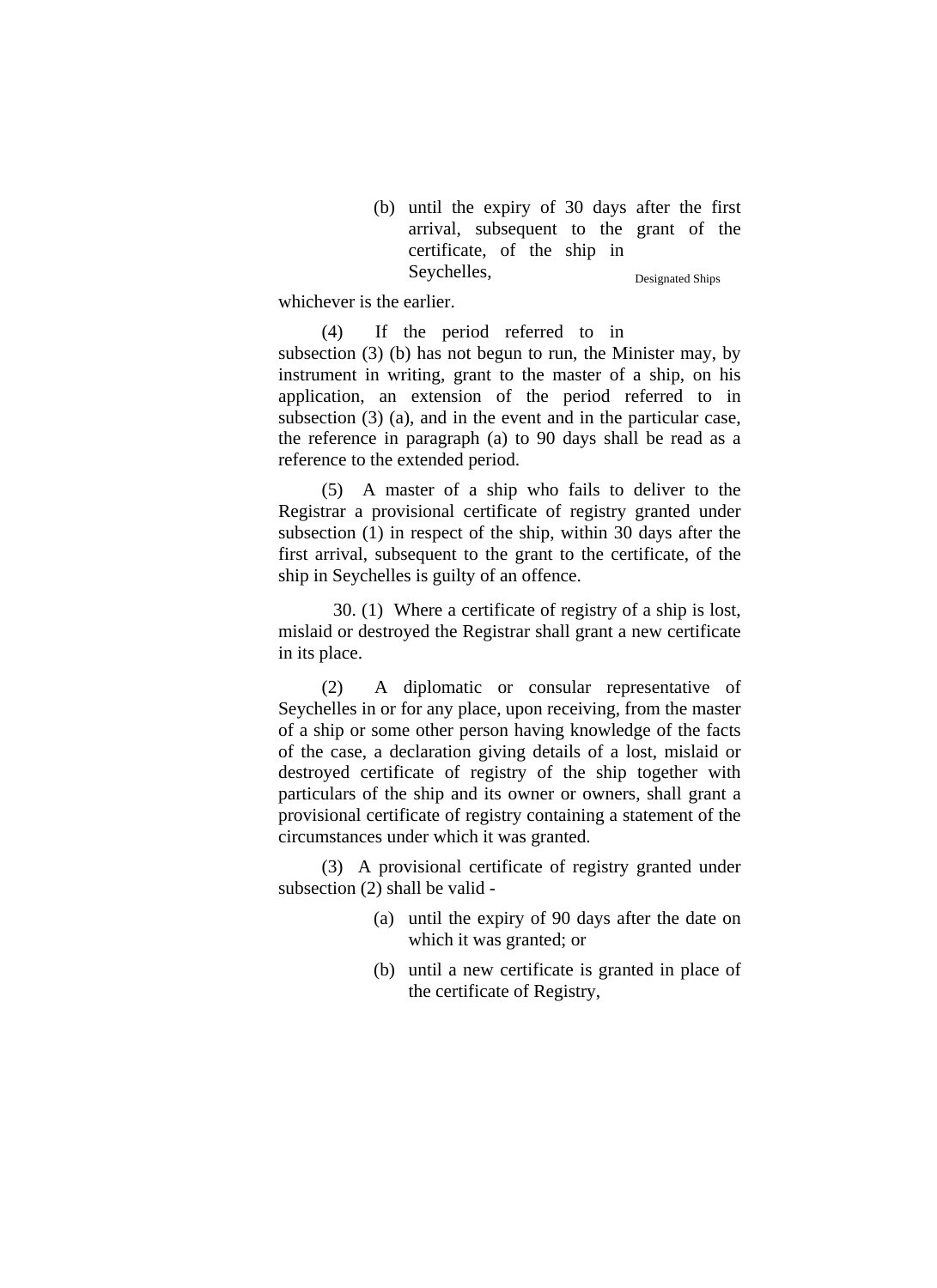whichever is the earlier.

 31. Where a change occurs in the ownership of a ship registered under this Part by reason of the transfer of the ship to a qualified person, or by reason of the transfer of a designated ship, whether to a qualified person or otherwise -

- (a) notification of the change shall be given to the Registrar; and
- (b) the certificate of registry shall be endorsed in the prescribed manner.
- 32. (1) Where
	- (a) a ship registered under this Part is either actually or constructively lost, taken by the enemy, burnt or broken up;
	- (b) a person who is the owner of a ship (other than a designated ship) registered under this Act, whether alone or jointly with other persons, ceases to be a qualified person;
	- (c) the Minister, pursuant to section 17(5) revokes the designation of a ship;
	- (d) a ship is forfeited under section 20; or
	- (e) a person who is the owner of a ship (other than a designated ship) registered under this Part transfers ownership of the ship to a person who is not a qualified person,

the owner of the ship, or, if the ship is owned by more than one person, each of those persons shall, immediately on obtaining knowledge of the event (if notice therefore has not already been given to the Registrar) give notice therefore to the Registrar.

(2) The Registrar shall, upon receipt of a notice stating that an event referred to in subsection (1) (a) has occurred in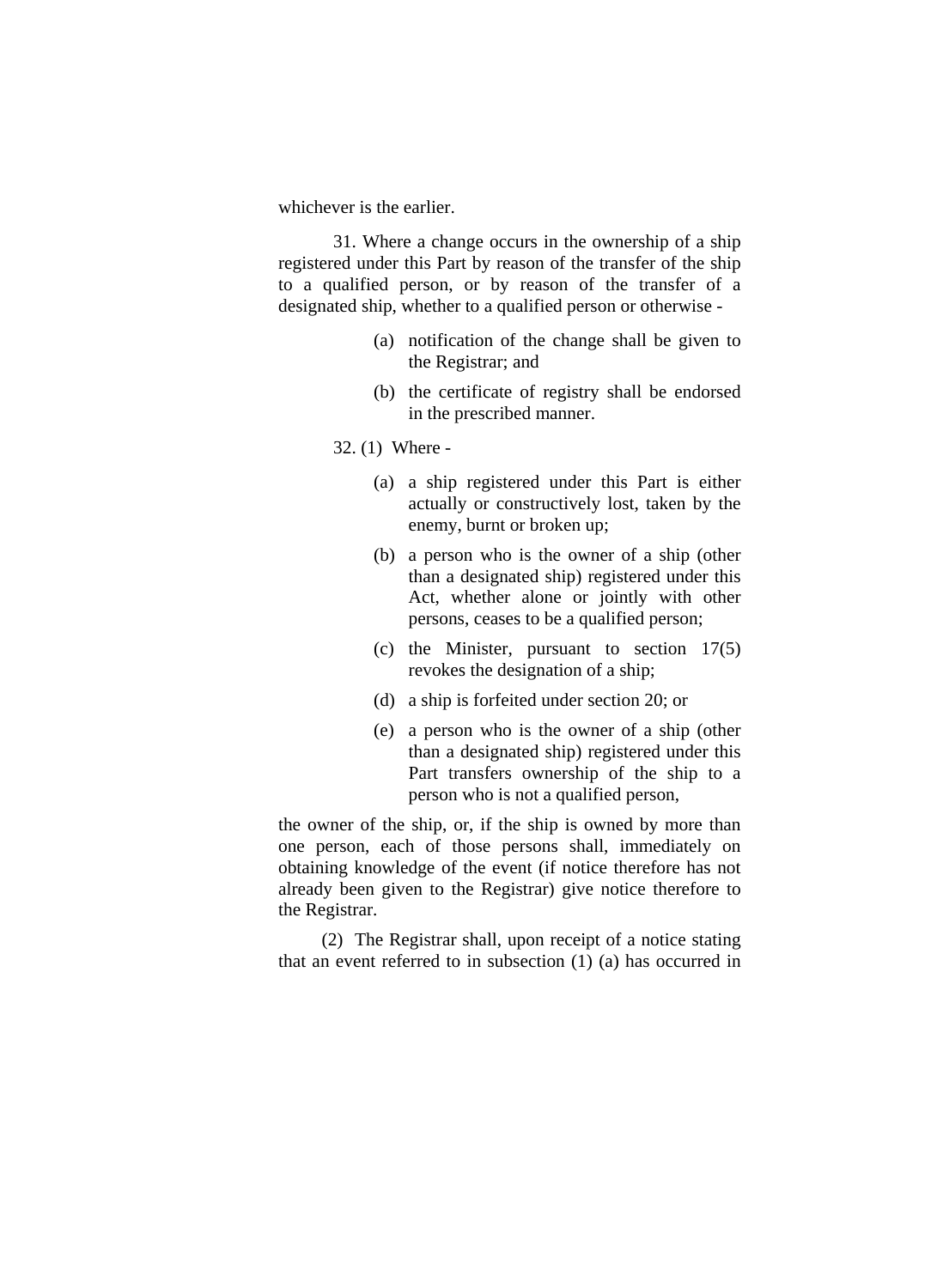relation to a ship, make or cause to be made an entry in the Register of the event, and the

registry in the Register shall be deemed to be closed except insofar as relates to any unsatisfied mortgage of the ship. Survey and measurement of ships

(3) The Registrar shall, upon receipt of notice that a circumstance specified in subsection  $(1)$   $(b)$ ,  $(c)$ ,  $(d)$  or  $(e)$  has occurred or is applicable in relation to the owner or owners of a ship registered under this Part make or cause to be made an entry in the Register that the notices has been received and subject to this section, the registry of the ship shall be deemed to be closed.

(4) Where, at the time when the Registrar receives notice that a circumstance referred to in subsection 1(b), (c), (d) or (e) has occurred or is applicable in relation to the owner or owners of a ship registered under this Part, the ship is subject to an undischarged mortgage entered in the Register, the Registrar shall give to the mortgagee a notice in writing Registration of<br>Government Shins specifying the occurrence of the circumstances as applicable.

Goverment Ships

Restriction of registration of ships

(5) If, within 30 days after notice is given to the mortgagee under subsection (4) or within such further time as the Court, on an application made before or after the expiration of the period of 30 days, may allow, an application is not made to the Court for an order under subsection (6), the registry of the ship in the Register shall, subject to subsection (8), be deemed to be closed on the expiration of that period.

(6) A mortgagee to whom a notice has been given under subsection 4 may, within the period specified in, or allowed under, subsection (5), make an application to court for an order for the sale of the ship that is subject to

Marking of ships

of the ship Cancellation of registration

the undischarged mortgage and the Court may order the sale of the ship and direct that the proceeds of the sale, after deducting the expenses of the sale, be paid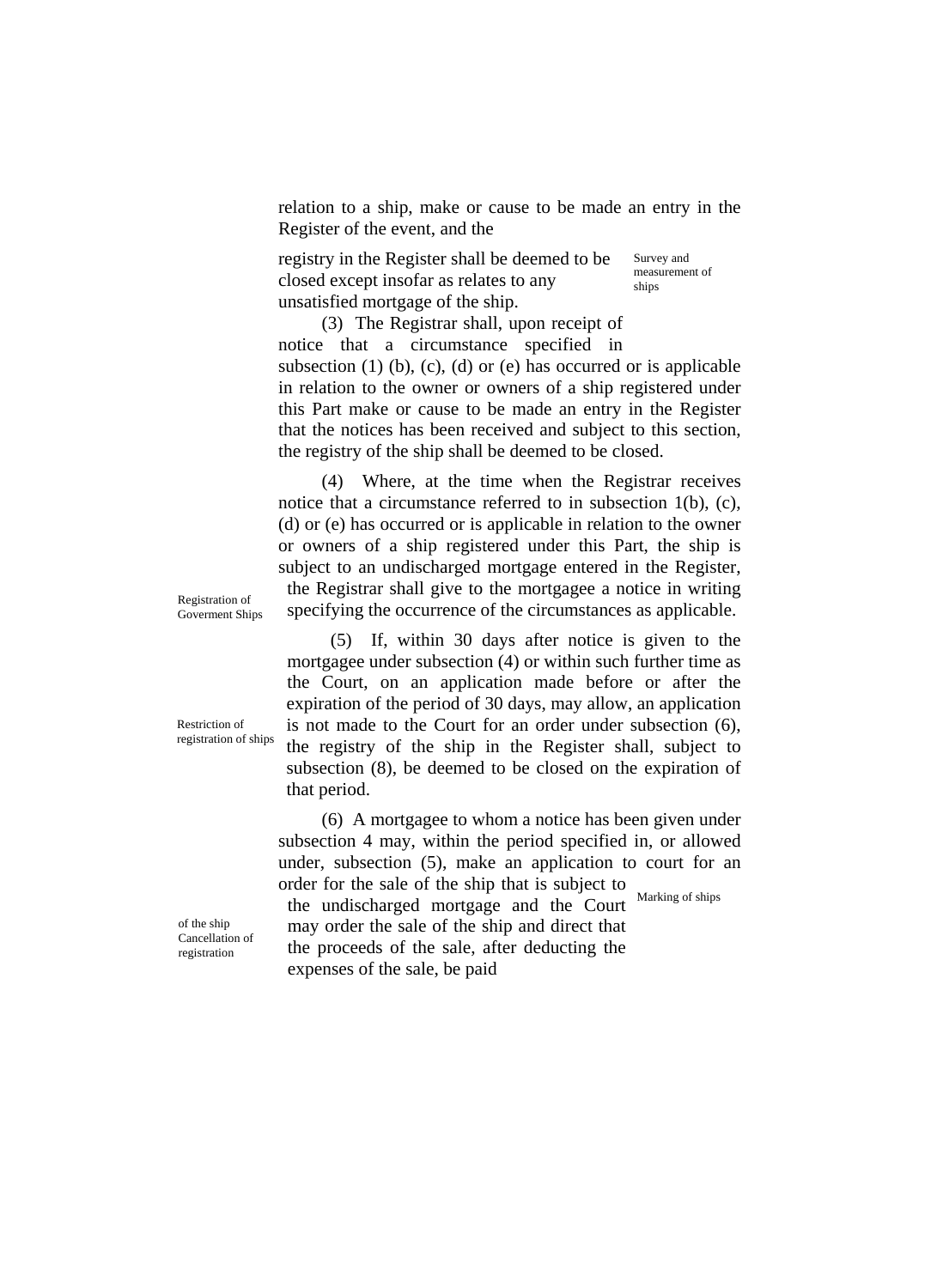first to the mortgagee or, if there are two or more mortgagees, to the mortgagees in order of priority and, after satisfaction of the mortagee or mortgagees, to the owners of the ship in case where there is no forfeiture under section 20 or to the Republic in case of forfeiture under that section.

(7) Where the Court grants an application for an extension of time within which an application for an order under subsection (6) may be made, it may grant the extension on such terms and conditions as to costs and otherwise as it thinks just.

(8) On an application for an order under subsection (6), the Court may give such directions with respect to the closure of the registry of the ship as it thinks fit, and the Registrar shall give effect to any directions given by the Court.

Application for

Application for (9) A person who refuses, or fails without reasonable cause, to comply with subsection (1) is guilty of an offence.

> 33. (1) Where a ship registered under this Part is so altered as not to correspond with the particulars relating to the tonnage certificate or to the description of the ship contained in the Register, the owner of the of the ship shall within 21 days, make, or cause to be made, to the Registrar an application in writing to register the alteration.

> (2) An owner of a ship who refuses or fails to comply with the provision of subsection (1) is guilty of an offence.

> (3) An application made under subsection (1) shall be accompanied by a tonnage certificate; and section 21(1) applies in relation to the grant of a tonnage certificate before the registry of a ship.

> (4) The Registrar upon receipt of an application under subsection (1) and upon receipt of the prescribed fee (if any), shall cause alteration to be registered.

> (5) In causing the alteration of a ship to be registered, the Registrar shall cancel the certificate of registry and shall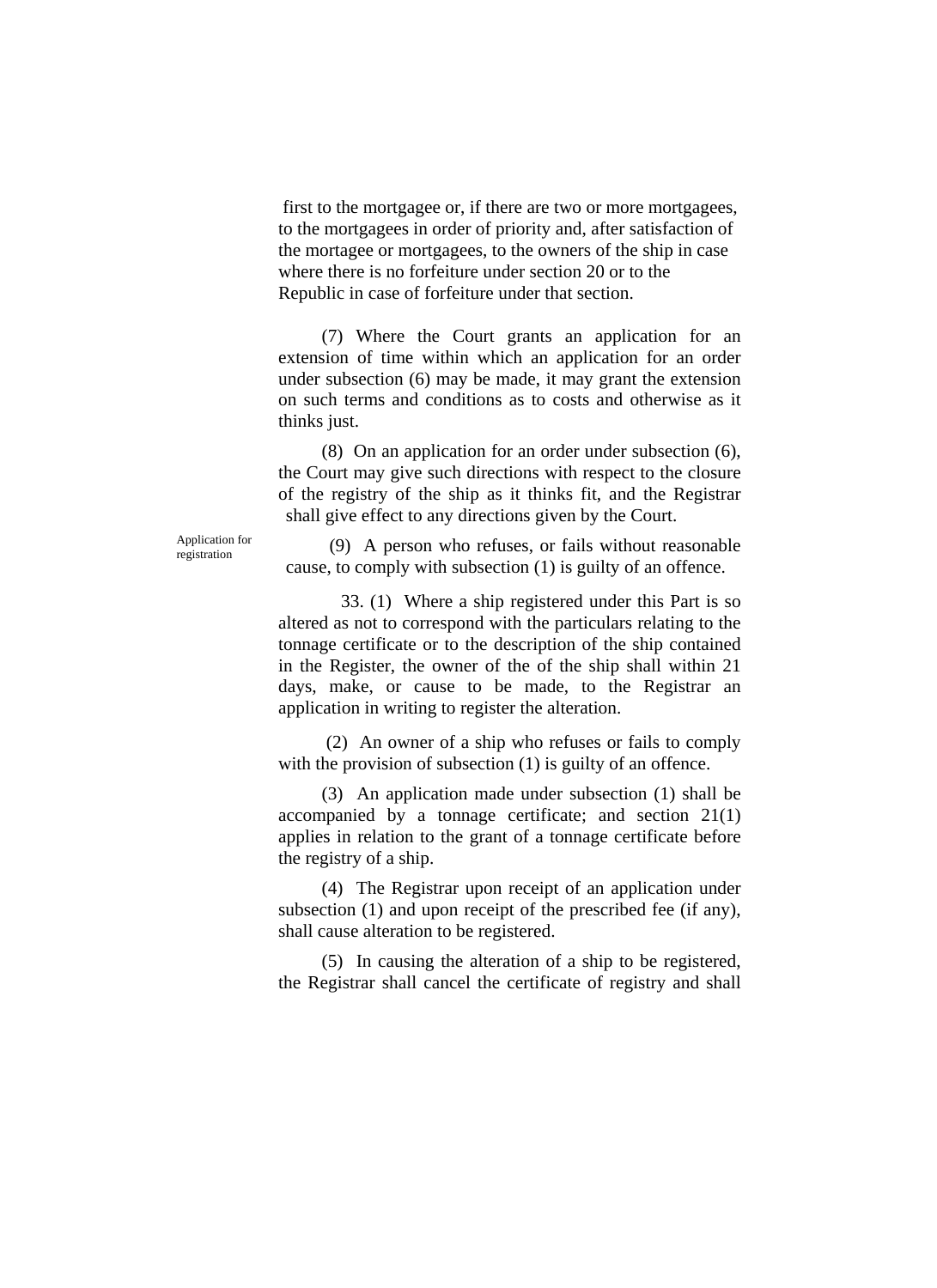grant a new certificate of registry and shall make the prescribed entries in the Register.

# *Transfer and Transmission*

 34. (1) Where a ship registered under this Part is to be disposed of by way of transfer to a qualified person, or to persons each of whom is a qualified person, or a designated ship is to be disposed of by way of transfer whether to a qualified person or otherwise, the ship shall be transferred by a bill of sale.

(2) A bill of sale for the transfer or a ship shall -

- (a) be in the prescribed form; and
- (b) be executed by the transferor and the transferee in the presence of, and be attested by, a witness or witnesses.

 35. (1) Subject to subsection (2), where a ship registered under this Part is transferred, the transferee is not entitled to be registered as owner of the ship until he, or in the case of a corporation, a person authorised by this Act to make declarations on behalf of the corporation, has made and signed a declaration of transfer in the prescribed form referring to the ship and containng,

- (a) statements that show that the transferee is a qualified person, or, where there is more than one transferee, that each transferee is a qualified person; and
- (b) a statement that, to the best of his knowledge and belief, only a qualified person, or persons each of whom is a qualified person, is or are entitled as owners to any legal or beneficial interest in the ship or a share in the ship.

(2) This section does not apply in relation to the transfer of a designated ship.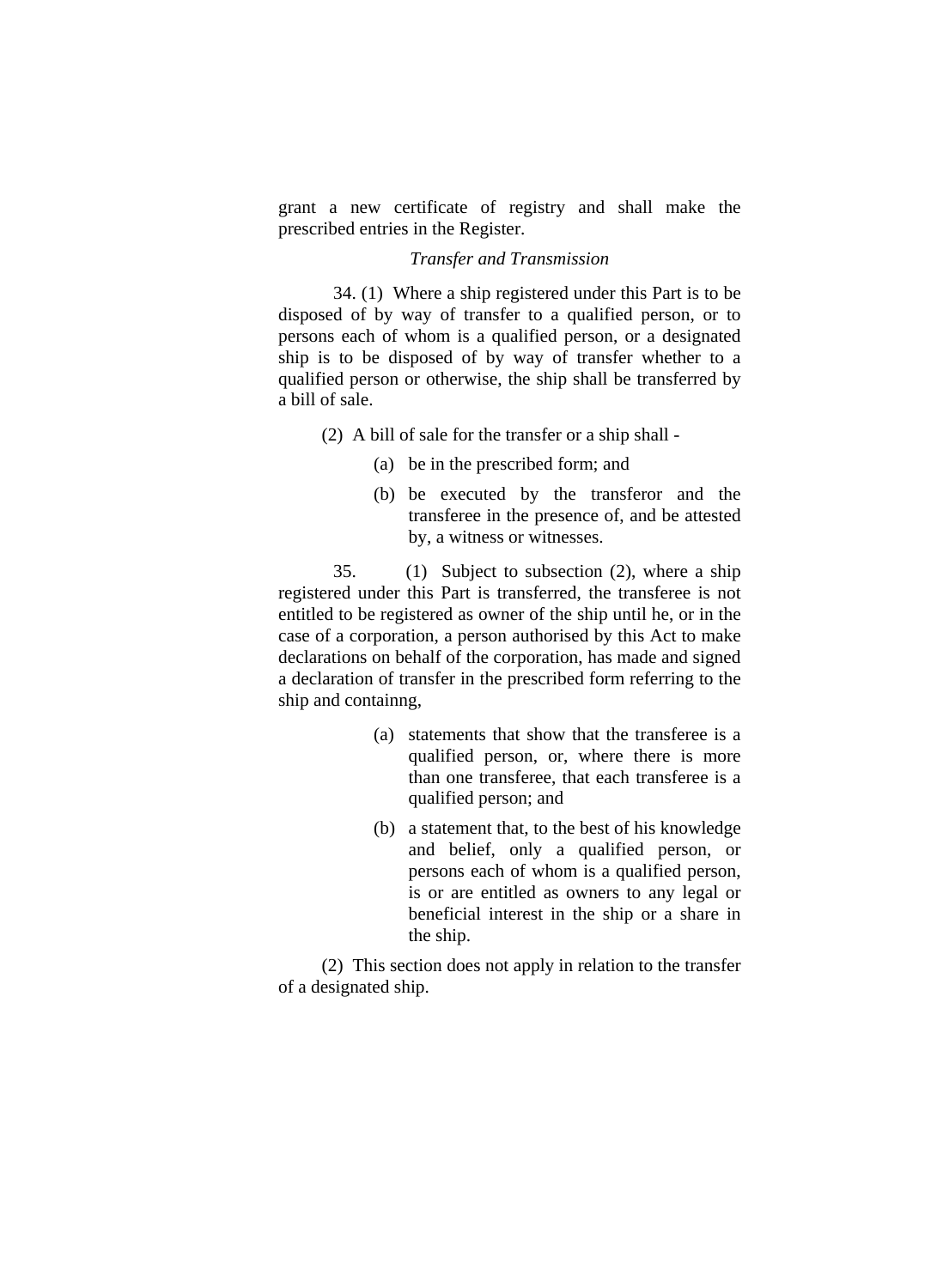#### 36. (1) Every bill of sale for the transfer of

a ship registered under this Part, when duly executed, shall be produced to the Registrar with the declartion of transfer referred to in section 35 where required and the Registrar shall enter in the Register the name of the transferee as owner of the ship, and shall endorse on the bill of sale the fact of that entry having been made, with the day and hour of the entry.

(2) Bills of sale for the transfer of a ship registered under this Part shall be entered in the Register in the order of their production to the Application for re-Registrar. registration

37. (1) Where the property in a ship registered under this Part is transmitted to a qualified person, or to persons each of whom is a qualified person, or in the case of a designated ship, is transmitted to a person whether or not a  $\frac{\text{Declaration of}}{\text{curashing of}}$ qualified person, on the death or bankruptcy of registry any registered owner, or by any lawful means other than by a transfer made under this Act, that person shall authenticate the transmission by making and signing a declaration of transmission in the prescribed from identifying the ship, and the declaration of transmission shall contain such statements and Registration of ownership of

shall be accompanied by such documents as ships, procedure are prescribed.

(2) The Registrar, on receipt of the declaration of transmission under subsection

(1), accompanied by the statement and documents referred to in that subsection, shall enter in the Register the name of a person entitled under the tranmission as owner of the ship the property in which has been transmitted and where there is more than one such person, the Registrar shall enter the names of all such persons, but those persons, however numerous, shall, for the purposes of the provisions of this Act with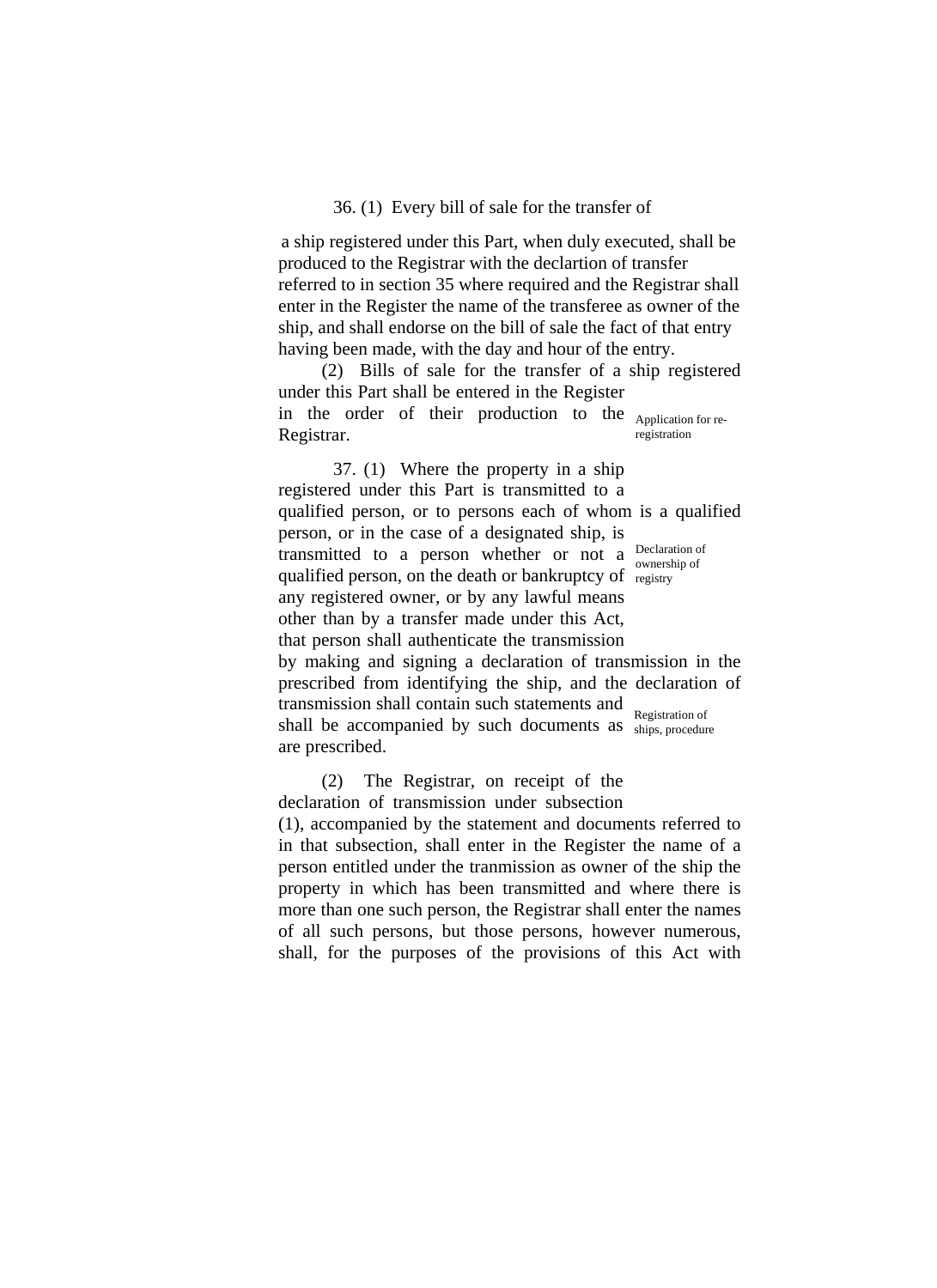respect to the number of persons entitled to be registered as owners, be considered as one person.

Registry  $38. (1)$  Where the property in a ship (other than a designated ship) registered under this Part is transmitted on death or bankruptcy or otherwise to a person who is not a qualified person, or to persons one or more of whom is not a qualified person, the Court may, on application by or on behalf of that person or one or more of those persons, order a sale of the property so transmitted, and direct that the proceeds of the sale, after deducting the expenses of the sale, be paid to the person or persons entitled under the transmission or otherwise as the Court directs.

> (2) The Court may require any evidence it thinks fit in support of the application and may make the order on any terms and conditions it thinks just, or may refuse to make the order, and generally may act in the case as the justice of the case requires.

> (3) An application under this section shall be made within 30 days after the occurrence of the event on which the transmission has taken place or within such further time (not exceeding in the whole 365 days from the date of the occurrence) which the Court allows.

> (4) If the application is not made within the time specified in subsection (3) or if the court refuses an order for sale, the ship (not being a designated ship) transmitted is liable to forfeiture.

> 39. (1) Where the Court orders the sale of a ship registered under this Part, the order shall contain a vesting in a person or persons specified in the order the right to transfer the ship, and that person is entitled to transfer the ship in the manner and to the same extent as if he was the registered owner of the ship.

Certificate of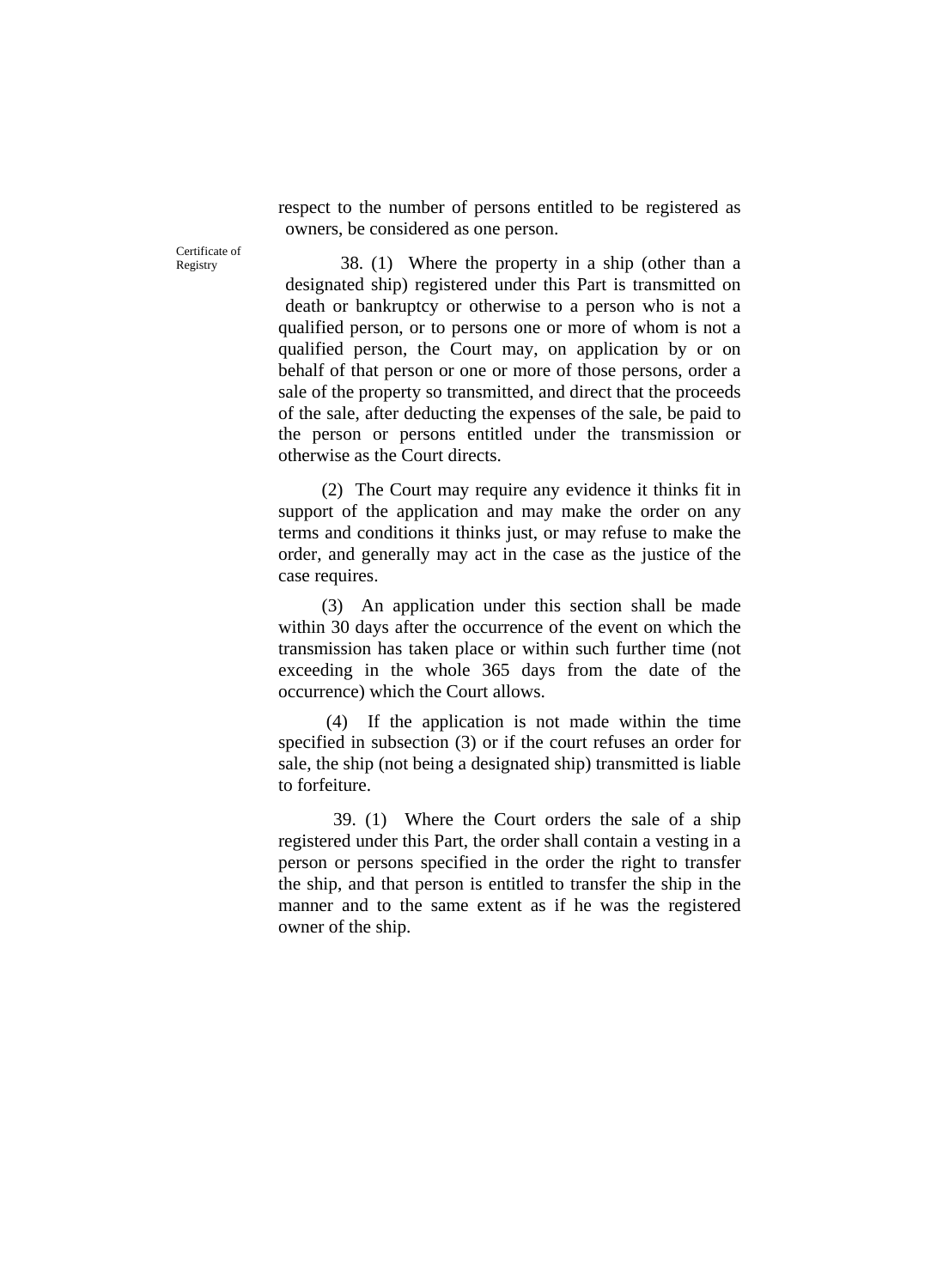(2) The Registrar shall obey the requisition of the person named in a declaration under subsection (1) in respect of any such tr

ansfer to the same extent as if that person were the registered owner.

Power to grant new certificate

40. (1) The Court may, if it thinks fit, and without prejudice to any other of its powers, on the application of a peson claiming an interest in a ship registered under this Part, make an order prohibiting for the time specified in the order, any dealing with that ship.

Provisional registration

(2) The Court may make an order under subsection (1), on any terms or conditions it thinks just, or may refuse to make the order, and generally may act in the case as the justice of the case requires.

(3) The Registrar, after being served with a copy of an order made under this section, shall not register any dealing prohibited by the order.

# *National Character and Flag*

41. (1) If a person uses the National Flag or assumes Seychelles national character on board a ship owned in the whole or part by a person who is not a qualified person, or which is not a designated ship, for the purpose of making the ship appear to be a ship registered under this Part, the ship is liable for forfeiture unless the use or assumption has been made for the purpose of escaping capture by an enemy or by a foreign ship of war in the exercise of some diligent right.

(2) In any proceeding for the enforcement of the forfeiture of a ship under subsection (1), the burden of proving a right of use of the National Flag or to assume Seychelles national character lies on the person using that flag or assuming that character.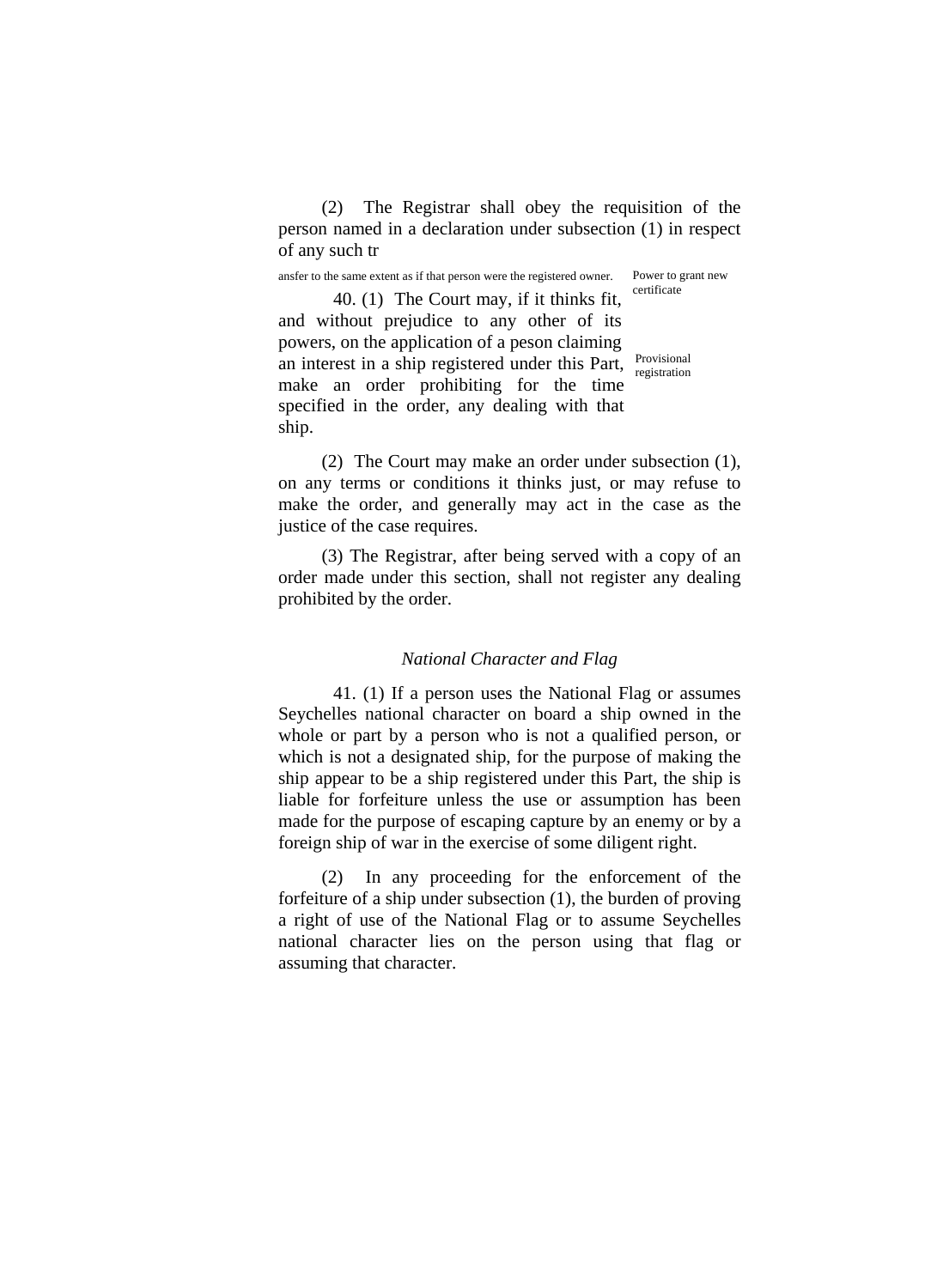42. (1) A master or owner of a ship registered under this Part who -

> (a) does anything or permits anything to be done; or

(b) carries or permits to be carried on a sh

ip, any papers or documents, with intent to -

- (c) conceal the Seychelles character of the ship from a person entitled by Seychelles law to inquire into the character of the ship; or
- (d) deceive a person referred to in paragraph

Loss of Certi- ficate  $(c)$ ; of Registry

is guilty of an offence.

43. If a person, other than a qualified person, acquires as owner any interest, either legal or beneficial, otherwise than by such tranmission as is provided for in this Act, in a ship (other than a designated ship) registered under this Part, that interest is liable to forfeiture.

44. (1) Where a ship that is required to be registered under this Part is not so registered, the ship shall not be entitled to any benefit, privilege, advantage or protection usually enjoyed by a ship registered under this Part or to use the National Flag or to assume Seychelles national character.

(2) In the case of a ship to which subsection (1) applies, the owner and the master of the ship shall, in relation to -

- (a) the payment of dues;
- (b) the liability to fines and forfeiture;
- (c) the punishment of offences committed on board the ship; and<br>  $\frac{1}{2}$  board the ship; and<br>  $\frac{1}{2}$  offences committed
	- (d) offences committed by persons belonging to the ship,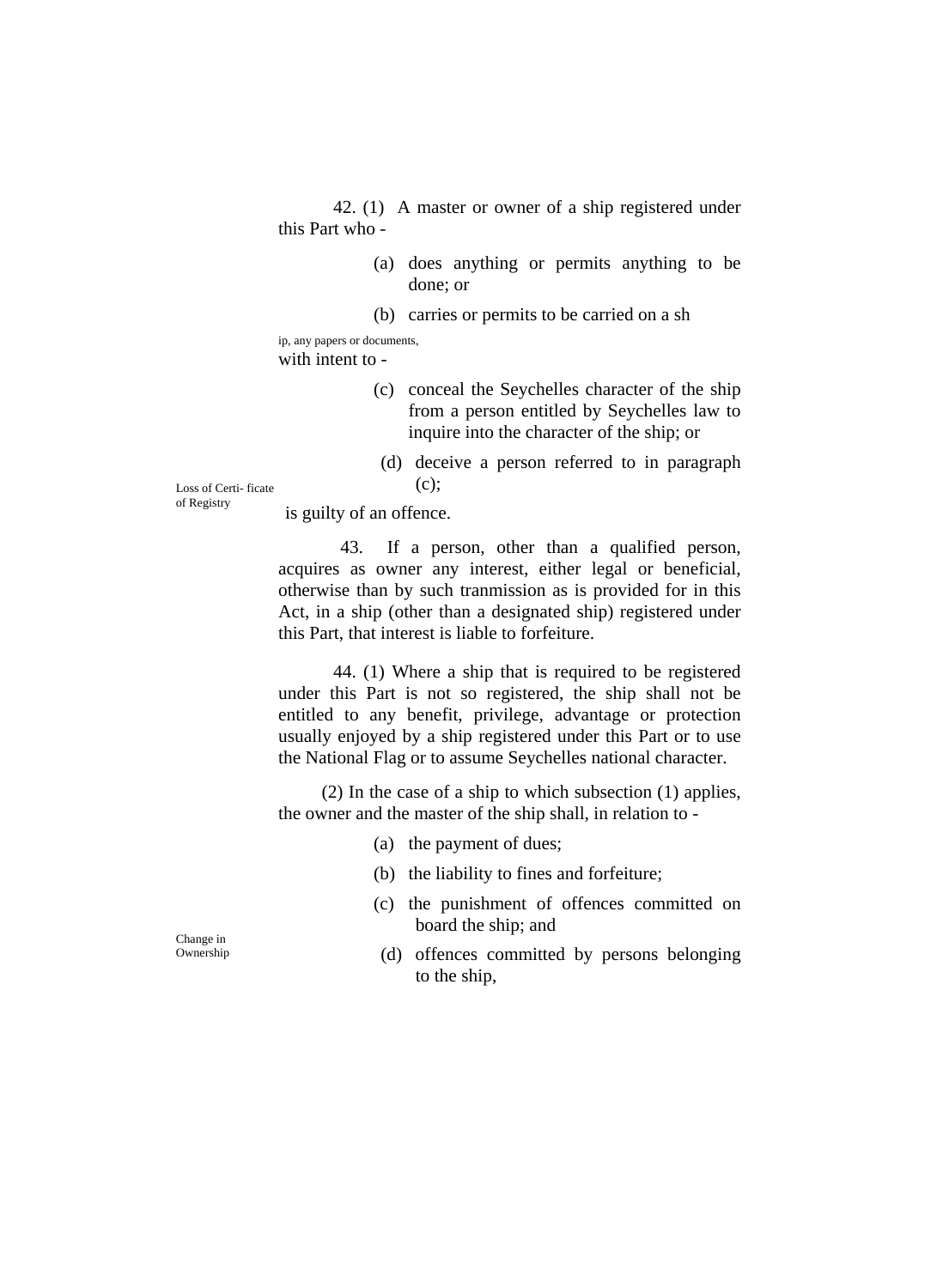be dealt with in the same manner in all respects as if the ship were registered under this Part.

(3) The regulations may make provision with respect to the application of any provision of this Act, specified in the regulations, to any ships to which subsection (1) applies and to masters and seaman employed by them, with such exceptions, adaptations and modifications as may be so specified. Delivery of

Certificate where 45. (1) The National Flag shall be the  $\frac{\text{ship is lost, etc.}}{\text{dots}}$ proper n

ational colours for a ship registered under this Part.

(2) A master of a ship registered under

this Part who, except where it would be unreasonable having regard to all the circumstances to do so, fails to cause the National Flag to be hoisted at all times on the ship, is guilty of an offence.

(3) Where, except with the consent of the Minister, any distinctive national colours other than the National Flag are hoisted on board a ship registered under this Part -

- (a) the master of the ship;
- (b) the owner if he is on board the ship; and
- (c) any person hoisting those colours;

are each guilty of an offence.

# *Miscellaneous*

46. (1) The Registrar may, where he has reason to believe that the Register does not contain accurate particulars in respect of the ship registered under this Part, direct the owner of the ship, or any other person in possession of information relating to the ship, to furnish him with information in respect of the ship.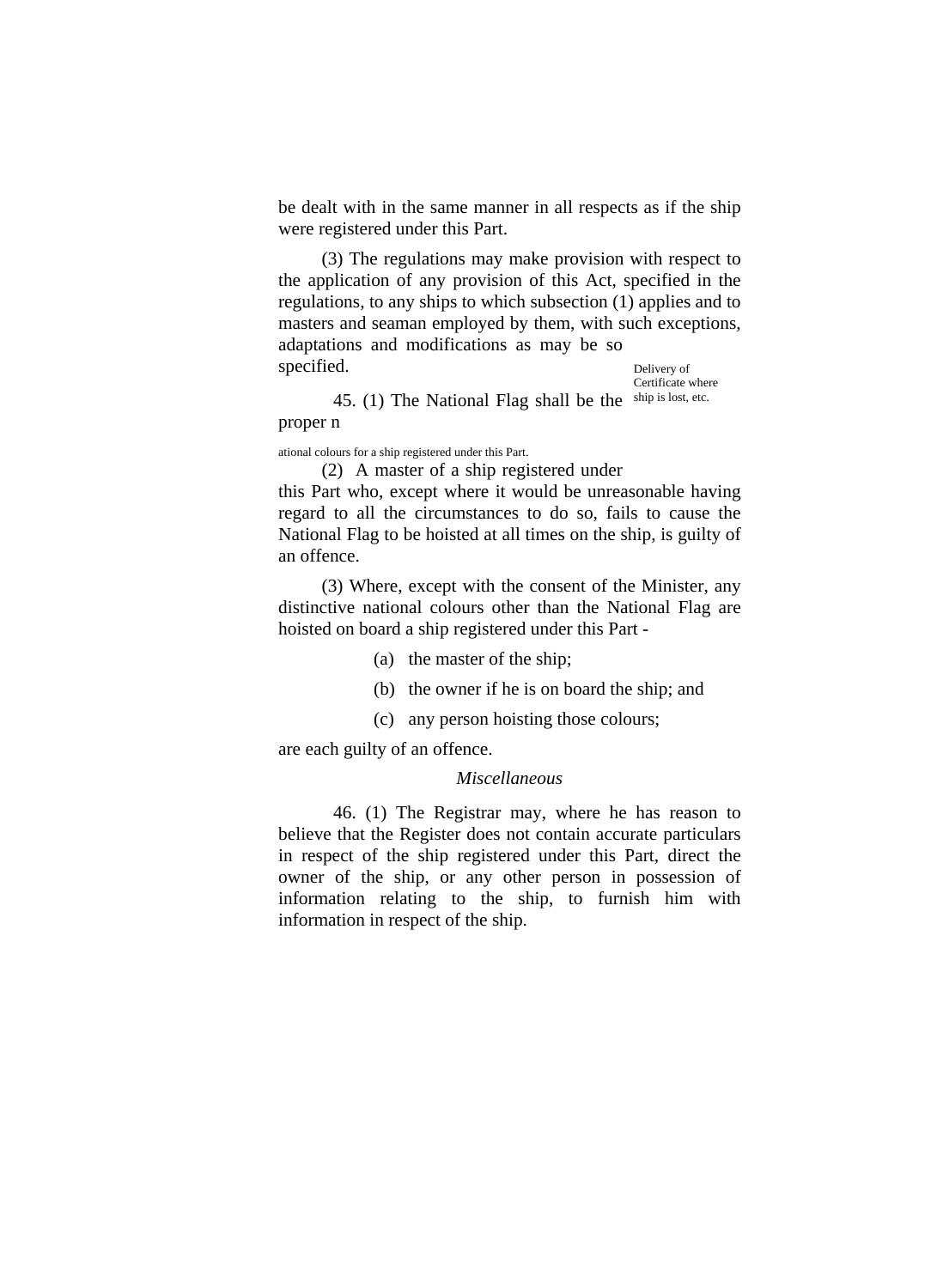(2) A person who, after having been given a direction under subsection (1) fails, to the exent to which he is able to do so, to comply with that direction, is guilty of an offence.

 47. (1) No notice of any trust, express, implied or constructive, shall be entered in the Register or shall be received by the Registrar.

(2) Subject to this Act, and subject to any rights and powers appearing on the face of the Register to be vested in any other person, the registered owner of a ship has absolute power to dispose of the ship and to give effectual receipts for any money paid or advanced by way of consideration.

 48. The expression 'beneficial interest' where used in this Act includes interests arising under contract and other equitable interest; and the intention of this Act is that without prejudice to -

- (a) the provisions of this Act for preventing notice of trusts from being entered in the Register or received by the Registrar;
- (b) the powers of disposition and of giving receipts conferred by this Act on registered owners and mortgagees; and
- (c) the provision of this Act relating to the exclusion of unqualified persons from the ownership of ships registered under this Part,

interests arising under contract or other equitable interests may be enforced by or against the owner or mortgagee of any ship in respect of his interest in the ship in the same manner as in respect of any other personal property.

 49. (1) Subject to subsection (2), where a person has a beneficial interest in a ship registered under this Part and that ship is registered in the name of some other person as owner, the person having the interest shall, as well as the registered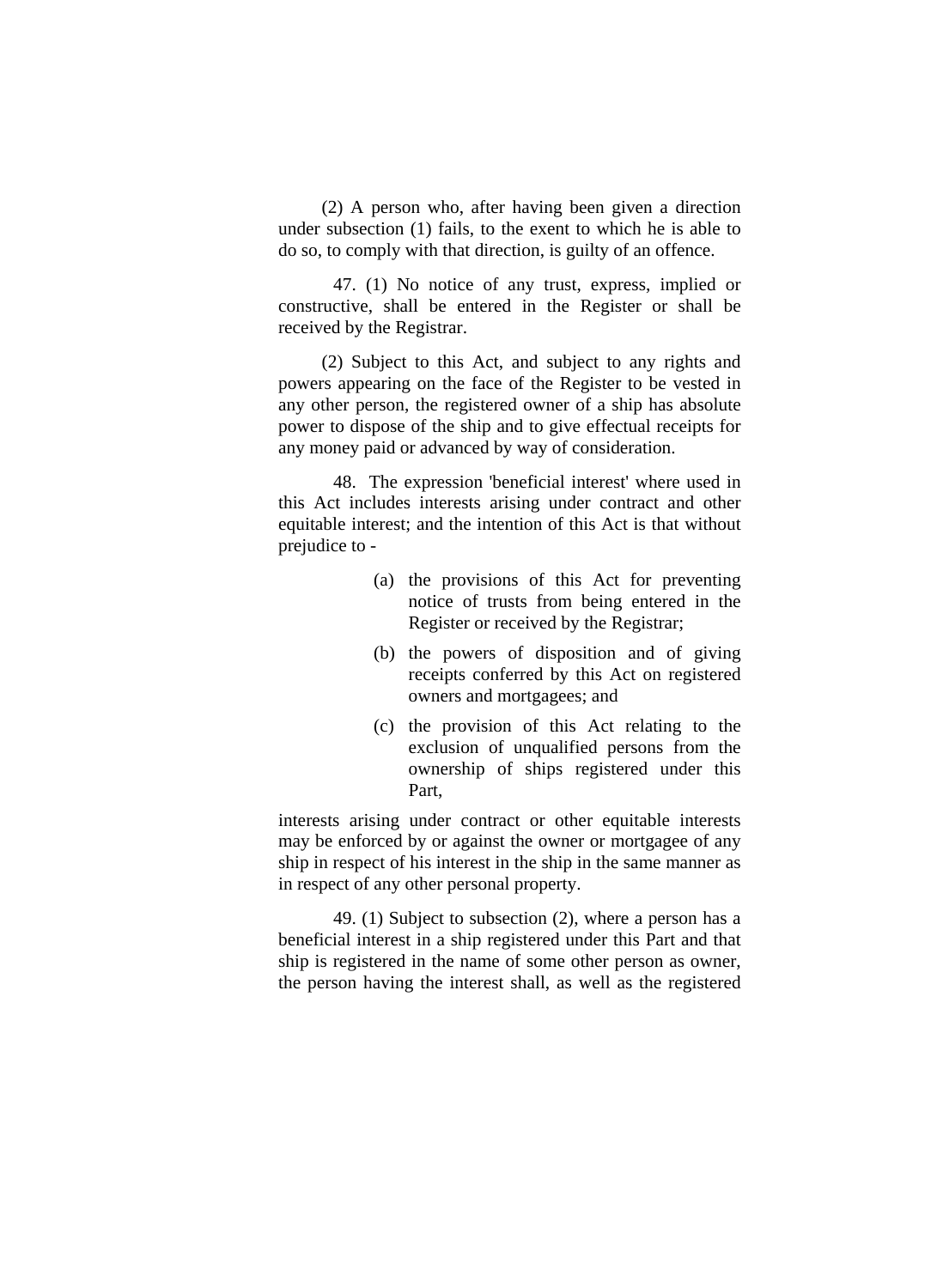owner, be subject to all pecuniary penalties imposed by this Act on the owners of ship, and proceedings may be taken for the enforcement of any such penalties against both or either of those persons, with or without joining the other of them.

(2) Subsection (1) does not apply to a person having a beneficial interest by way of mortgage, except in the case of a mortgagee in possession of a ship.

50. (1) The name and address of the managing owner for the time being of every ship registered under this Part shall be registered with the  $\frac{Registry of}{Hamed}$ Registrar. alternations

(2) Where there is not a managing owner, there shall be registered the name of the ship's husband or other person to whom the man

agement of the ship is entrusted by or on behalf of the owner, and any person whose name is so registered shall, for the purposes of this Act, be under the same obligations and be subject to the same liabilities as if he were the managing owner.

51. (1) An owner or master of a ship registered under this Part who suffers or permits the ship to be described by a name other than that by which is for the time being registered is guilty of an offence.

(2) The Minister may by regulations provide for or in relation to, the change of the name of a ship.

52. (1) The fee payable on the registration of a ship under this Part shall be as prescribed.

(2) The owner of a ship registered under this Part is liable, on the expiration of a period of 12 months after date of registration of the ship Transfer by bill of and on expiration of similar periods thereafter, to pay the prescribed annual registration fee (if any). Sale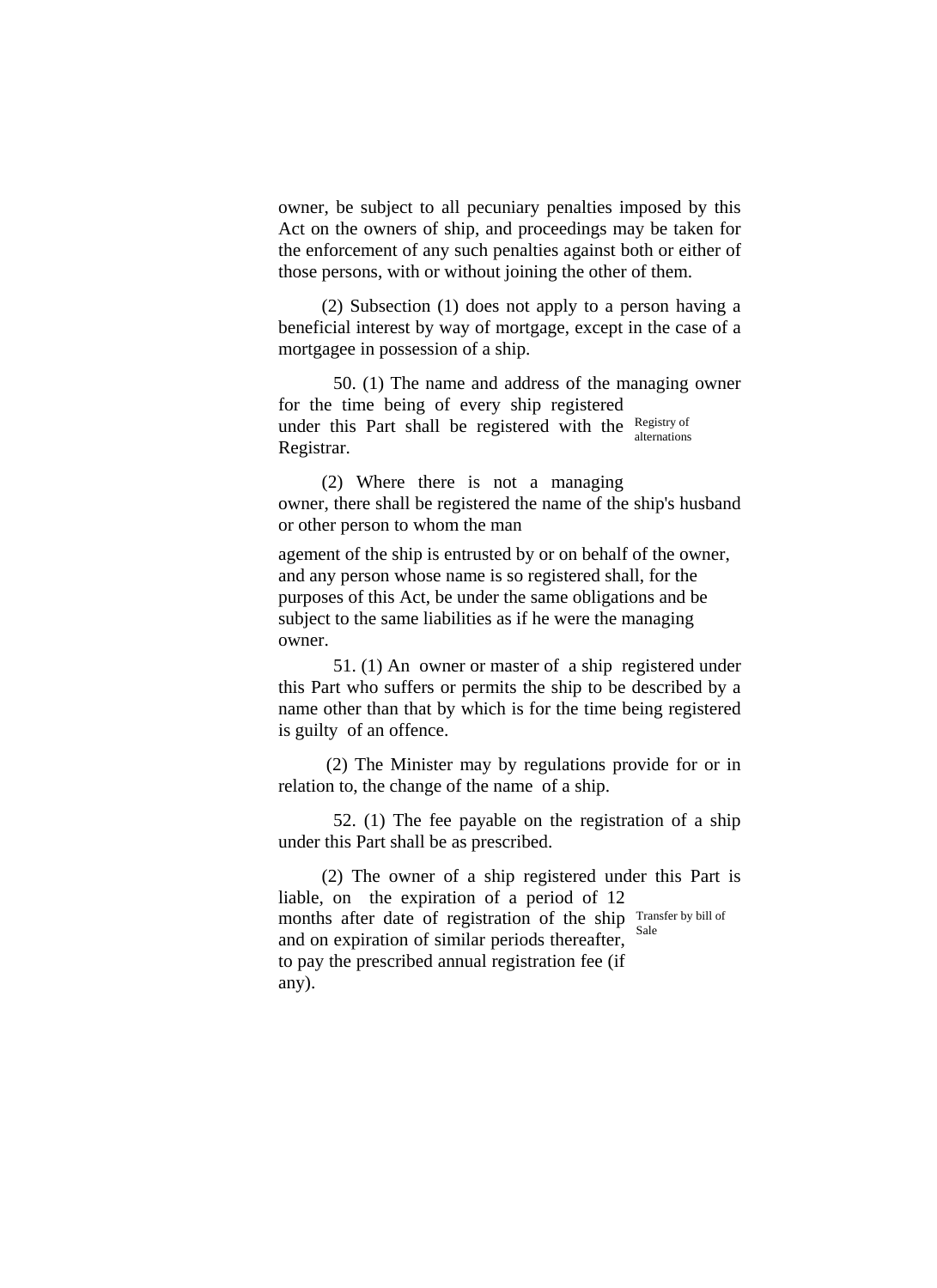(3) Where an annual registration fee (if prescribed) is not paid within 30 days of the date on which the fee becomes due and payable, the Court may, upon application by the Registrar, direct the amount remaining unpaid to be levied by distress or by the sale of the ship or the equipment of the ship.

(4) The Minister may make regulations relating to -

(a) the grant of a new Certificate of Registry;

(b) the loss of a Certificate of Registry;

Declaration of (c) the keeping of a record of masters;

- (d) the endorsement of a change of ownerhsip on a Certificate of Registry;
- (e) the delivery of the Certificate of Registry when a ship is lost or broken up or has ceased to be a Seychelles ship.

#### **PART IV**

### *LICENCING, SURVEYS AND MEASUREMENTS*

# *Licensing*

53. (1) Subject to subsection (2), every Seychelles ship required to be licensed as a vessel under the Licences Act shall be licensed under that Act and the provisions of that Act shall apply to a licence granted under that Act in respect of a ship.

(2) Before the granting of a licence, the Licensing Authority shall satisfy itself that the ship has been registered in accordance with this Act.

 $t_{\text{transfer}}$  (3) An owner of a ship who refuses to return to the Licensing Authority, the licence revoked under the Licences Act after due notification by the licensing authority is guilty of an offence.

Transfer

Registration of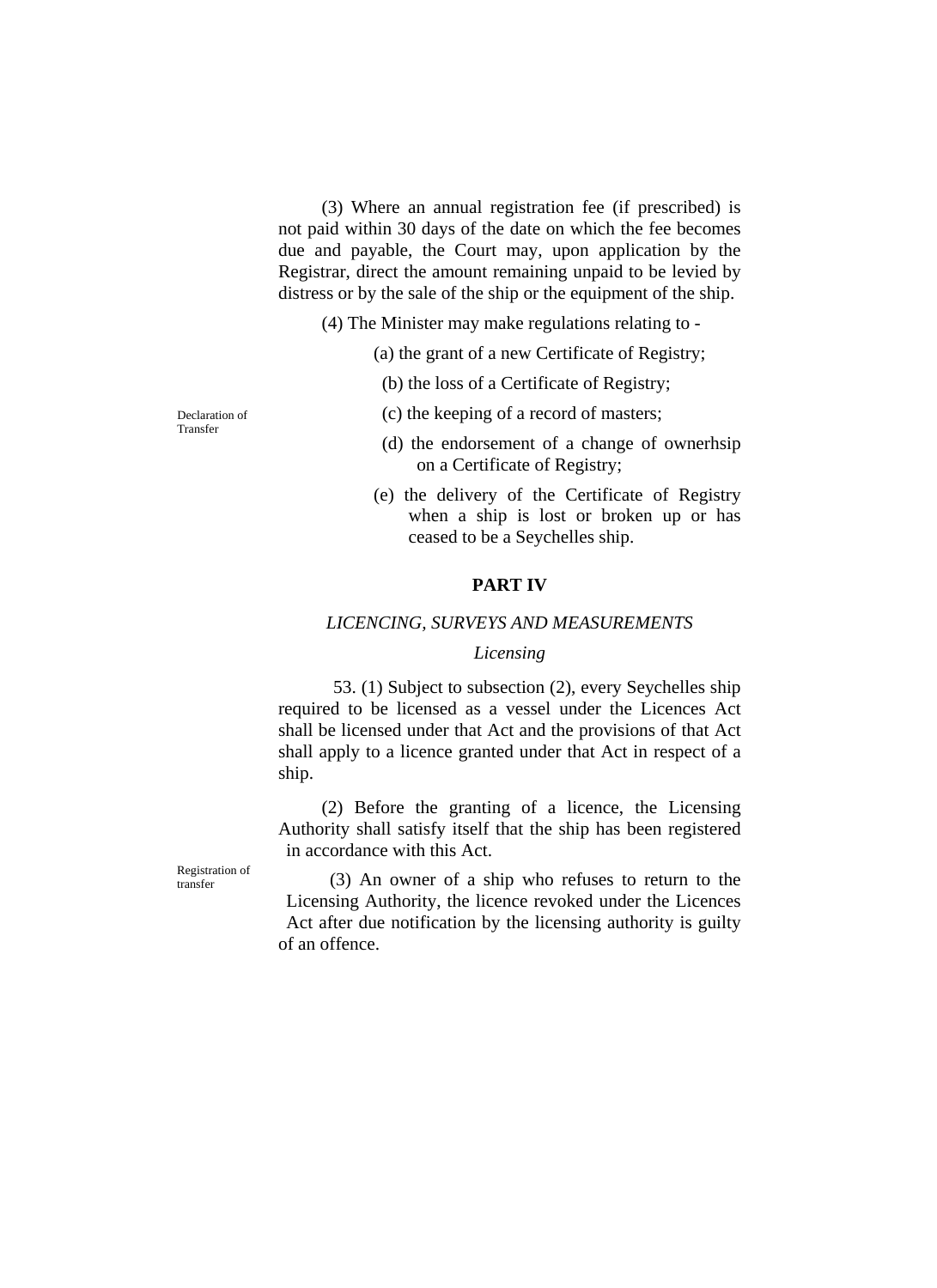54. The tonnage certificate shall be produced before the Licensing Authority before licensing.

# *Survey and Tonnage Measurement*

55. (1) The Minister may by regulations, hereinafter referred to as 'tonnage regulations' -<br>Transmission of<br>the on-death,

- (a) provide for ascertaining the  $\frac{\text{ship on death}}{\text{bankruptcy etc.}}$ tonnage of ships;
- (b) make different provisions for different descriptions of ships or for the same description of ships in different circumstances;
- (c) make any provision of the regulations dependent on compliance with such conditions to be evidenced in such manner as may be specified in the regulations;
- (d) prohibit or restrict the carriage of goods or stores in spaces not included in the registered tonnage of a ship and provide for making the master and the owner each guilty of an offence.

(2) In the tonnage regulations, provision may be made -

(a) for assigning to a ship, either instead of or as an alternative to the tonnage ascertained in accordance with the other provis

ions of the regulations, a lower tonnage applicable where the ship is not to be loaded to the full depth to which it can otherwise be safely loaded;

Order for sale on transmission to unqualified person

(b) for indicating on the ship by such mark as is specified, that such a lower tonnage has been assigned to it and, where it has been assigned to it as an alternative, the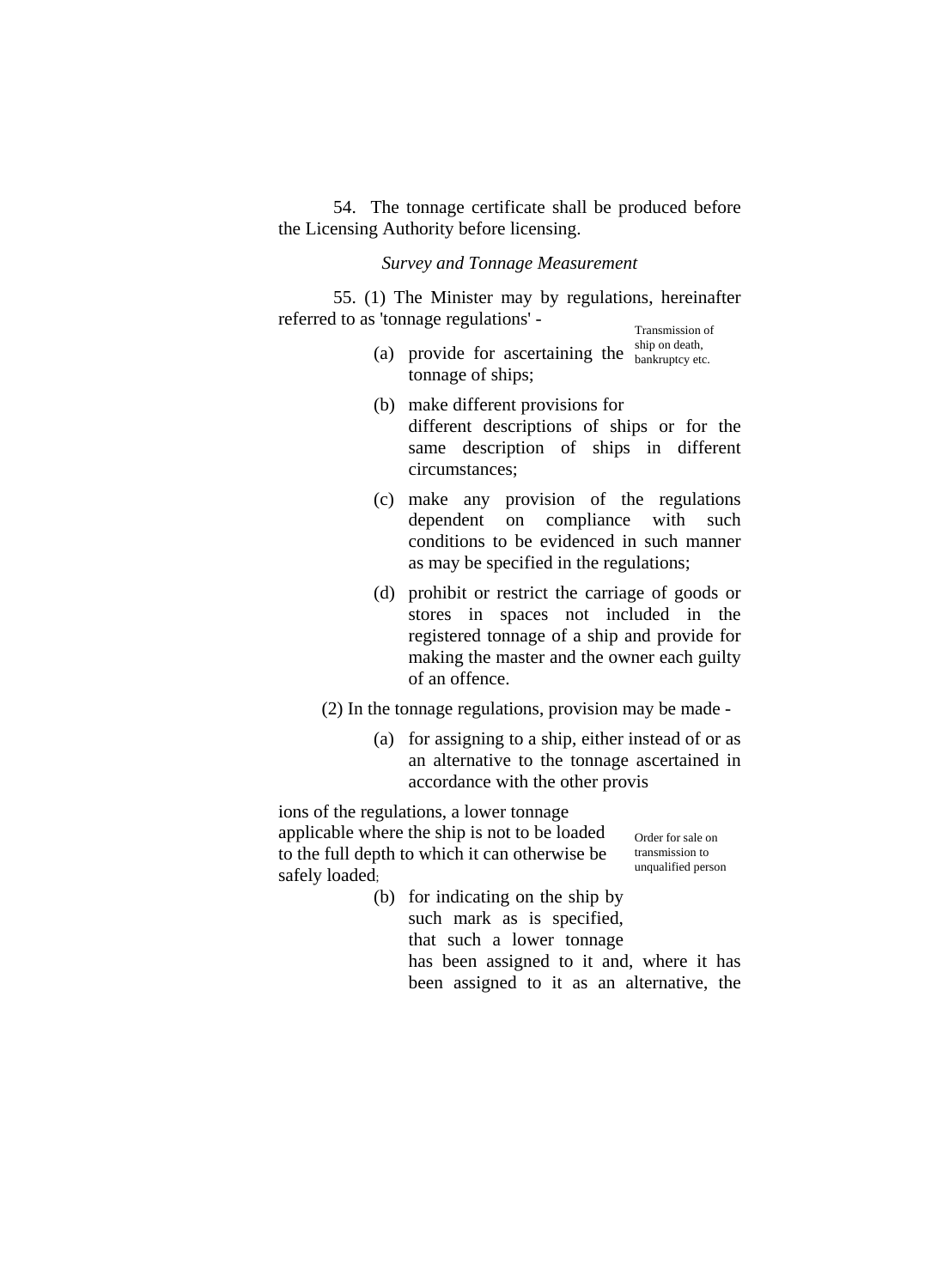depth to which the ship can be loaded for the lower tonnage to be applicable; and

(c) for the issue of documents certifying the registered tonnage of any ship or the tonnage that is to be taken for any purpose specified as the tonnage of a ship not registered in Seychelles.

(3) In making the tonnage regulations the Minister shall have due regard to the International Convention on Tonnage Measurement of Ships 1969, including any amendments thereof.

56. (1) Where the tonnage of a ship has been ascertained in accordance with the tonnage regulations and such tonnage has been assigned to the ship, that tonnage shall be registered and thenceforth be deemed to be the tonnage of that ship.

sale by order of **Court** 

(2) The tonnage of a ship as ascertained under subsection (1) shall be entered in every subsequent registration of the ship unless -

- (a) an alteration is made in the form or capacity of the ship; or
- (b) it is discovered that the tonnage of the ship has been erroneously computed,

and in either of those cases the ship shall be remeasured and her tonnage ascertained and registered according to the tonnage regulations.

Court may prohibit

transfer 57. (1) Where it appears to the Minister that a foreign country has promulgated rules on tonnage that are substantially the same as those under the tonnage regulations made under this Part, the Minister may order that a

> ship of that country, without being remeasured in Seychelles, be deemed to be of the tonnages denoted in her Certificate of Registry or other national certificates relating to tonnage in the

Transfer of ship or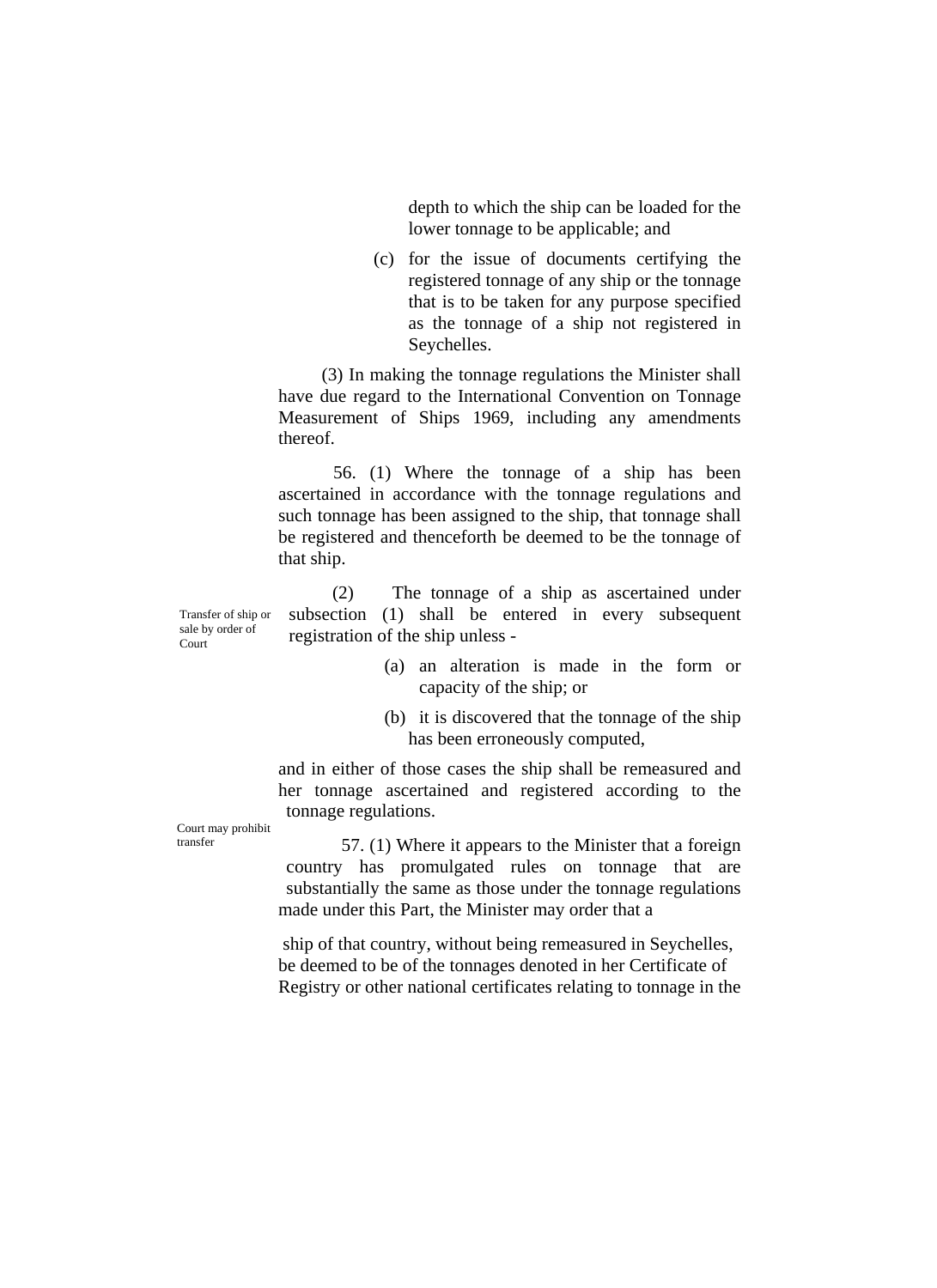same manner, to the same extent and for the same purposes as the tonnages denoted in the Certificate of Registry of a Seychelles ship is deemed to be the tonnages of that ship.

(2) Any space shown by the Certificate of Registry or other certificates relating to tonnage of any foreign ship described in subsection (1) as deducted from tonnage on account of being occupied by seamen or apprentices and appropriated to their use, shall be deemed to have been certified under this Act and to comply with those provisions of this Act that apply to such  $\frac{\text{Penalty}}{\text{assuming}}$ a space in the case of Seychelles ships, unless Seychelles a surveyor inspects the ship and certified to the Minister that the construction and the equipment of the ship in respect of that space do not meet the standard required of a assuming character

Seychelles ship under this Act, in which case the ship shall be remeasured and assigned a tonnage in accordance with this Act.

(3) Where it appears to the Minister that the tonnage of a foreign ship as measured by the rules as to tonnag of the country to which it belongs materially differs from that which would be its tonnage if measured under this Act, the Minister may order that any of the ships of that country Penalty for

be remeasured in accordance with this Act, for concealment of all or any of the purposes of this Act.

Seychelles character etc.

58. (1) Where a ship has been measured and registered as a foreign ship or has already been measured without being registered as a Seychelles ship, a surveyor may, for the purposes of section 57 accept and use any suitable figures of measurement contained in the latest register relating to that ship, or in the case of an unregistered ship, in the

latest tonnage certificate relating to that ship.

(2) Before acting under subsection (1), the surveyor shall satisfy himself that there have been no changes of measurement since the making of the register or certificate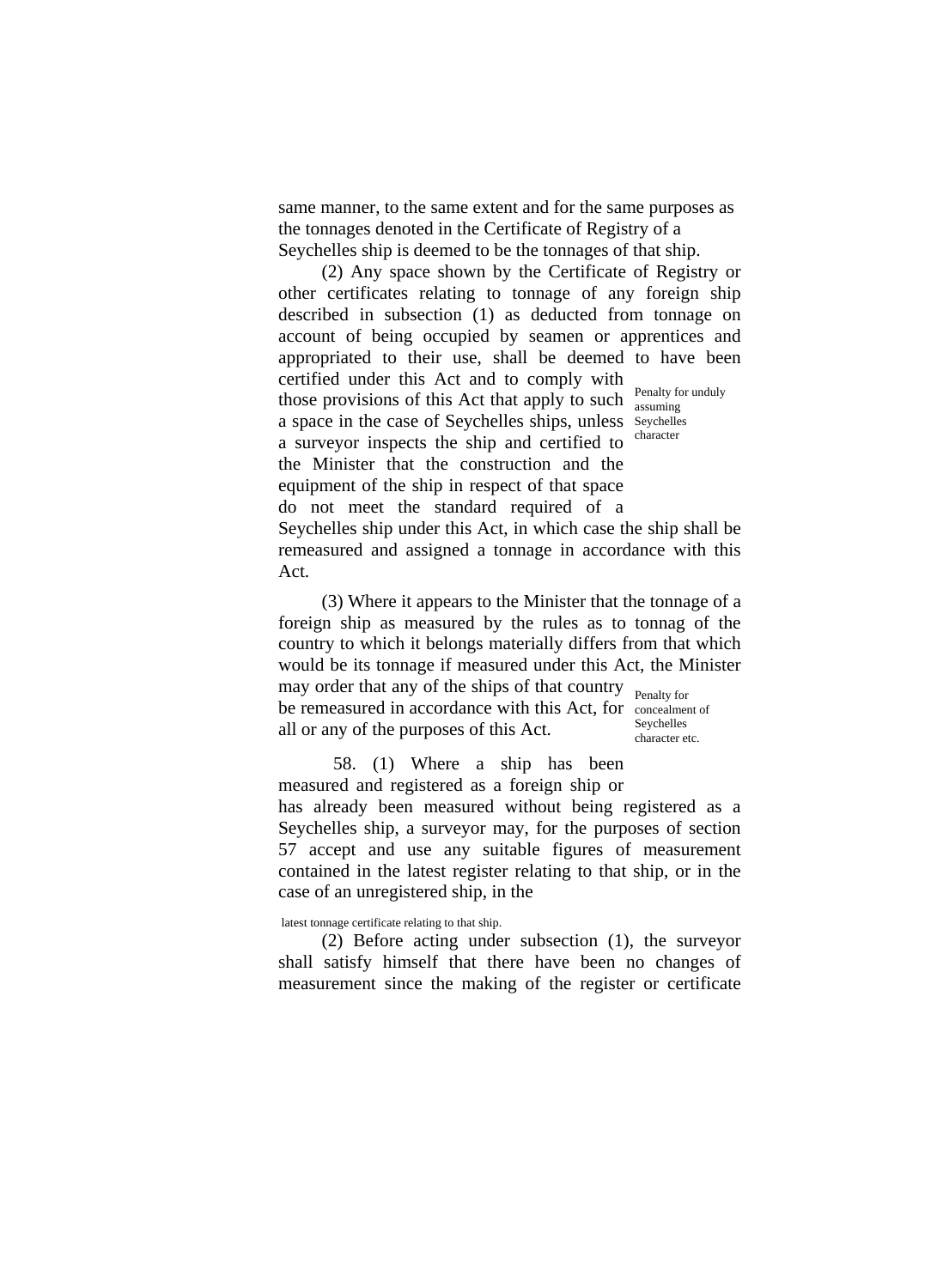that he proposes to use; and where any such changes have been made he shall remeasure the ship to the extent made necessary by the changes.

59. Where any alteration or reconstruction of a Seychelles ship is made that could affect the ship's classification, measurement, tonnage or load line, the owner or master of the ship shall, within thirty days (30) after the completion of the alteration or reconstruction, advise the Registrar of the alteration or reconstruction and give him details thereof

60. (1) The Minister may appoint duly qualified persons within or outside Seychelles as surveyors to survey and measure ships under and for the purposes of this Act.

(2) The Minister may, by regulations, appoint any person within or outside Seychelles to be a classification society for the purposes of this Act and any classificiation society so appointed may appoint any person to survey and measure ships under and for the purposes of this Act, subject to such conditions as the Minister may impose.

61. Every ship shall, before being registered in Seychelles be marked permanently and conspicuously in accordance with the regulations made under this Part.

62. (1) Where the Registrar is satisfied that a ship is insufficiently or inaccurately marked, he may suspend the Certificate of Registry of the ship or in the absence of such certificate he may detain the ship until the insufficiency or inaccuracy has been remedied to his satisfaction.

National colours (2) The Minister may make regulations exemp

ting any class of ship from all or any of the requirements of this section.

# **PART V**

# *MORTGAGES AND LIENS*

Penalty for acquiring ownership if unqualified

Liabilities of unregistered ship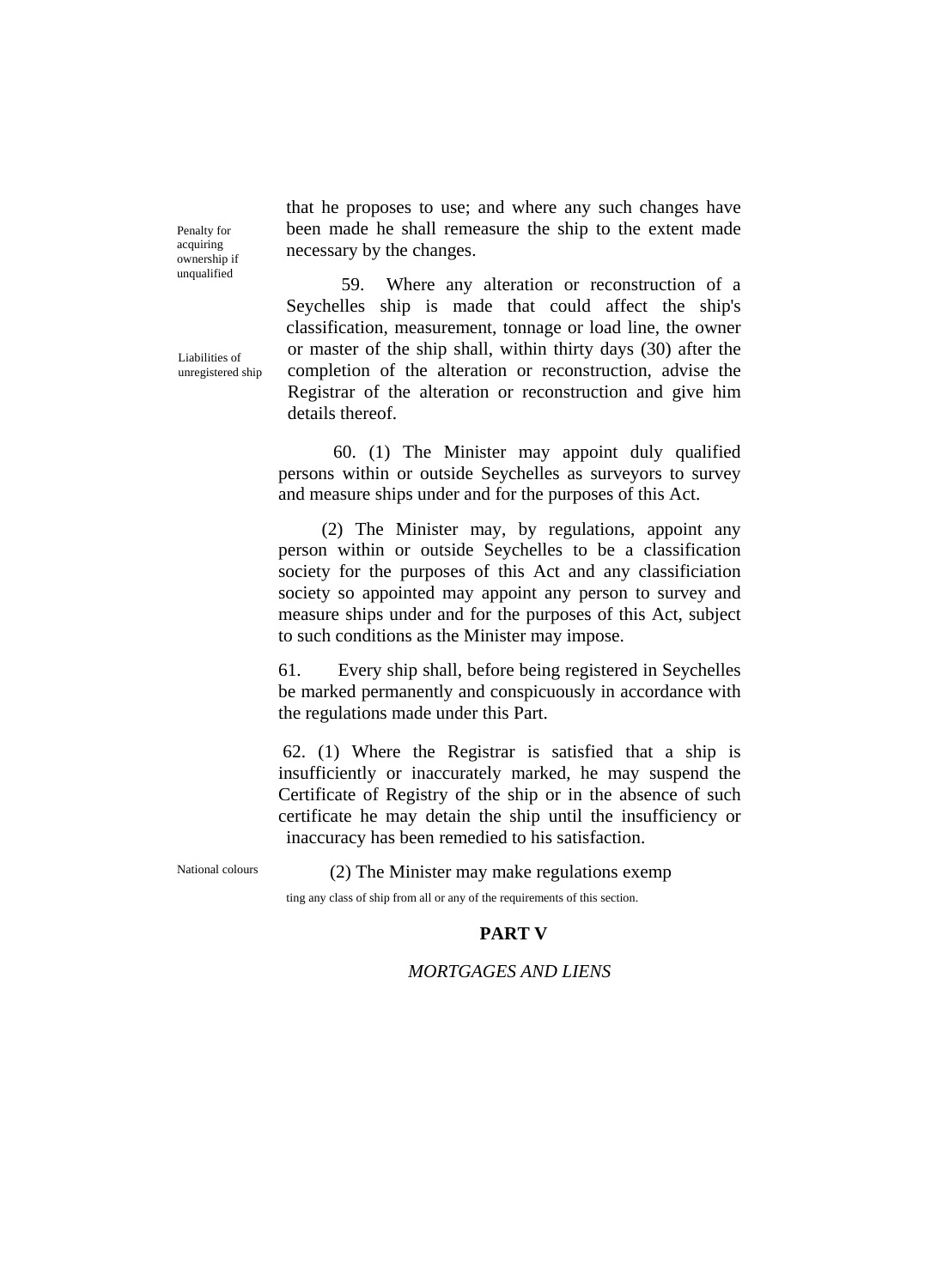#### *Mortgages*

63. (1) A ship registered under this Part may be made a security for a loan or other valuable consideration, and the instrument creating the security shall be in the prescribed form.

(2) The Registrar, upon the production to him of a mortgage, shall register the mortgage by making an entry of the mortgage in the Register.

(3) The Registrar shall register mortgages in the order in which they are produced to him for that purpose and he shall endorse and sign a memorial on each mortgage, stating the date and time that it was Registrar may produced to him. require information

64. The Registrar, after production to him of a discharge of mortgage in the prescribed form, shall make an entry in the Register that the mortgage has been discharged, and on that entry being made the estate (if any) which passed to the mortgagee vests in the person in whom (having regard to intervening acts and circumstances, if any) it would have vested if the mortgage had not been made.

Notice of trust not

 $65. (1)$  Where there are more than one received mortgages registered in respect of the same ship registered under this Part, the mortgagees are, notwithstanding any express, implied, or constructive notice, entitled in priority one over the other, according to the date and time at which each mortgage is produced to the Registrar and not according to the date of each mortgage itself.

(2) A registered mortgage shall not be  $\frac{Equities not}}{excluded by Act}$ affected by any act of bankruptcy committed by the mortgagor after the date of registration of the mortgage, notwithstanding that the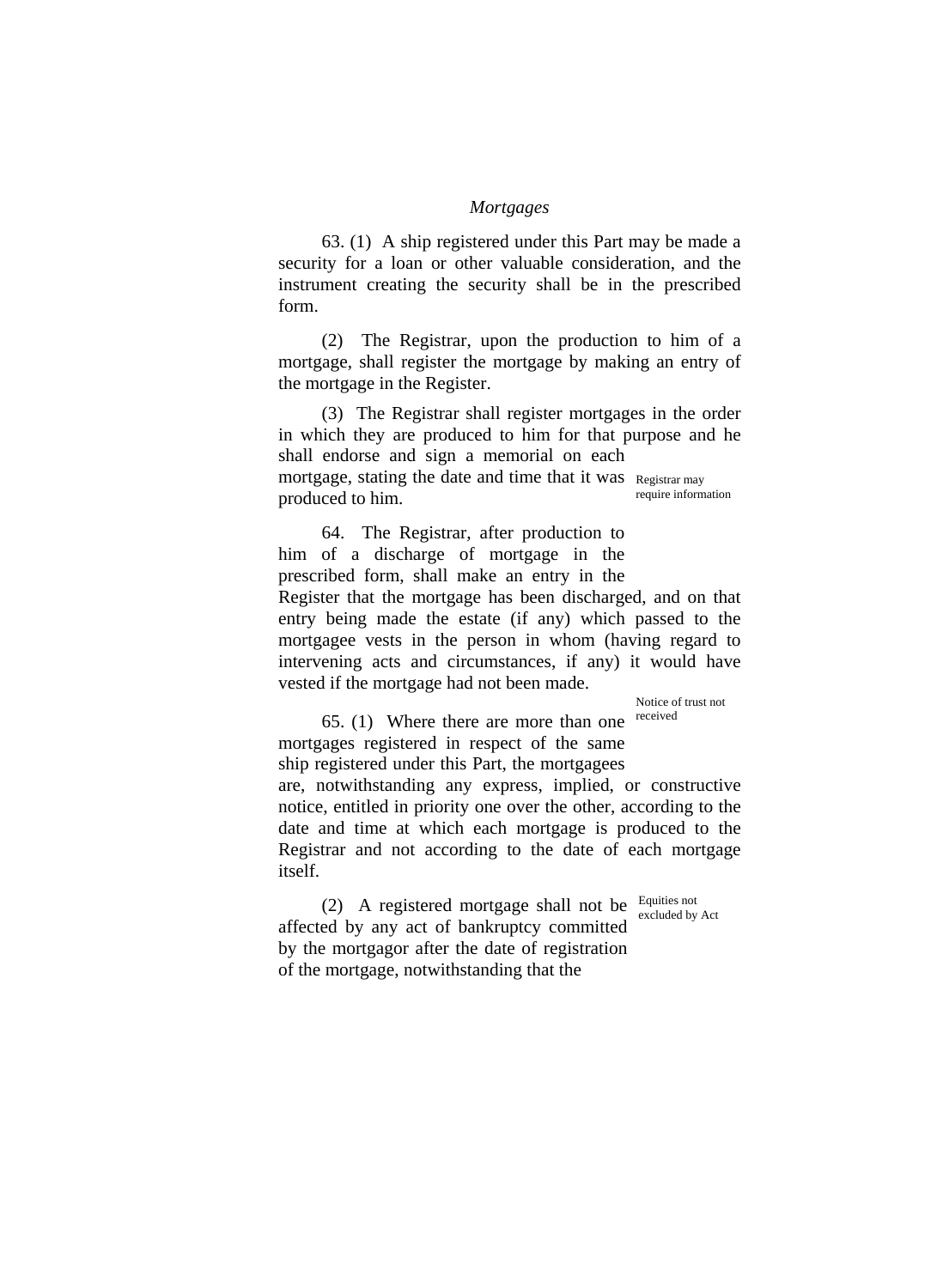mortgagor, where he is adjudicated bankrupt, at the commencement of his bankruptcy had the ship in his possession, order or dispostion or was the reputed owner of the ship and the mortgage shall be preferred to any right, claim or interest in the ship of the other creditors of the insolvent or any trustee or assignee on their behalf.

66. (1) Except as may be necessary for making a mortgaged ship available as a security for the mortgage debt, a mortgagee shall not by reason of the mortgage be deemed to be the owner of the ship nor shall a mortgagor be deemed to have ceased to be the owner of the ship.

(2) Subject to subsections (3) and (4), a registered mortgagee shall have power absolutely to dispose of the ship in respect of which he is registered and to give effectual Liability of owners receipts of the purchase money.

> (3) Where there are more persons than one registered as mortgagee of the same ship, a subsequent mortgagee shall not, except under an order of the Court, sell the ship without the concurrence of every prior mortgagee.

> (4) The mortgagee shall not sell the ship subject to the mortgage without the leave of the Court.

> 67. (1) A registered mortgage of a ship may be transferred to any person by registration of the instrument of transfer in the prescribed form.

Ships managing owner to be registered

(2) On the production to the Registrar of an instrument of transfer of a registered mortgage and of the mortgage to which the instrument of transfer relates, the Registrar shall register the transfer by making an entry of the transfer in the Register and shall endorse and sign on the mortgage and on the instrument of transfer a memorial stating the date and time of the production to him of the instrument of transfer and mortg

age.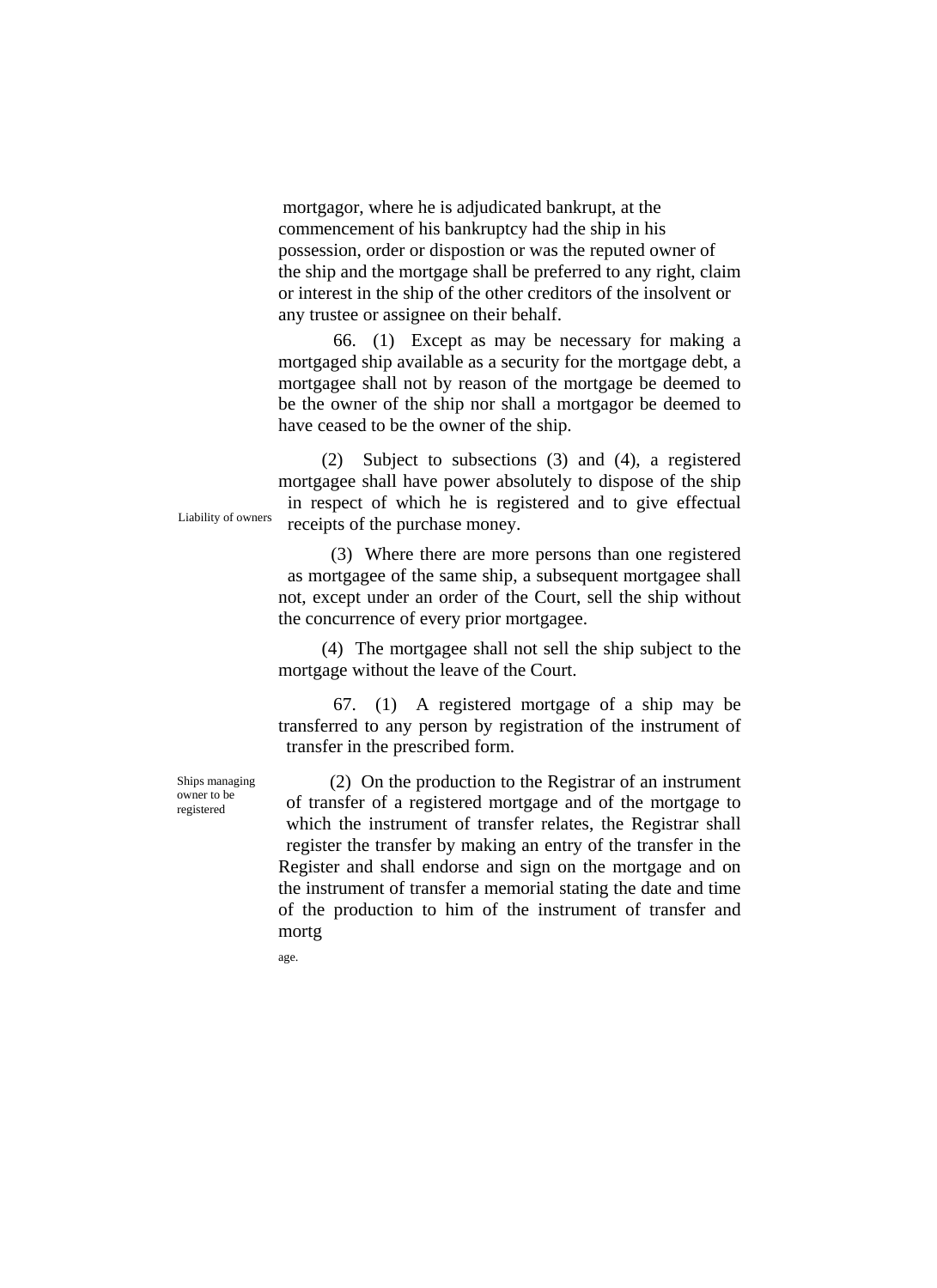68. (1) Where the interest of a mortgagee in a ship is transmitted to any person on the death or bankruptcy of the mortgagee, or by any lawful means, other than by a transfer under this Act, the transmission shall be authenticated by a declaration of the person to whom the interest is transmitted.

(2) A declaration referred to in subsection (1) shall be in the prescribed form and shall contain a statement of the manner in which, and the person to whom, the interest has been transmitted, and shall be accompanied by such evidence as is prescribed.

(3) The Registrar after receipt of the declaration and accompanying evidence, shall enter the name of the person entitled under the transmission in the Register as the mortgagee of the ship.

### *Maritime Liens*

 69. Subject to the provisions of this Act the following claims may be secured by maritime liens -

- (a) wages and other sums due to the master, officer and other members of the ship's complement, in respect of their employment on the ship;
- (b) port, canal and other waterway dues and pilotage dues;
- (c) claims against the owner in respect of loss of life or personal injury occurring, whether on land or water, in direct connection with the operation of the ship;
- (d) claims against the owner, based on a wrongful act and not on contract, in respect of loss of or damage to property occurring whether on land or on water, in direct connection with the operation of the ship;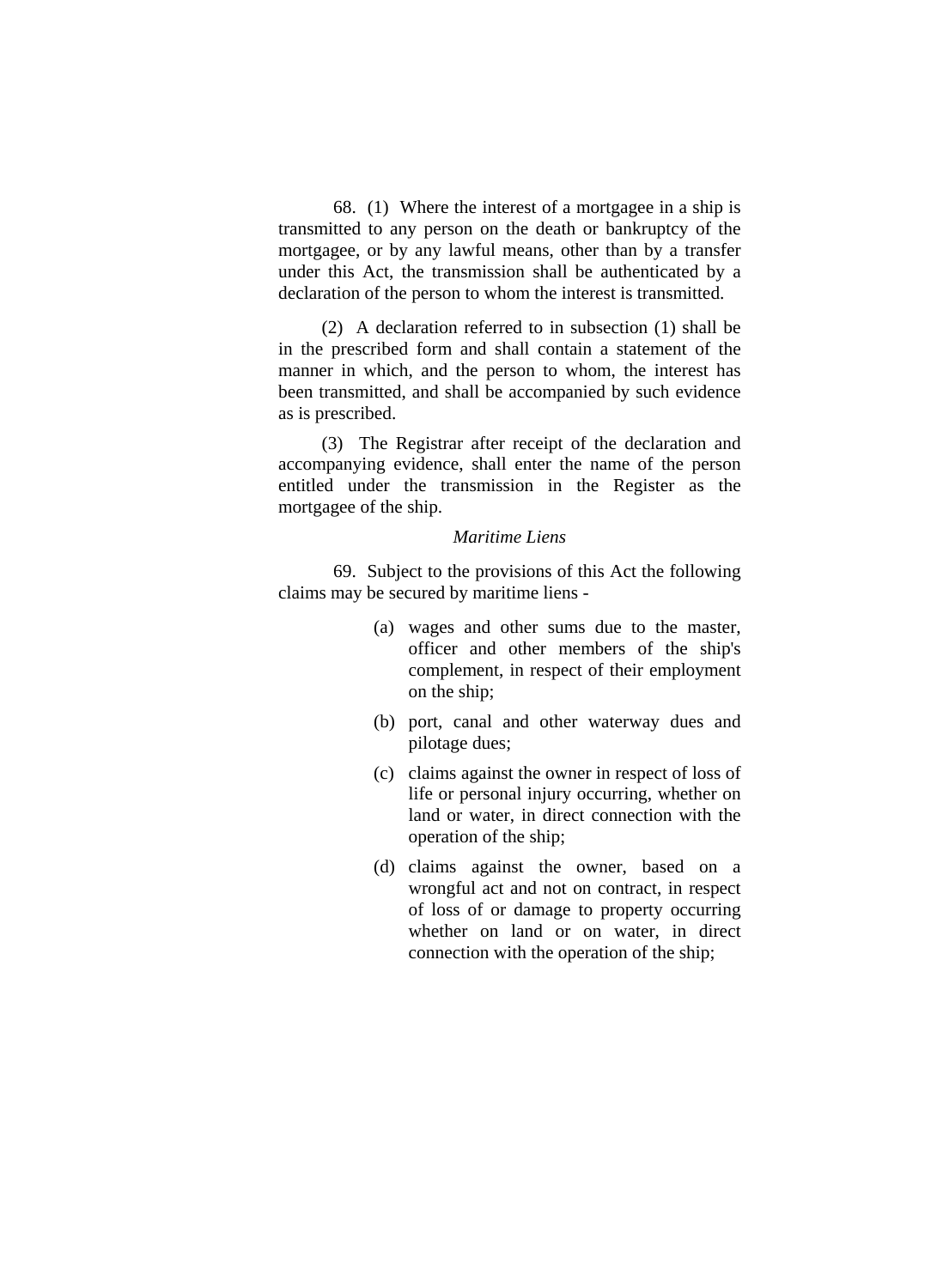### (e) claims for salvage, wreck removal and contribution in general average. Names of registered ships

(2) In subsection (1), 'owner' includes, in relation to a ship, the charterer, manager or operater of such ship.

70. The maritime liens set out in section 69 shall take priority over mortgages and preferential rights registered under this Part, or arising under the law Registration fee relating to bankruptcy, and except as provided in section 72 no other claim shall take priority over them.

2. The maritime liens set out in section 69 shall rank as follows -

- (a) maritime liens securing claims for salvage, wreck removal and contribution in general average shall take priority over all other maritime liens which have attached to the ship prior to the time when the operations giving rise to such liens were performed;
- (b) in the case of claims arising under paragraphs (a), (b), (c) and (d) of section 69, the claims rank pari passu among themselves;
- (c) in the case of claims arising under paragraph (e) of section 69, the claims rank in the reverse order of the time when the claim secured thereby accrued; and for this purpose claims for salvage shall be deemed to have accrued on the date on which the salvage operation was terminated, and claims for general average shall be deemed to have accrued on the day on which the general average was performed.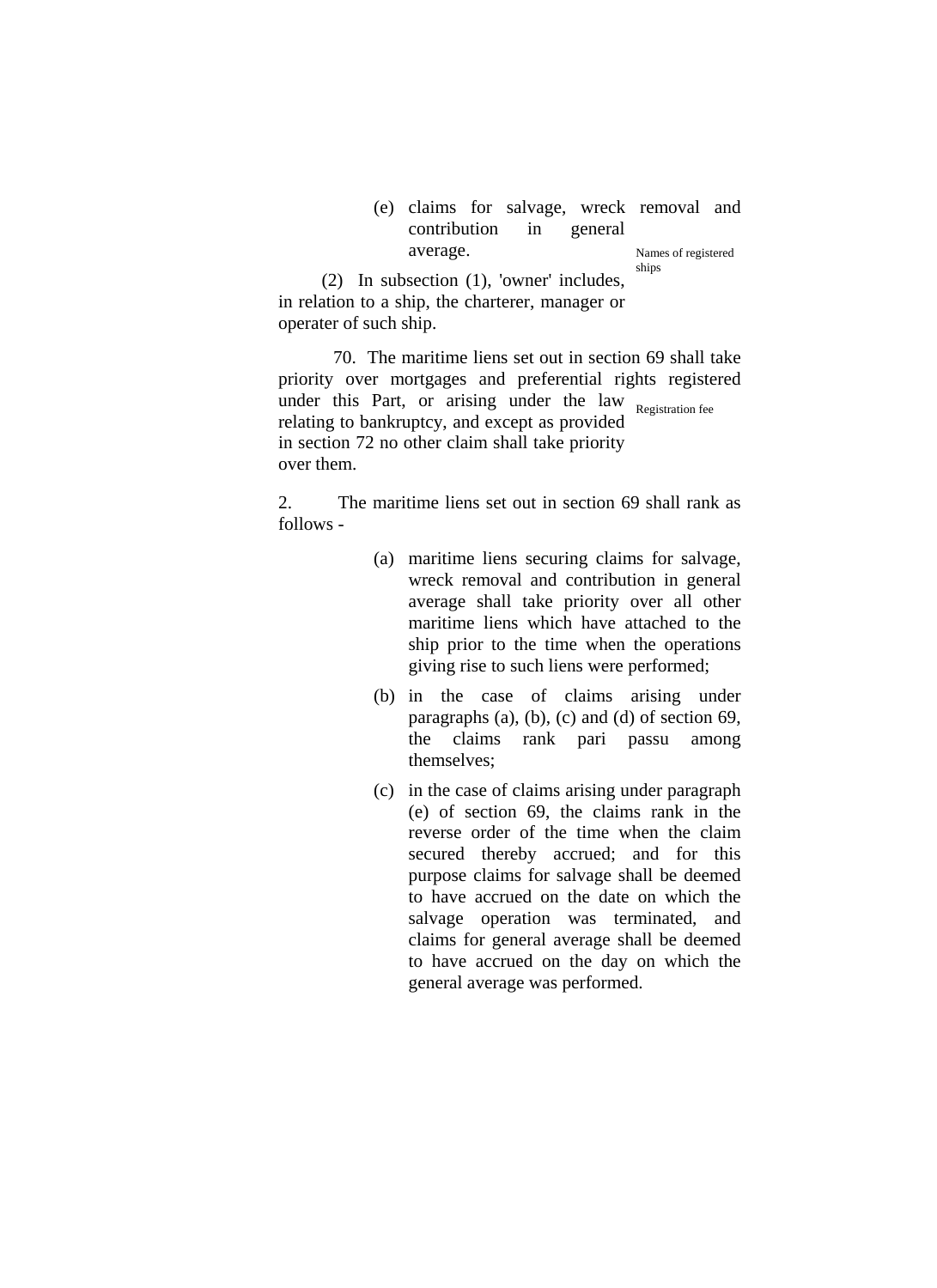71. Where a preferential right arises, pursuant to the provisions of the law relating to bankruptcy, in respect of a ship in the possession of -

Seychelles ships

- (a) a ship builder, in order to secure claims for  $\frac{1}{2}$  the building of the ship; or
- Cap 113 (b) a ship repairer, in order to secure claims for the repair of the ship, affected during such possession of,

such rights shall be postponed to all the maritime liens set out in section 69 but may take precedence over any mortgage or other preferential right registered under this P

art so long as the ship is in the possession of the ship builder or ship repairer, as the case may be.

72. The Maritime liens set out in section 69 shall arise whether the claims secured by such liens are against the owners, the demise or other charterer, manager or operator of the ship and such liens shall (subject to the provisions of section 77) remain attached to the ship, notwithstanding any change of ownership or of registration.

Production of tonnage certificate

Minister to make tonnage regulations

74. A maritime lien shall not be attached to a ship to secure a claim under paragraph (c) or (d) of section 69 where such claim arises out of or results from the radioactive properties (or a combination of the radioactive properties with toxic, explosive or other hazardous properties) of nuclear fuel or of radioactive products or waste.

75. (1) The maritime liens relating to a ship set out in section 69 shall be extinguished after a period of one year from the time when the claims secured thereby arose unless, prior to the expiry of such period, the ship has been arrested and the arrest has led to a forced sale pursuant to the provisions of the rules of court or any other law for the time being in force relating to the sale of property in admiralty proceedings.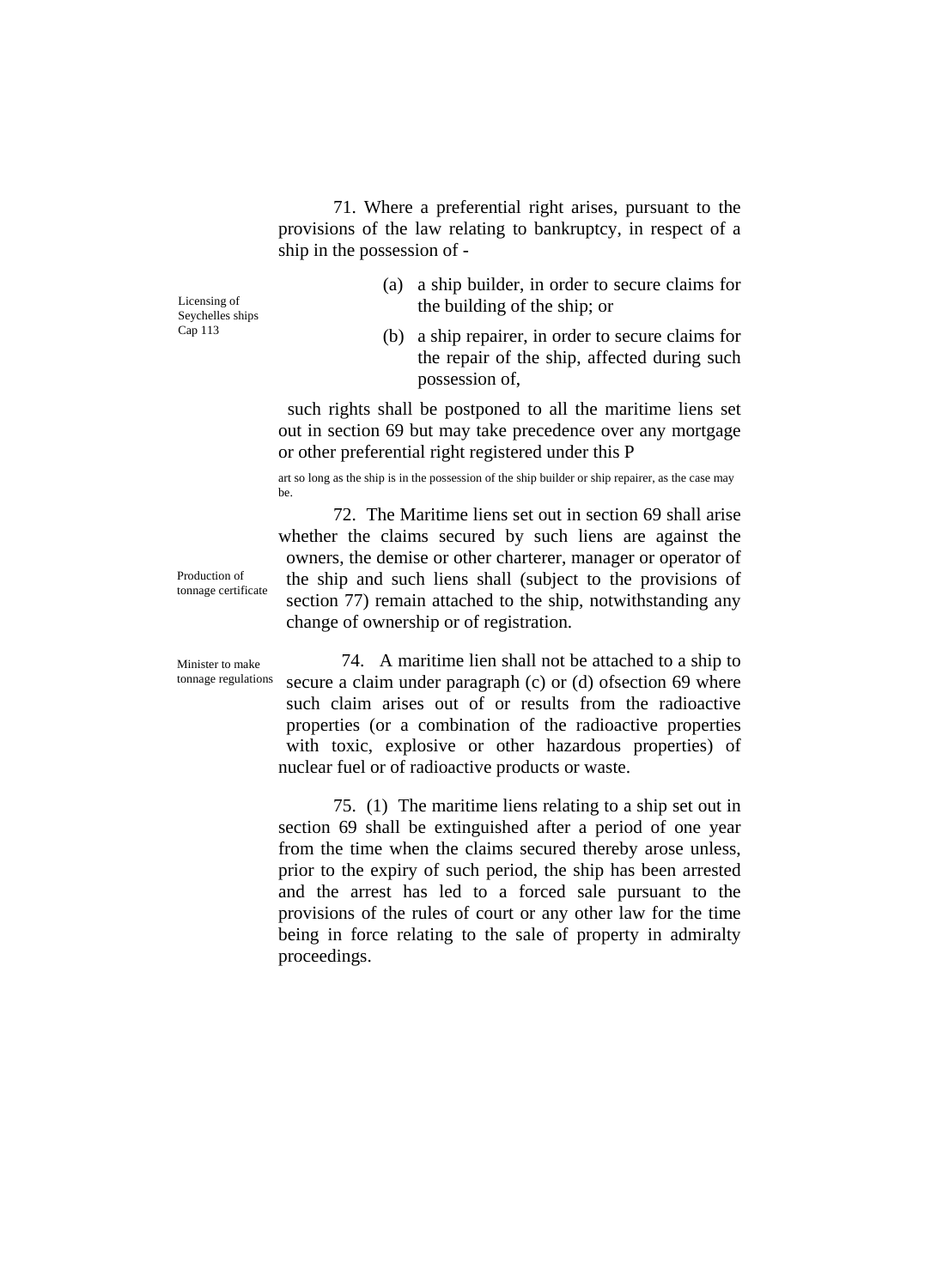(2) The one year period referred to in subsection (1) shall not be subject to interruption or suspension except that time shall not run during the period the lien holder is legally prevented from arresting the vessel.

76. Prior to the forced sale of a ship as described in section 75, the executing officer shall give or cause to be given thirty days written notice of the time and place of such sale to -

> (a) all holders of mortgages and other preferential rights registered under this Part w

hich have not been issued to bearer;

- (b) the holders of such mortgages and rights as have been issued to bearer, whose claims have been notified to the officer;
- (c) the holders of maritime liens set out in section 69, whose claims have been notified to the officer; and
- (d) the Registrar.

77. (1) In the event of the forced sale of a ship as described in section 75 and in accordance with the provisions of this part-

- (a) all mortgages and other preferential rights registered under this Part, except those assumed by the purchaser with the consent of the holders thereof; and
- (b) all liens and other encumbrances of whatsoever Tonnage once nature but not including a  $_{\text{tonnage of ships}}$ charter party or contract for the use of the ship, ascertained to be

shall cease to attach to the ship.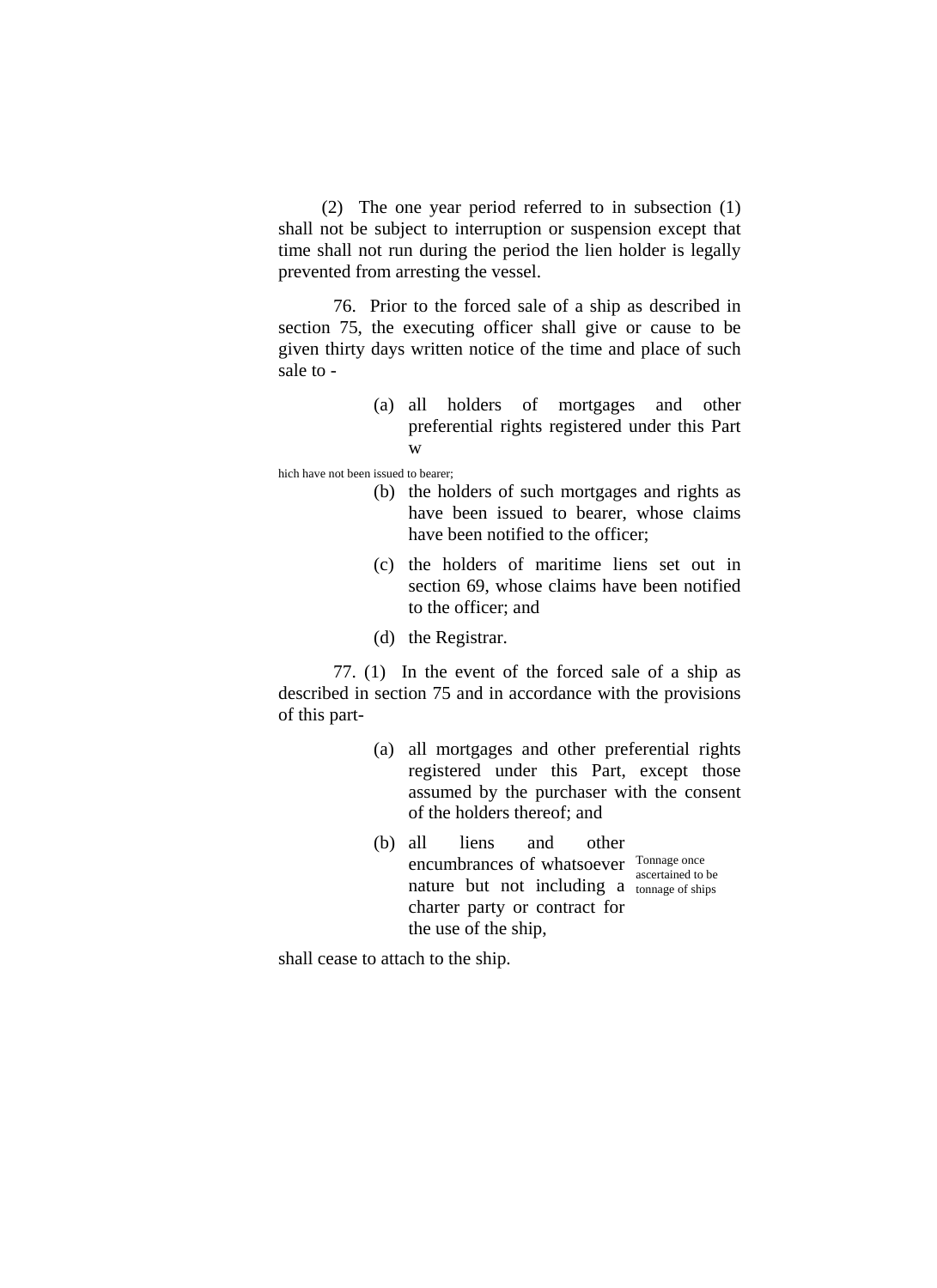(2) No charter party or contract for the use of the ship shall be deemed a lien or encumbrance for the purpose of this section.

78. The costs awarded by the Court and arising out of the arrest and subsequent sale of a ship shall be paid first out of the proceeds of such sale, and the balance of such proceeds shall be distributed among -

- (a) the holders of maritime liens under section 69;
- (b) the holders of preferential rights under Tonnage of foreign section 72; and
	- (c) the holders of mortgages and other preferential rights registered under this Part,

in accordance with the provisions of this Part and to the extent necessary to satisfy their claims.

79. When a ship, registered in any country or a territory thereof, has been the subject of a forced sale in Seychelles the executing officer shall, at the request of the purchaser, and on being satisfied that the provisions of this Part have been complied with, issue a certificate to the effect that the

 ship is sold free of all mortgages, liens and other encumbrances (except those assumed by the purchaser), provided that the proceeds of such forced sale have been deposited with the authority competent to distribute such proceeds to the persons entitled therefor.

# **PART VI**

#### *LOCAL VOYAGES*

80. (1) The Minister may exempt a particular ship or a particular class or description of ships from any requirement

ship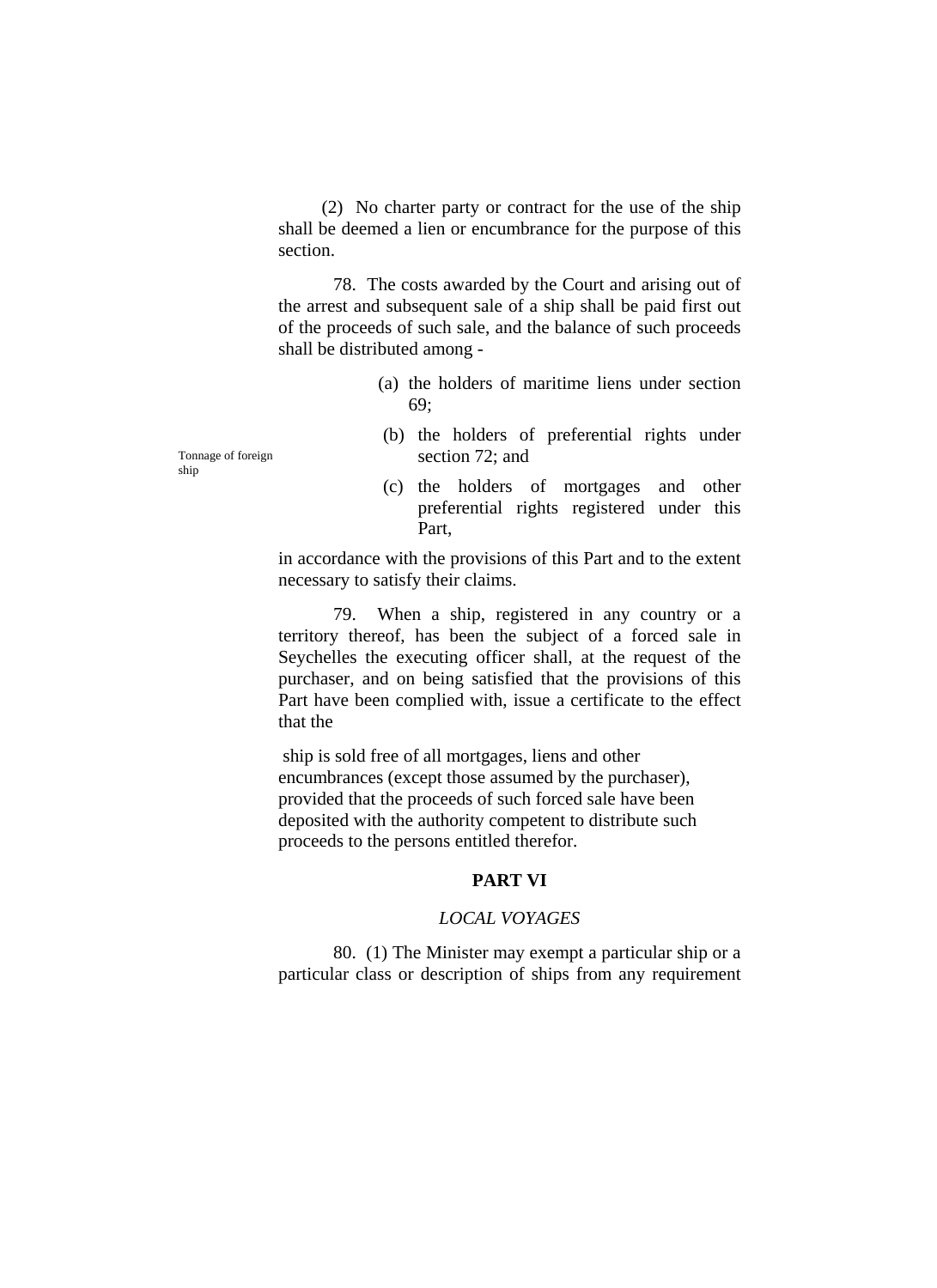of this Part which would otherwise apply in relation to the ship.

(2) An exemption under subsection (1) may be given in respect of -

- (a) a particular period;
- (b) one, or more than one, particular local or VOYage; Foreign and other measure- ments
- (c) generally.

81. (1) Subject to section 80, this

section applies in relation to a ship which under the regulations -

- (a) requires in respect of a local voyage
	- (i) any local safety certificate; or
	- (ii) any local load line certificate; or
- (b) requires a local certificate of registry to be in force when the ship engages in a local voyage. Manual Alterations between

(2) The Harbour Master may before a  $\frac{\text{surveys}}{\text{surveys}}$ ship, in relation to which the section applies, goes to sea on a local voyage direct the master of the ship to produce to him for inspection -

- (a) the local safety certificate, the local load line certificate or appropriate exemption certificate requird surveyors by the Regulations; or surveyors
- (b) as the case maybe, the Certificate of Registry required by the Regulations and authorizing the use of the ship in the trade concerned,

and the Harbour Master may refuse to give c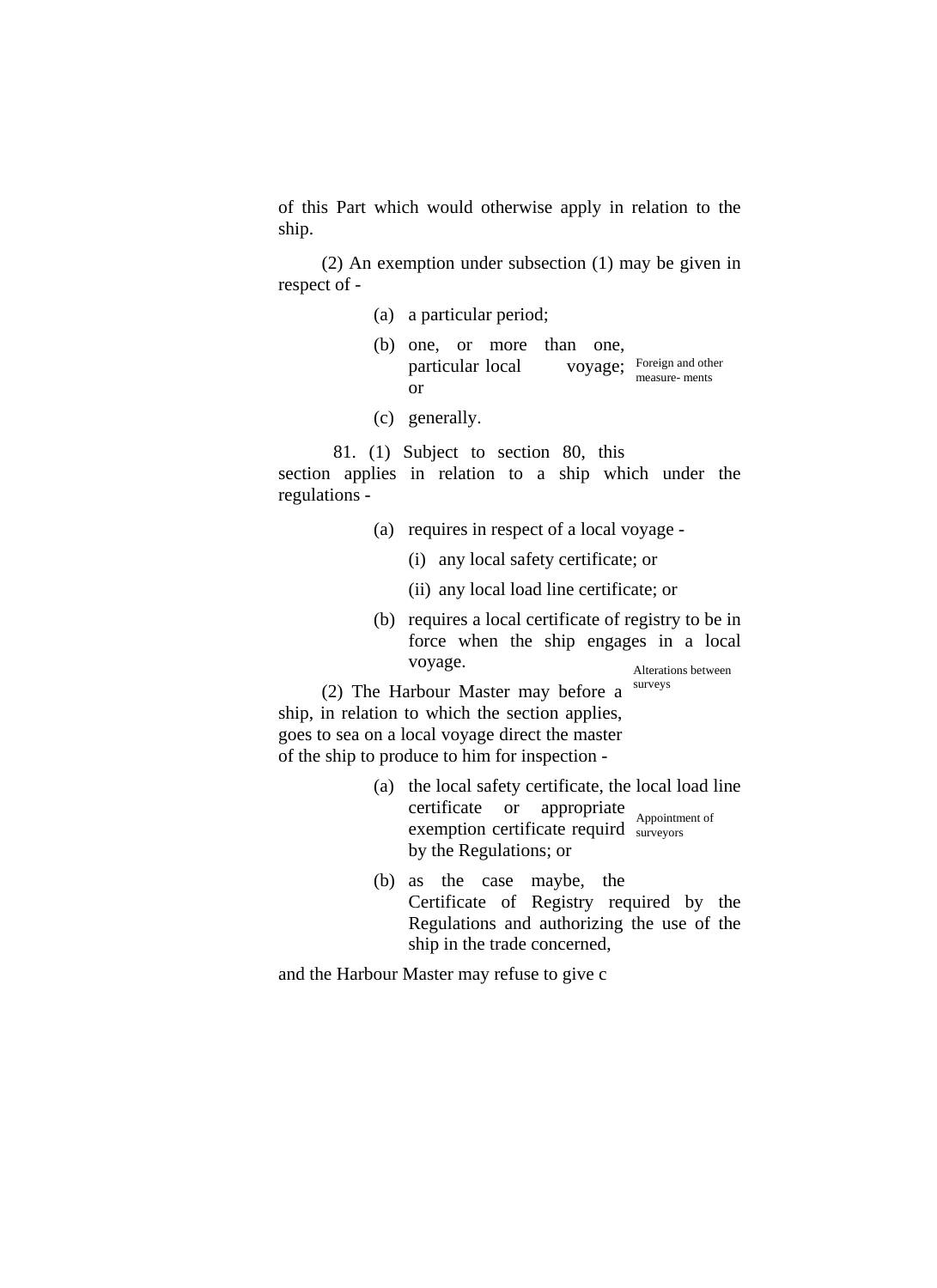learance to the ship until the appropriate certificate is so produced.

(3) A master of a ship who refuses, or fails without reasonable cause, to comply with a direction given under subsection (2) is guilty of an offence.

 82. (1) Subsection (1) of section 81 applies for the purposes of this section as it applies for the purposes of section 81.

(2) Where a ship in relation to which this section applies engages in local trading and at any time and when it does so there is not in force in relation to the ship -

- (a) the local safety certificate, local load line certificate or appropriate exemption certificate required by the Regulations; or
- (b) as the case may be, the certificate of registry required by the Regulations and authorizing the use of the ship in the trade concerned,

the owner and master of the ship are each guilty of an offence.

(3) For the purposes of this section, a ship is deemed to be engaged in local trading where the ship takes on board passengers or cargo at a port or place in Seychelles to be carried to or landed at a port or place in Seychelles.

 83. (1) The Minister may, by order published in the Gazette, issue directions with respect to the local procedures to be followed -

- (a) in relation to the clearance of ships before going to sea on a local voyage; and
- (b) for reporting the completion, or the completion of any stage, of a local voyage by a ship.

(2) Where any of the requirements of directions given under subsection (1) with respect to the clearance of a ship or respecting the completion, or the completion of any stage, of a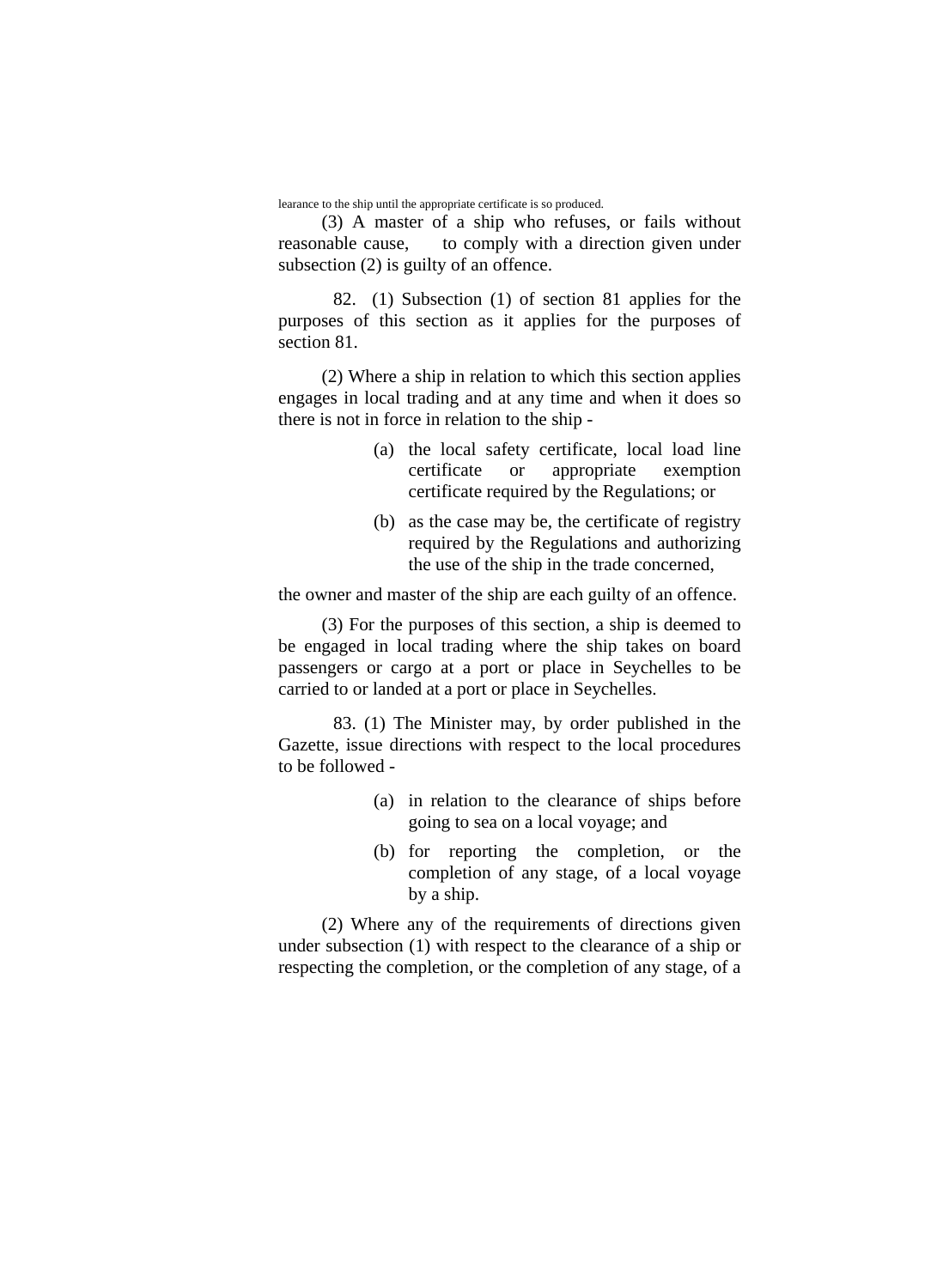local voyage by a ship is not complied with the owner and master of the ship

Marking of ships are each guilty of an offence.

(3) The Harbour Master or any customs, trades tax or police officer may stop, search and detain any ship if he has reasonable cause to believe that an offence against section 82 or subsection (2) of this section is about to be or has been committed in relation to the ship.

Insufficient or inaccurate marking of a ship

> (4) Any person aggrieved by the detention of a ship under the powers conferred by subsection (3) may appeal to the Minister, who may order the release of the ship or confirm its detention.

(5) Directions issued under subsection (1) -

- (a) may make different provision to relation to
	- (i) different ships or classes or descriptions of ship; or
		- (ii) local voyages between different places;
- (b) may specify circumstances in which it shall be lawful to refuse to give clearance to any ship; and
- (c) shall not affect the exercise of the power under section 81 (2).

84. (1) The Minister may by regulations make provision for and in relation to, or confer powers on any named authority to make orders to give directions for or in relation to -

(a) the manner of survey or inspection of Entry of discharge ships;

of mortgage

- (b) the period or periods within which ships shall be surveyed or inspected;
- (c) the circumstance in which, at the request of

Method of mortgage of ship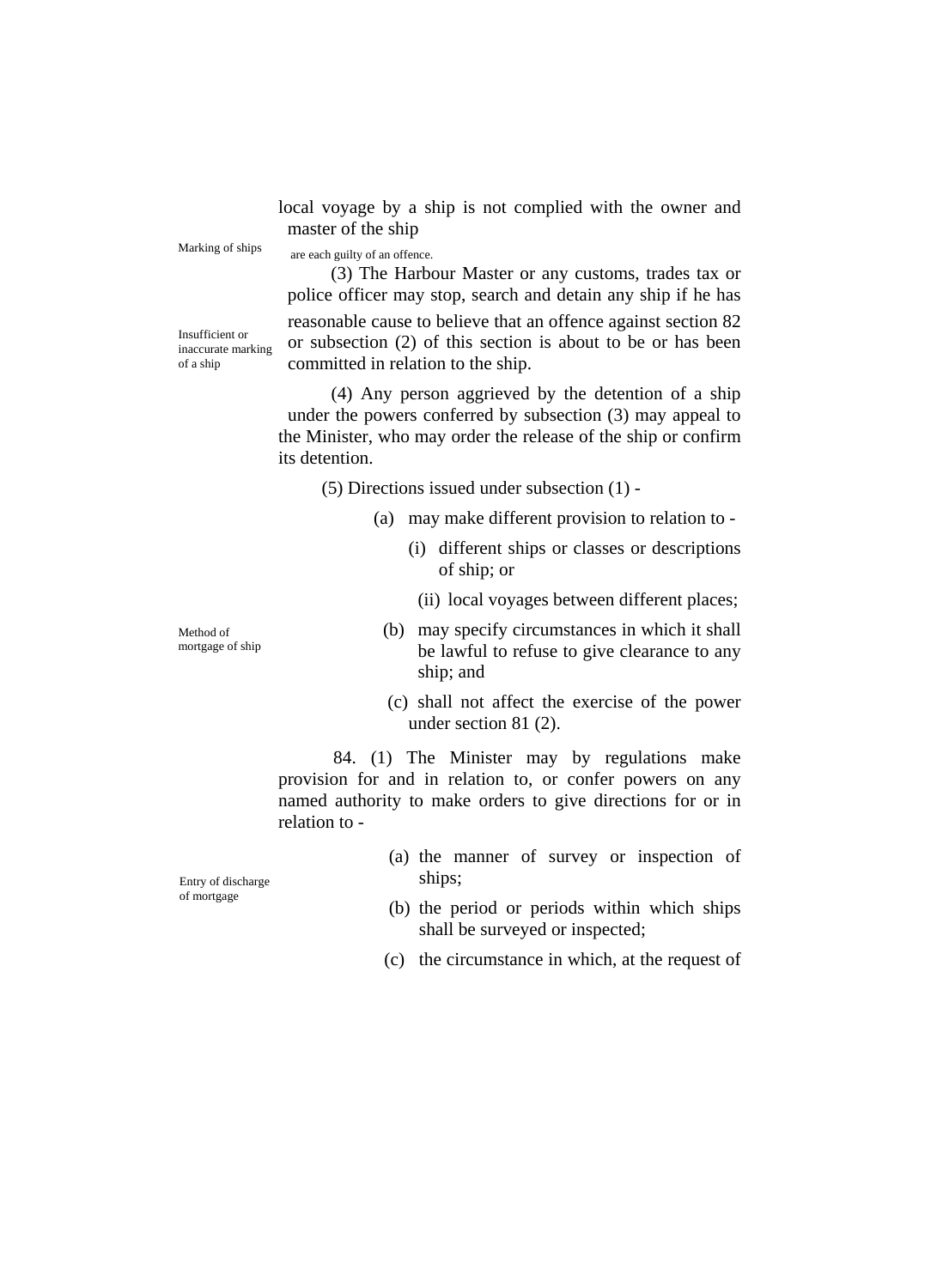the owner of a ship, a survey or inspection may be carried out;

- (d) the issue of certificates of Priority of registry and cancellation; their mortgages
- (e) any matter of which provision may be made in regulations in relation to a ship registered under Part III.

(2) Regulations made under subsection (1) shall not apply in relation to -

- (a) a ship registered under Part III;
- (b) a ship registered in a foreign country;
- (c) a pleasure vessel, that is to say a vessel
	- (i) exclusively used for pleasure; and
	- (ii) not used for hire, reward or any commercial purpose;
- (d) a vessel that is licensed Powers of under the Control of Hire Mortgagee Craft Act;
- (e) a fishing vessel registered under the law for the time being in force requiring the registration of any such vessels.

# **PART VII**

# *SAFETY*

# *Conventions and their Implementation*

85. (1) Subject to this Act and to any other law, the Collisions Convention, the Load Line Convention and the Safety Convention shall have the force of law in Seychelles.

(2) Where the President is satisfied -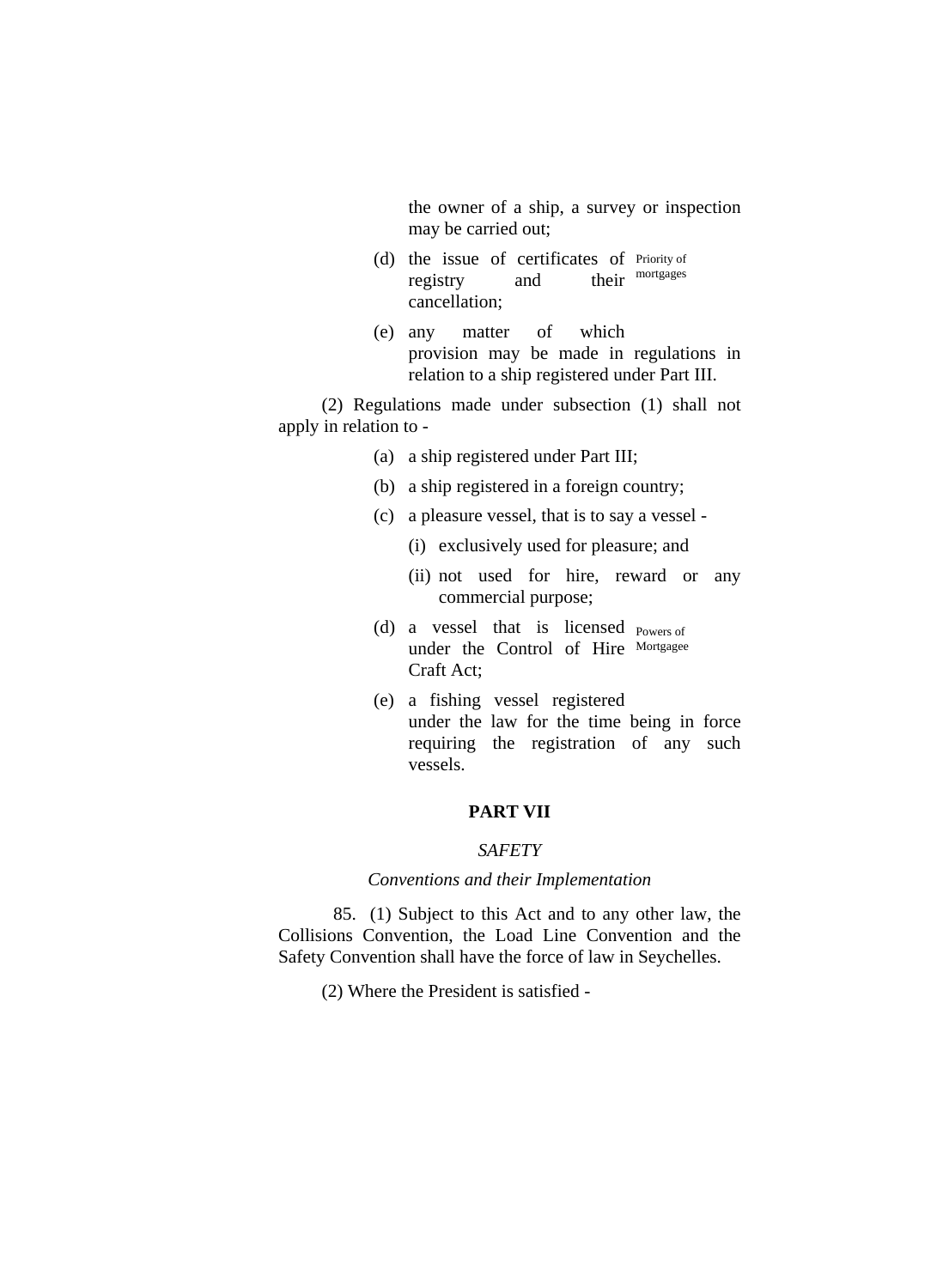Transfer of

- mortgage (a) that the government of any country has ratified, acceded to or denounced any convention referred to in subsection (1); or
	- (b) that any such Convention has been applied or has ceased to apply to any country,

he may, by notice published in the Gazette, make a declaration to that effect.

(3) The President may, by instrument in writing, certify that an amendment to any Convention referred to in subsection (1) is an amendment that is objected to, or that it is not accepted, by Seychelles.

Transmission of interest in mortgage by death, etc.

(4) A notice published pursuant to subsection (2) or a certificate given pursuant to subsection (3) shall be received in any proceedings as evidence of the matter so declared or, as the case may be, so certified.

(5) The Regulations may make provision for, or in relation to the implementation of, or giving effect to, any Convention referred to in subsection (1).

86. (1) Where, in respect of a ship that is -

(a) registered under this Act; and

(b) a Safety Convention ship,

there is a failure to comply with a requirement of the Safety Convention, the master and the owner of the ship are each guilty of an offence.

(2) Where, in respect of a ship that is - Maritime liens

- (a) registered under this ; and
- (b) a Load Line Convention ship,

there is a failure to comply with a requirement of the Load Line Convention, the master and the owner of the ship are each guilty of an offence.

(3) Where, in respect of -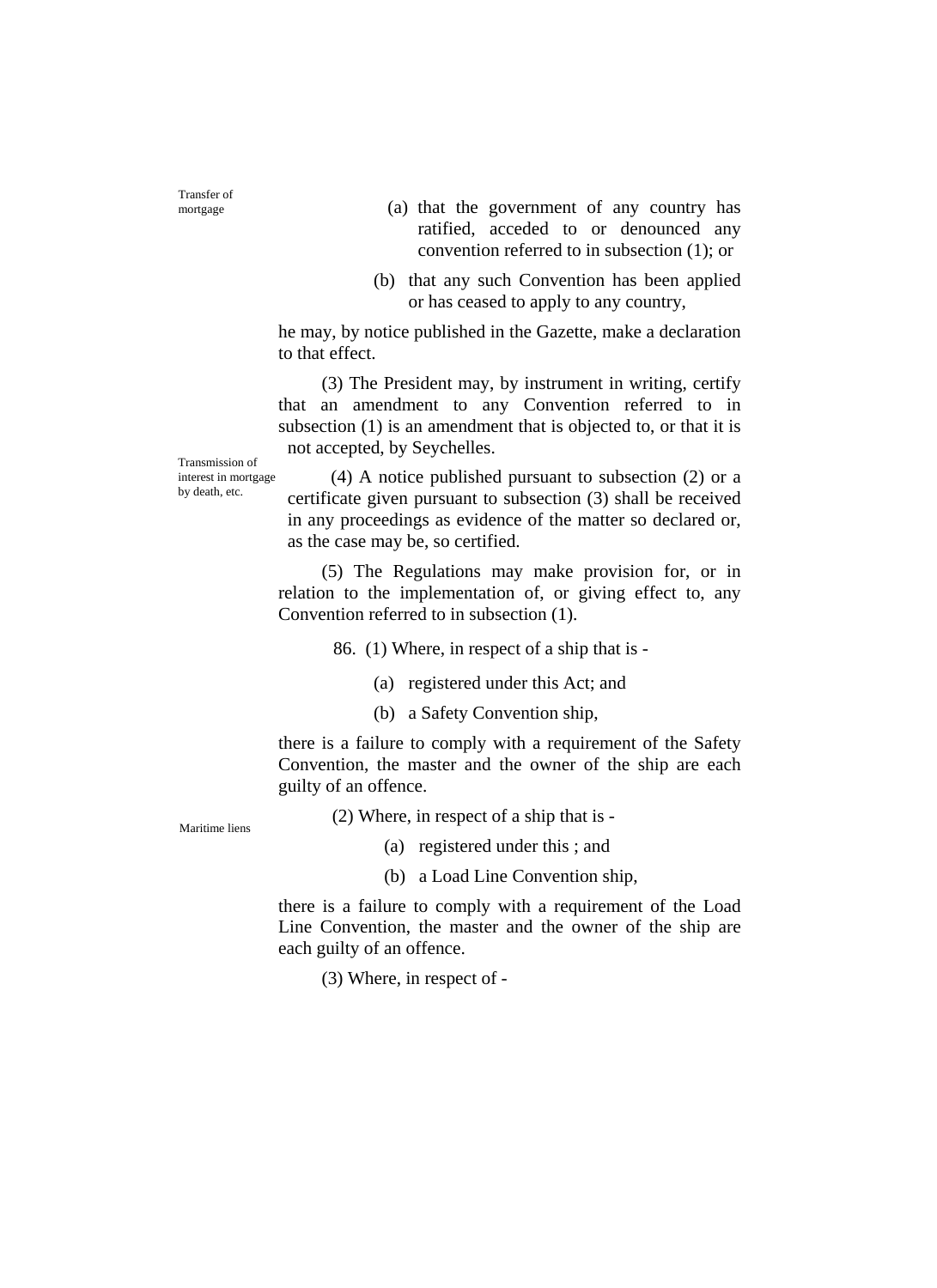- (a) a ship that is registered under this Act; or
- (b) any other ship or vessel that is within the territorial waters of Seychelles,

the owner or the master, of the ship or vessel, or any other person, fails to comply with a requirement of the Collisions Convention, the master or owner of the ship or vessel, or that other person, as the case may be, is guilty of an offence.

(4) Where, in respect of a ship to which subsection (1) or (2) applies, there is a failure to comply with a requirement of the Safety Convention or, as the case may be, the Load Line Convention then, without prejudice to any liability which is or may be incurred under subsection (1) or (2) in respect of the failure, the Registrar may suspend the Certificate of Registry of the ship until the failure is rectified.

# *Local Certificates*

87.  $(1)$  The Minister may by Priority of liens regulations make provision, or provide for the making of provision with respect to -

- (a) prescribing safety requirements and providing for surveys and inspections and the issue of Order of priority of local safety and load line certificates, in respect of any ship liens
	- (i) that is registered under this Act;
	- (ii) that is not a Safety Convention ship; and
	- (iii) that is engaged in international voyages or local voyages; and
- (b) prescribing the period during which any such certificate is to remain in force, and providing for the renewal and cancellation of any such certificate.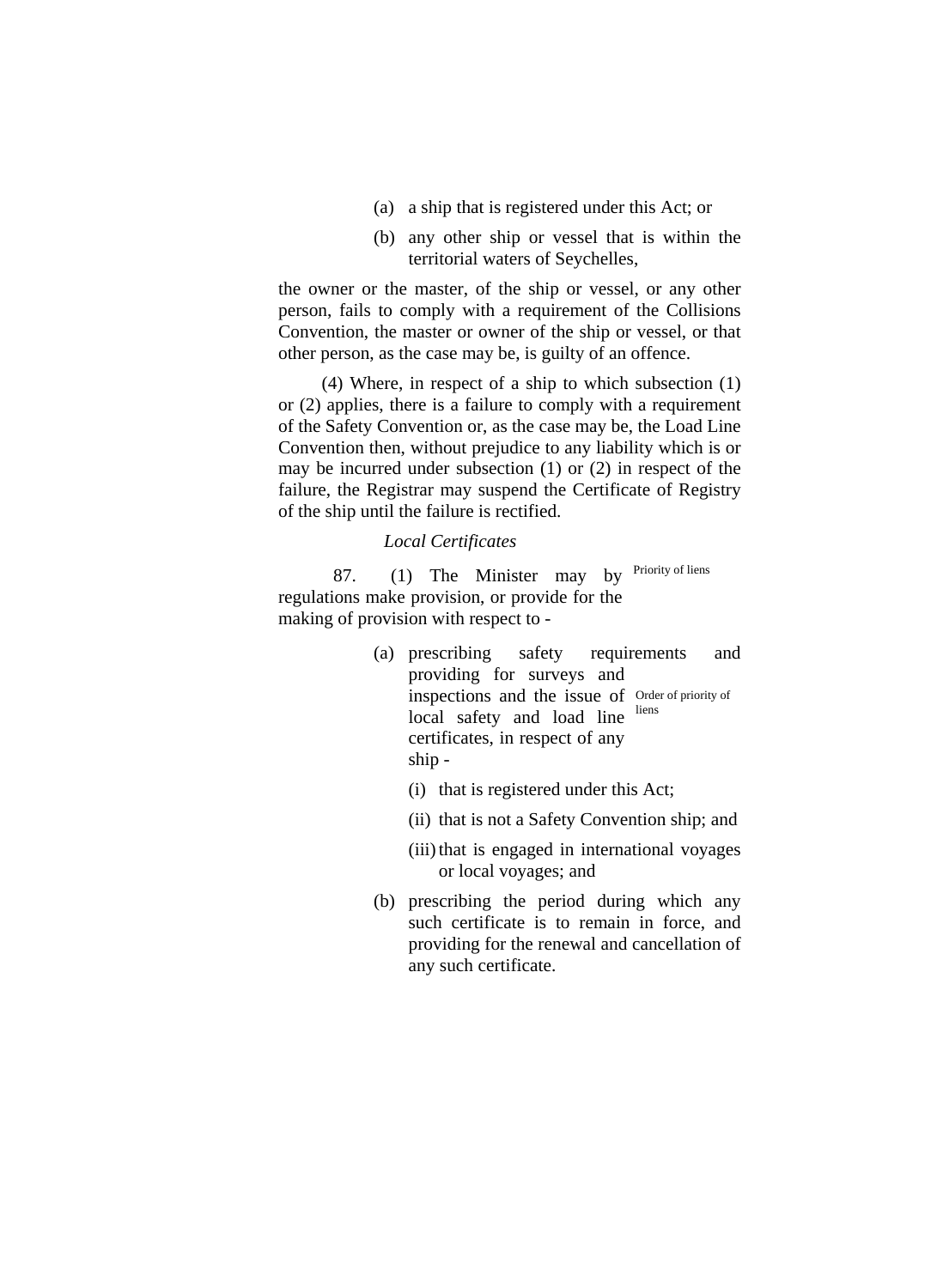(2) The regulations may confer powers on any named authorities to make orders to give directions for or in relation to any matter referred to in subsection (1).

### *Proceeding to Sea*

88. (1) Subject to subsection (2), this section applies in relation to a ship that is -

(a) a Load Line Convention ship;

(b) a Safety Convention ship; or

- (c) a ship which, under the Regulations, requires in respect of an international voyage -
	- (i) any local Safety Certificates; or
	- (ii) any local Local Load Line Certificates.

(2) A ship which -

(a) is not subject to -

- (i) the Load Line Convention; or
- (ii) the Safety Convention; or
- (b) does not require a local safety certificate or local Load Line Certificate,

at the time of its departure on any voyage shall not become subject to this section on account of any deviation from its intended voyage due to stress of weather or any other cause of force majeure.

(3) The Harbour Master may, before a ship in relation to which this section applies, goes to sea on an international voyage direct the master of the ship to produce to him for inspection the appropriate certificate in respect of the ship, and the Harbour Master may refuse to give clearance to the ship until certificate is so produced.

(4) A master of a ship who refuses, or fails without reasonable cause, to comply with a direction given under

Rights of ship builders and ship repairers

Overriding nature of maritime liens

Claims arising from radioac- tive products etc.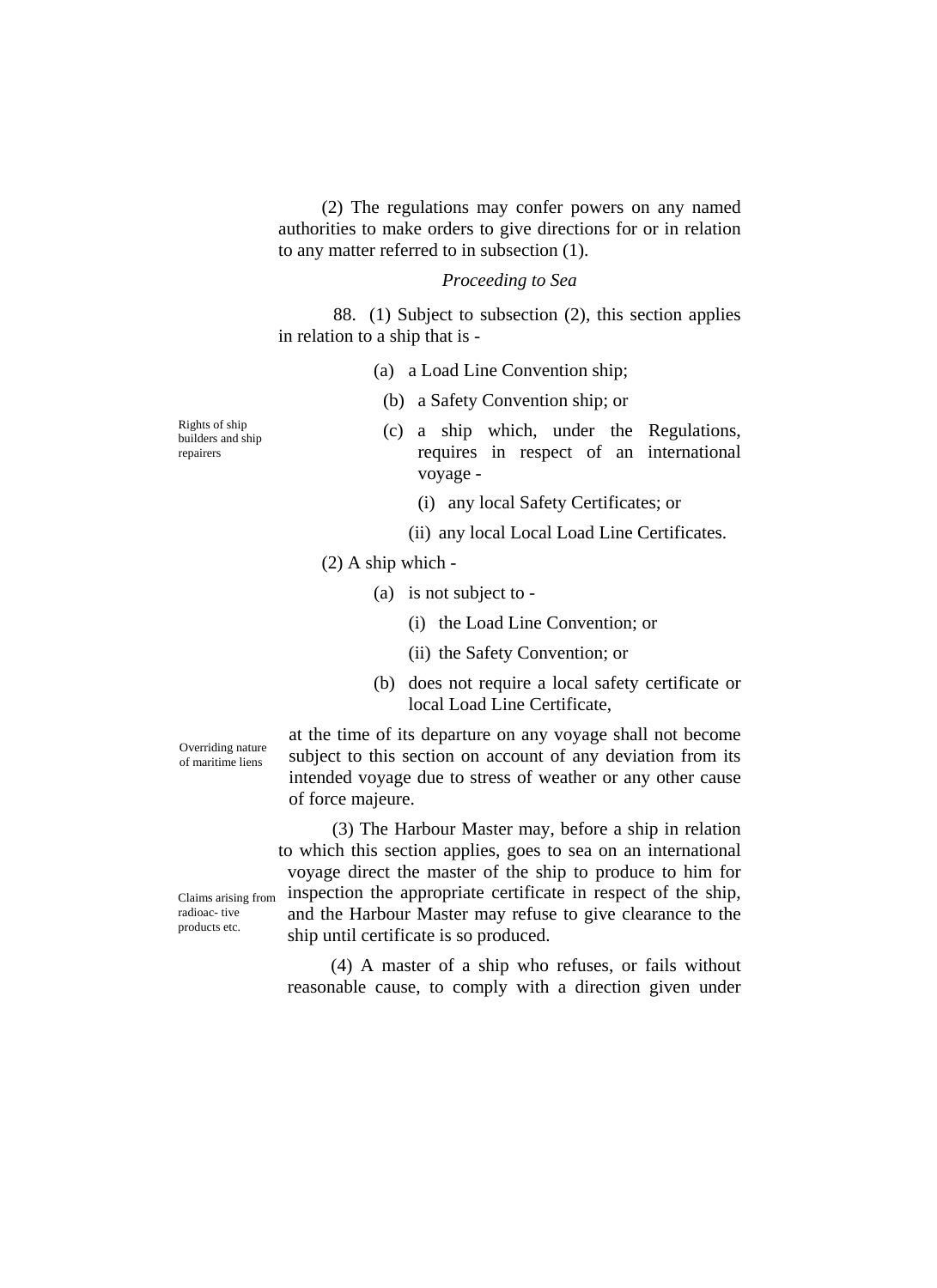subsection (3) is guilty of an offence.

(5) Nothing in this section affects any control which may be exercised in respect of a Load Line Convention ship or a Safety Convention ship under Article 21 of the Load Line Convention or, as the case may be, Regulation 19 of Chapter 1 of the Safety Convention.

(6) For the purposes of this section, 'appropriate certificate' means, in respect of a ship -

- (a) to which subsection (1) (a) refers, an International Load Line Certificate (1986) or, where appropriate, an International Load Line Exemption Certificate, required by that Convention to be in force in respect of the ship;
- (b) to which subsection (1) (b) refers, the Safety Convention certificates (including exemption certificates where appropriate), required by that Convention to be in force in respect of the ship; or
- (c) to which
	- (i) subsection (1) (c) (i) refers, the local Safety Certificates (including exemption certificates where appropriate), required by the Regulations to be in force in respect of the ship; or
	- (ii) subsection (1) (c) (ii) refers, a local Load Line Certificate, or a local Load Line Exemption Certificate required by the Regulations to be in force in respect of the ship,

and where more than one of the paragraphs in subsection (1) apply in relation to a ship, the 'appropriate certificate', in relation to that ship, means the certificates specified in the relevant paragraphs of this subsection.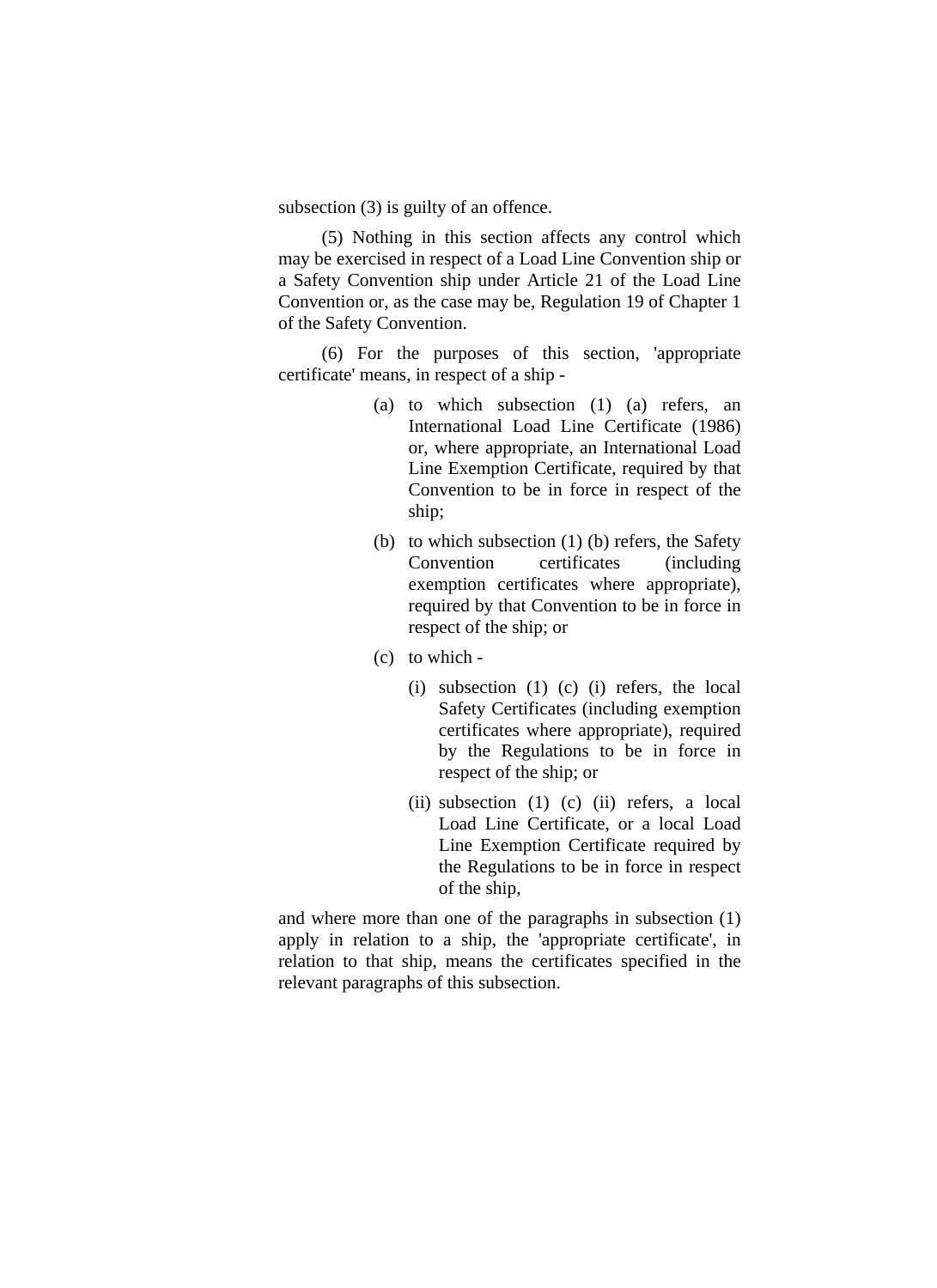89. (1) This section applies in relation to an

y ship that is at a port or place in Seychelles.

(2) Where, whether on complaint, Limitation period representation or otherwise, the Harbour Master has reasons to believe that a ship in relation to which this section applies is unsafe, he may cause the ship to be detained until he is satisfied that the ship can go to sea without danger to the crew or any passengers on the ship, having regard to the voyage proposed.

(3) A ship is deemed to be unsafe for the purposes of this section if, by reason of -

- (a) the defective condition of the hull, machinery or equipment;
- (b) undermanning; Notice of sale to be
- (c) overloading or improper loading; or given
- (d) any other matter,

the ship cannot proceed to sea without danger to the crew or any passengers on the ship, having regard to the voyage proposed.

(4) In considering for the purposes of this section whether or not a ship is unsafe, regard shall be had -

- (a) to the Load Line Convention;
- (b) to the Safety Convention;
- (c) to the STCW Convention; or
- (d) to the Regulations,

Effect of sale on

where applicable in relation to the ship mortgage concerned.

90. (1) Where a ship is detained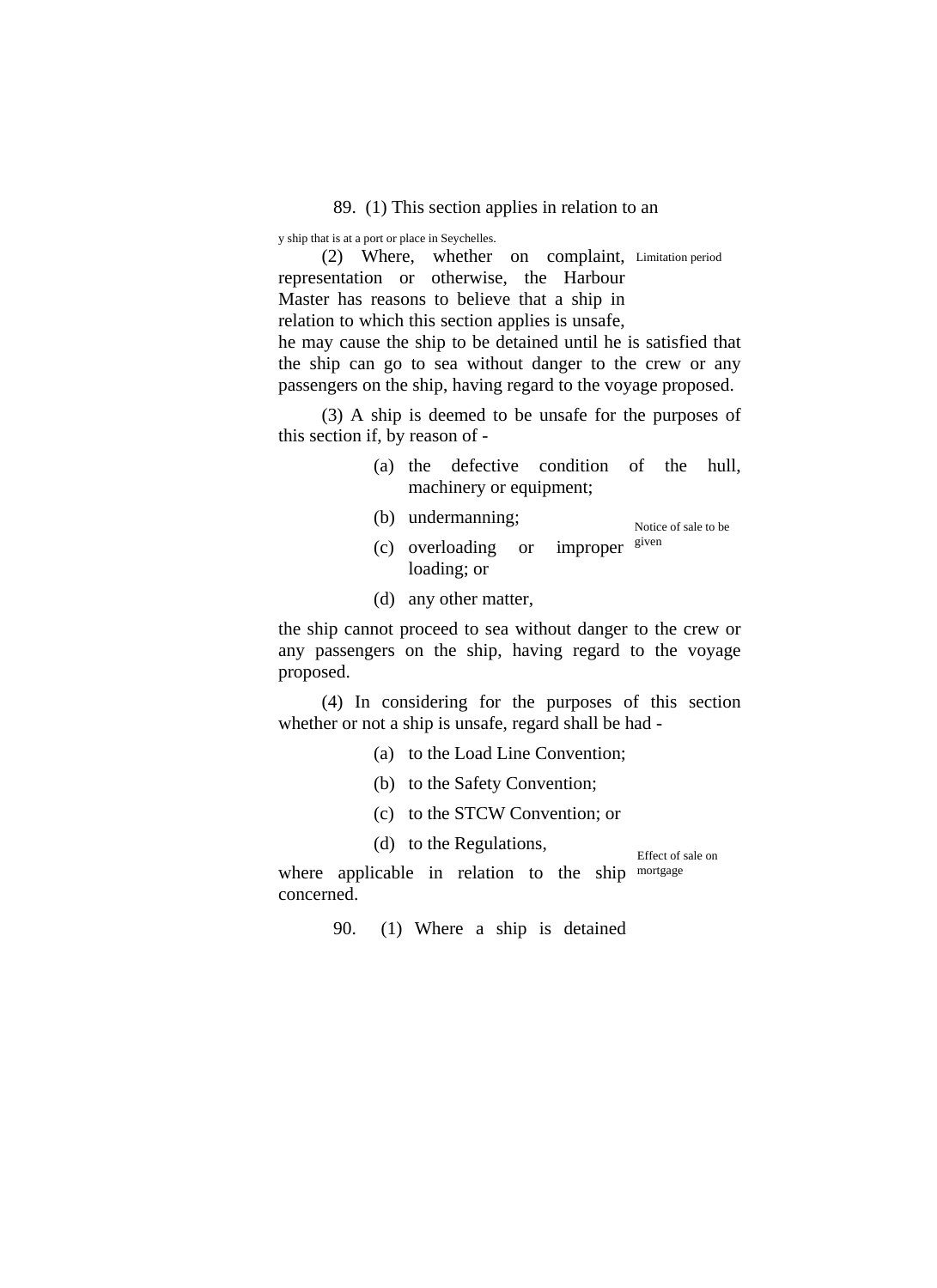pursuant to section 89, the Harbour Master shall give notice in writing to the owner or master setting out the reasons for the detention.

(2) Where a ship that is registered in a country other than Seychelles is detained pursuant to section 89, the Harbour Master shall, in addition, so inform the Minister and the Minister shall cause the Consul or other diplomatic representative of the country, (resident in Seychelles, or if no representative is so resident, in the country nearest to Mahe) in which the ship is registere

d to be informed of the detention and of the reasons for the detention.

92. (1) This section applies in relation to -

- (a) a ship registered under this Act;
- (b) a ship which, under the Regulations, requires, in respect of a local voyage, a local Certificate of Registry; or
- (c) a ship registered in a country other than Seychelles.

(2) Where -

- (a) a ship referred to in subsection (1) (a) goes to sea on any voyage;
- (b) ship referred to in subsection (1) (b) goes to sea on a local voyage; or
- (c) a ship referred to in subsection (1) (c) goes to sea on a local voyage,

and the ship is unsafe,

- (d) any person who has sent, or attempted to send; and
- (e) the master of the ship who has taken, or attempted to take,

the unsafe ship to sea are each guilty of an offence.

Disposition of proceeds of sale

Issue of a certificate that a ship is free of mortgagees, liens, etc.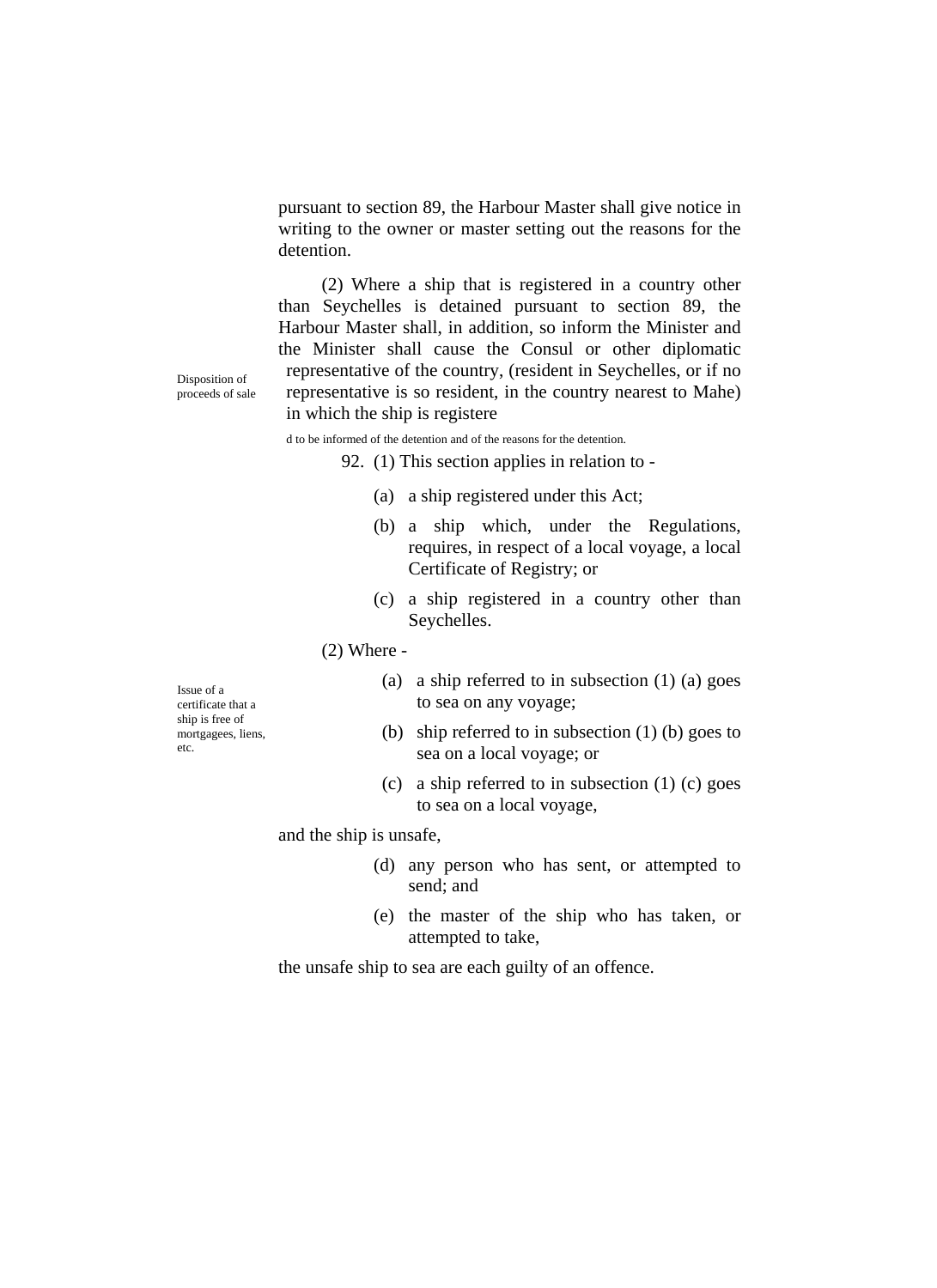$(3)$  It is a defence to a prosecution for an <sup>Exemptions</sup> offence under subsection (2) if the accused person proves that -

- (a) he used all reasonable means to ensure that the ship was being sent or taken to sea in a safe state; or
- (b) having regard to the circumstances, the sending or taking of the ship to sea, was reasonable and justifiable.

(4) The provisions of section 89 (3) and  $(4)$  apply for the purposes of this section as  $\frac{\text{Production of}}{\text{measurement}}$ they apply for the purposes of section 89.

appropriate cetificate in respect of local voyages

- 93. (1) This section applies in relation
- to -
- (a) a ship registered under this Act;
- (b) a ship such as is referred to in section 91 (1) (b); or
- (c) any other ship.
- (2) Where
	- (a) a ship referred to in subsection (1) (a)

goes to sea on any voyage;

- (b) a ship referred to in subsection (1) (b) goes to sea on a local voyage or;
- (c) a ship referred to in subsection (1) (c) goes to sea on a local voyage,

and the ship -

(d) does not carry the equipment sufficient to meet the requirements of any of the following instruments which apply in relation to the ship namely -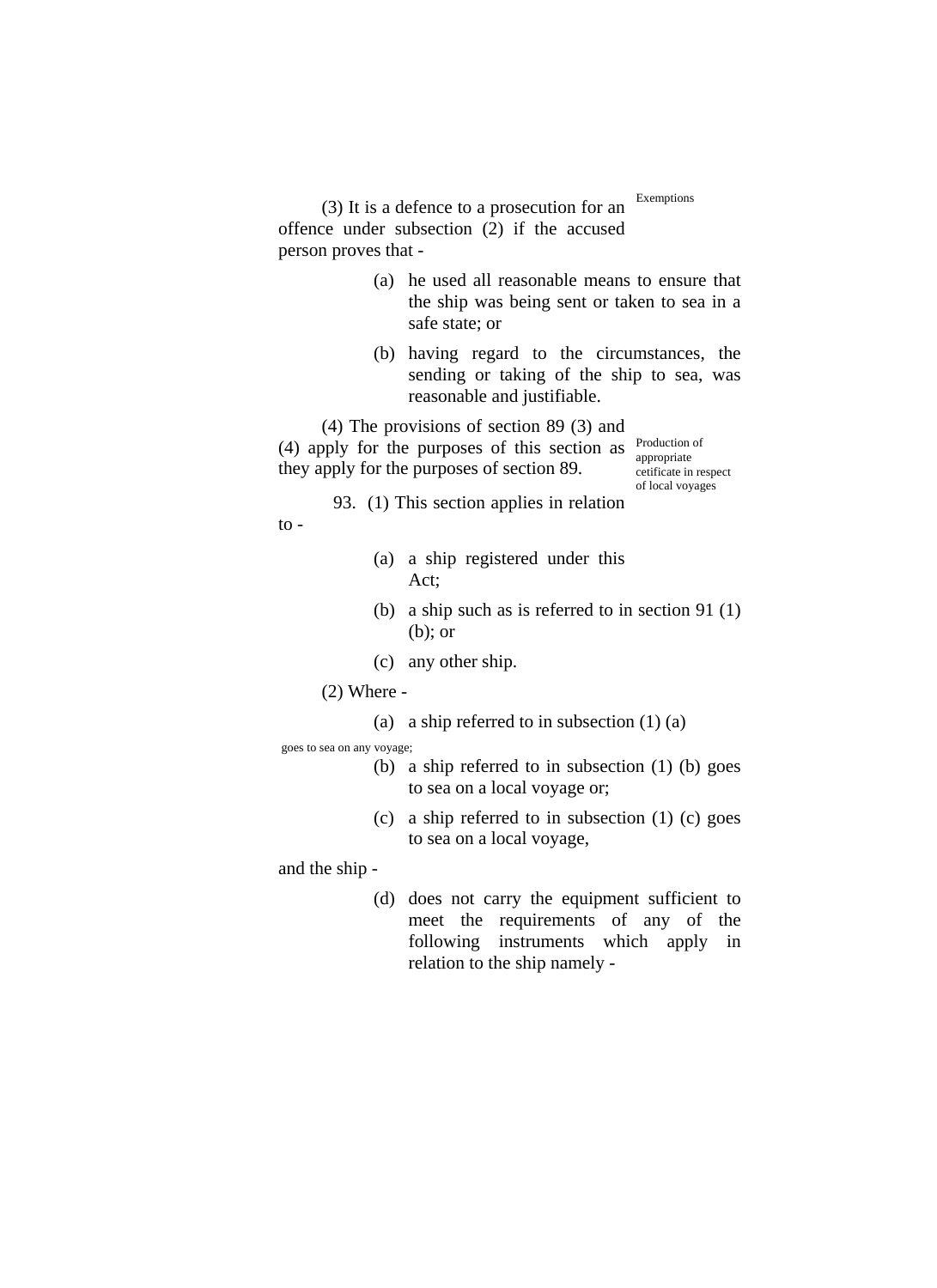(i) the Regulations;

(ii) the Collision Convention;

Engaging in local (iii) the Load Line Convention;

trading (iv) the Safety Convention,

and required by those instruments to be carried on or fitted to the ship on the voyage; or

> (e) carried any such equipment, so required to be carried or fitted, which is not in good order and ready for use,

the master and owner of the ship are each guilty of an offence.

### *General Safety and Precautions*

94. (1) The Master of a ship, not being an exempt ship, at sea within the territorial waters of Seychelles shall make by radio a report -

(a) in the prescribed manner; and

(b) to the prescribed officer,

of any serious danger to navigation which comes to his notice while the ship is so at sea.

Clearance of ships for local voyages and detention of ships

(2) The master of a ship who refuses or fails without reasonable excuse, to comply with subsection (1) is guilty of an offence.

(3) The Minister may, by order published in the Gazette, exempt any ship, or class or descritpion of ships, from the requirements of subsection (1), and the reference in subsection (1) to an 'exempt ship' shall be construed accordingly.

96. (1) Subjection to subsection (2), the master of the ship, not being an exempt ship, w

ho refuses or fails without reasonable excuse, when the ship is at sea within the territorial waters of Seychelles, to make by radio -

(a) in the prescribed manner;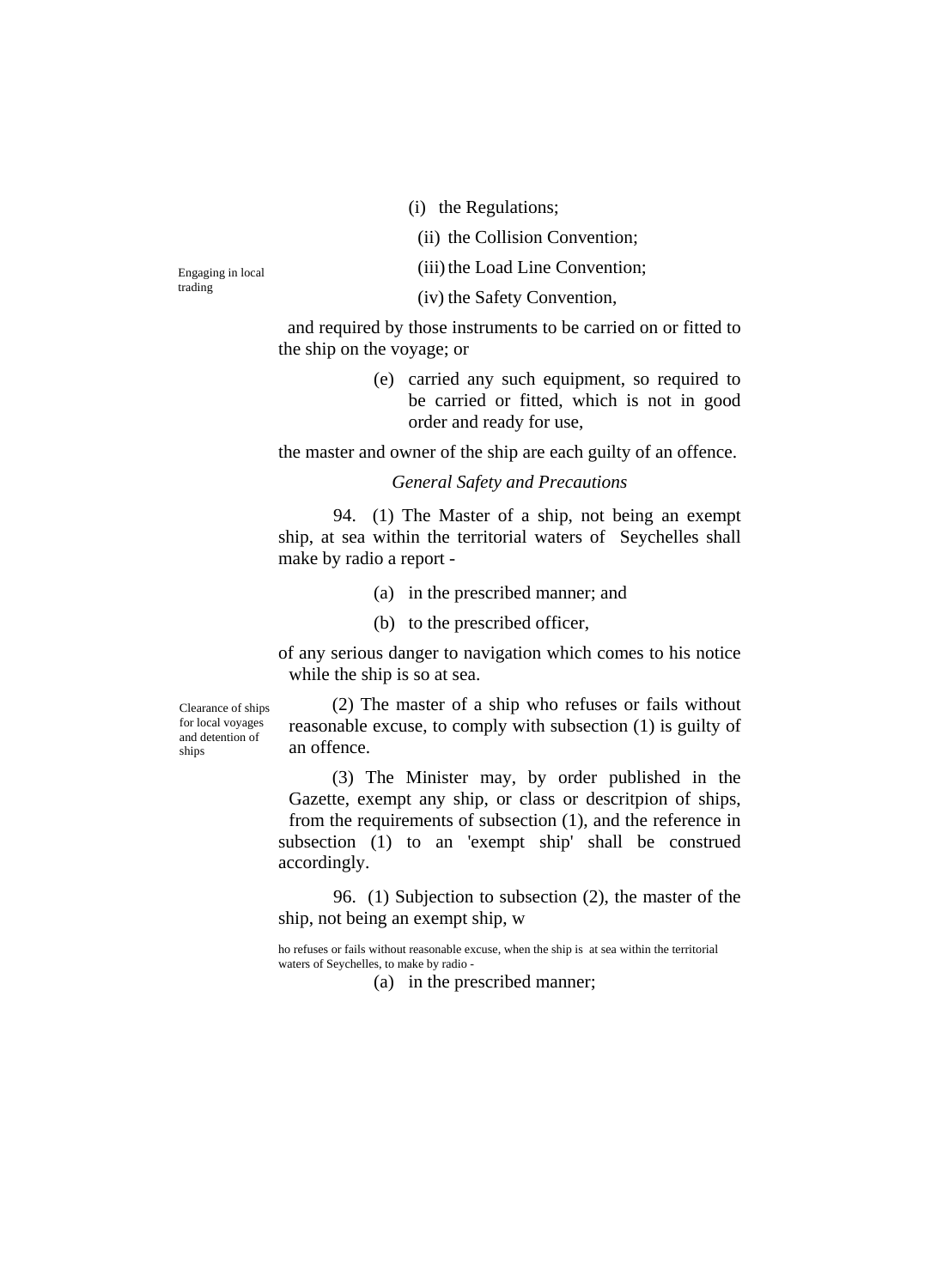- (b) to the prescribed officer; and
- (c) within the prescribed periods,

reports of the position of the ship and of the movements of the ship is guilty of an offence.

(2) The Minister may, by order published in the Gazette, exempt any ship, or class or description of ships, from the requirements of subsection (1), and the reference in subsection (1) to 'an exempt ship' shall be construed accordingly.

95. A person who, except in the case of a ship that is in distress and requires assistance, exhibits a signal that is prescribed in the Collisions Convention as being a signal used to designate a vessel that is in distress and that requires assistance is guilty of an offence.

96. (1) This section applies in relation to -

- (a) a ship registered under this Act;
- (b) a ship such as is referred to in section 91 (1) (b); or
- (c) a ship which is within the territorial waters of Seychelles.

(2) The Master of a ship in relation to which this section applies, shall render Regulations assistance to any person who is found at sea in distress.

(3) A master of a ship in relation to which this section applies, who without reasonable cause (the burden of proof of which is on him) fails to comply with subsection (2) is guilty of an offence.

(4) It is a defence in a prosecution for an offence under subsection (3) if the master proves that compliance with the requirement of subsection (2) would have caused serious danger to his ship or to any person ther

ein.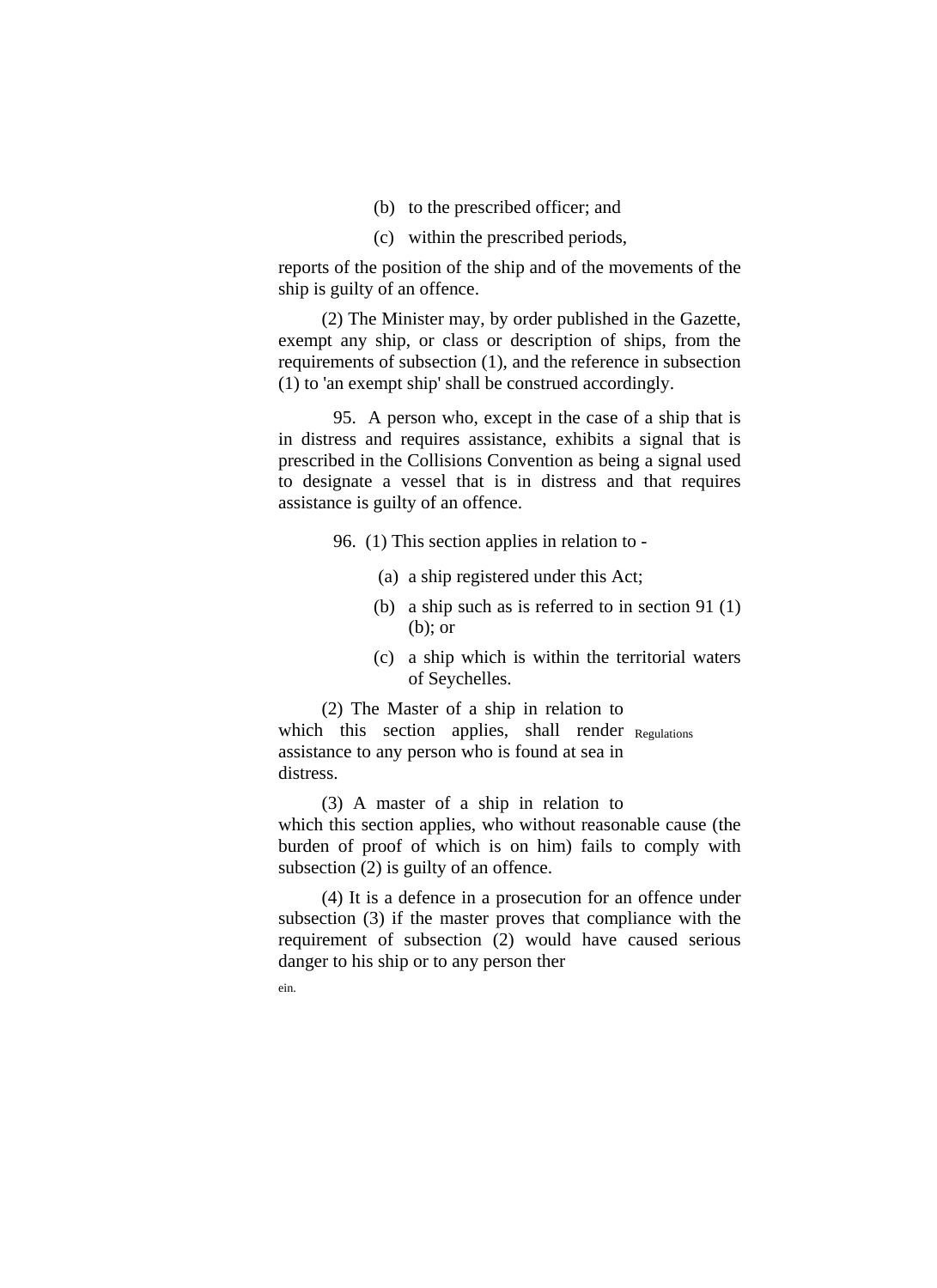97. (1) In every case of collision between two ships it shall be the duty of the person in charge of each ship, if and in so far as he can do so without danger to his own ship, crew and passengers (if any) -

- (a) to render the other ship, her master, crew and passengers (if any) such assistance as is practicable and necessary in order to save them from danger caused by the Collision;
- (b) to stay by the other ship until he has ascertained that she has no need of further assistance; and
- (c) to give to the person in charge the name of his own ship and of the port to which she belongs and also the names of the ports from which she comes and to which she is bound.

(2) Where a person in charge of a ship fails without reasonable cause to comply with subsection (1), he is guilty of an offence.

 98. Compliance by the master of a ship with the requirement of section 96 or 97 of this Act or with Regulation 10 of the Safety Convention, shall not affect his right, or the right of any other person, to salvage.

# *Load Line and Loading*

 99. For the purposes of sections 100 and 101 'Load Lines' means the lines marked on a ship in accordance with and for the purpose of -

- (a) the Load Line Convention; or
- (b) the Regulations,

and indicating the maximum depth to which the ship may be safely loaded.

 100. (1) A person who wilfully conceals, alters or defaces any load line marked on a ship is guilty of an offence.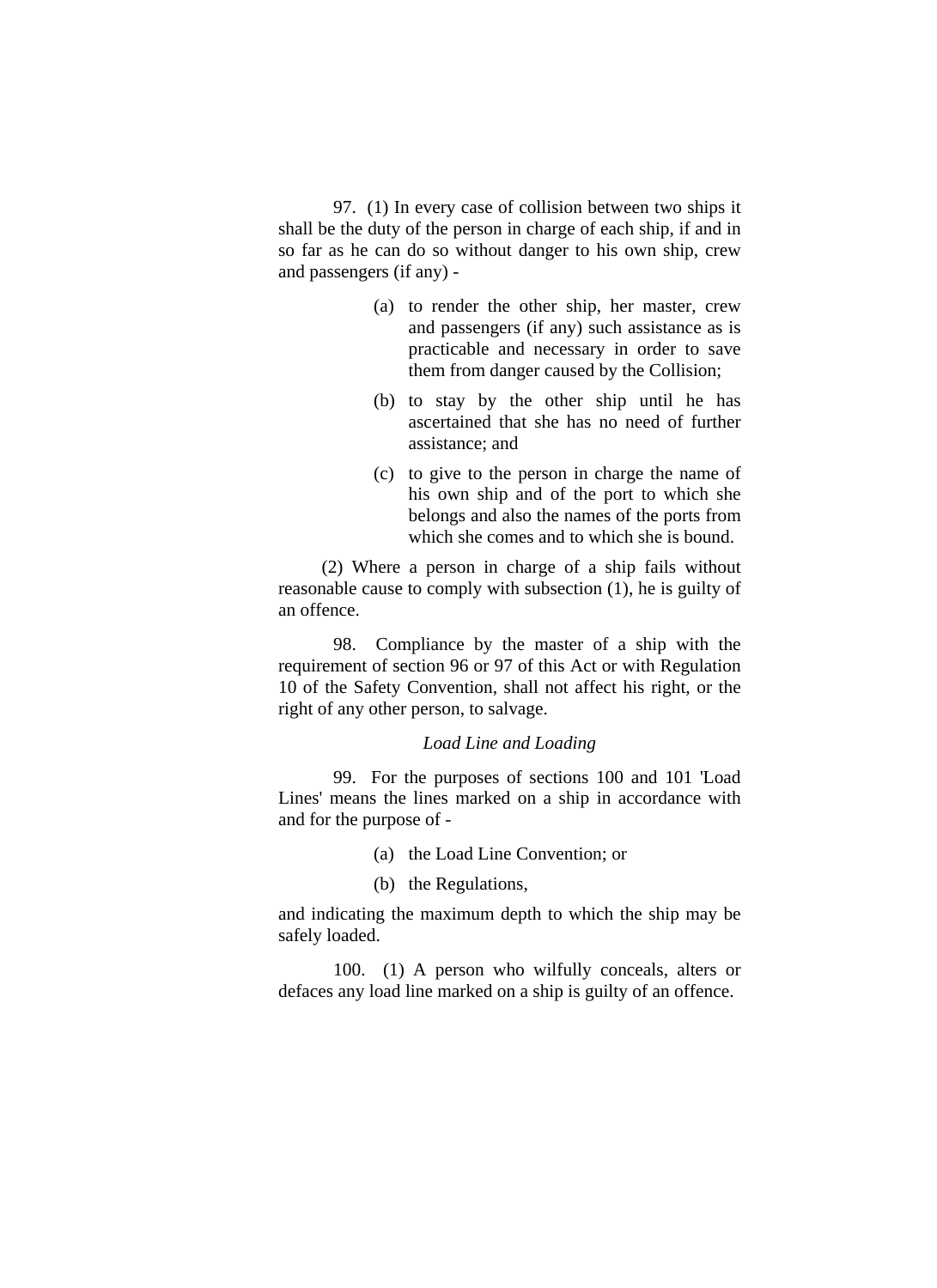(2) The owner or master of a ship who suffers or permits any load line marked on a ship to be concealed, altered or defaced is guilty of an offence.

101. (1) This section applies in relation to:-

- (a) a Load Line Convention ship that is registered under this Act and marked with a load line;
- (b) a Load Line Convention ship that is marked with a load line but not registered under this Act; or
- (c) a ship marked with a load line for the purpose of the Regulations.

(2) A ship referred to -

- (a) in subsection  $(1)$  (a) or (c); or
- (b) in subsection (1) (b) which is within a port in Seychelles,

shall not be so loaded that if the ship is in salt water and has no list, the appropriate load line on each side of the ship is submerged.

(3) Subject to subsection (5), where any ship in relation to which this section applies is loaded in contravention of subsection (2) the owner and master are each guilty of an offence.

(4) Where any ship in relation to which this section applies is loaded in contravention of subsection (2) and goes to sea -

- (a) the master of the ship; and
- (b) any other person who, having reason to believe that the ship is so loaded, sends or is a party to sending the ship to sea,

are each guilty of an offence, without prejudice to any offence under subsection (3).

Conventions to have the force of law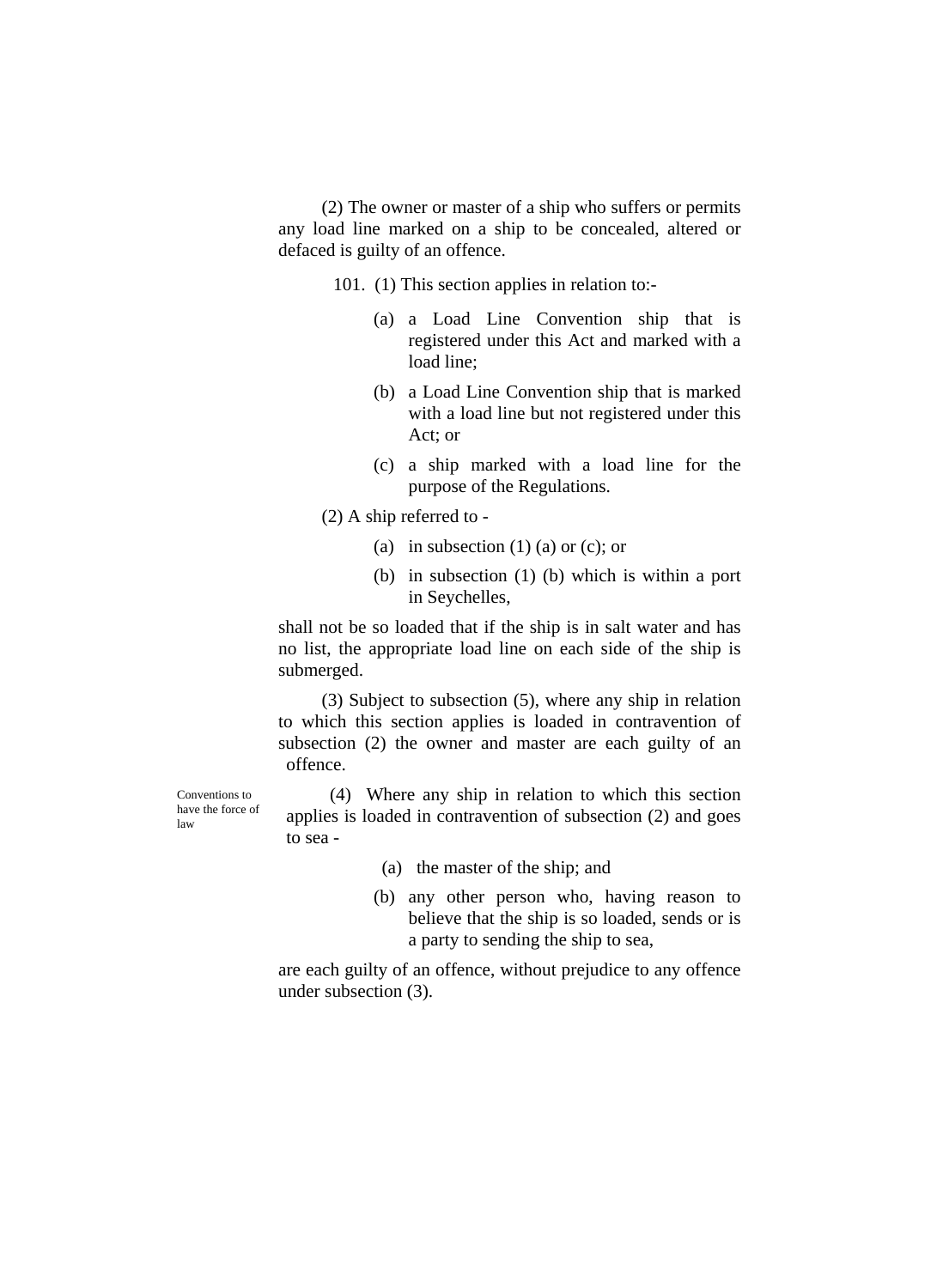(5) It is a defence to a prosecution for an offence under subsection (3) if the accused proves that the contravention was due solely to deviation or delay and that the deviation or delay was caused solely by stress of weather or other circumstances which neither the master nor the owner of the ship could have prevented or forestalled.

(6) Without prejudice to any proceeding under this section, any ship which is loaded in contravention of subsection (2) may be detained pursuant to section 89 and where app

#### ropriate, section 90 applies in relation to any such detention. *Grains and Bulk Cargoes*

102. The Minister may make regulations relating to -

- (a) the safe carriage and storage of bulk cargoes having due regard to the Code of Safety Practice for Offence of failing Bulk Cargoes issued by the <sup>to comply with</sup> International Maritime Organization and amendments thereto or replacements thereof; conventions
- (b) the safe carriage and storage of grain in compliance with the International Convention for the Safety of Life at Sea, 1974, and amendments thereto or replacements thereof, as they came into force for Seychelles;
- (c) the requirements to be complied with when cargo is carried in any uncovered space on the deck of a load line ship.

103. (1) Where grain is loaded on board a Seychelles ship or is loaded in Seychelles on board any ship, all necessary and reasonable precautions shall be taken to prevent the grain from shifting; and, if such precautions are not taken,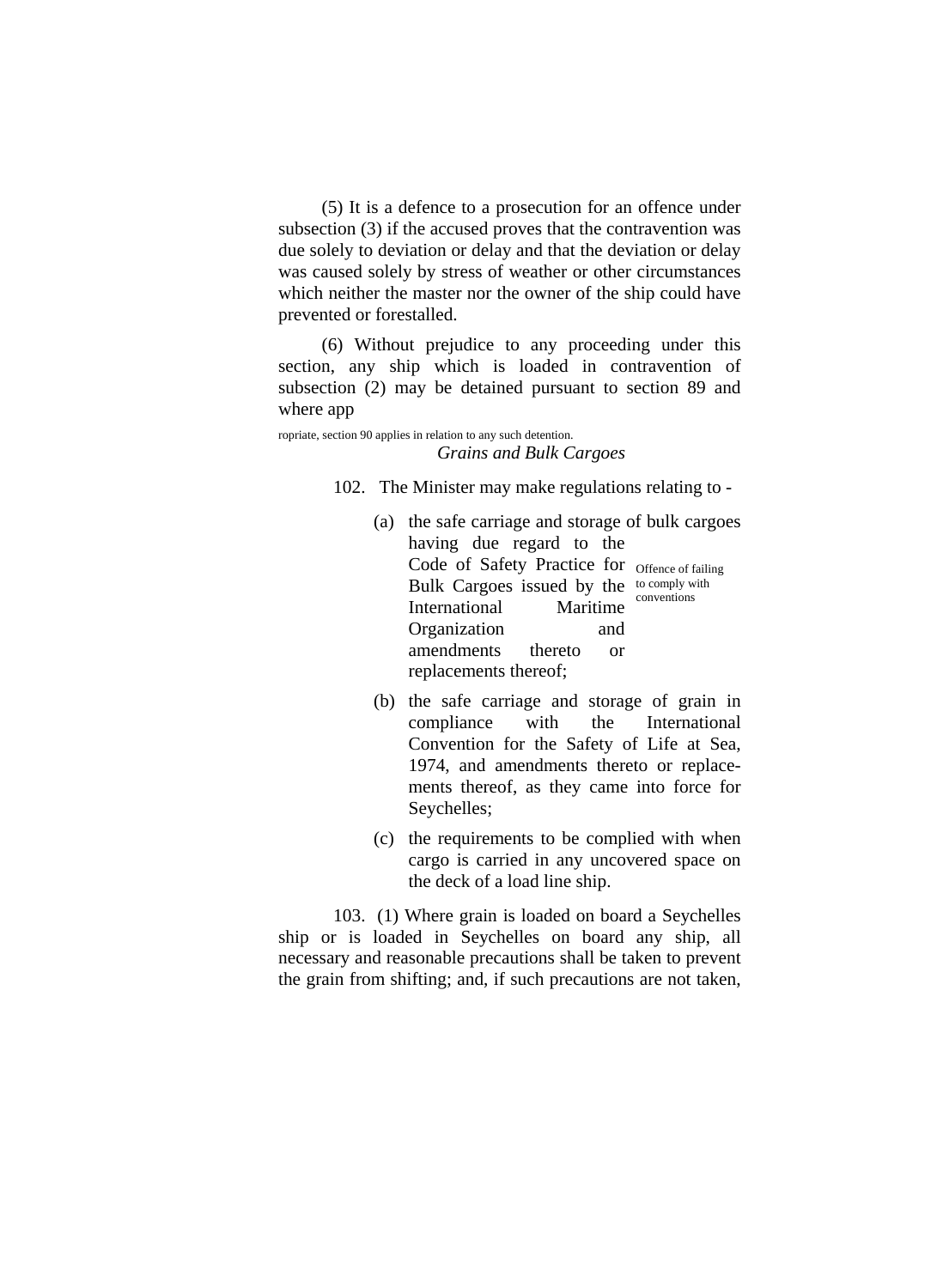the owner or the master or any agent of the owner who was charged with the loading or with sending the ship to sea laden with the grain, is guilty of an offence, and the ship shall be deemed for the purposes of this Act to be unsafe by reason of improper loading.

(2) Any person authorized by the Shipping Master to ensure the observance of the provisions of this section may go on board any Seychelles ship or any ship that is in port in Seychelles and inspect any grain loaded in the ship and the manner in which it is stowed and shall have all the powers of a Surveyor of Ships under this Act.

(3) Where any ship, loaded with grain outside Seychelles without necessary and reasonable precautions having been taken to prevent the grain from shifting, enters Local certificates any port

in Seychelles so laden, the owner or master is guilty of an offence and the ship shall be deemed for the purposes of this Act to be unsafe by reason of improper loading.

104. No offence is committed under section 103 (3) where the ship would not have entered any such port but for stress of weather or any other cause or force majeure, which neither the master, the owner nor the charterer if any, could have prevented or forestalled.

# *Dangerous Goods and Safety*

105. In sections 106, 107, 108 and 109 'dangerous goods' means any goods, listed as dangeorus goods in the International Maritime Dangerous Goods Code (IMDGC) published by the International Maritime Organization, London, 1977, or any such code so published subsequently, from time to time.

106. The master or owner of a ship at a port or place in Seychelles may -

> (a) refuse to take on board any package which he suspects may contain dangerous goods;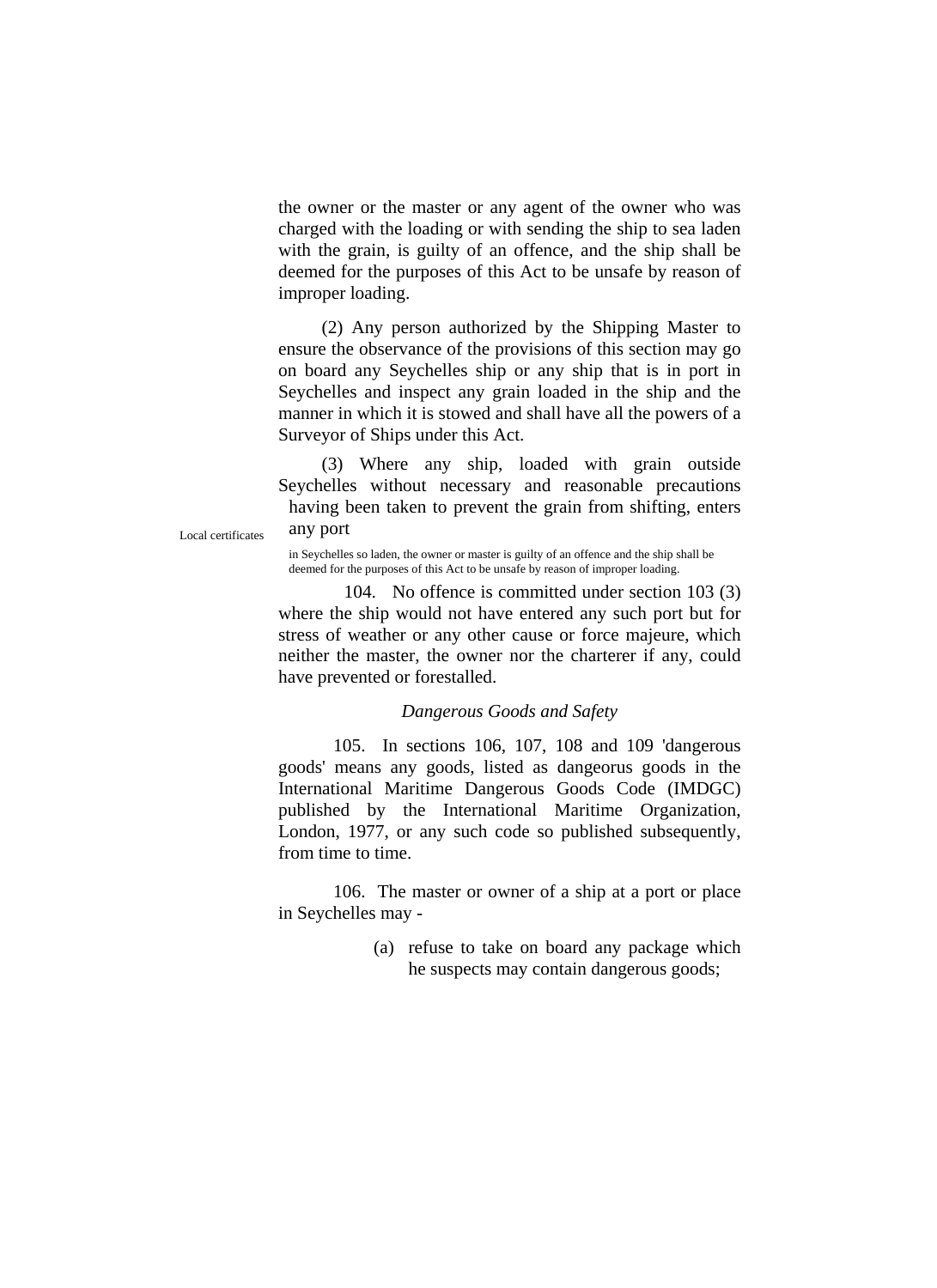- $(b)$  open and inspect package which he suspects certificate in may contain dangeorus international goods; and Production of any appropriate respect of voyages
- (c) discharge, destroy, render innocuous or otherwise deal with any good which -
	- (i) in his opinion are dangerous goods; and
	- (ii) have been shipped on board the ship without his knowledge and consent,

and shall not be subject to any liability of any kind for doing so.

107. (1) A person who sends or attempts to send by any ship, or (not being the owner or master of the ship) carries or attempts to carry in any ship, any dangerous goods without -

- (a) distinctly marking their nature on the outside of the package containing the goods; and
- (b) at or before the time of sending the goods to be shipped, or taking them on board the ship, giving written notice to the maste

r or owner of the ship of the nature and address of the sender or carrier of the goods, is guilty of an offence.

(2) Any person who knowingly sends or attempts to send by, or carries or attempts to carry in, any ship dangerous goods under a false description, or falsely describes the sender or carrier of any dangerous goods, is guilty of an offence.

108. (1) Where any dangerous goods have been sent or carried, or an attempt has been made to send or carry dangeorus goods, on board any ship in contravention of this act, the Court trying an offence under section 107 may order the goods and any packages or containter in which they are contained, to be forfeited to the Republic.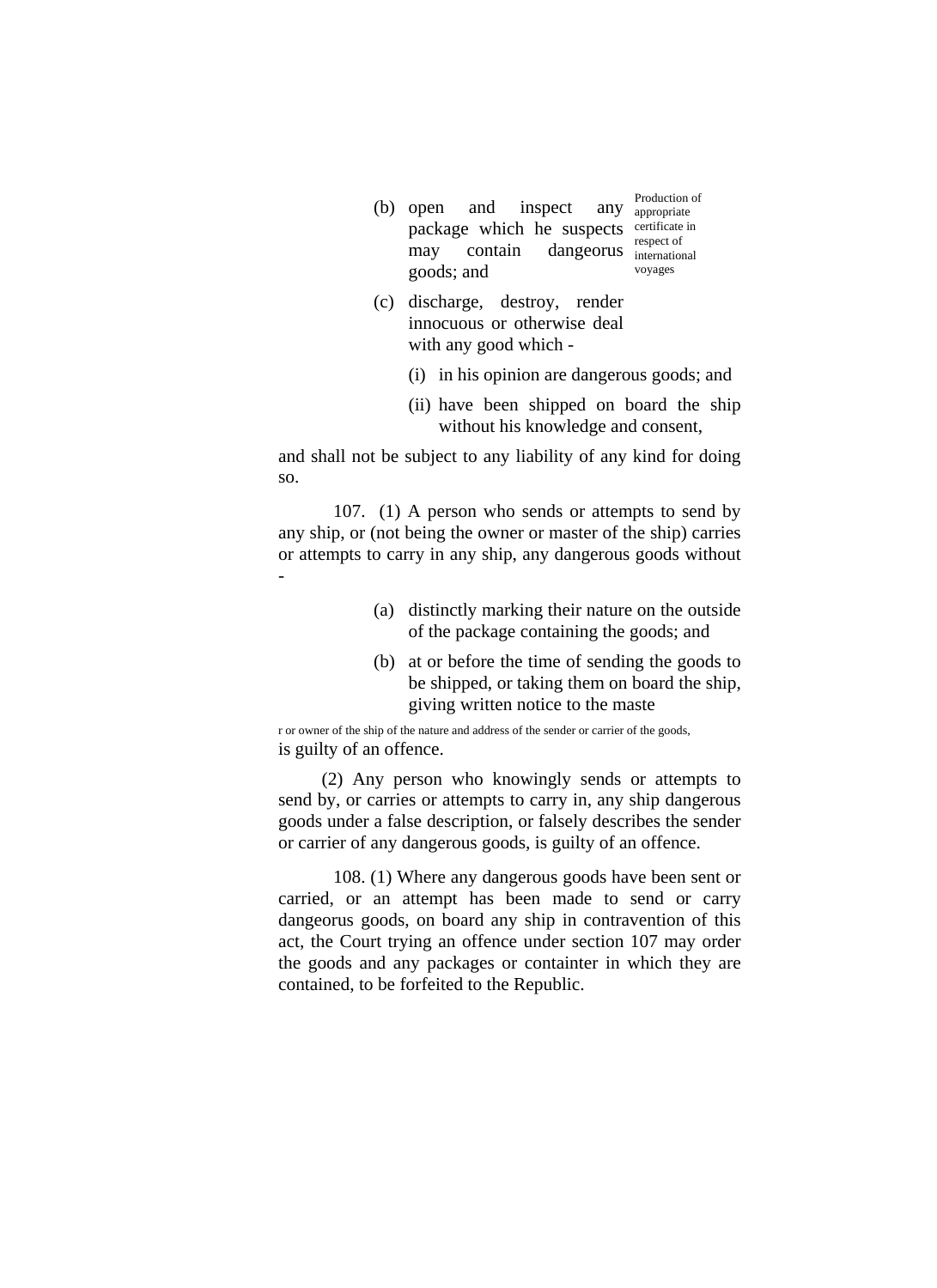(2) The Court may exercise the power conferred by subsection (1) notwithstanding -

- (a) that the owner of the goods has not committed any offence in respect of the goods, or is not before the Court, or has no notice of the proceedings; or
- (b) that there is no evidence as to the ownership of the goods,

but the Court may require such notice as it may direct to be given to the owner or shipper of the goods before they are forfeited.

109. Provision may be made in the regulations for regulation in the interests of safety -

- (a) the procedures to be followed in relation to a ship carrying dangerous goods, and proposing to call at a port or place in Seychelles;
- (b) the loading or unloading of ships within the territorial limits of Seychelles, and the storage of dangerous goods; and
- (c) the determination by the Harbour Master or an authorised officer with respect to the requirements for the packing, stowage, marking and carriage of dangerous goods in ships

ips, other than Safety Convention ships.

#### *Passengers*

110. (1) This section applies in relation to -

- (a) a ship registered under this Act;
- unsafe ships (b) a ship such as is referred to in section 91 (1) (b); or

Detention of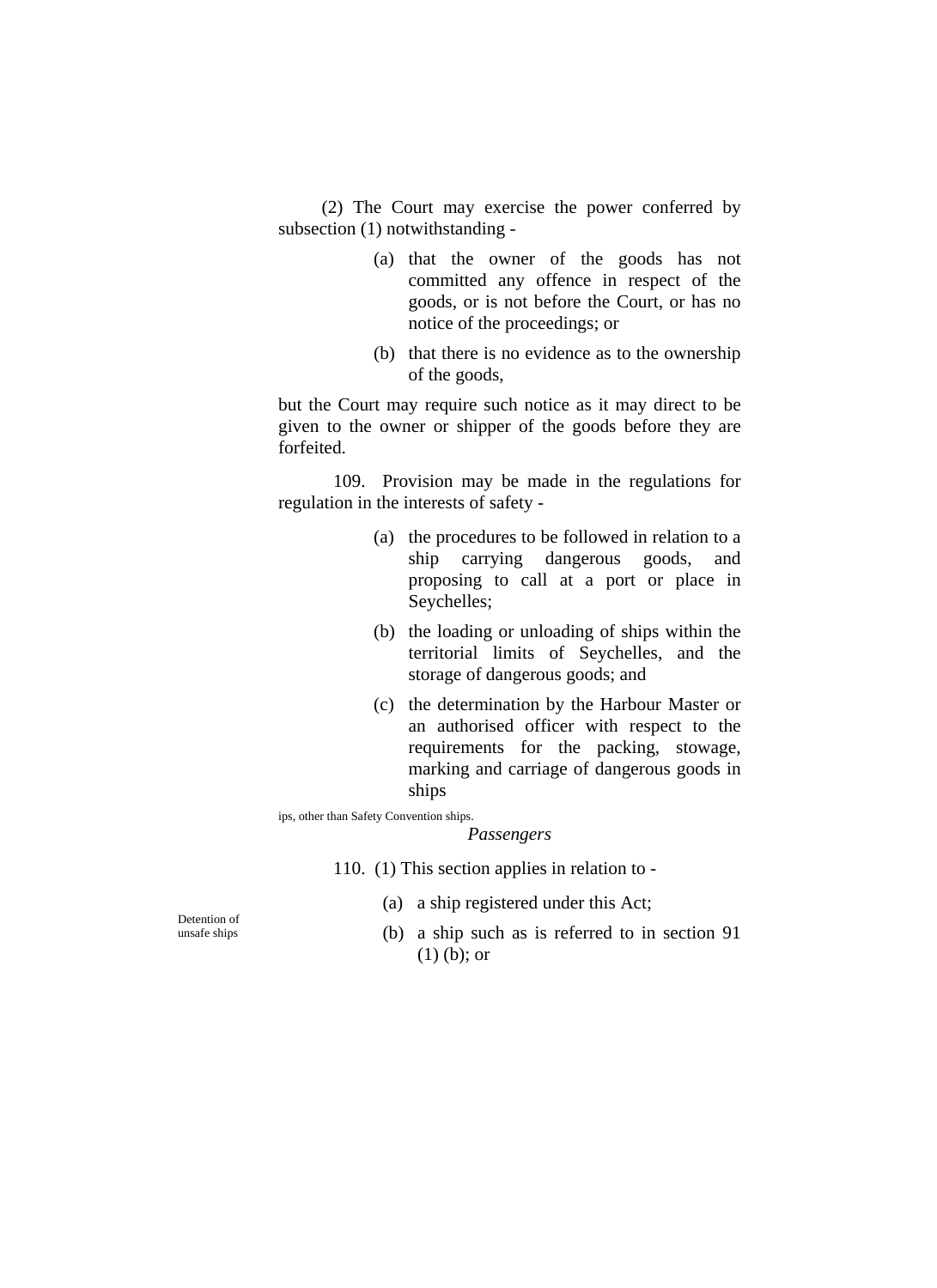(c) any other ships engaged on a local voyage.

(2) Where in the opinion of the Harbour Master or an authorized officer there could be danger to the safety, comfort, health or well-being of any passenger on a ship in relation to which this section applies, by reason of the manner in which the ship is -

- (a) equipped;
- (b) manned;
- (c) carrying;
	- (i) cargo;
	- (ii) livestock; or
	- (iii) ballast; or
- (d) provided with
	- (i) passenger or hospital accommodation;
	- (ii) sanitary, health or medical services; or
	- (iii) provisions, water or stores,

the Harbour Master or the authorized officer may notify the master or the ship accordingly.

(3) Where notification is given under subsection (2), the carriage of passengers in the ship in respect of which the notification is given is prohibited until such time as the Harbour Master or, as the case may be, the authorized officer, is satisfied that passengers may be carried without danger to their safety, comfort, health of well-being.

(4) The master of a ship carrying passengers who takes the ship to sea while the carriage of passengers is prohibited under subsection (2) is guilty of an offence.

 111. (1) The Regulations may, in relation to a ship carrying passengers, make provision for an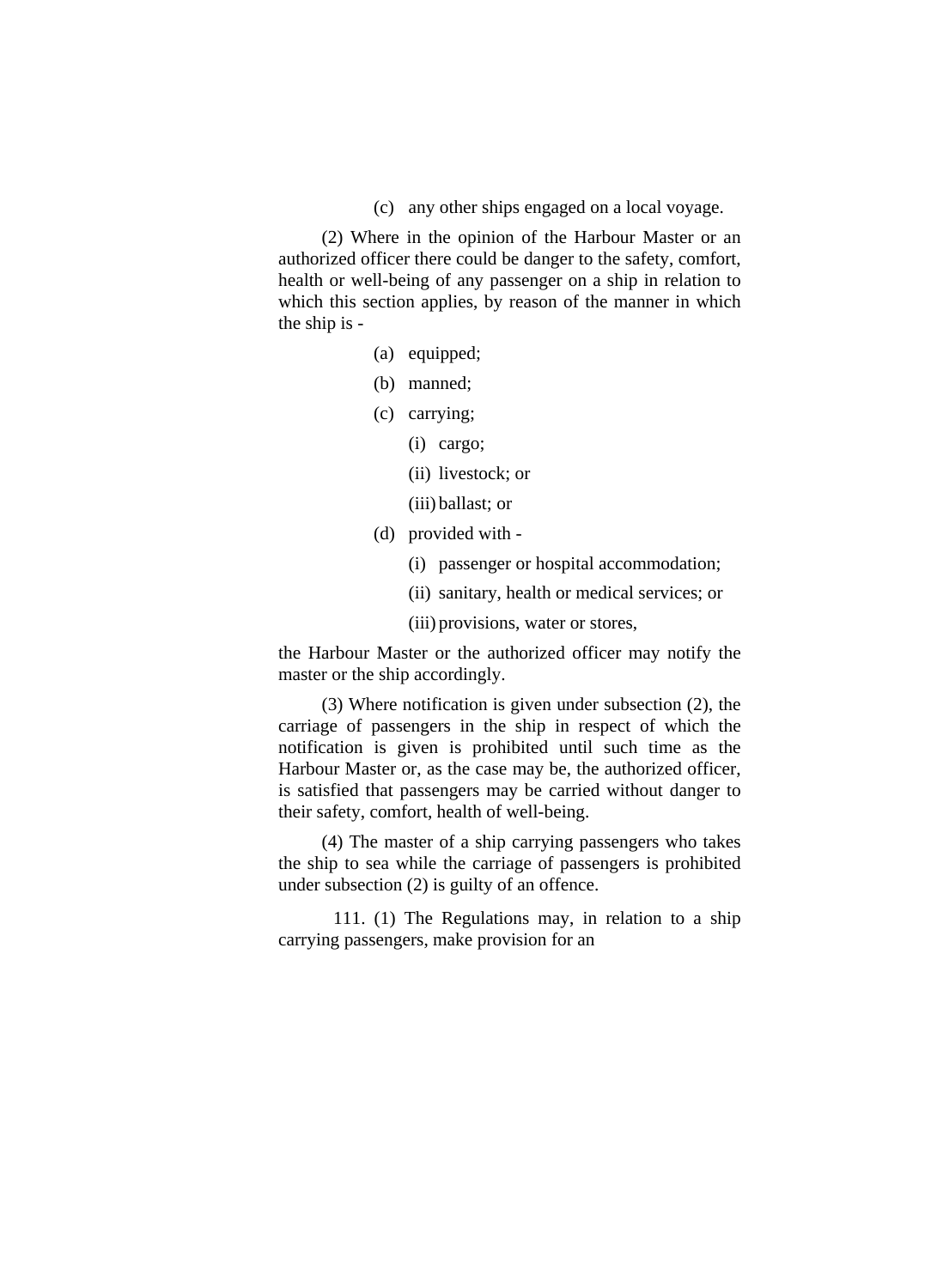d in relation to -

- (a) the accommodation of passengers;
- (b) the manner of notification of the carriage of unberthed passengers;
- (c) provisions, water, medical stores and medical inspection;
- (d) the carriage of medical staff and the provision of hospital accommodation;
- (e) sanitary facilities;
- (f) sale of alcohol;
- (g) passenger lists;
- (h) the cargo which may be carried and the method of stowing cargo;
- (i) the maintenance of good order in respect of the passengers;
- (j) the prevention of wilful damage and injury to the machinery or equipment of a ship by a passenger;
- (k) the prevention of any obstruction to any crewman in the execution of his duty; or
- (l) the prevention of the molesting of or interference with any person on board the ship.

112. Regulations made pursuant to section 111 shall apply only in relation to - Notice to be given

to detention of

- (a) a ship registered under this  $^{unsafe\ ships}$ Act; or
- (b) a ship such as is referred to in section 91 (1) (b); or
- (c) any other ship engaged on a local voyage.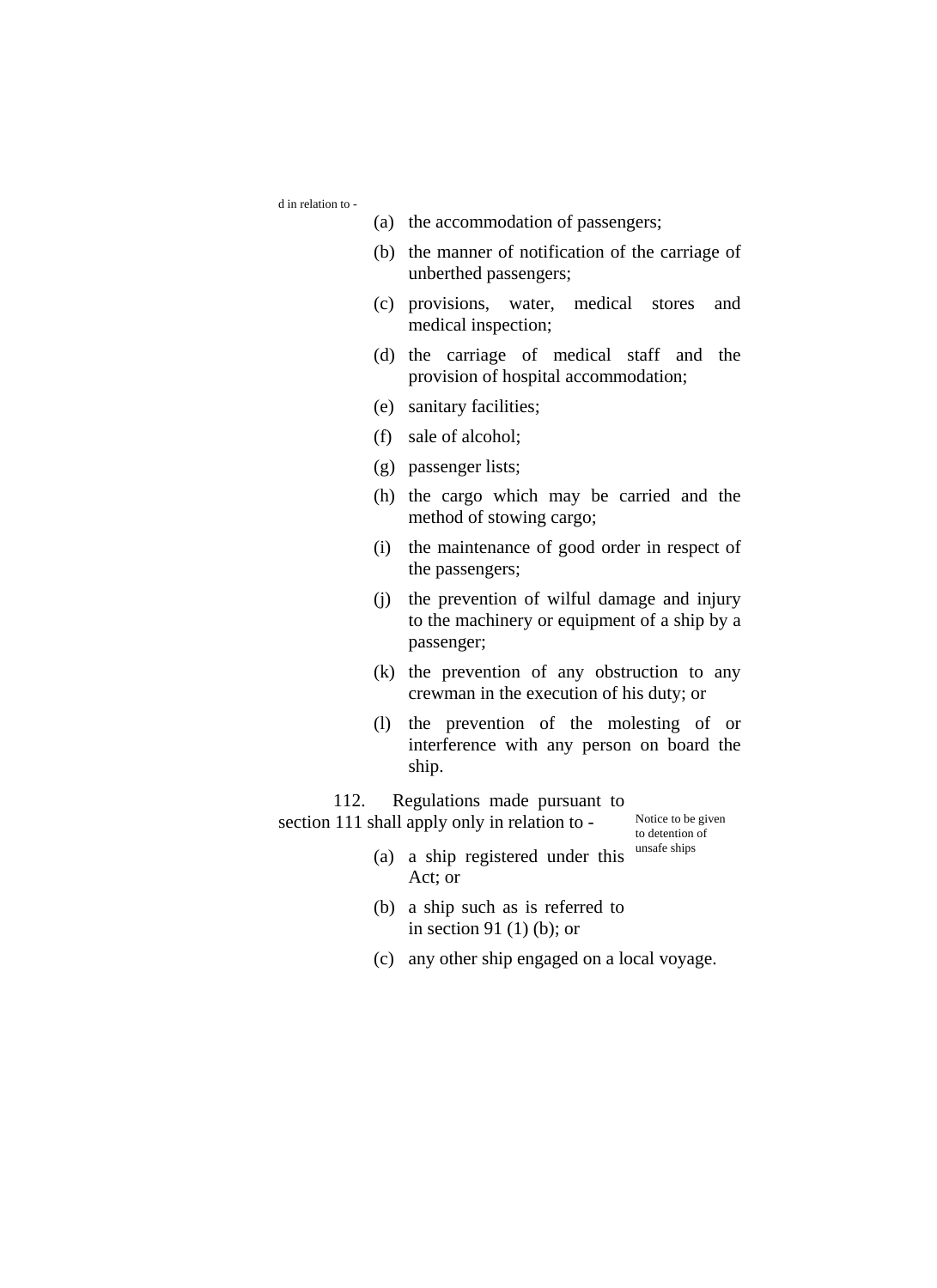# **PART VIII**

# *SEAWORTHINESS OF SHIPS*

Offences in relation to unsafe ships

113. In this Part 'unseaworthy ship' means a ship that is by reason of the defective condition of its hull, equipment or machinery, or by reason of undermanning, overload or improper loading, unfit to proceed to sea without serious danger to human life, having regard to the nature of the service for which the ship is intended.

114. (1) Any person who sends or attempts to send any Seychelles or foreign ship to sea from any port in Seychelles in such an unseasw

orthy state that the life of any person is likely to be thereby endangered is guilty of an offence, unless he proves either -

- (a) that he used all reasonable means to ensure that the ship was sent to sea in a seaworthy state; or
- (b) that sending the ship to sea in such an unseaworthy state was in the circumstances reasonable and justifiable.

(2) Any master of a ship, Seychelles or foreign, who knowingly takes such ships to sea from any port in Seychelles in such an unseaworthy state that the life of any person is likely to be thereby endangered, is guilty of an offence, unless he proves that taking the ship to sea in such an unseaworthy state was in the circusmtances reasonable and justifiable.

(3) Prosecution under this section shall not be instituted except with the consent of the Attorney-General.

115. (1) In every contract of service express or implied, between the owner of a ship and the master or any seaman thereof, or in any instrument of apprenticeship whereby any person is bound to serve on board ship, there shall be implied, notwithstanding any agreement to the contrary, an obligation on the owner of the ship that the owner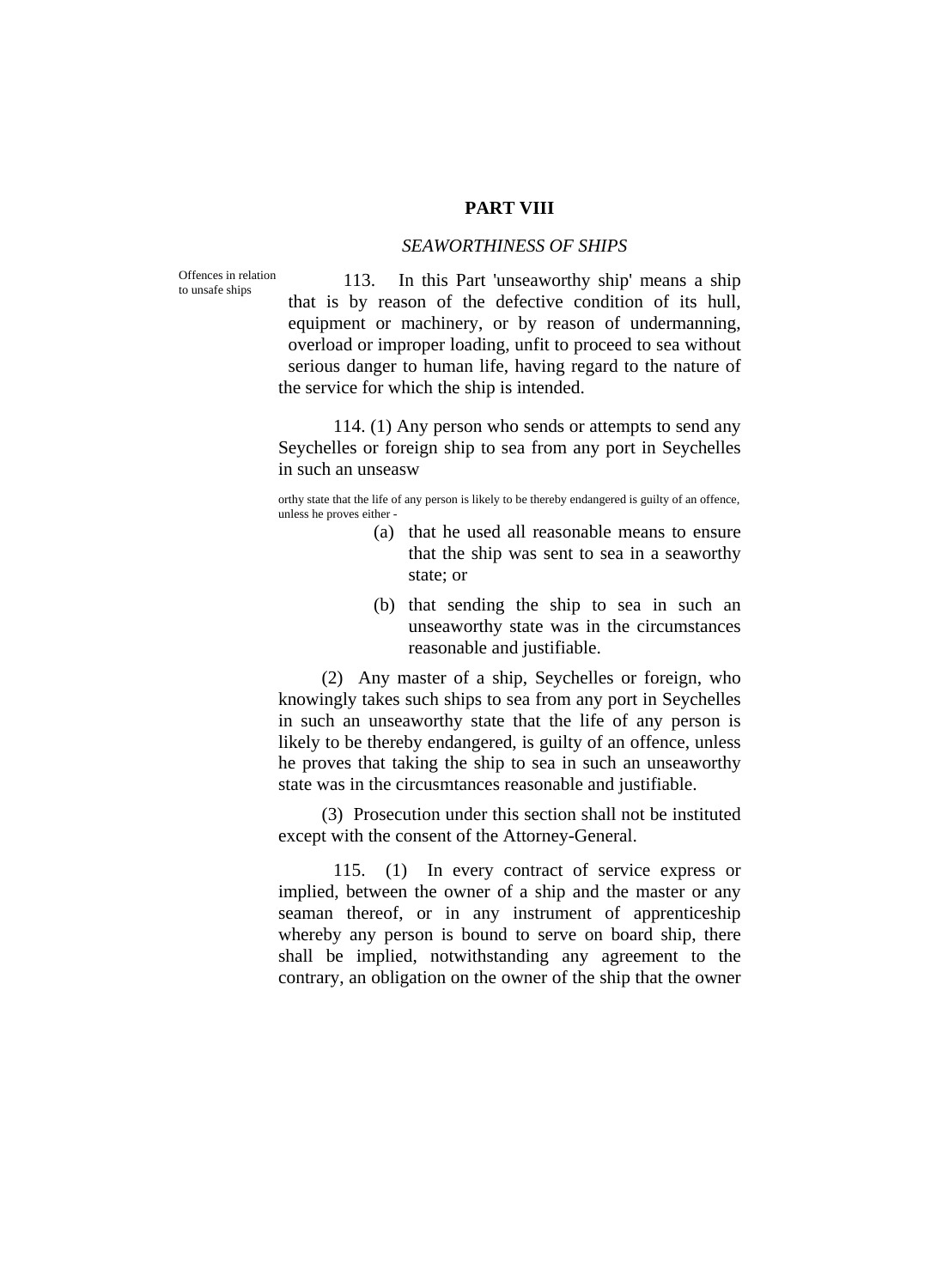of the ship and the master and every agent charged with the loading of the ship, or the preparing of the ship for sea, or the sending of the ship to sea, shall use all reasonable means to ensure the seaworthiness of the ship at the time when the voyage commences and to keep the ship in a seaworthy condition during the voyage.

(2) Nothing in this section shall subject Failure to carry the owner of a ship to any liability by reason of the ship sent to sea in an unseaworthy state where, owing to special circumstances, the sending of the ship to sea in such a state was reasonable and justifiable. equipment

116. (1) Where, whether on a complaint or representation made to him or otherwise, the Harbour Master or a surveyor has reason, to believe that any Seychelles ship, or any foreign ship at a port in Seychelles is an unseaworthy ship, he shall, if the complaint or representation is made in sufficient time before the sailing of the ship, ascertain whether or not the ship ought to be detained.

(2) Where the Harbour Master or surveyor is satisfied that the ship is an unseaworthy ship, he may -

- (a) in the case of any ship, cause the ship to be detained; and
- (b) in the case of a Seychelles ship, cause its Safety Certificates to be suspended, until he is satisfied that the ship is fit to proceed to sea.

(3) Where the ship is detained pursuant to subsection (2), the Harbour Master may adopt any measure or means he thinks suitable or necessary to prevent the ship from sailing while it is an unseaworhty ship.

117. (1) The Harbour Master, if he has reason to believe (whether on a complaint or otherwise) that a ship in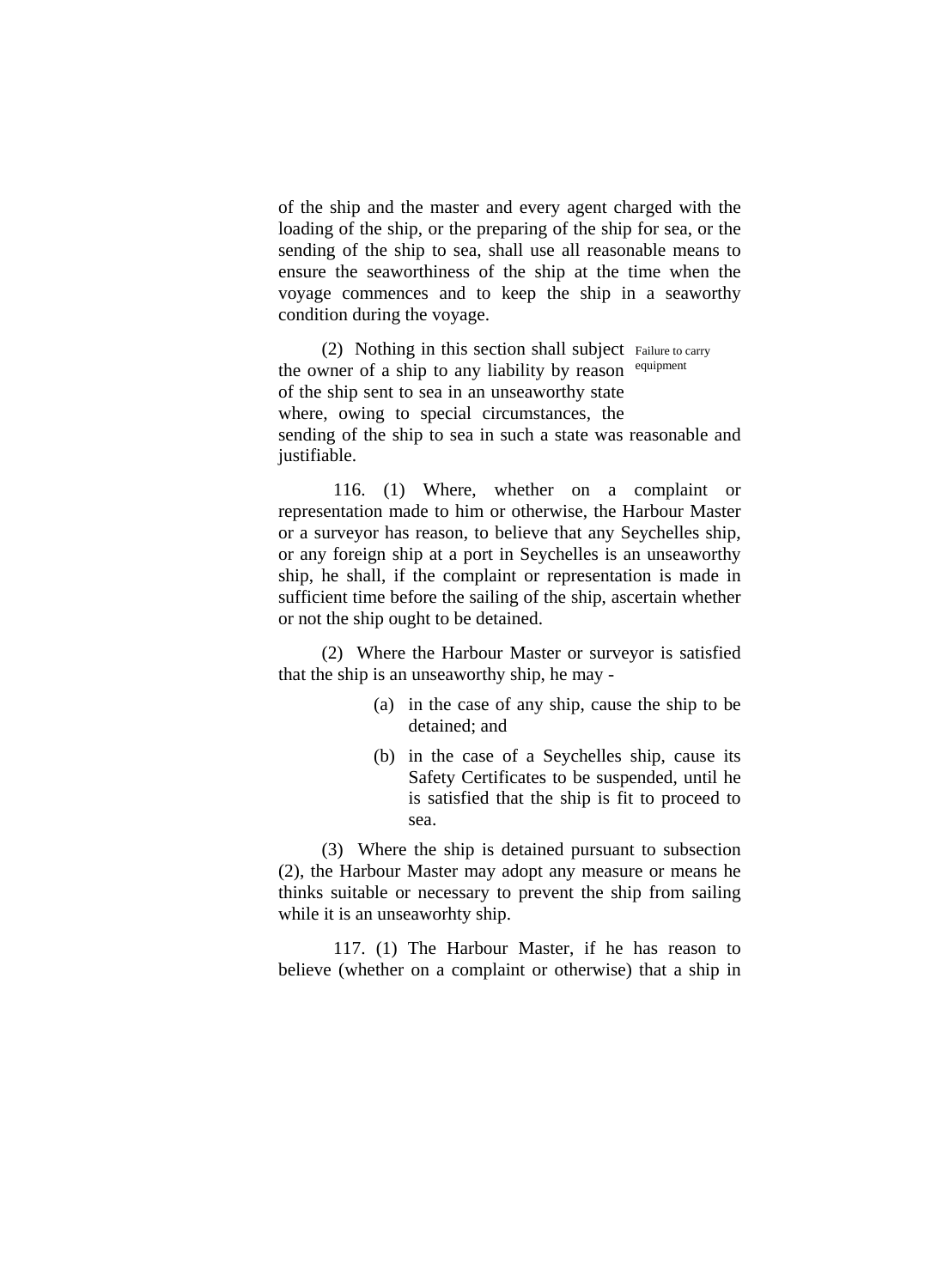any port in Seychelles is an unseaworthy ship, may by order provisionally detain it for the purpose of being surveyed.

(2) Where a ship has been provisionally detained by order under subsection (1) -

Notification of hazards to navigation

- (a) a written statement of the ground of the detention of such ship shall forthwith be served on the master of the ship;
- (b) in the case of a foreign ship, a copy of such order shall forthwith be served on the consular officer for the country to which the ship belongs at or nearest to the port in which the ship may be;
- (c) the Harbour Master may, if he thinks fit, appoint some competent person or persons to survey the ship and report thereon to hi
- (d) the owner or master of the ship may, at any time before any person or persons appointed under paragraph (c) to survey the ship make such a survey, require such person or persons to be accompanied by such person as the owner or master may select from the list of assessors approved for purposes of inquiries under section 170 or 206 for the port at which the ship is detained and in that case, if all such persons agree the Harbour Master shall cause the ship to be detained or released accordingly as the circumstances may require but without prejudice to any appeal under subsection (4) or, if they do not agree, shall act as if such requisition has not been made;
- (e) in the case of a foreign ship, the consular officer referred to in paragraph (b) may, on the request of the owner or master of the

m;

Notification of position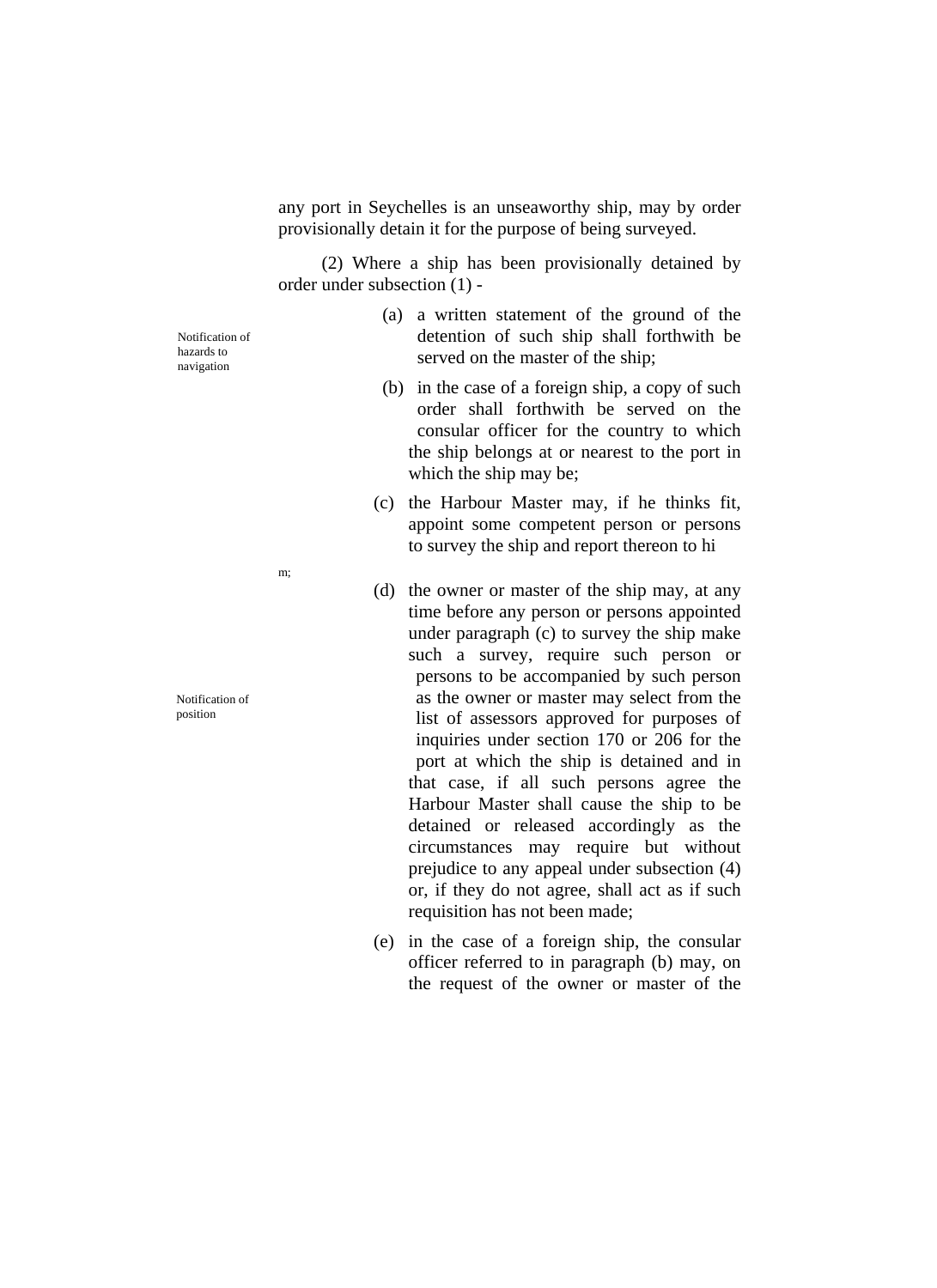ship, require that any person or persons appointed under paragraph (c) shall be accompanied by such person as the consular officer selects and, if all such persons agree, the Director shall cause the ship to be detained or released as the circumstances may require (but without prejudice to any appeal under subsection (4) or, if they do not agree, shall act as if such requisition had not been made.

(3) The Harbour Master, on receiving the report, on a ship referred to in subsection (2), may -

- (a) order the ship to be released; or
- (b) if in his opinion the ship is unseaworthy, subject to subsection (4), order her to be finally detained, either absolutely or until the compliance with such conditions with respect to the execution of repairs or alterations, or the unloading or reloading of cargo, or the manning of the ship as he thinks necessary for the protection of human life, and may vary or add to any such order

(4) Before an order for the final detention of a ship under subsection (3) is made, a copy of the report on the ship referred to in paragraph (c) of subsection (2) shall be served upon the master of the ship and within seven days of such service the owner or master of Duty of ships to the ship may appeal in the prescribed manner assist in case of to the Minister. collision

(5) Where a ship has been provisionally detained under subsection (1), the Harbour Master may at any time, if he thinks it expedient, refer the matter to the Marine Board constituted under Part XIV.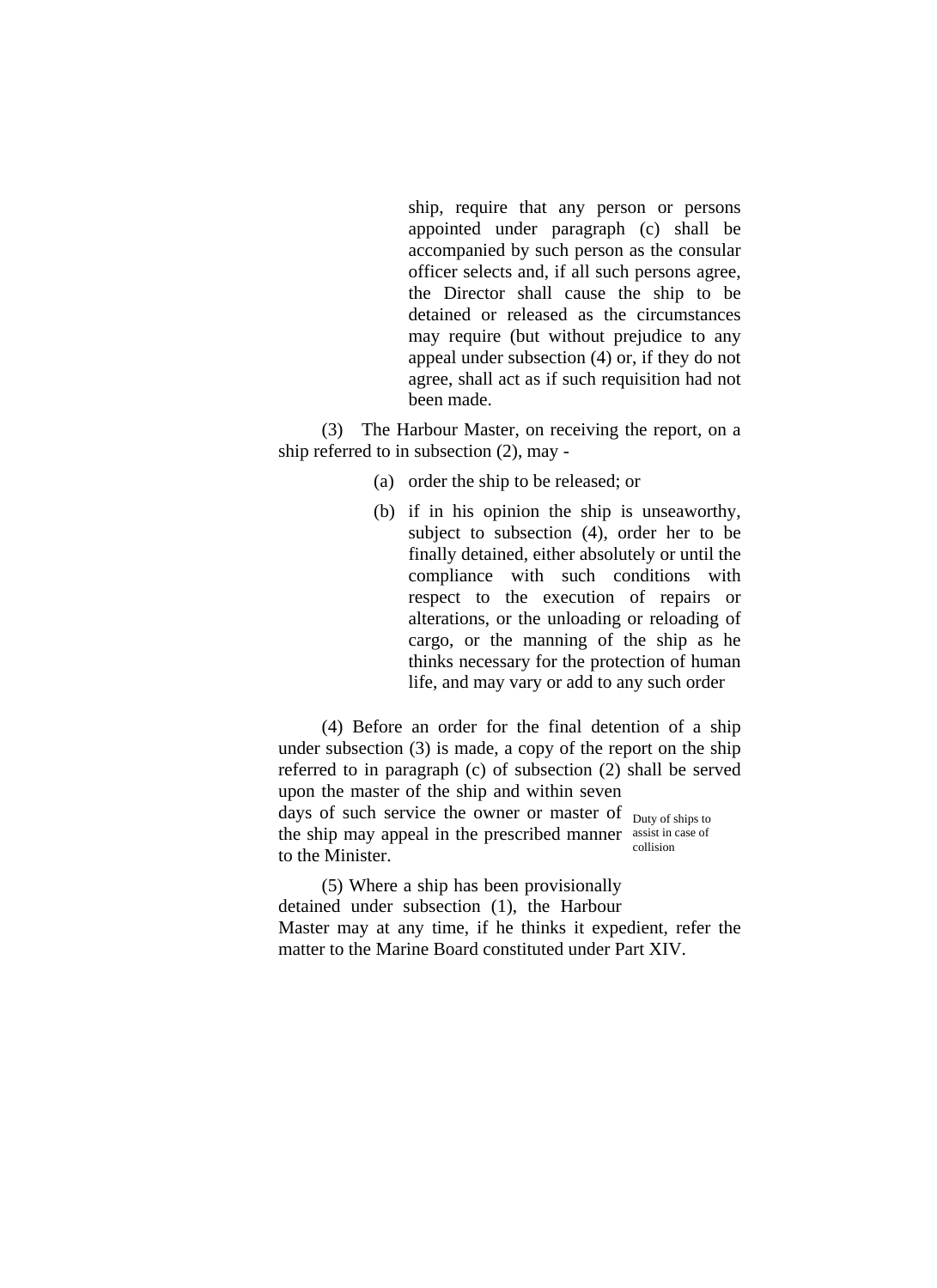(6) The Harbour Master may at any time, if satisfied that a ship detained under this section is not unseaworthy order her to be released either upon or without any condition.

 118. (1) An order for the detention of a ship, whether provisional or final, and any order varying such order, shall be served as soon as may be on the master of the ship.

(2) A ship detained under this Act shall not be released by reason of the Seychelles registry of such ship being closed.

 119. (1) Every marine officer and surveyor shall have the same power as the Harbour Master has under section 117 to order the provisional detention of a ship for the purpose of survey or for ascertaining the sufficiency of her crew, and of appointing a person or persons to survey the ship; and if he thinks that a ship so detained by him is not unseaworthy he may order the release of that ship.

(2) Any officer detaining a ship under subsection (1) shall forthwith report to the Harbour Master any order made by him for the detention or release of a ship.

(3) Any person surveying a ship under section 117 (2) (c), and any officer detaining a ship under subsection (1) of this section, shall, for the purpose of such survey and detention, have the same power as a person authorised or appointed to conduct an inquiry under section 170 or a marine inquiry under Part XI, and the provisions of this Act with respect to a person so authorised or appointed shall apply accordingly; and the powers exercisable by such person or officer shall include power to muster the crew of the ship.

 120. (1) If it appears that there was no reasonable and probable cause, by reason of the condition of a ship or the act or default of the owner thereof, for the provisional detention under this Part of a ship as an unseaworthy ship, the Government shall be liable to pay to the owner of the ship -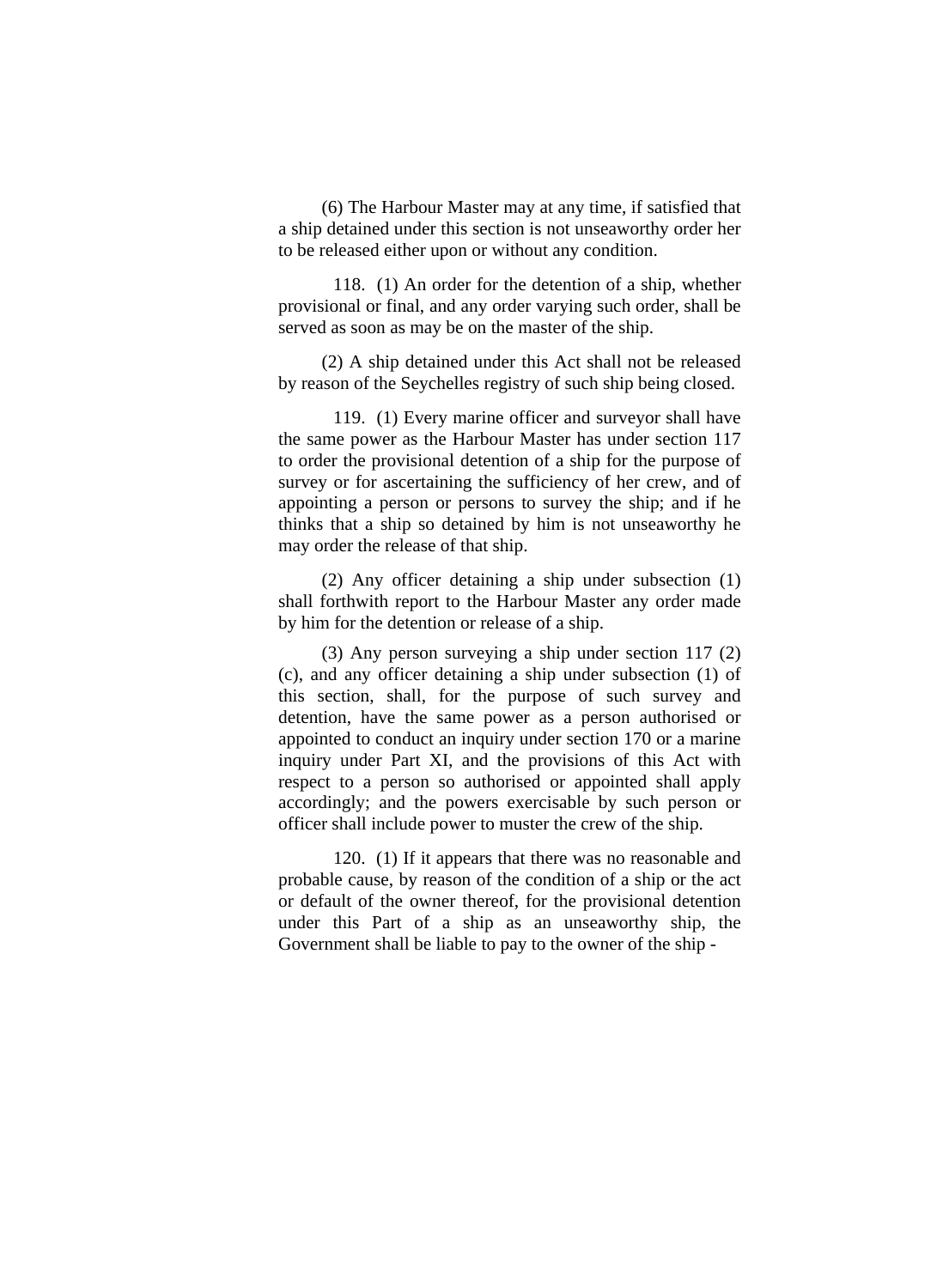- (a) his costs of and incidental to the detention and survey of the ship; and
- (b) compensation for any loss or damage sustained by him by reason of the detention and survey.

(2) If a ship is finally detained under this Act, or if it appears that a ship provisionally detained was at the time of such detention unseaworthy, the owner of the ship shall be liable to pay to the Government the costs of and incidental to the detention and survey of the ship; and such costs shall, without prejudice to any other remedy, be recoverable in the same manner as salvage is recoverable.

(3) For the purposes of this Act, the costs of and incidental to any proceeding before a Court or the Marine Board constituted under Part XIV, and a reasonable amount in respect of the remuneration of the persons appointed as surveyors under section 117 (2) (c), or any persons appointed to represent the Government, shall be part of the costs of the detention and survey of the ship.

(4) Any dispute as to the amount of the costs of the detention and survey of a ship may be referred to a Judge of the Supreme Court who shall, on the request of the Minister, ascertain and certify the proper amount of those costs.

(5) An action for any costs or compensation payable by the Government under this section may be brought against the Attorney General.

 121. (1) Where a complaint is made to the Harbour Master, a marine officer or a surveyor, that a Seychelles ship is unseaworthy, such officer may require the complainant to give security to the satisfaction of such officer, for any costs and compensation which he may become liable to pay as mentioned in subsection (3).

(2) The security referred to in subsection (1) shall not be required where the complaint relating to a ship -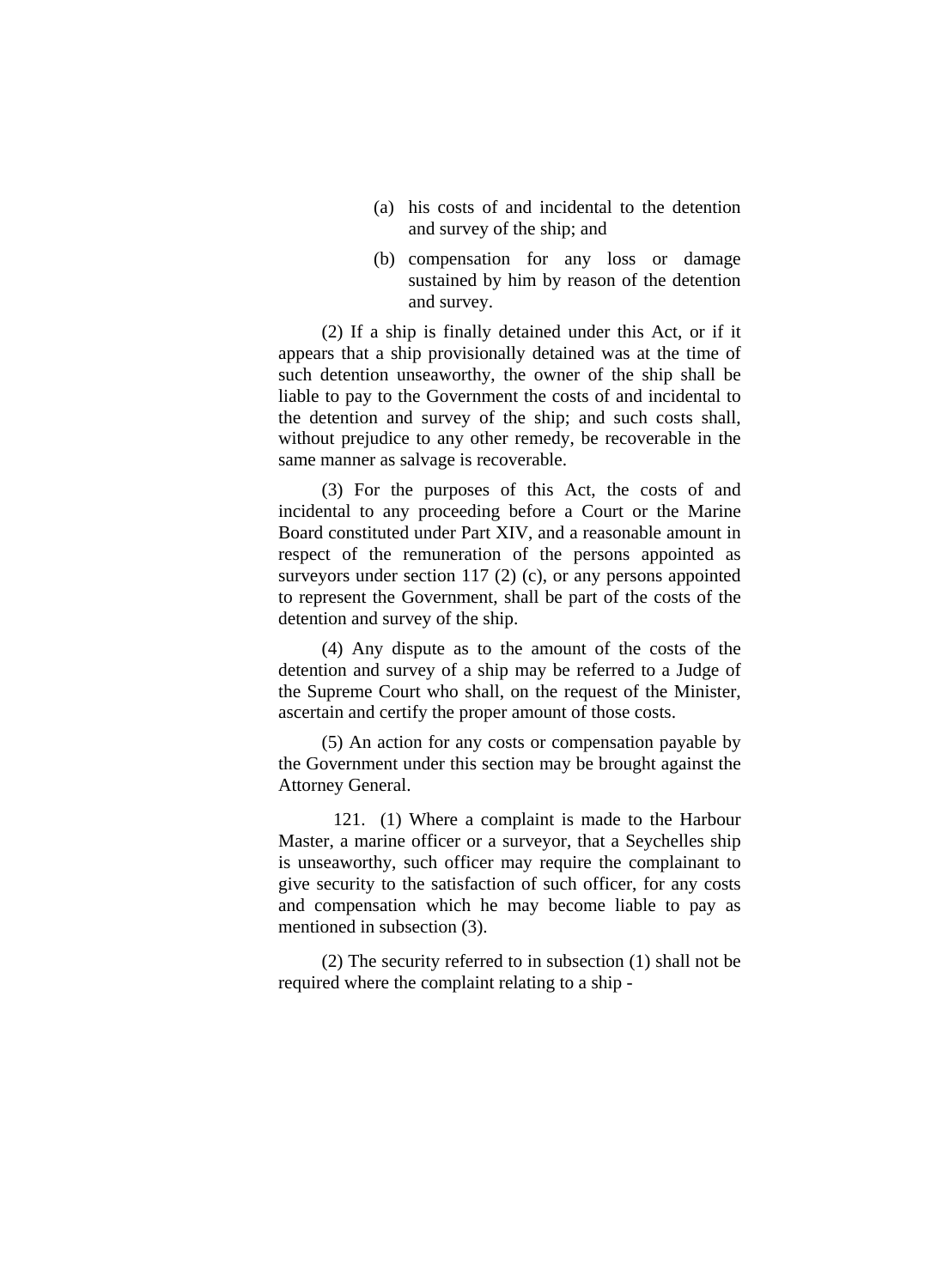- (a) is made by one-fourth, being not less than three of the seamen belonging to the ship; and
- (b) is not in the opinion of the Harbour Master, marine officer or surveyor, as the case may be frivolous or vexatious,

but in such case the Harbour Master, marine officer or surveyor, if the complaint is made in sufficient time before sailing of the ship, take proper steps for ascertaining whether the ship ought to be detained.

(3) Where a ship is detained in consequence of any complaint under subsection (1), and the circumstances are such that the Government is liable under section 120 to pay to the owner of the ship any costs or compensation, the complainant shall be liable to pay to the Government all such costs and compensation as the Government incurs or is liable to pay in respect of the detention and survey of the ship.

 122. (1) If in any proceedings against any seaman of any ship for the offence of desertion or absence without leave, it is alleged by one-fourth, or if their number exceeds twenty, by not less than five, of the seamen belonging to the ship -

- (a) that the ship is by reason of unseaworthiness, overloading, improper loading, defective equipment, or any other reason, not in a fit condition to proceed to sea; or
- (b) that the crew accommodation in the ship is insufficient or does not comply with the requirement imposed by any regulations made under section 142,

the Court having cognizance of the case shall take such means as are in its power to satisfy itself concering the truth of the allegation, and for that purpose -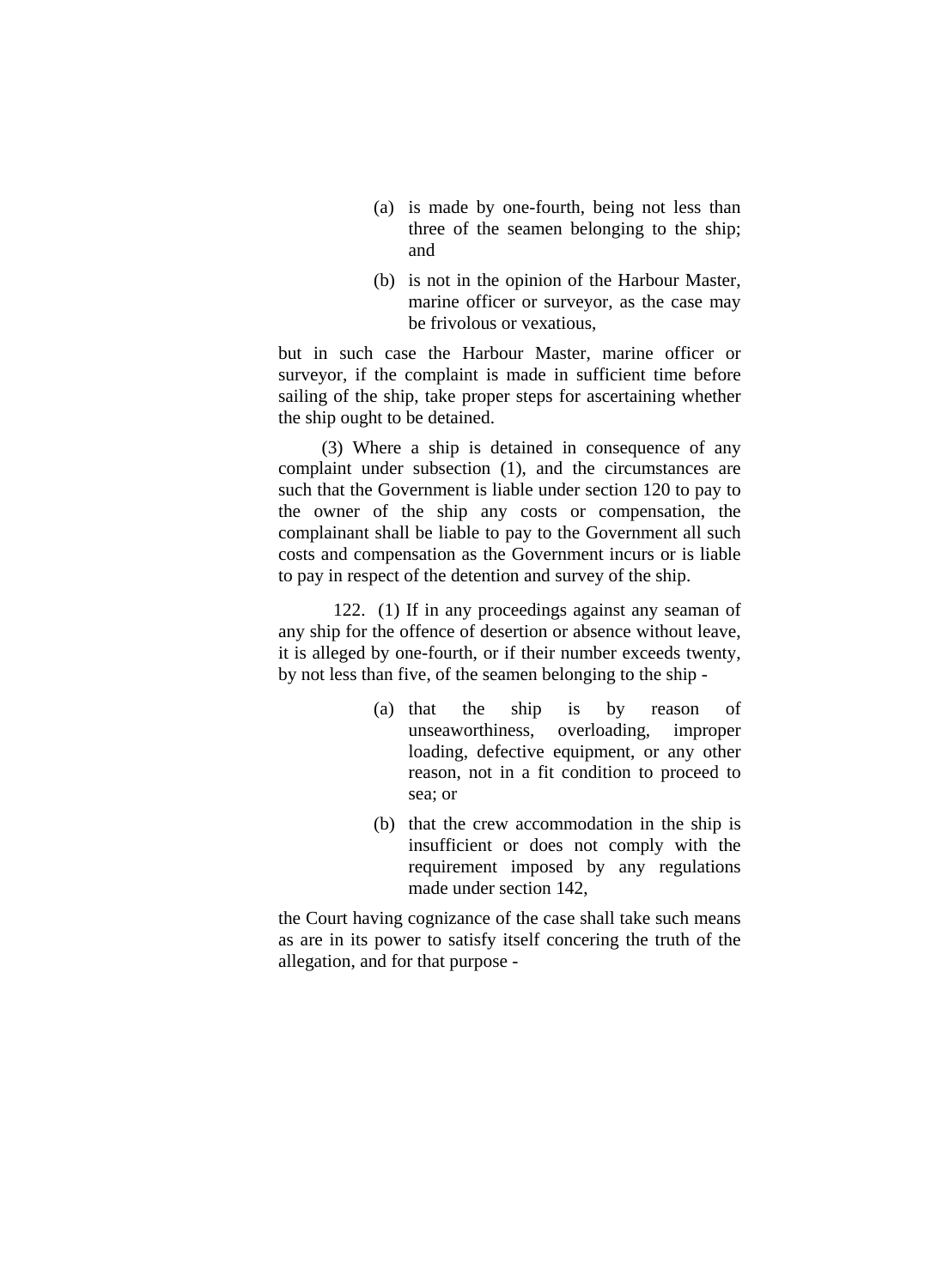- (i) shall receive the evidence of the person making the allegation;
- (ii) may summon any other witnesses whose evidence it thinks desirable to hear;
- (iii) shall, if satisfied that the allegation is groundless, adjudicate the case; and
- (iv) shall, if satisfied that the allegation is not groundless, before adjudication cause the ship to be surveyed.

(2) A seaman charged with desertion or with absence from his ship without leave shall not have a right to apply for a survey under this section unless he has, before leaving the ship, complained to the master of the circumstances alleged by him to justify a survey of the ship.

 123. (1) For the purposes of section 122, the Court shall require -

- (a) any surveyor; or
- (b) if a surveyor cannot be obtained without reasonable expense or delay, or is not in the opinion of the Court competent to deal with the special circumstances of the case, then, any other impartial surveyor appointed by the Court and having no interest in the ship, her freight or cargo,

to survey the ship which is the subject of an allegation under that section, and to answer any question concerning such ship which the Court thinks fit to ask.

(2) A surveyor appointed under subsection (1) to survey any ship shall survey the ship, make a written report thereon to the Court, and include in his written report an answer to every question put to him by the Court.

(3) On receiving a report under subsection (2), the Court shall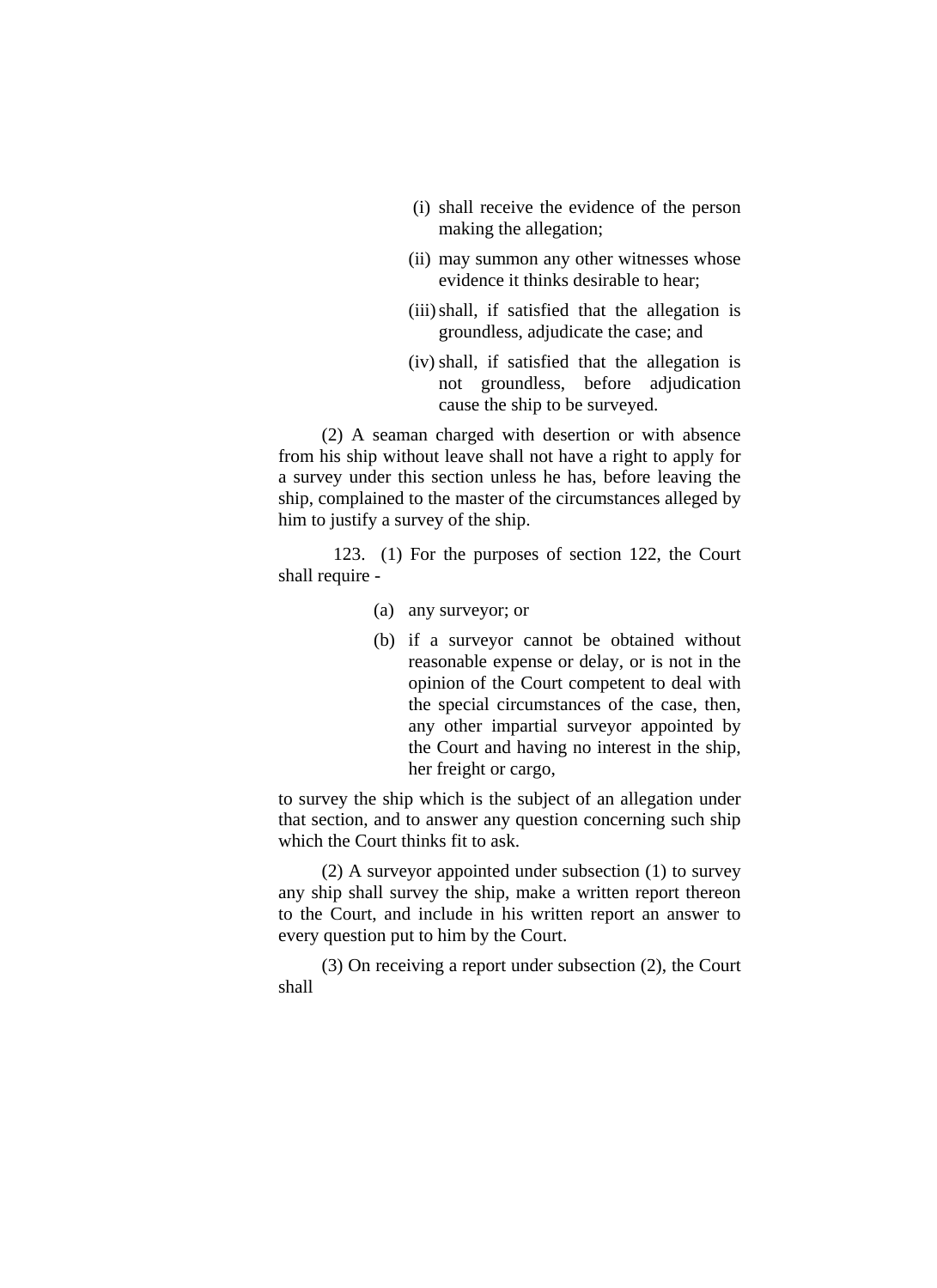- (a) communicate the report to the parties; and
- (b) unless the opinions expressed in the report are proved to the satisfaction of the Court to be erroneous, determine the question before it in accordance with those opinions.

(4) Any person carrying out a survey of a ship under this section shall have for the purposes thereof all the powers conferred on an inspector by section 8.

 124. (1) The costs, if any, of a survey of a ship made under section 123 shall be determined by the Harbour Master according to a prescribed scale of fees.

(2) If it is proved that the ship is in a fit condition to proceed to sea, or that the accommodation therein is sufficient or complies with such requirements as may be prescribed, as the case may be, the costs of the survey shall be paid by the person upon whose demand or in consequence of whose allegation the survey was made, and such costs may be deducted by the master or owner of the ship from the wages due or to become due to that person, and shall be paid to the Government.

 (3) If it is proved that the ship is not in a fit condition to proceed the sea, or that the accommodation therein is not sufficient or does not comply with such requirements as may be prescribed, as the case may be, the master or owner of the ship shall pay the costs of the survey to the Government, and in addition be liable to pay to the seamen who has been charged in any proceedings referred to in section 122 such compensation as the Court may award.

# **PART IX**

### *MASTER AND SEAMEN*

*Introduction*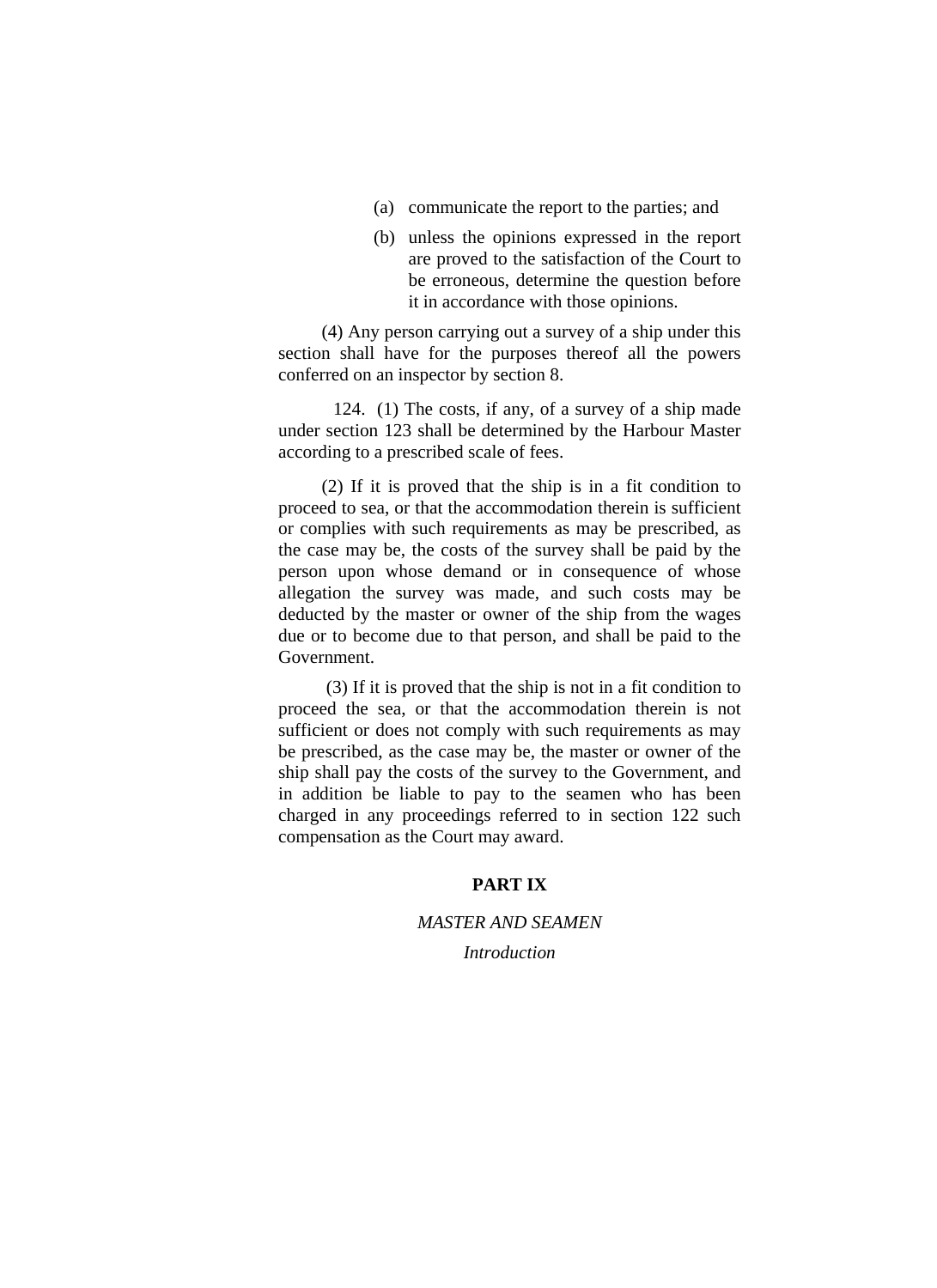125. (1) Subject to this Part, sections 131 to 175 apply unless otherwise specified in relation to -

- (a) a ship that is registered under this Act; and
- (b) any class or description of ships identified in an order made subsection (2) to the extent that the order so provides.

(2) The Minister may make an order for the purposes of subsection (1) (b) which shall be published in the Gazette.

 126. (1) Subject to subsection (3), the Minister may, by order published in the Gazette, exempt a particular ship or a particular class or description of ships from any requirement of this Part which otherwise apply in relation to the ship.

(2) An exemption under subsection (1) may be given in respect of -

- (a) a particular period;
- (b) one, or more than one, particular voyage; or
- (c) generally.

(3) No exemption shall be given under subsection (1) in relation to the requirement of section 135.

(4) The Minister may give an exemption under subsection (1) in respect of the manning requirements under section 131 only if he is satisfied that, by reason of the ship's size and conditions of voyage, those requirements are unreasonable or impracticable.

# *Certification*

 127. In sections 128 to 130 'crewman' means a master or a seaman.

2. A crewman may be qualified in one, or more than one, of the grades which may be prescribed.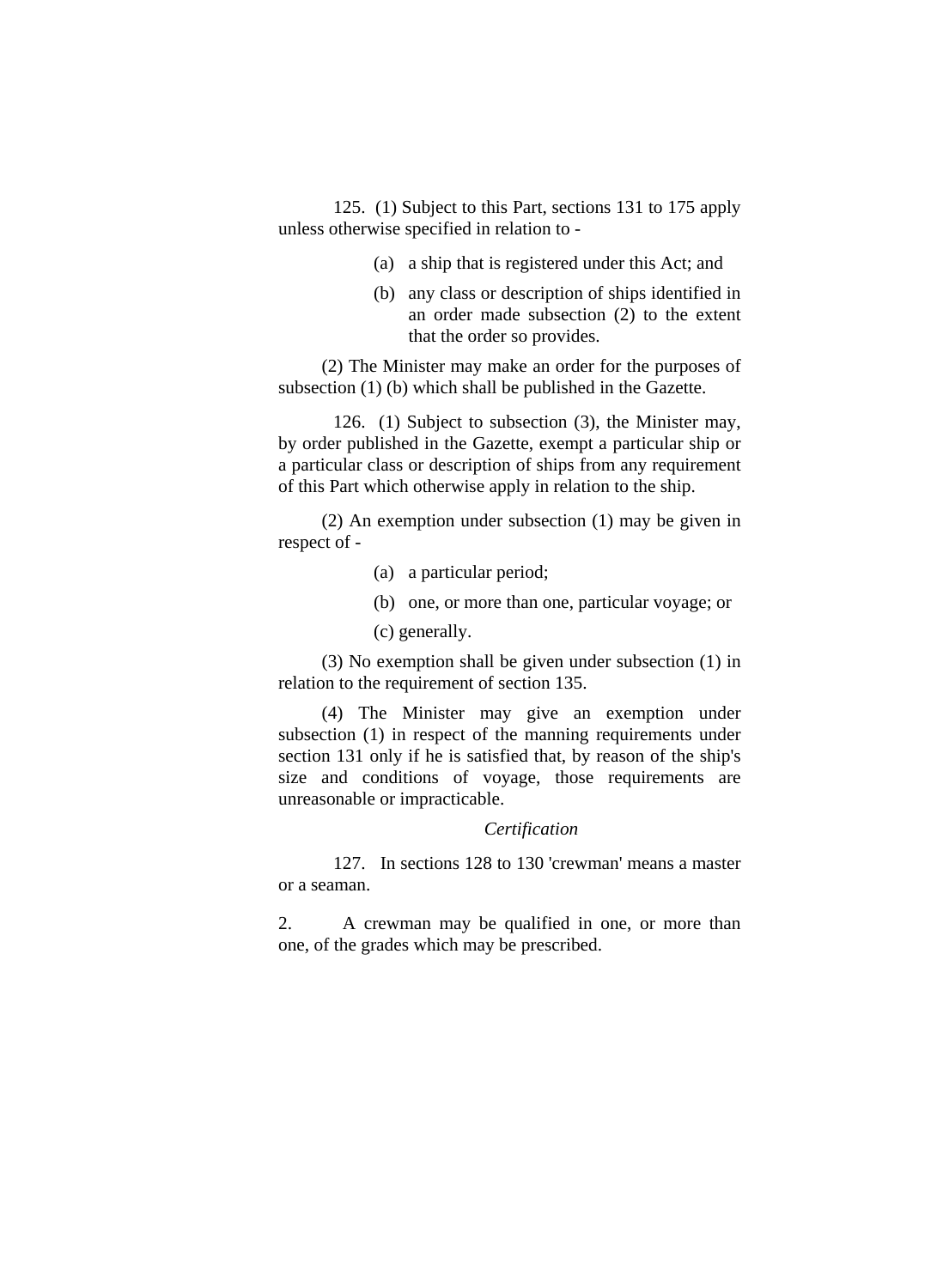3. Where the Minister is satisfied that certificates of competency or service are issued in any other country on similar principles as those applicable in relation to the issue of like certificates under this Division, the Minister may, by order published in the Gazette,

- (a) declare that the said certificates shall be of the same force as if they had been issued under this Act
- (b) declare that all or any of the provisions of this Act shall apply to the certificates referred to in the order; and
- (c) impose such conditions with respect to the certificates as are prescribed in the order.

 130. The Regulations may make provision for and in relation to -

- (a) the standards of competency to be attained by a crewman and other conditions to be satisfied in order for a crewman to attain a particular grade;
- (b) the manner in which the attainment of any standard or the satisfaction of any other condition is to be evidence;
- (c) the manner and conduct of any examinations and the conditions for admission to examinations;
- (d) the appointment and remuneration of examiners;
- (e) the authority that may issue, and the issue, form and recording of certificates of competency and other documents;
- (f) the endorsement of certificates of competency and other documents;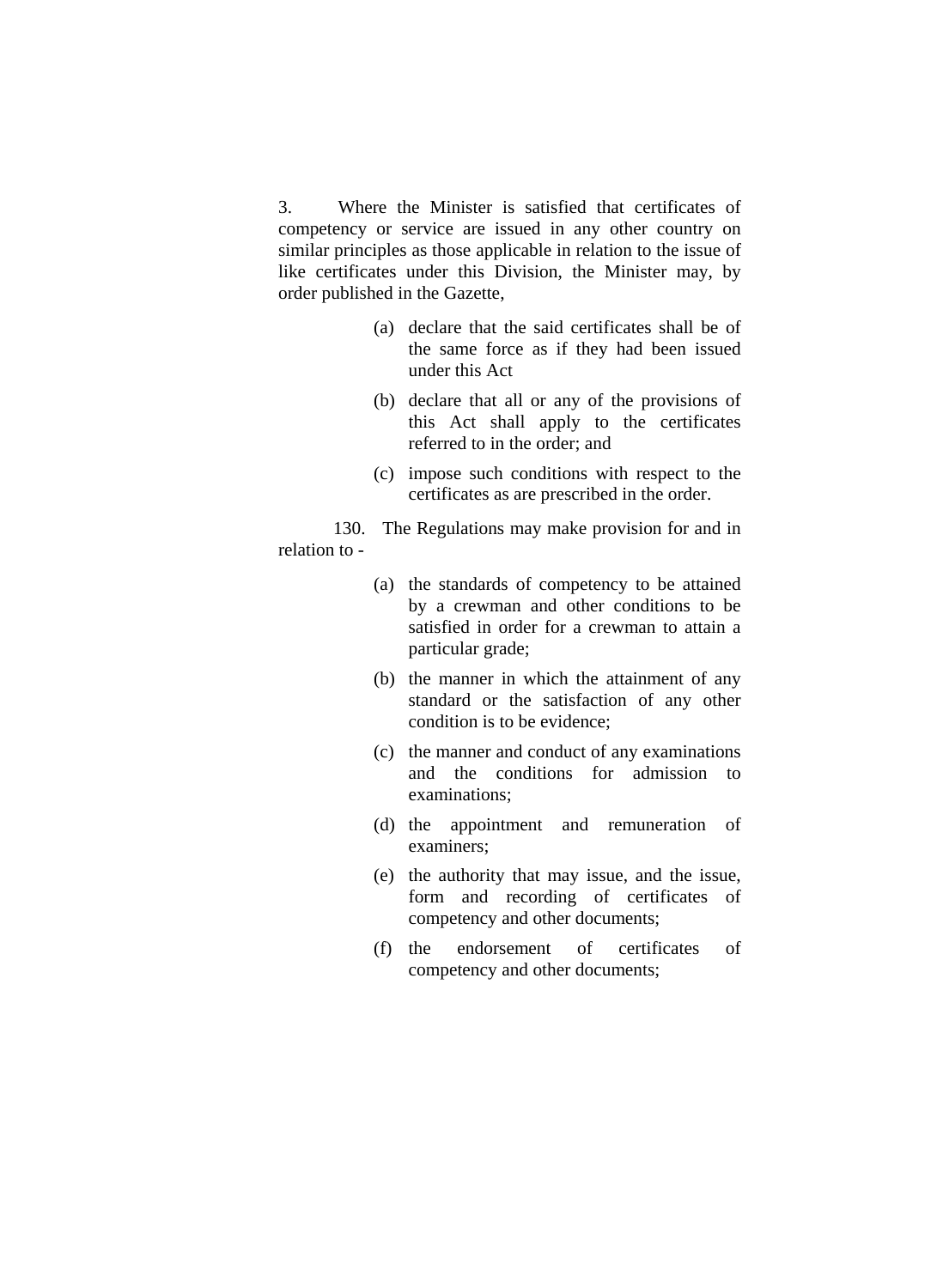- (g) the revocation of certificates of competency;
- (h) the replacement of lost certificates of competency;
- (i) savings in respect of existing certificates of competency; and
- (j) the issue of certificates of service and the effect of any such certificate.

#### *Manning Levels*

 131. (1) Subject to this section, the scale of qualified persons to be carried on a ship when engaged in any prescribed trade shall be as prescribed.

(2) Subject to subsection (3), the Marine Board may issue in writing a dispensation permitting a specified person to serve in the specified ship in a capacity for which he does not hold the appropriate certificate.

(3) The power of the Marine Board to issue any dispensation under subsection (2) is subject to the conditions set out in Article VIII of the S.T.C.W. Convention.

(4) For the purpose of the application, pursuant to subsection (3) of Article VIII of the S.T.C.W. Convention, the reference in that Article to 'Administration' or 'the Administrator' shall be deemed to be a reference to the Marine Board.

 132. Subject to section 131, a person who goes to sea to serve on a ship as a person of a particular grade and who does not hold the appropriate certificate for that grade is guilty of an offence.

 133. Subject to section 131, an owner or master of a ship who suffers or permits the ship to go to sea on a voyage without carrying the prescribed scale of qualified persons in respect of that voyage is guilty of an offence.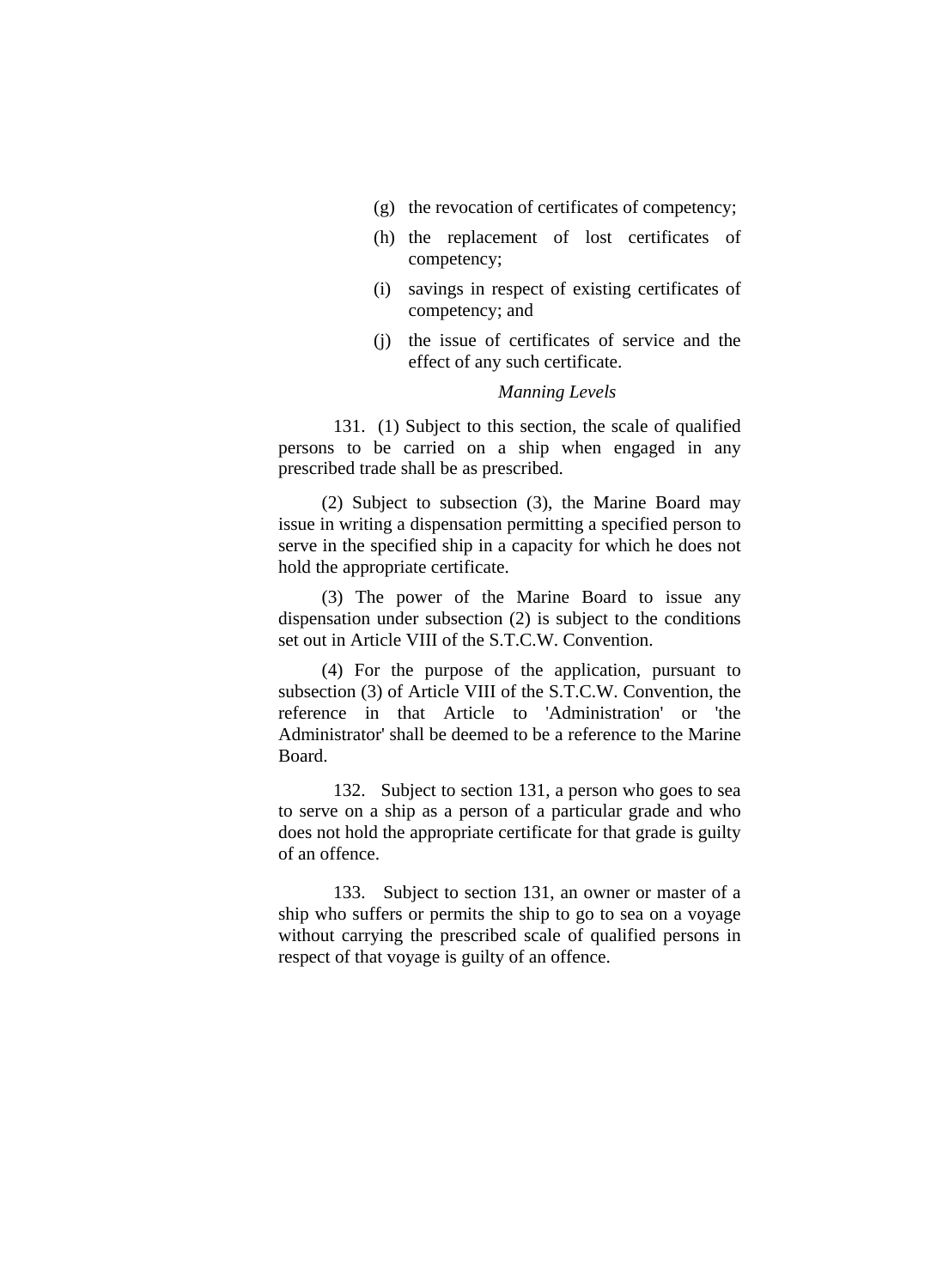134. The Regulations may make provision, for and in relation to a ship referred to in section 125, with respect to -

- (a) the conditions and particulars to be included in crew agreements.
- (b) the form of a crew agreement and the manner in which an agreement shall be made;
- (c) the manner in which a crew agreement shall be -
	- (i) amended; or
	- (ii) lodged with the Shipping Master;
- (d) the circumstances in which a crew agreement or a copy of an agreement, shall be carried in a ship;
- (e) the requirements for a crew agreement, or a copy of an agreement, to be delivered to an authorised officer;
- (f) the requirements for a crew agreement or a copy of an agreement, to be made available for perusal by an authorised officer;
- (g) the conditions under which a person not under 16 years of age but less that 18 years of age may enter into a crew agreement;
- (h) the notice required to be given to the Shipping Master before a crew agreement is entered into or terminated;
- (i) the procedures and practices to be followed on the termination of a crew agreement; and
- (j) the circumstances under which, other than by reason of termination of a crew agreement, a seaman may be left behind from a ship outside Seychelles.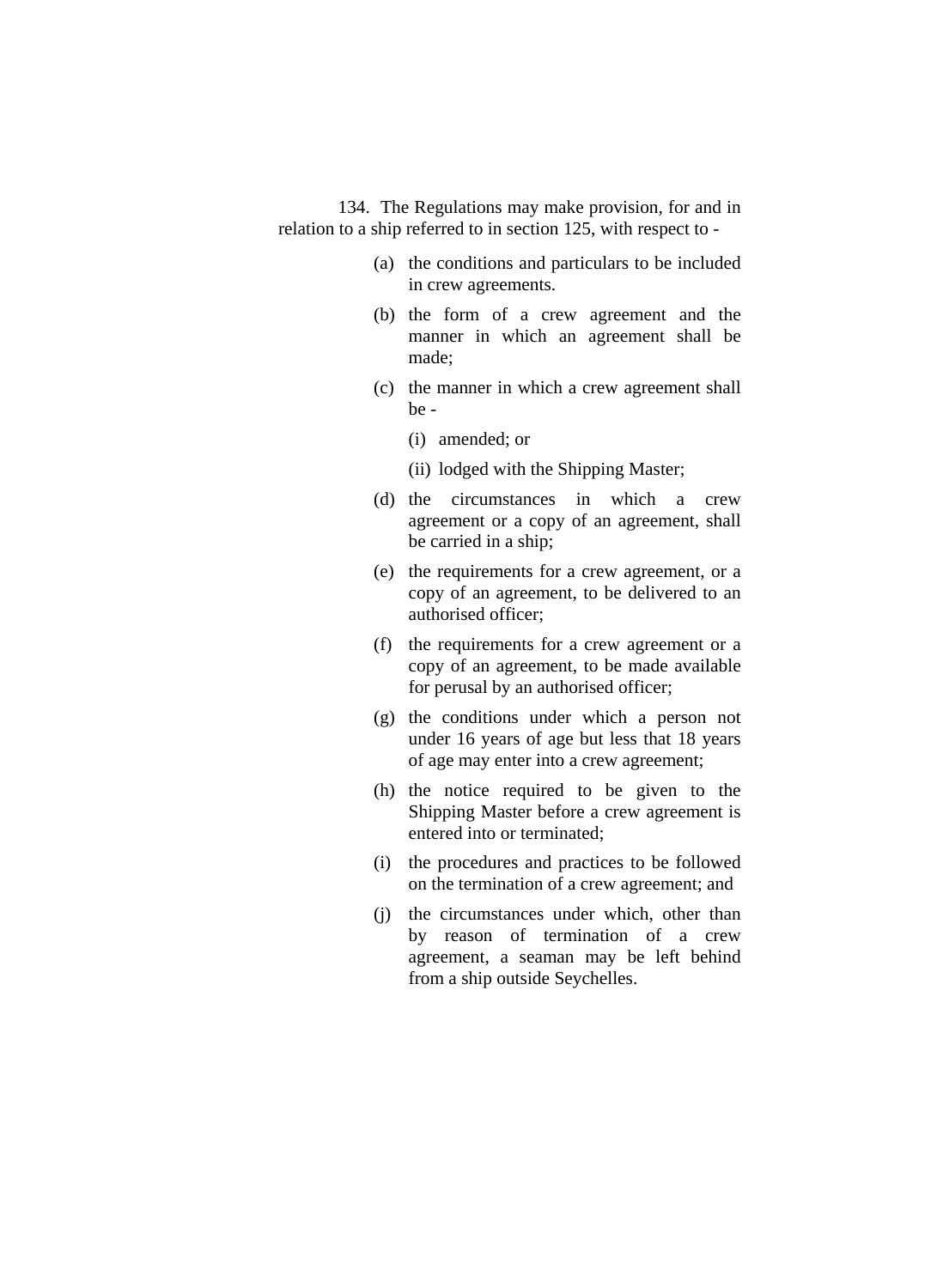135. The Provisions of the Employment Act shall have effect with respect to the employment of persons under the minimum age of employment in a ship.

 136. A person who demands or receives, directly or indirectly, from another person seeking employment as a seaman on any ship any remuneration or reward, whether in cash or otherwise, for providing such employment to that other person is guilty of an offence.

# *Wages*

1. Subject to this Act, a seaman on a ship shall be paid wages in accordance with the terms of a crew agreement.

2. An employer who refuses, or fails without reasonable cause, to deliver to a seaman employed on a ship and covered by a crew agreement an exact account of the -

- (a) wages due to the seaman under the crew agreement; and
- (b) deduction (if any) made from those wages,

is guilty of an offence.

 139. A provision in a crew agreement, whether express or implied, which purports to modify, vary or negative the rights of a seaman employed on a ship referred to in Section 125 applies is void and of no effect.

 140. The regulations may make provision in relation to a ship referred to in Section 125 with respect to -

- (a) the deductions which may be made from the wages due to a crewman;
- (b) the manner in which deductions may be made;
- (c) the manner in which wages are to be paid;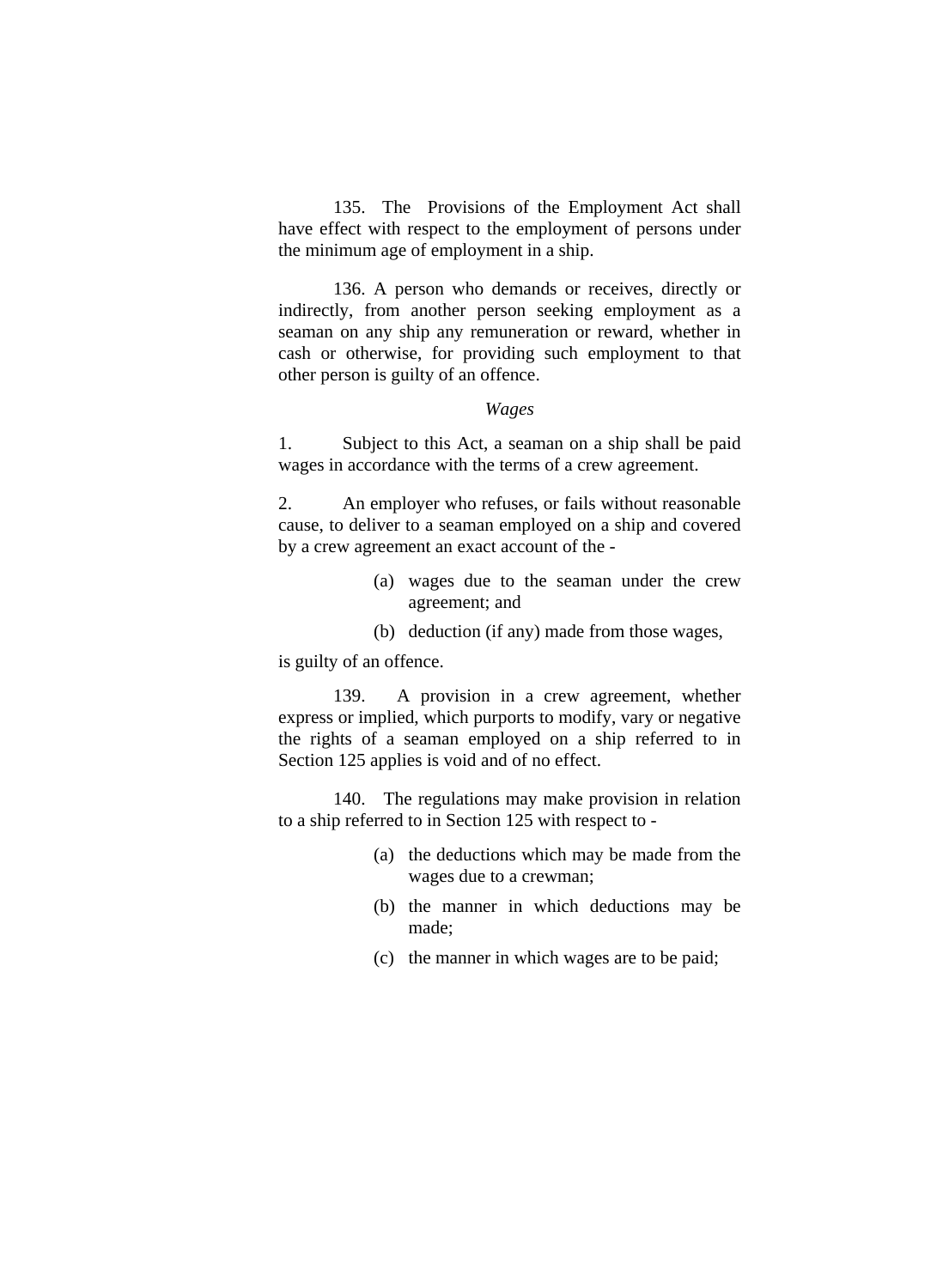- (d) the manner in which wages are to be accounted for where a seaman leaves a ship otherwise than on termination of an agreement;
- (e) the form and manner in which accounts of wages are to be prepared by an employer and delivered to a seaman;
- (f) the form of allotment notes; and
- (g) the circumstances in which allotments may be made.

## *Crew Accommodation*

 141. (1) A ship referred to in Section 125 shall have accommodation exclusively reserved for the use of the crew.

(2) The accommodation referred to in subsection (1) shall be known as the crew accommodation.

(3) The crew accommodation of a ship shall be of the prescribed standard.

(4) An owner or master of a ship who suffers or permits the ship to go to sea without crew accommodation of prescribed standard is guilty of an offence.

 142. The Regulations may make provision for and in relation to -

- (a) the crew accommodation requirements for new and existing ships;
- (b) the minimum space per man which must be provided by way of sleeping accommodation in a ship for a seaman and the maximum number of persons by whom a specified part of such sleeping accommodation may be used;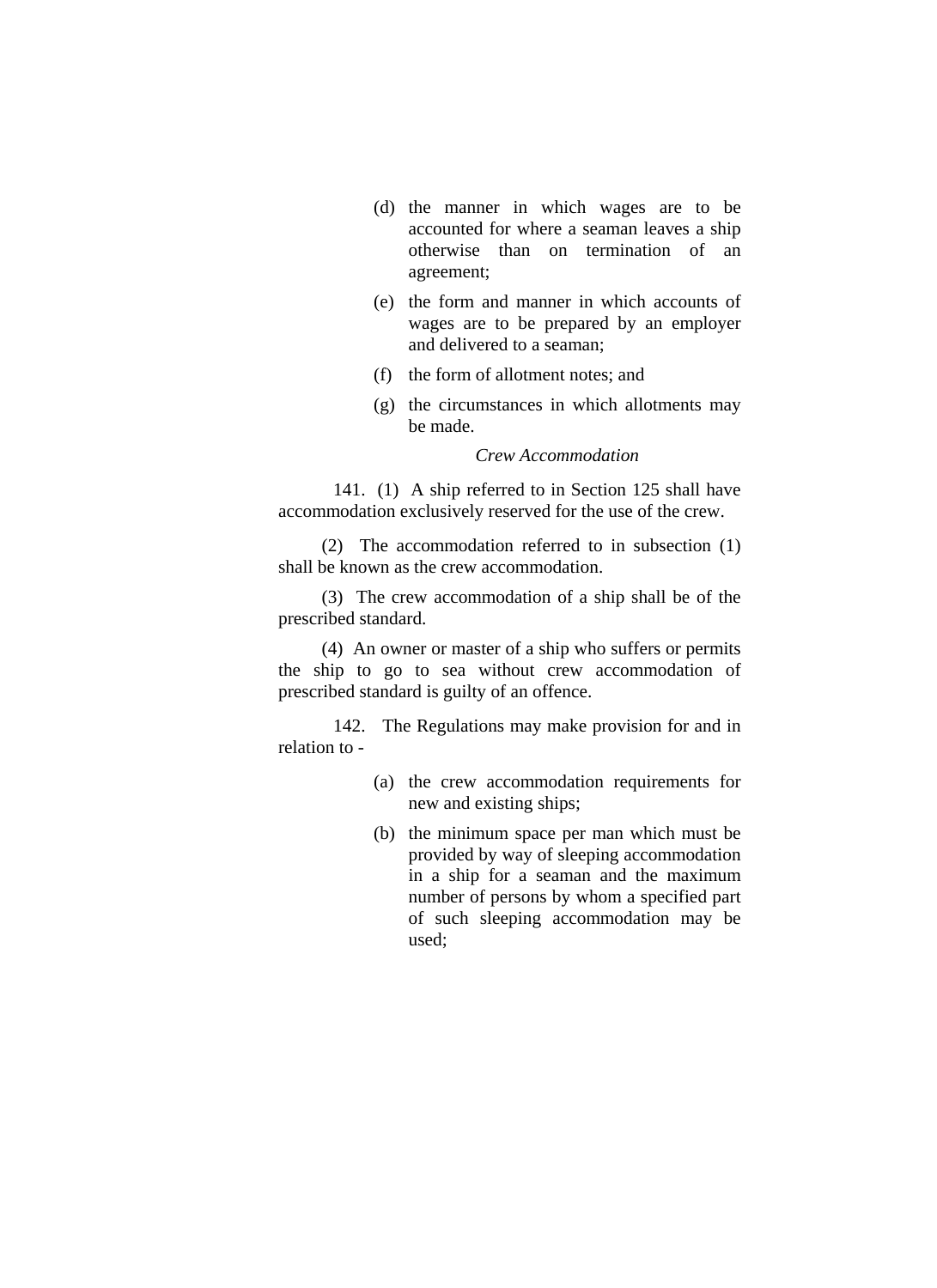- (c) the position in a ship in which the crew accommodation or any part of the crew accommodation is to be located;
- (d) the standards to be observed in a ship in the construction, equipment, ventilation, lighting, heating and furnishing of crew accommodation;
- (e) the provisions of washing, sanitary, toilet, messing and hospital facilities for seaman in a ship;
- (f) the standards of maintenance of crew accommodation in a ship
- (g) the prohibition on restriction of the use of crew accommodation in a ship for purposes other than those for which it is designed.

#### *Welfare*

 143. (1) An employer or master of a ship referred to in Section 125 shall ensure that the provisions and water supplied for the use of a seaman are as prescribed.

(2) When three or more seamen are of the opinion that the provisions or water supplied for the use of seamen in a ship referred to in Section 125 are not as prescribed, they may complain to the Shipping Master.

(3) Where such a complaint is made the Shipping Master shall forthwith cause the complaint to be investigated.

(4) For the purpose of an investigation under this section the Shipping Master may cause the provisions or water to be examined.

(5) Where, after an investigation under this section, the Shipping Master is of the opinion that the provisions or water are not as prescribed, he shall direct the employer or the master to replace them.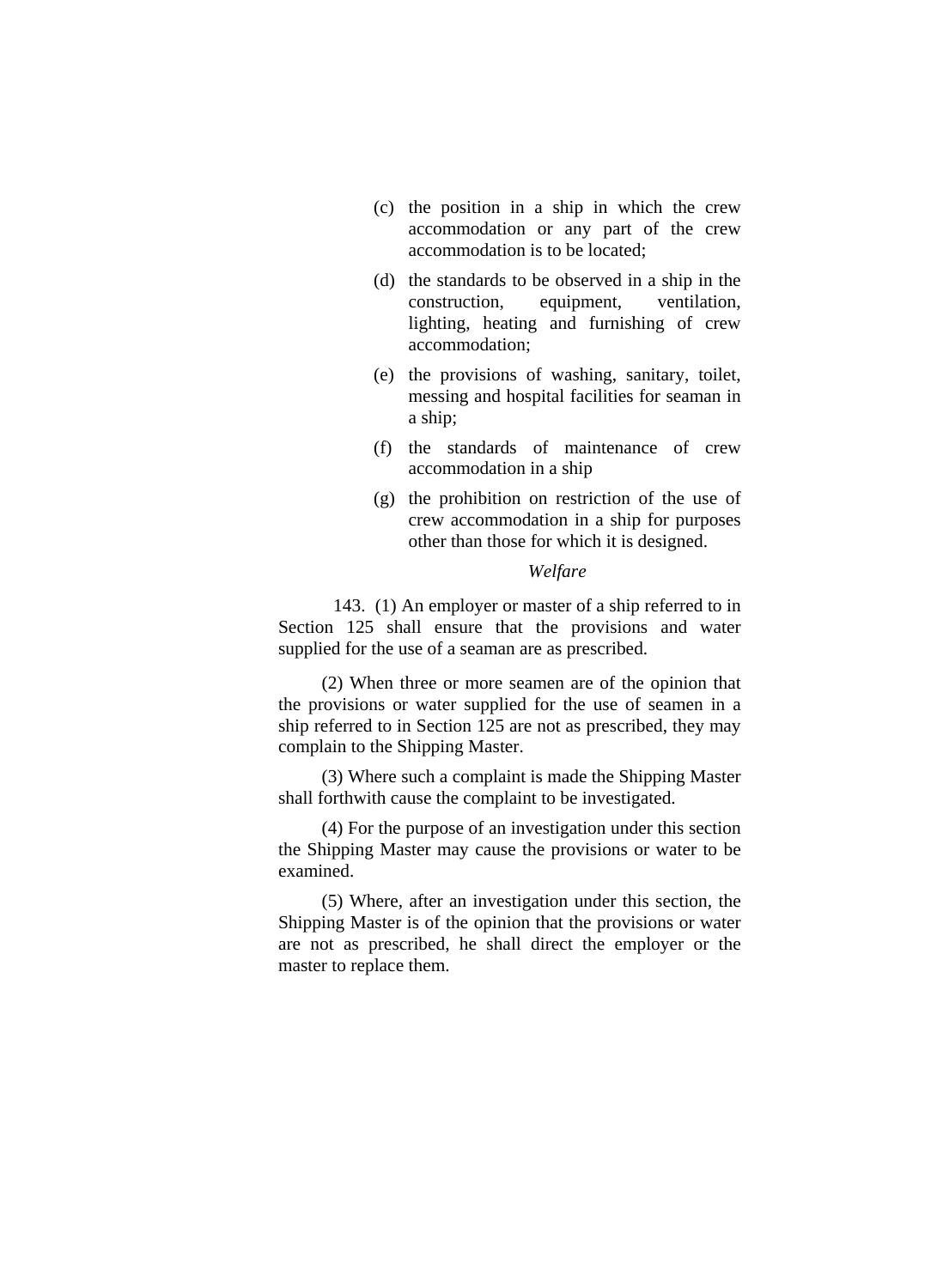(6) An employer or master shall comply with a direction given under this section and if he fails to do so he is guilty of an offence.

 144. (1) The Minister may make regulations for securing, as far as is practicable, safe working conditions and safe means of access for masters and seamen employed in Seychelles ships, and requiring the reporting of injuries sustained by them.

(2) Without prejudice to the generality of subsection (1), regulations under this section may -

- (a) require the maintenance, inspection and testing of any equipment and impose conditions on its use;
- (b) require, prohibit, or regulate the use of any material or process;
- (c) require the provision and use of any protective clothing or equipment;
- (d) limit the hours of employment of seamen in any specified operation or in any specified circumstances;
- (e) make provision for the discharge, by persons appointed from among the persons employed in a ship, of functions in connection with the arrangements to be made under regulations.

 145. An owner or master of a ship referred to in Section 125 and not exempt under section 126 who suffers or permits the ship to go to sea without carrying the prescribed number of qualified first-aid attendants, medicines and medical and surgical stores is guilty of an offence.

 146. (1) Where, in the opinion of a seaman, the seaman has cause to complain about -

(a) the master of a ship;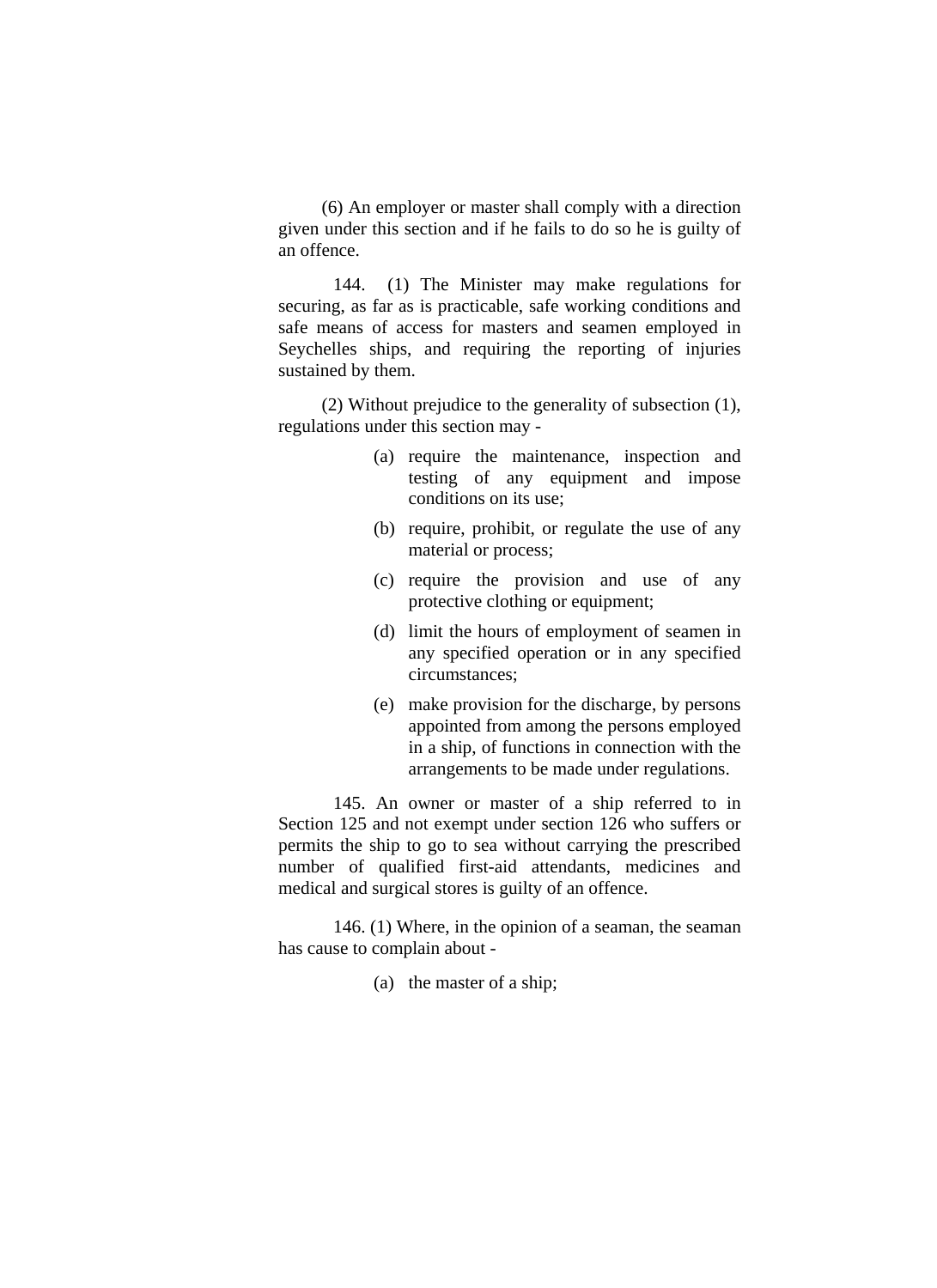- (b) any other seaman on a ship; or
- (c) the conditions on board a ship,

he may complain to the master of the ship.

(2) Where a seaman -

- (a) has made a complaint under subsection (1); and
- (b) is dissatisfied with
	- (i) the action taken by the master of the ship on that complaint; or
	- (ii) the failure of the master of the ship to take any action,

the seaman may -

- (c) state his dissatisfaction to the master of the ship; and
- (d) request the master of the ship to make adequate arrangements for the seaman to complain to the Shipping Master as soon as the service of the ship permits.

(3) A master of the ship to whom a request has been made under subsection (2) who refuses, or fails without reasonable cause, to make the adequate arrangements referred to in that subsection is guilty of an offence.

147. (1) Where -

- (a) a person employed as a seaman in a ship under a crew agreement entered into in Seychelles, or engaged as a master in Seychelles, is left behind in any country outside Seychelles or is taken to such a country on being shipwrecked; or
- (b) a person who becomes so employed under a crew agreement entered into outside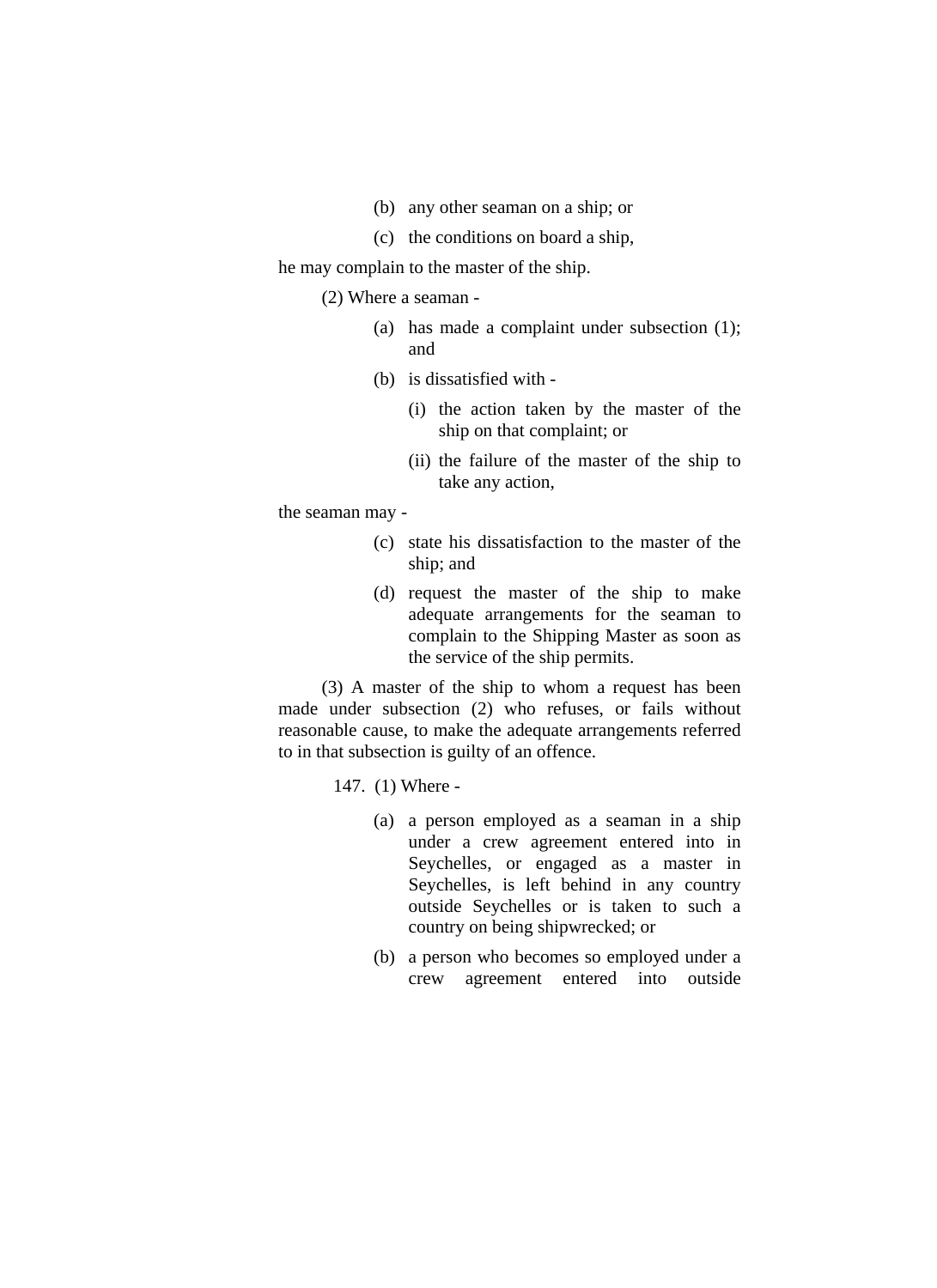Seychelles, or so engaged outside Seychelles, is left behind in Seychelles or is taken to Seychelles on being shipwrecked,

the person who last employed him as a seaman or engaged him as a master shall make such provision for his return and his relief and maintenance until his return as is prescribed, and the regulations may provide for the determination of the place to which the seaman or the master is to be returned.

(2) The provision is to be made to include the prepayment of expenses incurred in bringing a shipwrecked seaman or master ashore and maintaining him until he is brought ashore and the payment of the expenses of the burial or cremation of a seaman or master who dies before he can be returned.

(3) A person who fails to make the provision referred to in subsection (1) is guilty of an offence.

 148. Where expense is incurred in respect of a matter for which a person is required to make provision under section 147, then, unless it can be proved that the seaman or master would not have been left behind but for his own wrongful act or neglect -

- (a) if the expense is incurred by, or on behalf of the Republic, the Republic; or
- (b) if the expense is incurred by the seaman or master, the seaman, or as the case may be, the master,

may recover the expense from the person who is required to make that provision.

 149. Where a person left behind in or taken to any country as mentioned in section 147 (1) remains there after the end of the period of three months the person who last employed him as a seaman or engaged him as a master shall not be liable to make provision for his return or for any matter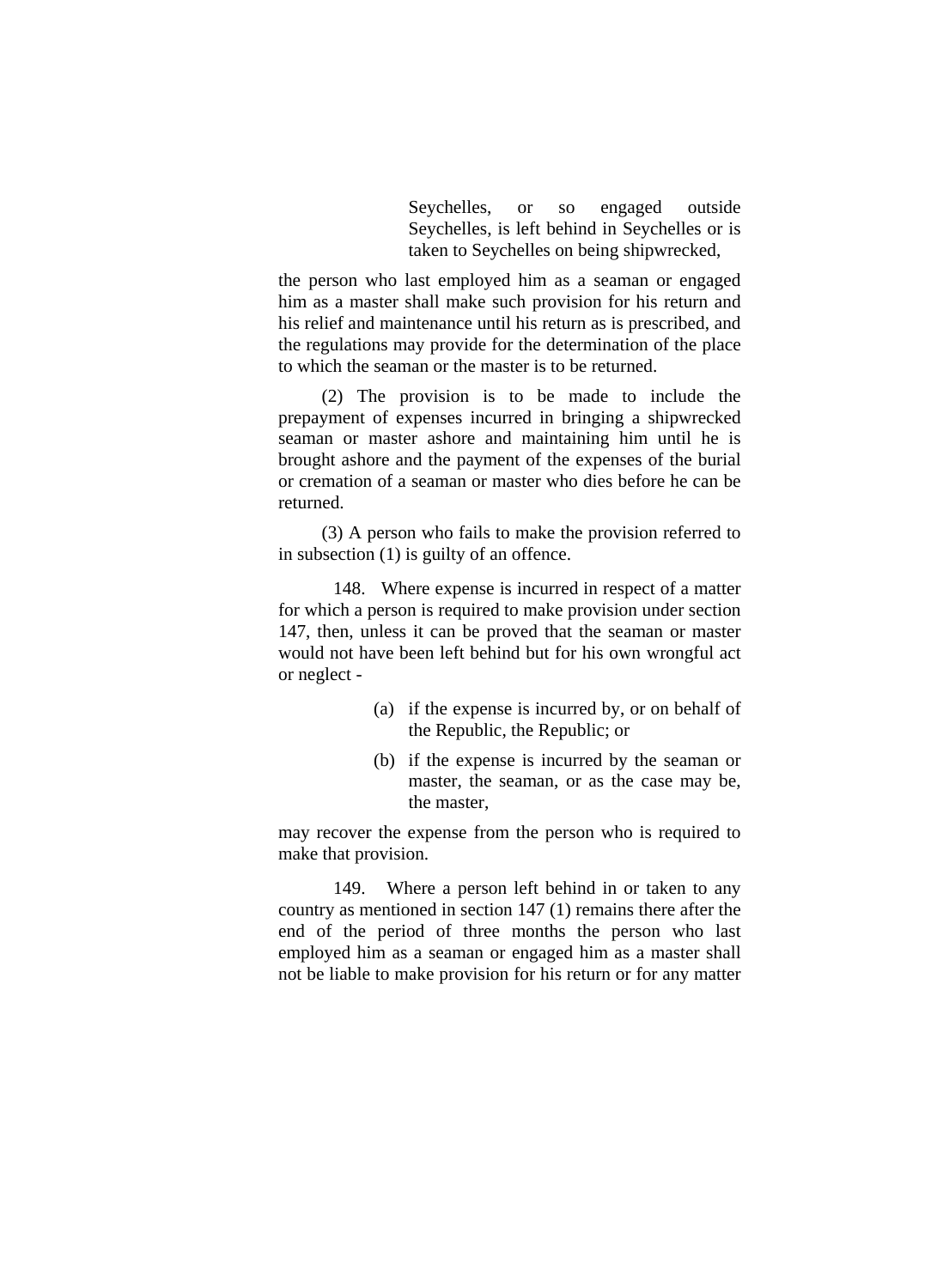arising after the end of that period, unless the person has before the end of that period been under an obligation imposed on him by the Regulations to make provision with respect to the seaman or master.

 150. (1) The master of a ship in which there is any property of a deceased seaman, who refuses, or fails without reasonable cause, the property to be delivered up in the prescribed manner to the Shipping Master, is guilty of an offence.

(2) Where any property of a deceased seaman has come into the possession of the Shipping Master, he shall deal with the property as prescribed.

(3) After deduction of any costs or expenses incurred in respect of a deceased seaman or the property of a deceased seaman, the assets or the proceeds of the assets of the deceased seamen held by the Shipping Master shall be deposited in court to be dealt with according to law and the Shipping Master shall thereupon be discharged from any liability in respect of the assets.

151. The regulations may make provision for and in relation to -

- (a) the quality and quantity of the provisions and water to be supplied for the use of seamen on a ship;
- (b) the manner of checking and inspecting provisions and water supplied for the use of seamen on a ship;
- (c) the manner and conduct of medical examinations of seamen on a ship and of persons seeking employments as seamen on a ship;
- (d) the medicines and medical and surgical stores (including books containing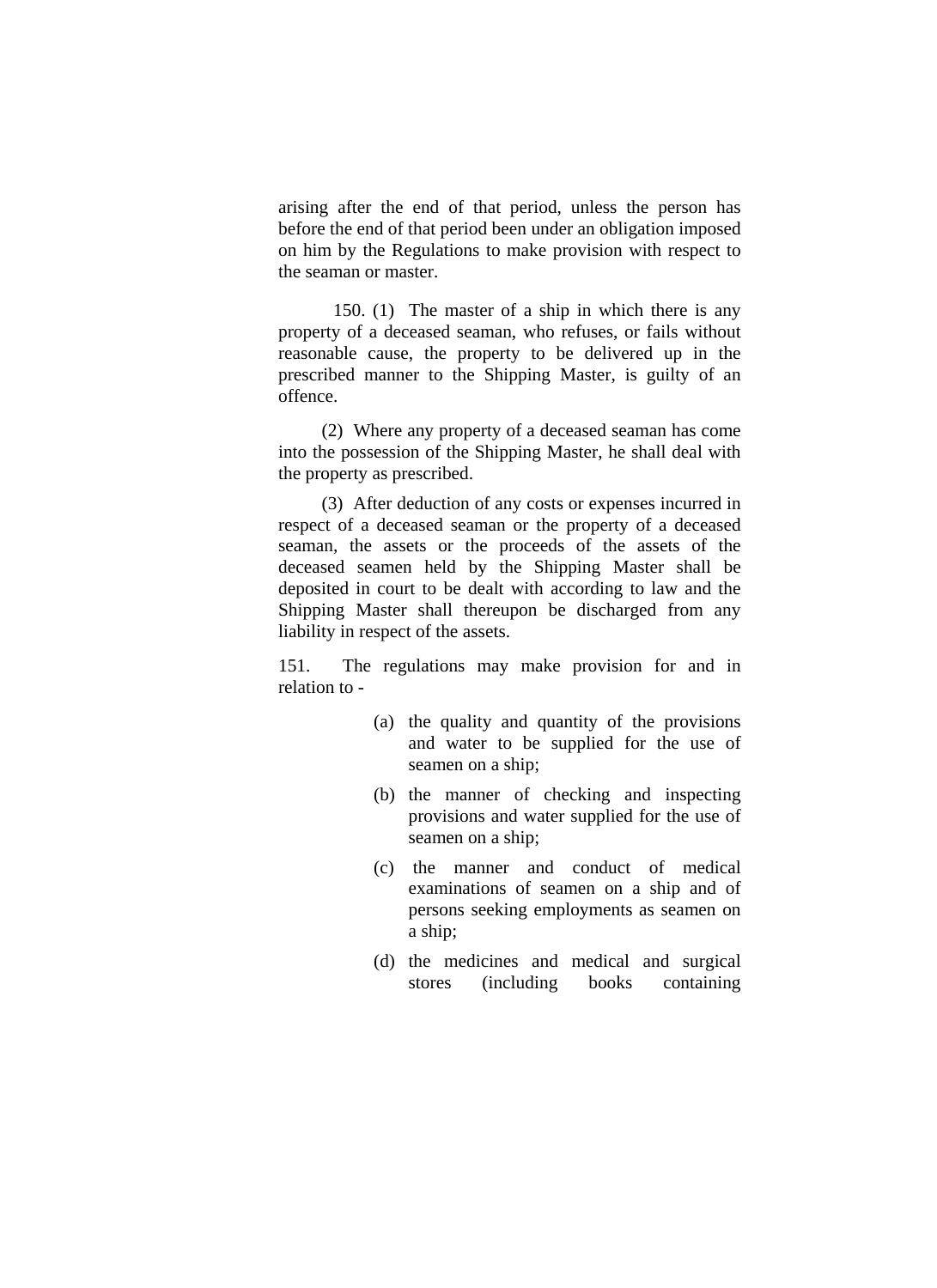instructions and advice) to be carried in a ship and the manner in which such medicines, and stores are to be carried, or stored and used in a ship;

- (e) the appointment and certification of first-aid attendants and the circumstances in which first-aid attendants are to be carried on a ship;
- (f) the manner in which medical expenses incurred in respect of a seaman on a ship while at a place outside the country may be recovered from an employer;
- (g) the circumstances and the manner in which the Shipping Master shall make provisions for the relief, maintenance and return to a proper return port of a seaman, on a ship;
- (h) the manner in which any wages due to a distressed seaman and any property left on board a ship by a distressed seaman are to be dealt with;
- (i) the manner in which any expenses incurred in bringing ashore a seaman who has been shipwrecked, or in maintaining him after he has been brought ashore, may be recovered from the person who last employed him as a seaman; and
- (j) the manner in which the property of a deceased seaman is to be -
	- (i) held in custody; or
	- (ii) sold, converted into cash or otherwise disposed of.

*Discipline*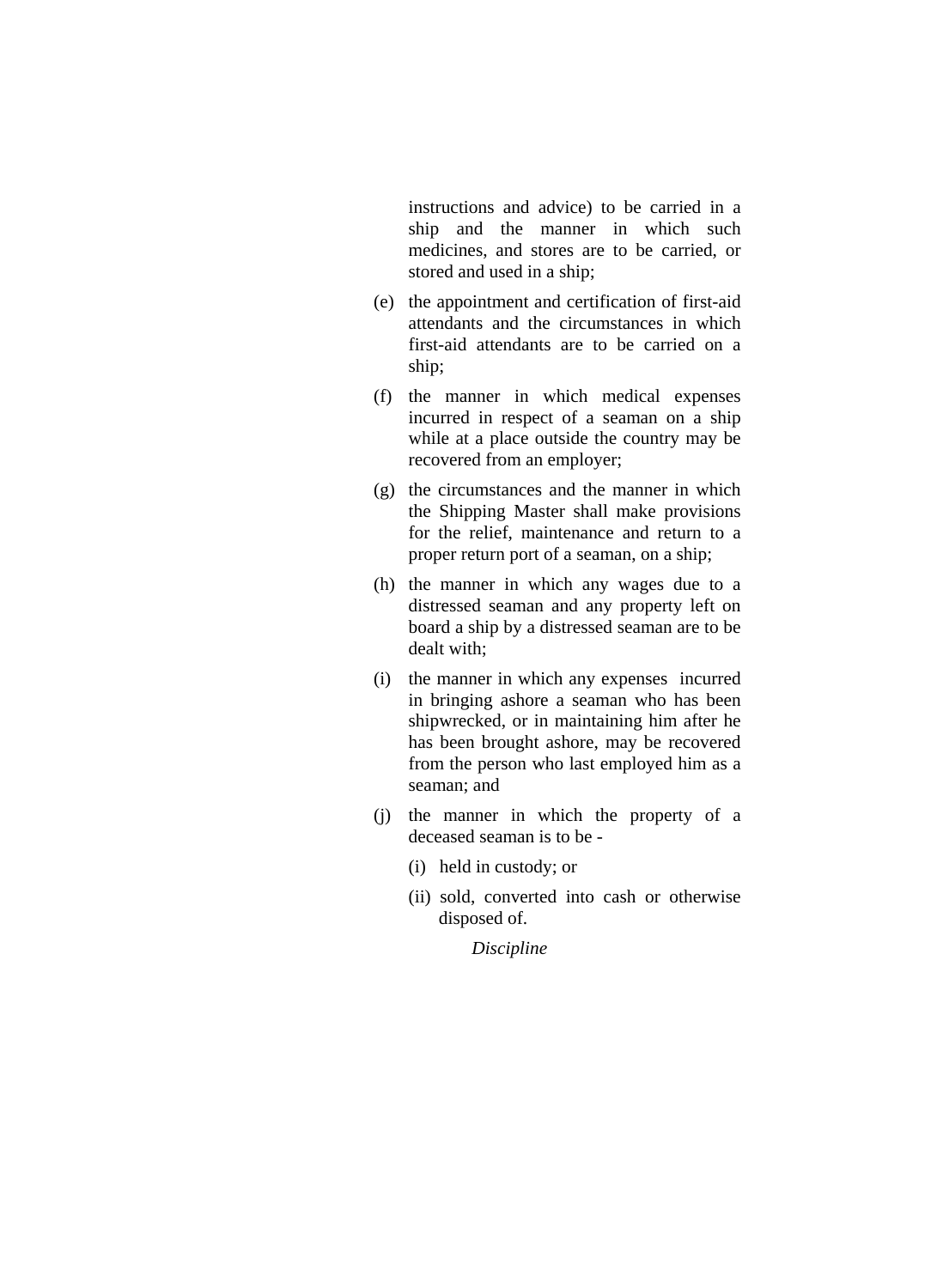152. (1) This section applies where a master or seaman -

- (a) does any act which causes, or is likely to cause -
	- (i) the loss or destruction of, or serious damage to; or
	- (ii) the death of, or serious injury to,

a person on board a ship;

- (b) fails to do anything required to be done by him to preserve -
	- (i) a ship from loss destruction, or serious damage; or
	- (ii) any person on board the ship from death or serious injury.

(2) Where the act, or failure to act by the master or seaman referred to in subsection (1) -

- (a) is deliberate; or
- (b) amounts to a breach or neglect of duty or disobedience to a lawful command; or
- (c) occurs when the master or seaman is under the influence of alcohol, or a drug,

the master or, as the case may be, the seaman is guilty of an offence.

- 153. Where a seaman on a ship
	- (a) persistently and wilfully
		- (i) neglects his duty; or
		- (ii) disobeys lawful commands; or
	- (b) combines with other seaman to
		- (i) disobey a lawful command; or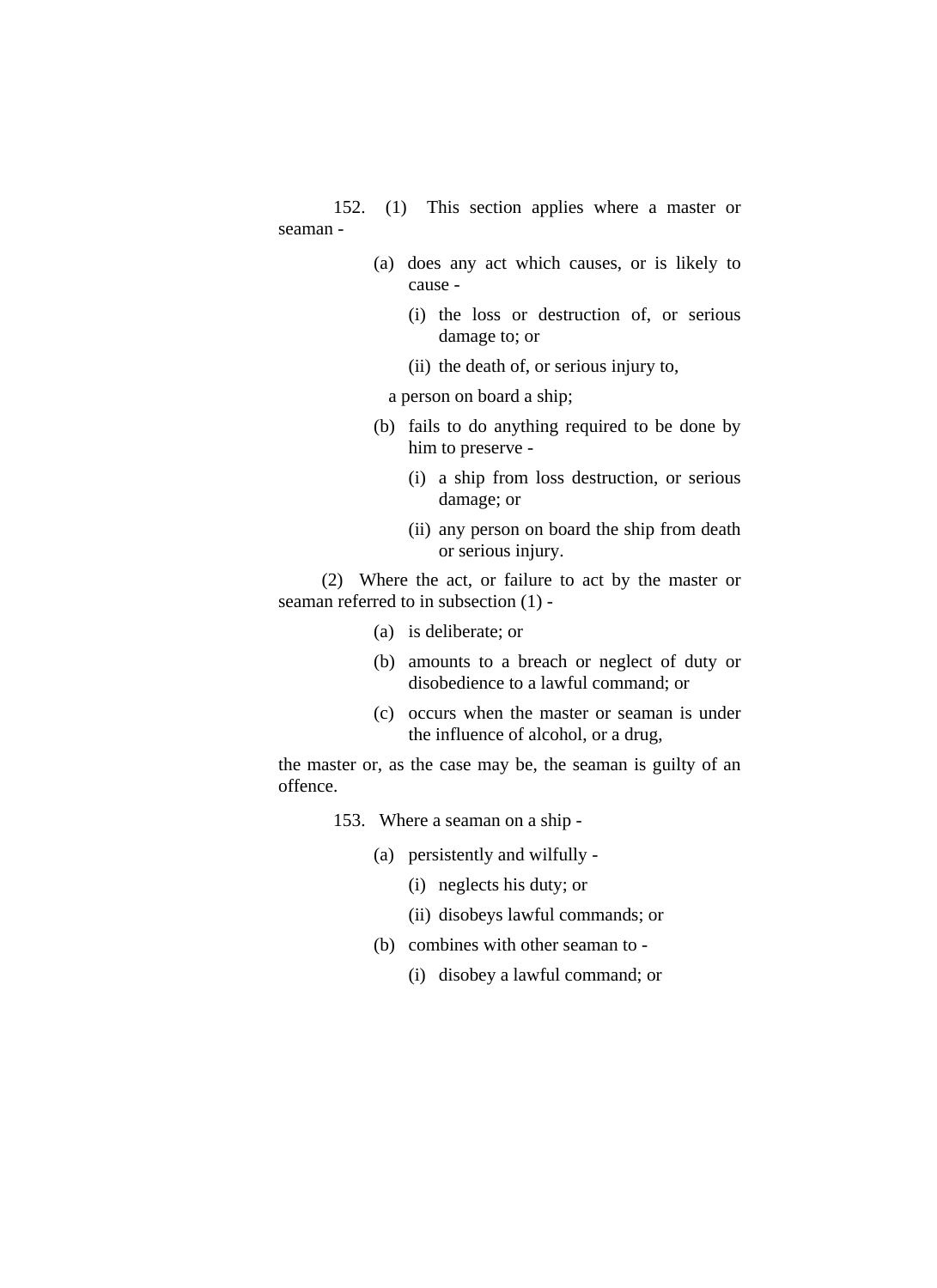(ii) neglect his duty; or

(iii) impede the nagivation of the ship or the progress of a voyage,

he is guilty of an offence.

154. Where -

- (a) a seaman from a ship is absent without leave;
- (b) his absence is
	- (i) due to his recklessness; or
	- (ii) deliberate and without reasonable cause; and
- (c) the ship
	- (i) is thereby delayed; or
	- (ii) goes to sea without him,

the seaman, is guilty of an offence.

 155. Notwithstanding any other provision of this Act, where -

- (a) a person is carried to sea in a ship without the consent of the master or of any other person authorised to give consent to his being so carried; or
- (b) a distressed seaman is carried on a ship for the purpose of being returned to his proper return port,

he is for the purposes of Sections 152 to 154 and Sections 156 to 160 deemed to be a seaman on the ship.

 156. It is a defence to a charge for and offence against section 152 if the person charged proves that -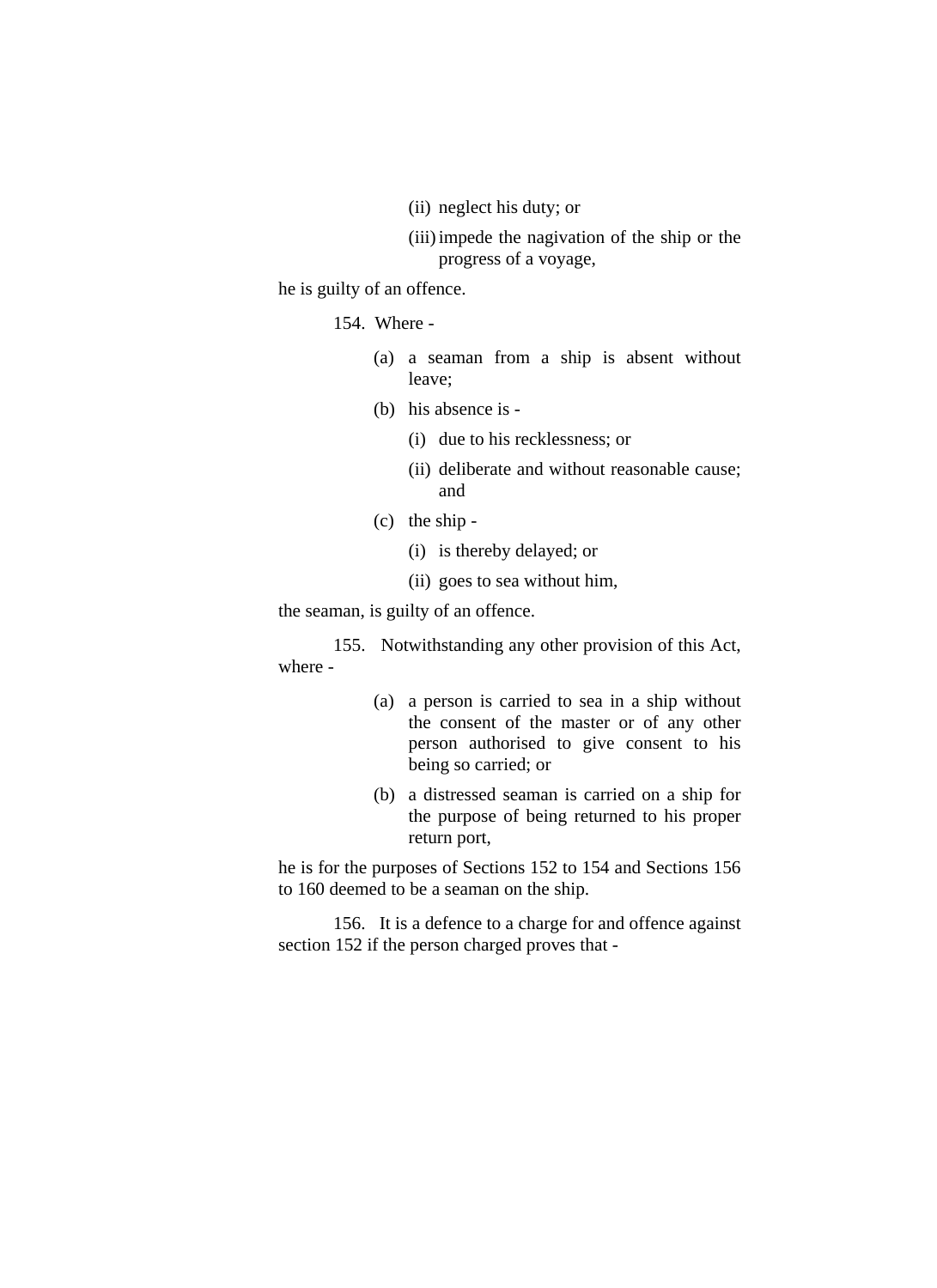- (a) at the time of the alleged act or failure to act, he was under the influence of a drug taken by him for medical purposes; and
- (b) either
	- (i) he took a drug on medical advice and complied with any directive given as part of that advice; or
	- (ii) he had no reason to believe that the drug might have the influence it had.

 157. (1) The master of a ship who finds that a seaman has committed an offence against discipline shall make a report of his findings in the prescribed form to the Shipping Master.

(2) Where -

- (a) two or more reports under subsection (1) have been made within the prescribed time in respect of a seaman; or
- (b) a seaman has committed an offence under section 152, 153 or 154,

the Shipping Master may declare the seaman to be a suspended person.

- 158. (1) Where
	- (a) the Shipping Master has declared a seaman to be a suspended person; and
	- (b) the period of suspension exceeds 12 months,

the seaman may, within 30 days of receiving the prescribed notification of his suspension or where he is at sea at the time of receiving the prescribed notification, within 30 days after his arrival at any port in Mahe, appeal to the Supreme Court.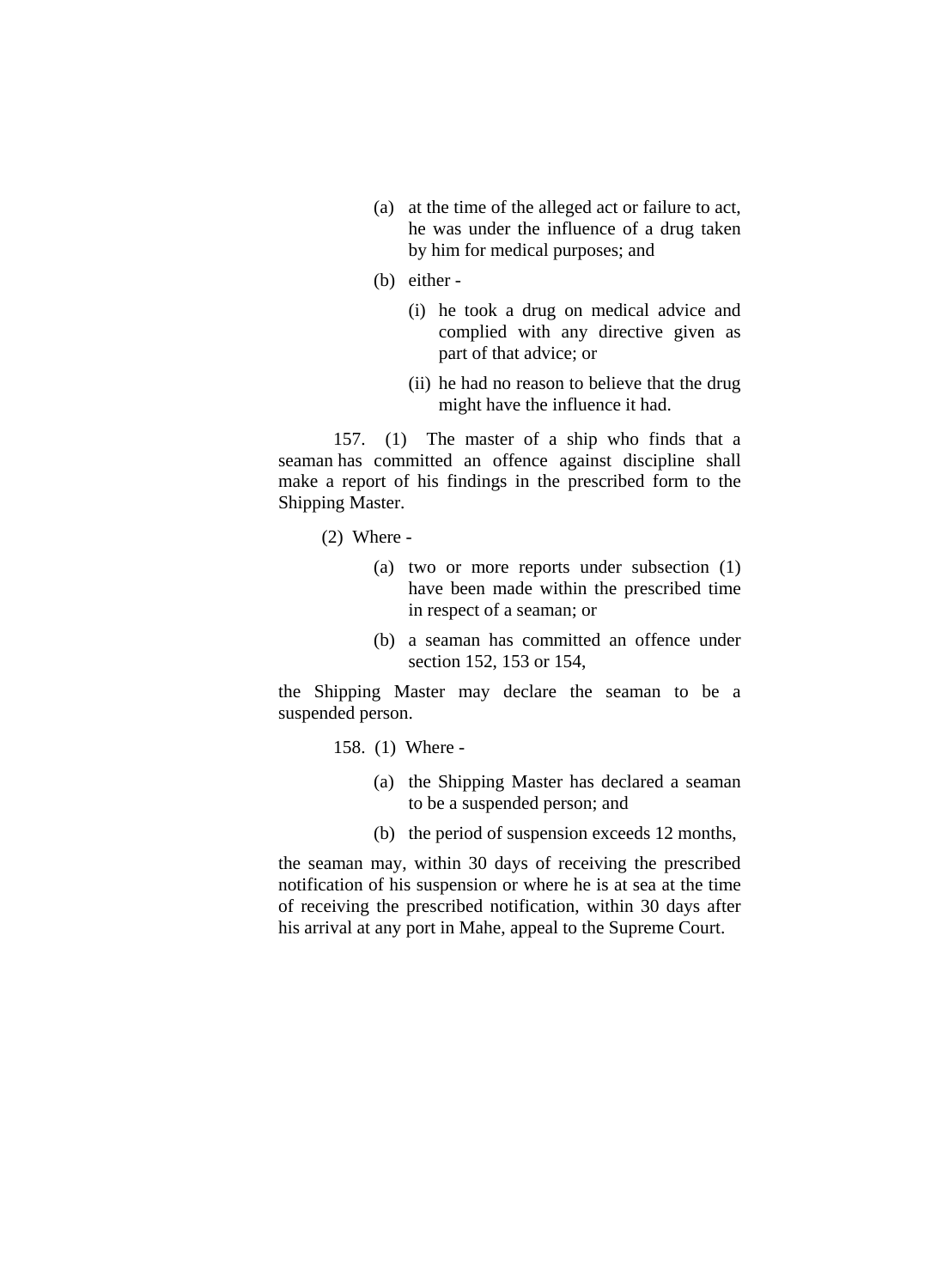(2) Where an appeal is made under subsection (1), the Supreme Court shall make such orders as the justice of the case requires.

(3) Section 211 (2) shall apply to an appeal under this section.

 159. (1) The Shipping Master shall keep a list known as the List of Suspended Persons.

(2) Where a seaman is suspended for a period -

- (a) of 12 months or less; or
- (b) exceeding 12 months; and
	- (i) no appeal to the Court is made within the period of 30 days referred to in section 158; or
	- (ii) an appeal is made under that section and the Court orders that the appeal be dismissed,

the Shipping Master shall include the name of the seaman in the List of Suspended Persons.

 160. The regulations may make provision for and in relation to -

- (a) misconduct on board a ship which is an offence against discipline;
- (b) the procedures under which a master may find that a seaman has committed an offence against discipline;
- (c) the manner in which a declaration of suspension shall be made and the manner in which the declaration shall be notified to -
	- (i) a suspended person; and
	- (ii) the person who last employed him as a seaman;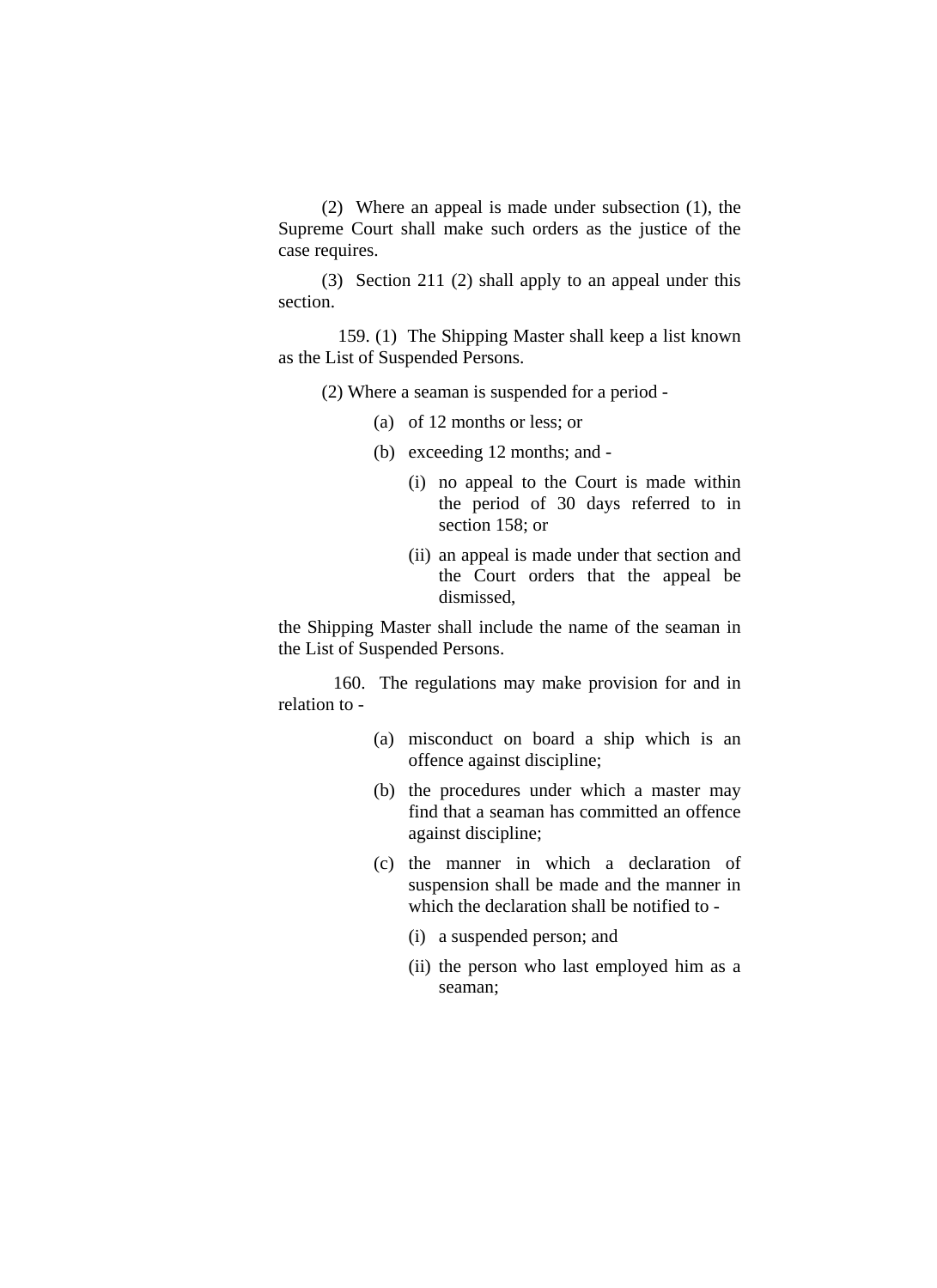- (d) the manner in which the name of a suspended person shall be included in a list of suspended persons; and
- (e) the manner in which a list of suspended persons is -
	- (i) to be kept; and
	- (ii) to be made available for inspection by any person appearing to the Shipping Master to be interested.

*General*

- 161. A person who, without the consent of
	- (a) the master of a ship; or
	- (b) a person authorised by the master to give that consent,

goes to sea or attempts to go to sea in a ship is guilty of an offence.

 162. A person, not being the holder of an office referred to in section 5 or an authorised officer, who -

- (a) without the consent of the master of a ship or of a person authorised by the master to give that consent goes on board a ship in port in Seychelles; or
- (b) remains on board a ship after being requested to leave by the master, the Harbour Master, the Shipping Master, a police officer, a customs officer or a trades tax officer,

is guilty of an offence.

 163. The master of a ship may cause any person on board the ship to be put under restraint if and for so long as it appears to him necessary or expedient in the interest or safety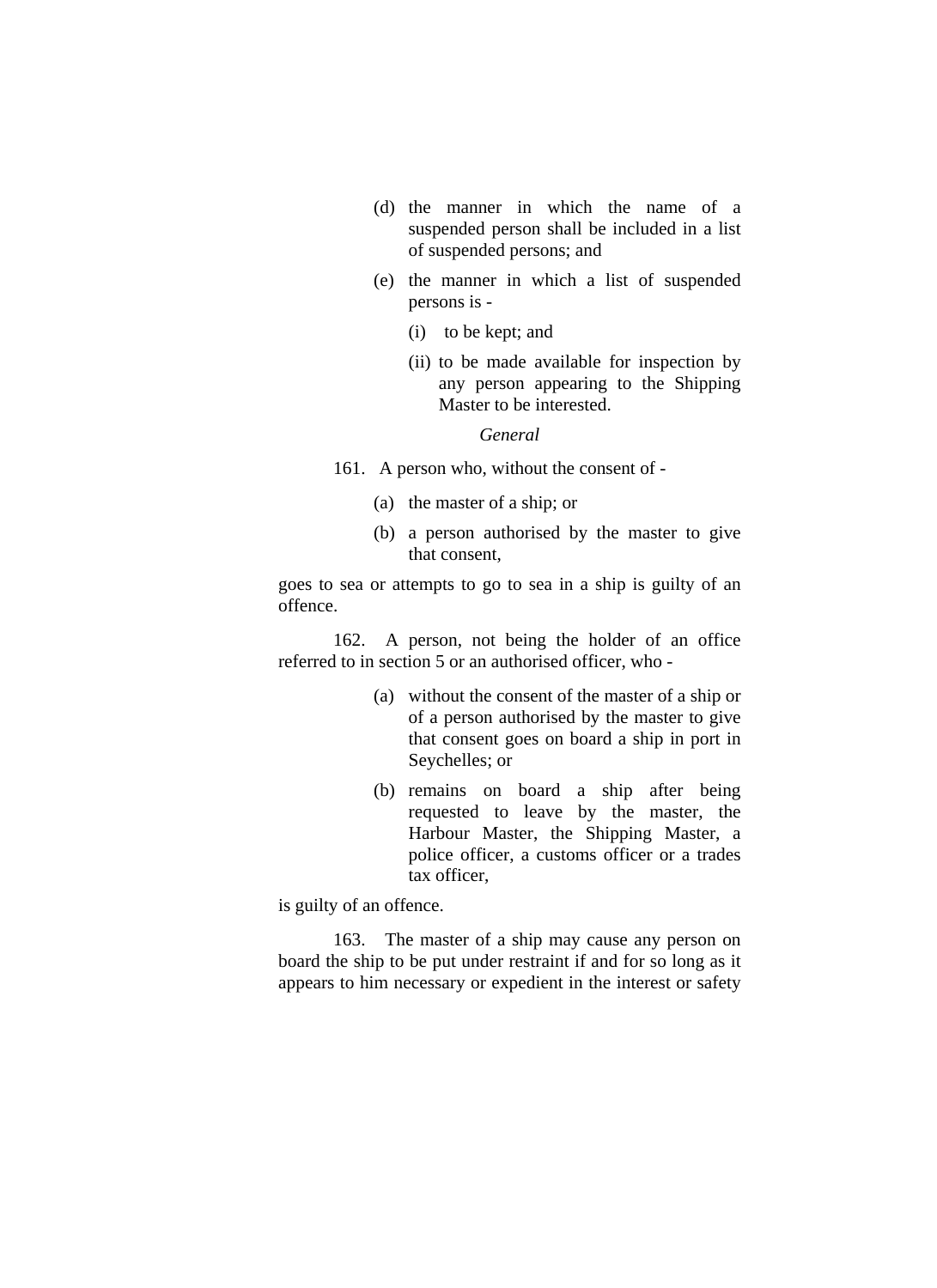or for the preservation of good order or discipline on board the ship.

 164. The master of a ship registered under this Act who refuses or fails without reasonable cause to make a return in the prescribed form to the Shipping Master of any -

- (a) birth occurring in; or
- (b) death occurring, or presumed to have occurred, in,

the ship, is guilty of an offence.

 165. (1) In this section, 'ship' means a ship registered in a country other than Seychelles.

(2) The master of a ship who refuses, or fails without reasonable cause to make a return in the prescribed form to the Shipping Master of -

- (a) birth occuring in; or
- (b) death occurring or presumed to have occurred in,

the ship on a voyage to a port or place in Seychelles, is guilty of an offence.

 166. (1) The Shipping Master may issue to a person who is a citizen of Seychelles a card to be known as a Discharge Book.

(2) A person to whom a Discharge Book has been issued who refuses, or fails without reasonable cause -

- (a) to keep the book securely; and
- (b) to produce it when so required to such persons in such circumstances as are prescribed,

is guilty of an offence.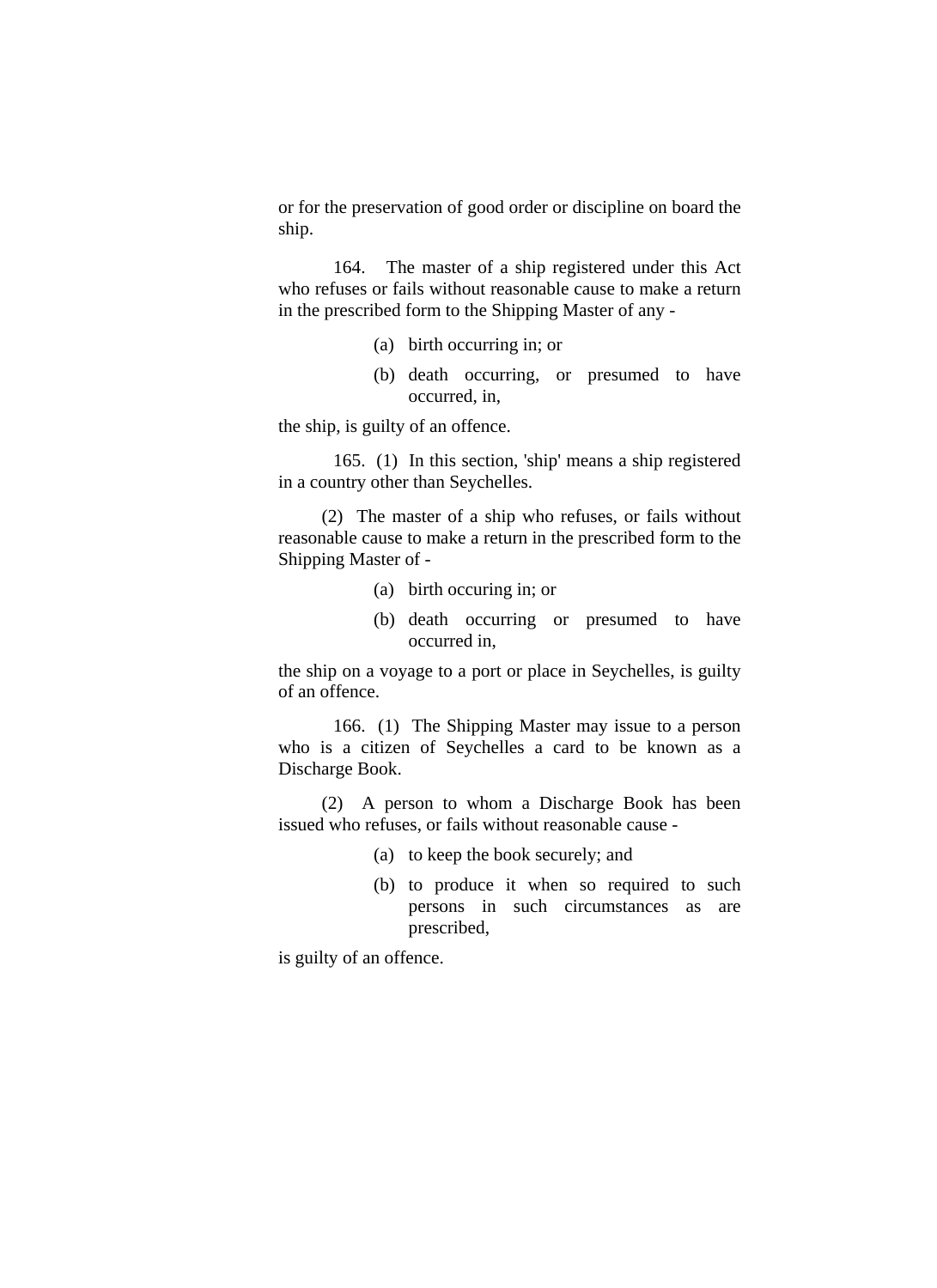167. (1) The Shipping Master shall cause to be kept at Victoria a book to be known as the Register of Seamen.

(2) The Shipping Master shall cause to be entered into the Register of Seamen -

- (a) particulars of any period during which a person is a suspended person; and
- (b) such other particulars as may be prescribed.

(3) Any person may inspect the Register of Seamen at any time during the hours approved by the Shipping Master.

 168. (1) The master of a ship shall keep a book to be known as the Official Log Book.

(2) Subject to this Act, the master of a ship who fails without reasonable cause -

- (a) to keep the Official Log Book in the prescribed manner; and
- (b) to carry the Official Log Book in the ship,

is guilty of an offence.

(3) Any person who wilfully destroys or mutilates or renders illegible any entry in an Official Log Book is guilty of an offence.

 169. (1) An employer or the master of a ship shall make and, in the prescribed manner, maintain a list of the crew of the ship.

(2) A list referred to in subsection (1) is to be known as a Crew List.

170. (1) Where -

- (a) a person dies or suffers a serious injury in a ship; and
- (b) the master of the ship fails, without reasonable cause, as soon as is reasonably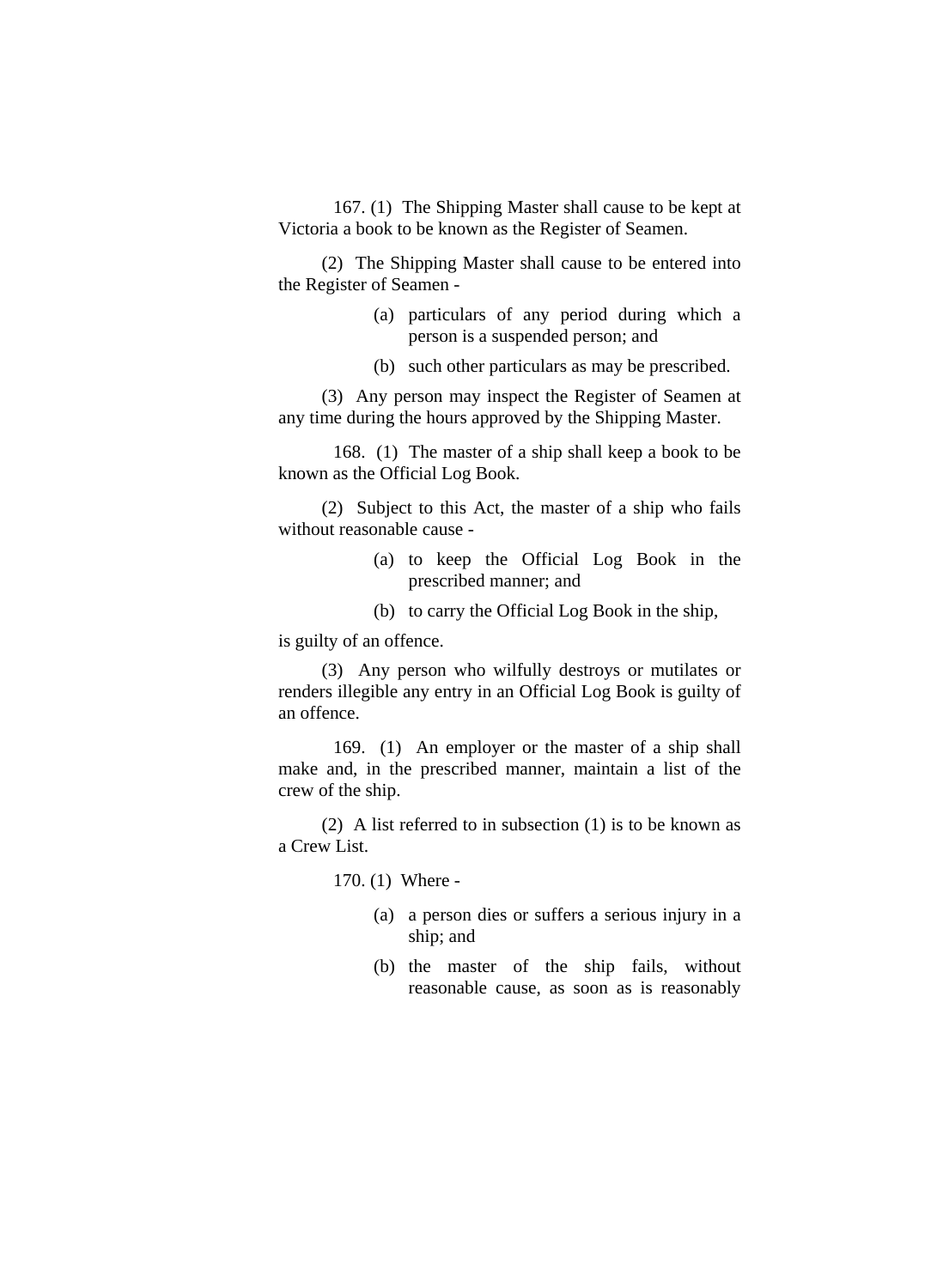practicable, to notify the Shipping Master of the death or serious injury,

the master of the ship is guilty of an offence.

- (2) Subject to section  $171(2)$ , where -
	- (a) a person dies or suffers a serious injury in a ship; or
	- (b) a seaman belonging to a ship dies or suffers a serious injury away from the ship,

an inquiry into the circumstances surrounding the death or serious injury shall, unless the Minister otherwise directs, be held by the Marine Board or by a person so authorised by the Marine Board at the next port in Seychelles at which the ship calls.

(3) No inquiry shall be held under this section in a case where an inquest by a coroner, is to be, or is required to be, held under any law of Seychelles.

 171. (1) For the purpose of holding an inquiry under section 170, the Marine Board or the person authorised pursuant to that section, as the case may be, may -

- (a) in the case of the Board, through a person appointed by it for the purpose, or the person so authorised, go on board a ship at any time and inspect the ship or any article on board the ship;
- (b) summon any person to appear before the Board or, as the case may be, the person so authorised; and
- (c) require the production of any document which in the opinion of the Board or, as the case may be, the person so authorised, is relevant to the inquiry.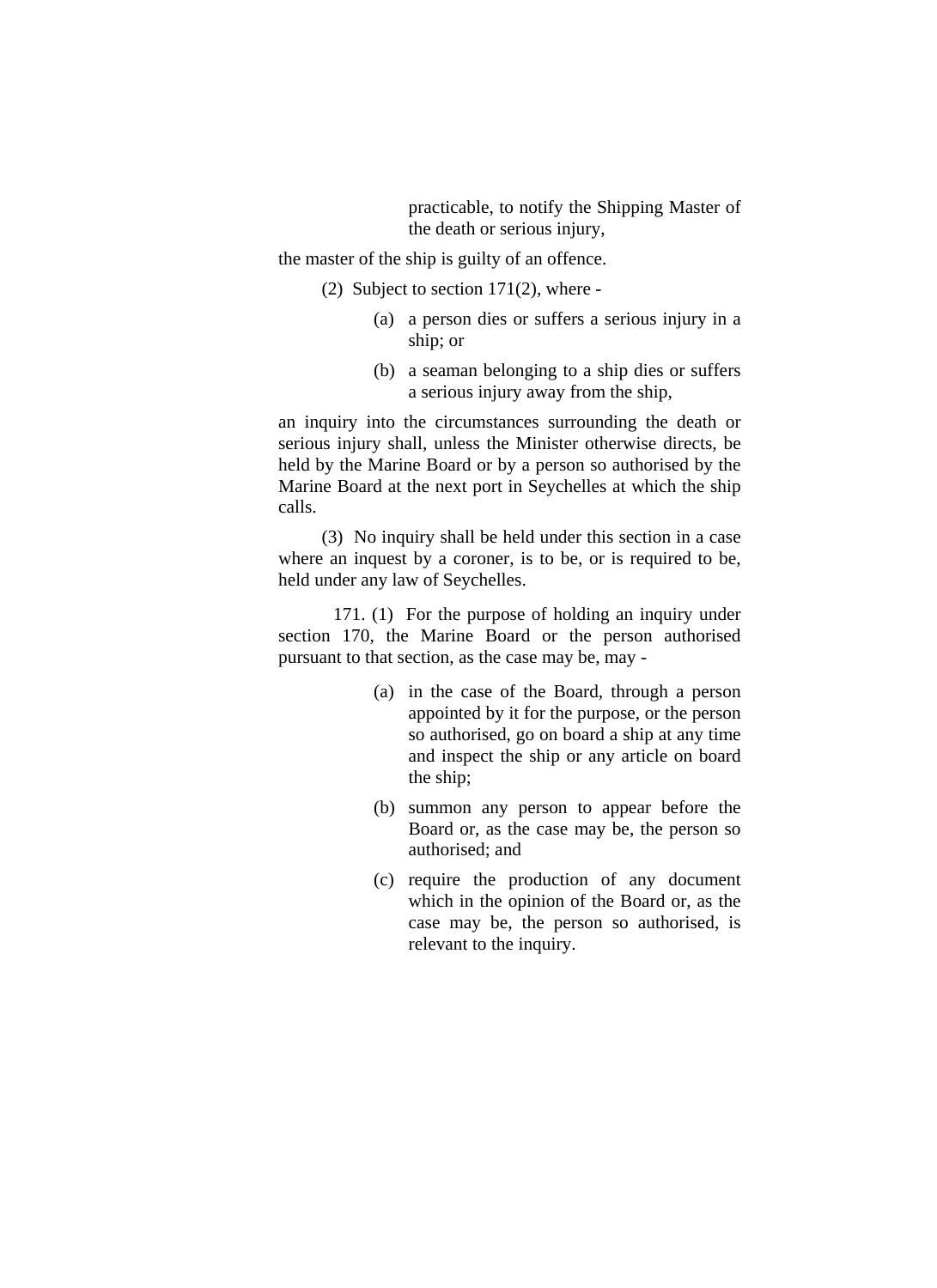(2) Where an inquiry has been held the Marine Board or the person who held it shall make a report in writing of the findings to the Minister who may make a copy of the report available -

- (a) in the case of a person who has died
	- (i) to the next of kin of the deceased person; or
	- (ii) to any other person who requests such a copy and who appears to the Minister to be interested; and
- (b) in the case of a person who has suffered a serious injury -
	- (i) to that person, or to a person acting on his behalf; or
	- (ii) to any other person who requests such a copy and who appears to the Minister to be interested.

 172. (1) In this section, 'seaman' means a seaman who is absent from a ship at a time when, under a crew agreement, he is required to be on board.

- (2) Where a seaman proves
	- (a) that his absence from a ship was due to
		- (i) accident;
		- (ii) mistake; or
		- (iii) some cause beyond his control; and
	- (b) that he took all reasonable precautions to avoid being absent,

his absence is not a breach of contract.

(3) Where, in an action for breach of contract arising from the absence of a seaman from a ship, a seaman fails to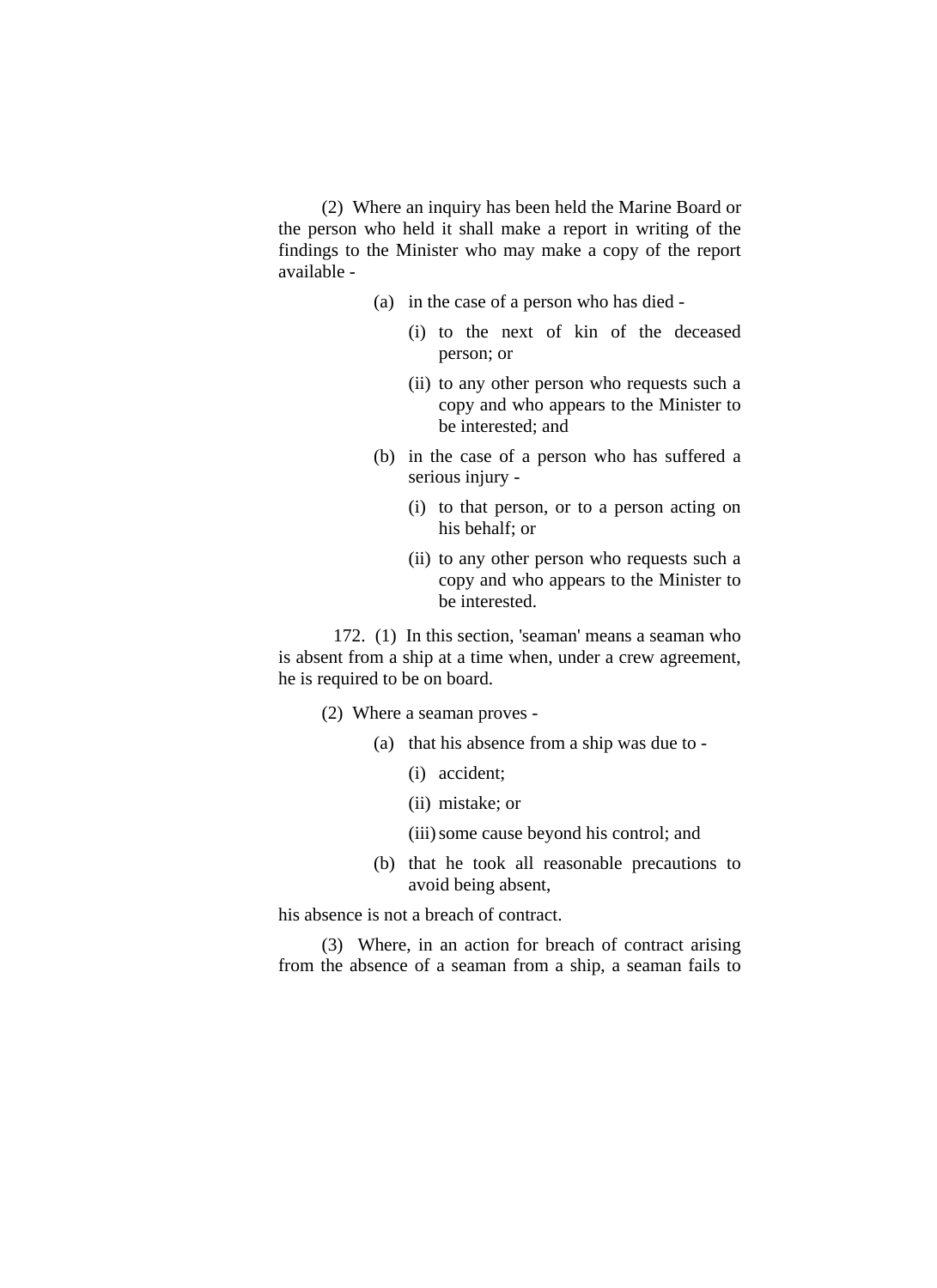prove the matters referred to in subsection (2), if special damages are -

- (a) not claimed by his employer, his civil liability is limited to Rs1,000.00; or
- (b) claimed by his employer, his civil liability is limited to Rs10,000.00

 173. (1) Where it appears to the Minister that due facilities will be given by the government of a country for apprehending and receiving seamen who desert in that country from ships registered under this Act, the Minister may, by order, declare that this section shall apply in relation to that country, subject to any conditions stated in the order.

(2) Where, in Seychelles, a seaman deserts from a ship registered in a country to which, pursuant to subsection (1), this section applies, the master of the ship may apply to the Court for aid in apprehending the deserter, and the Court and its officers shall give all aid within their power, and for that purpose the Court may, on information given on oath, issue a warrant for the deserter to be conveyed on board the ship, or delivered to the master, or owner of the ship or his agent, to be so conveyed.

174. Where -

- (a) a ship is at a place in Seychelles or within the territorial waters of Seychelles; and
- (b) the Harbour Master is of the opinion that the owner or the master of the ship or an employer, has failed to comply with a requirement of this Part, the ship may be detained.

(2) Where the ship is detained under subsection (1), the ship may be detained until such time as the Harbour Master issues a certificate showing that -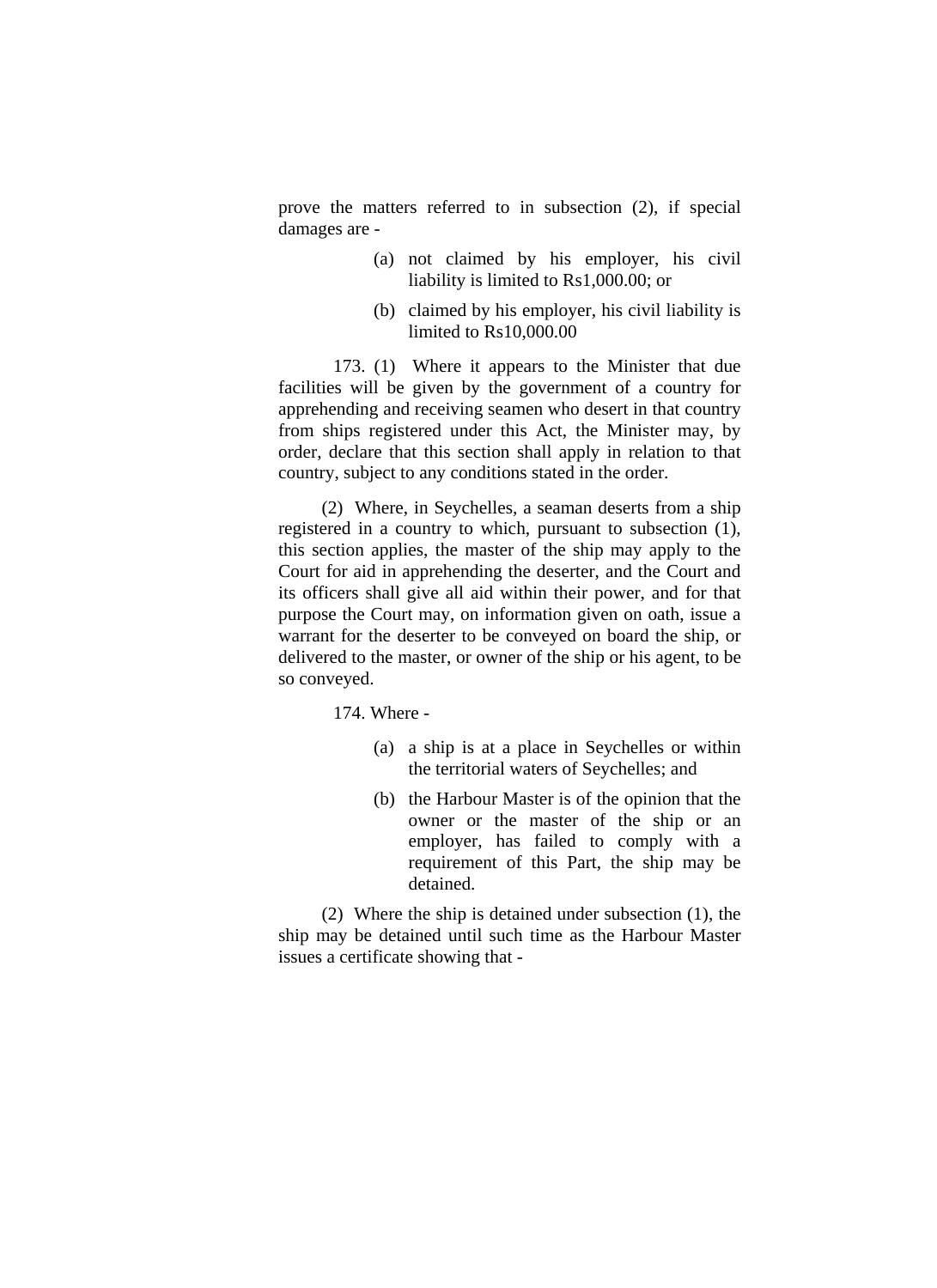- (a) the Harbour Master is satisfied that the owner, the employer and the master have complied with the provisions of this Part; and
- (b) the ship may go to sea without a contravention of any provision of this Part.

 175. The regulations may make provision for and in relation to -

- (a) the circumstances, manner and form in which the Shipping Master shall issue and record a Discharge Book;
- (b) the circumstances and manner in which a Discharge Book is to be delivered up to the Harbour Master; and
- (c) the issue and form of Employment Record Books;
- (d) entries to be made in the Register of Seamen;
- (e) endorsements to be made in Employment Record Books;
- (f) the particulars required to be entered in an Official Log Book;
- (g) the person by whom entries in an Official Log Book are to be made, signed or witnessed;
- (h) the procedure to be following in making of entries in an Official Log Book;
- (i) the production, or delivery of an Official Log Book to such person, in such circumstances and within such times as may be specified;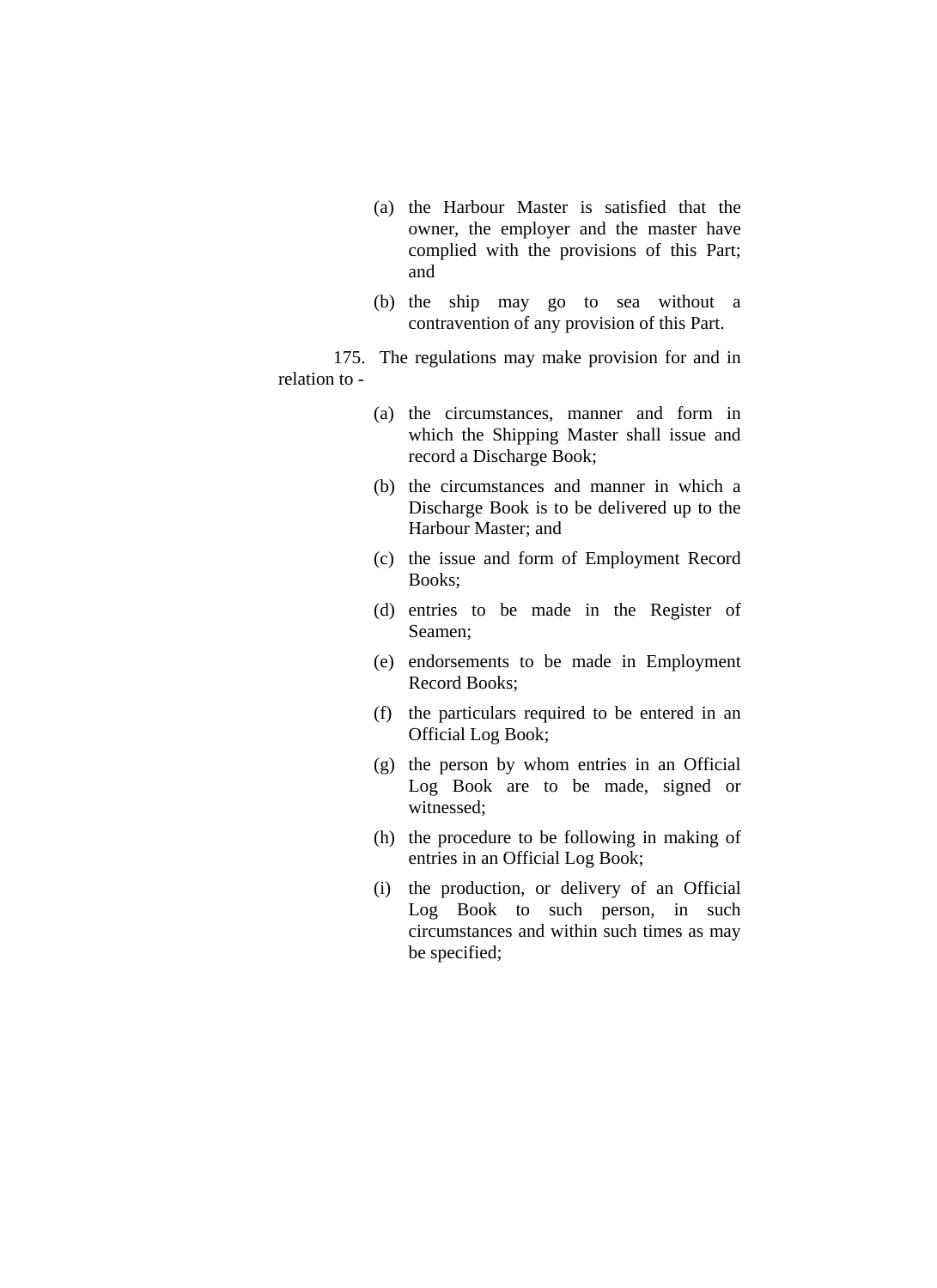- (j) the particulars to be entered in the Crew List;
- (k) the time during which a Crew List may remain in force;
- (l) the manner of notification to specified persons of changes in a Crew List;
- (m) the place and manner in which a Crew List or copy thereof is to be maintained; and
- (n) the manner in which a Crew List, or a copy thereof, is to be made available on demand to specified persons.

## **PART X**

### *WRECK AND SALVAGE*

#### *Introductory*

 176. In this Part, unless the context otherwise requiries -

> 'owner' in relation to a vessel wrecked, means any person or persons to whom the vessel wrecked -

- (a) belongs;
- (b) belonged at the time at which it became a vessel wrecked; or
- (c) has belonged at any time after the time at which it became a vessel wrecked;

 'receiver', in aspect of any area, means the person appointed under section 177 to be the Receiver of Wrecks in respect of that area;

 'salvage' includes all expenses properly incurred by a salvor in the performance of the salvage services;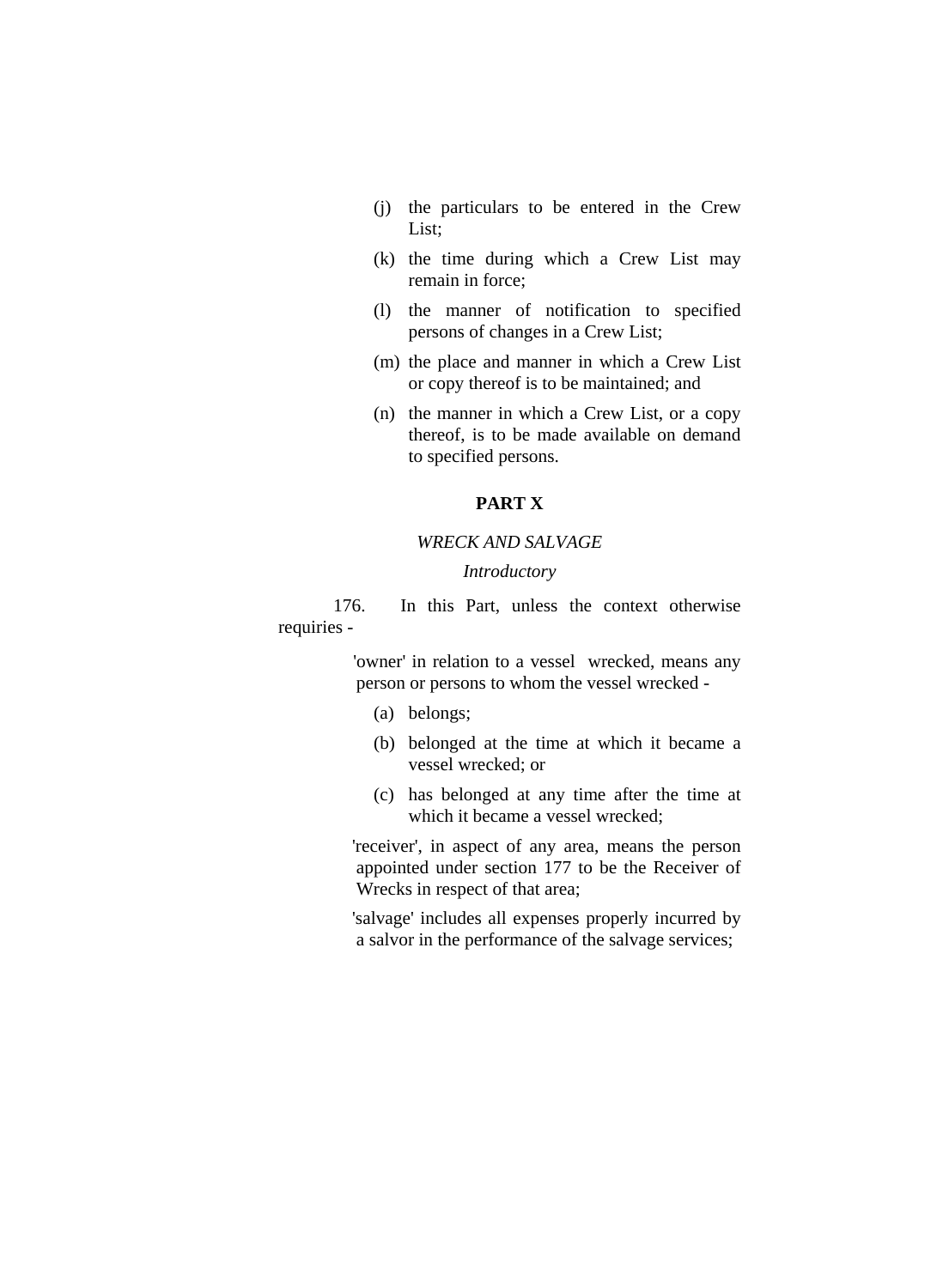'vessel' includes a ship or boat and any other description of vessel whatsoever used in navigation by water;

 'vessel wrecked' means any vessel that is wrecked, stranded, sunk or abandoned or which is lying on the sea-bed within the territorial waters of Seychelles and includes wreck;

'wreck' includes -

- (a) jetsam, flotsam, lagan and derelict found in or on the shores of the sea or any tidal waters; and
- (b) any articles or goods of whatever kind, cast ashore within the ebb and flow of the tide, that belonged to or came from any vessel wrecked, stranded or in distress, or any portion of the hull, machinery or equipment of any vessel wrecked.

 177. The Minister may by notice published in the Gazette appoint any person to be the Receiver of Wrecks in respect of any area in Seychelles identified in the notice.

 178. The receiver in respect of any area is not liable for any loss or damage suffered as a result of -

- (a) any act done; or
- (b) any failure to do anything required to be done,

by him in exercising or performing his functions for the purposes of this Part.

#### *Dangerous Wrecks*

- 179. (1) Where, in the opinion of the Minister
	- (a) a vessel wrecked is, or is likely to be, an obstruction or danger to navigation; or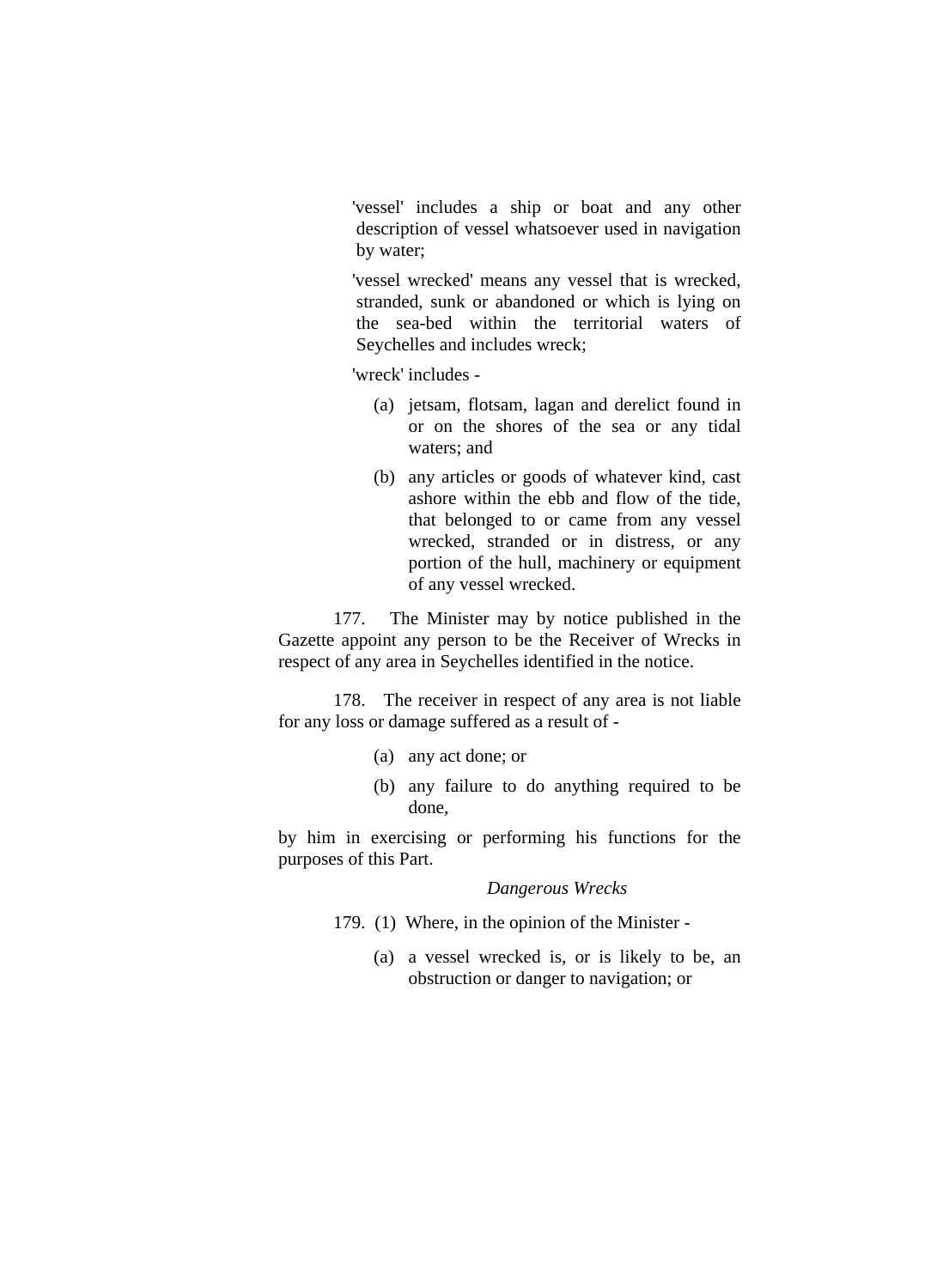(b) it is in the public interest to do so,

the Minister may -

(c) require the owner of the vessel wrecked to -

- (i) raise;
- (ii) remove; or
- (iii) destroy,

the whole or any part of the vessel or any items of tackle, equipment, cargo, stores or ballast of, or belonging to, the vessel; or

(iv) to light; or

(v) buoy,

any such vessel, part or item until it is raised, removed or destroyed;

- (d) where the owner of a vessel wrecked fails to comply with the requirements made under paragraph (c) raise, remove, destroy or deal with the vessel wrecked or any part or item of the vessel wrecked in such manner as he thinks fit;
- (e) sell, in such manner as he thinks fit, any vessel wrecked or any part or item thereof so raised or removed together with any other property recovered in the raising or removal and, out of the proceeds of sale, to pay after deduction of any expenses incurred by him the net proceeds of such sale to the persons entitled thereto; or
- (f) recover from the owner any and all expenses incurred by him in the lighting, buoying, raising, removal or destruction of the vessel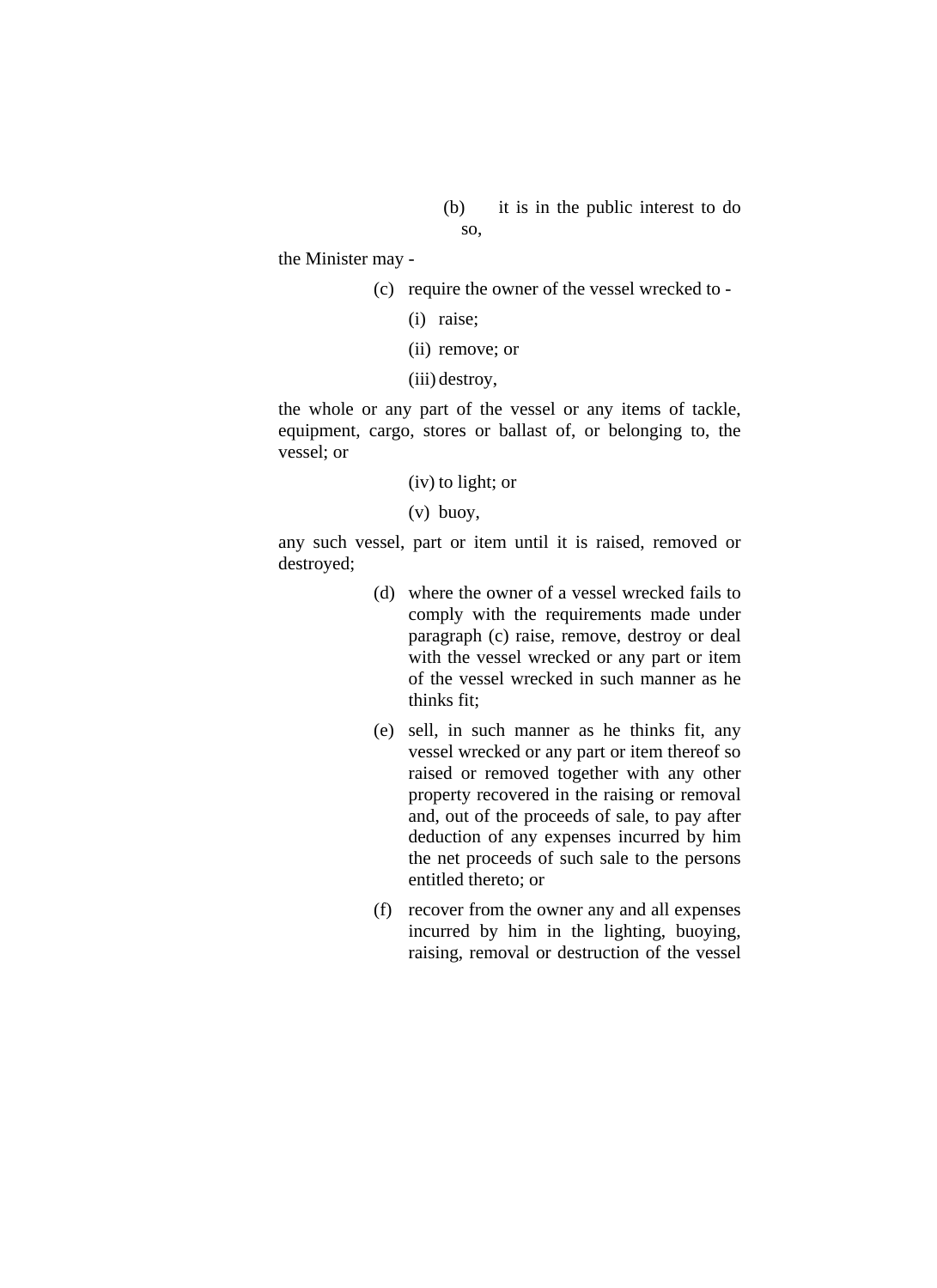wrecked and not recovered from the proceeds of any sale under paragraph (e).

(2) The powers given to the Minister under this section for the removal of vessels wrecked shall be in addition to and not in derogation of any powers given under this Part.

180. (1) Where the Minister is satisfied that -

- (a) because of any thing contained within a vessel wrecked, the vessel wrecked is in a condition which makes it a potential danger to life or to property; and
- (b)the vessel wrecked ought to be protected from unauthorised interference,

he may, by notice published in the Gazette, declare an area around the vessel to be a prohibited area.

(2) A notice published under subsection (1) shall contain a description of the vessel wrecked, the place where the vessel is and the extent of the area declared to be a prohibited area.

(3) Subject to subsection (4), a person who, without the authority in writing of the Minister, enters a prohibited area is guilty of an offence.

(4) A person is not guilty of an offence under subsection (3) if he enters a prohibited area -

- (a) in the exercise of his functions under or for the purpose of any laws;
- (b) out of necessity due to stress of weather or navigation hazard.

 181. (1) Where a vessel is wrecked, stranded or in distress on or near any area of the coast of Seychelles, the receiver in respect of the area shall, subject to subsection (2), take such action as he considers necessary for the preservation  $of -$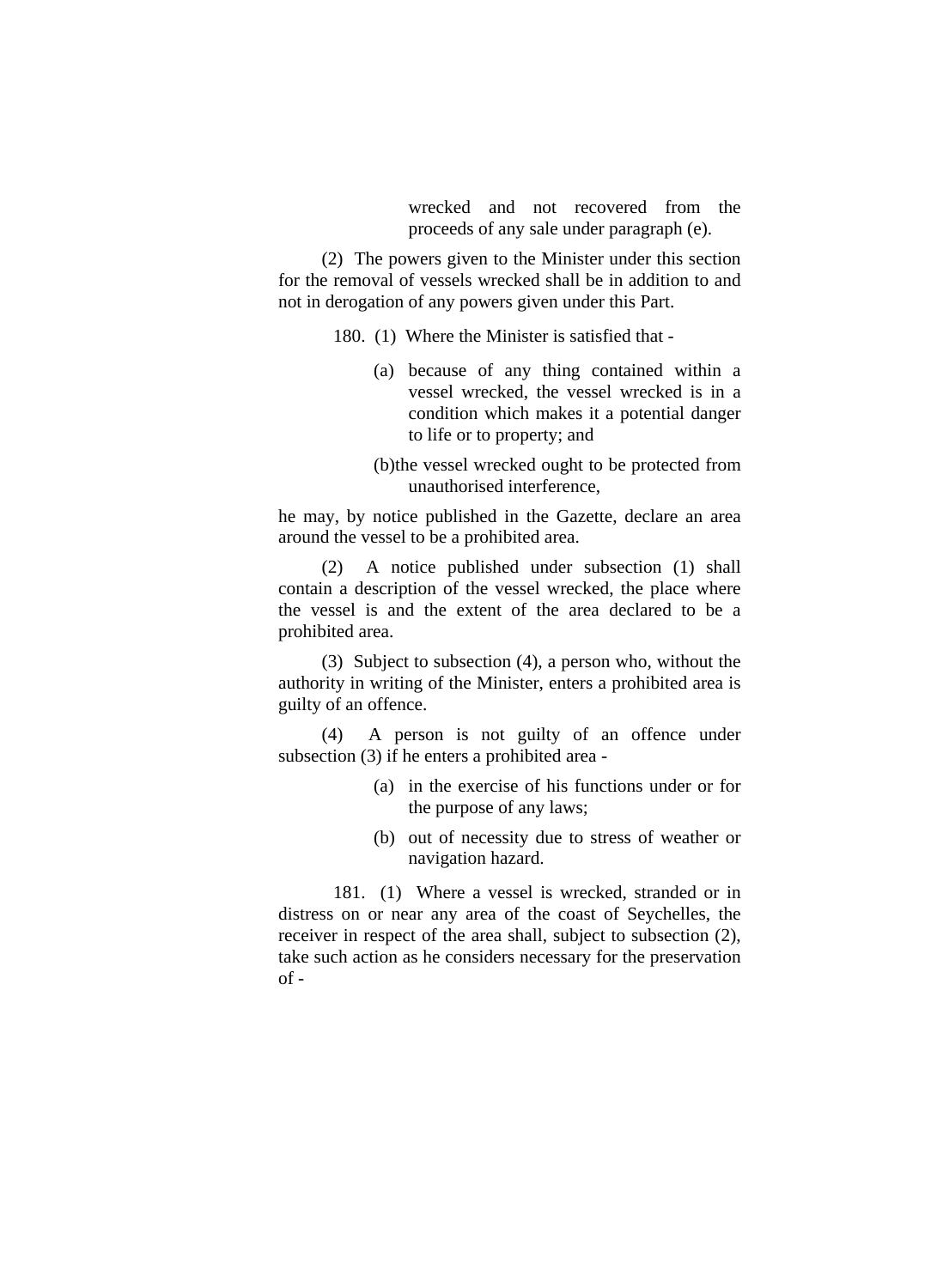- (a) the vessel;
- (b) the lives of persons belonging to the vessel; and
- (c) any wreck coming from the vessel,

until it can be removed to a safe place.

(2) The receiver in respect of the area shall not, pursuant to subsection (1), interfere between the master and crew in reference to the management of the vessel unless requested to do so by the master.

(3) For the purposes of subsection (1), the receiver in respect of the area may -

- (a) requisition
	- (i) the services of any person;
	- (ii) the services of any vessel; or
	- (iii) the use of any vehicle, machinery or equipment that is available;
- (b) enter and pass, with or without other persons, vehicles, machinery and equipment, over any land; and
- (c) deposit wreck on any land.
- (4) A person who
	- (a) fails to comply with a requisition under subsection (3):
	- (b) obstructs a receiver in the exercise of any rights or powers under that subsection; or
	- (c) prevents wreck from remaining on land until it can be removed to a safe place,

is guilty of an offence.

 182. Where the receiver in respect of any area, in relation to a vessel that is wrecked, stranded or in distress -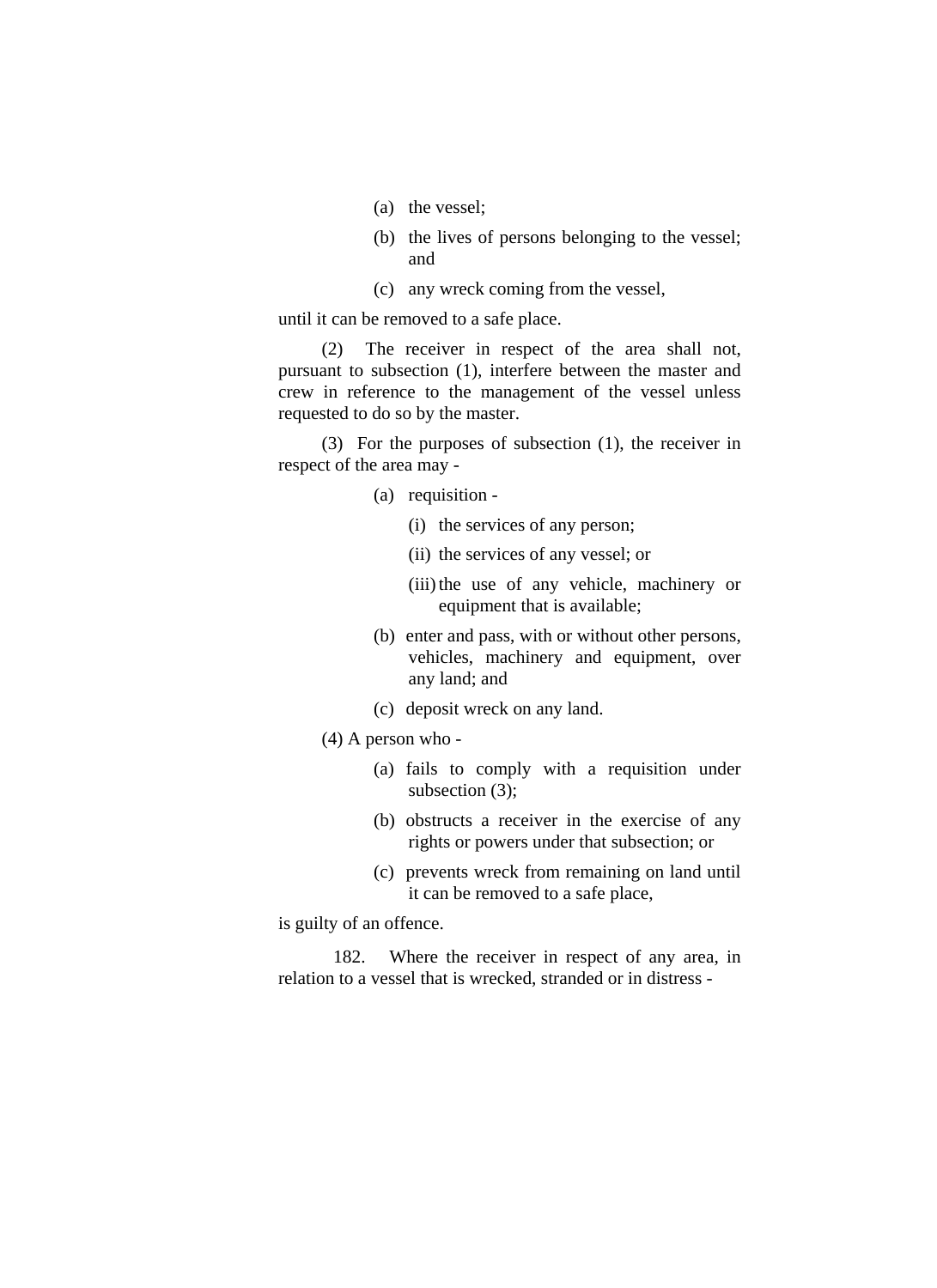- (a) made a requisition under section 181; or
- (b) caused damage to land as a result of the exercise of his powers under that section,

the cost of the requisition or damages shall be a charge on -

- (c) the vessel including its cargo and any property on board; and
- (d) any wreck from the vessel,

as if it were salvage.

 183. (1) A person, other than a receiver in respect of any area in the exercise or performance of his functions, or a person acting under the instruction of a receiver, who without the leave of the master, boards or attempts to board a vessel that is wrecked, stranded or in distress is guilty of an offence.

(2) A person attempting to board a vessel in contravention of subsection (1) may be repelled by the master using force as is reasonable in the circumstances.

 184. A person who, in relation to a vessel that is wrecked or stranded or in danger of becoming wrecked or stranded, or is otherwise in distress -

- (a) impedes or hinders or endeavours in any way to impede or hinder the saving of the vessel or the life of a person belonging to the vessel or any property from it;
- (b) plunders any vessel;
- (c) secrets any wreck or defaces or obliterates any marks thereon; or
- (d) wrongfully removes or carries away any wrecks,

is guilty of an offence.

*Dealing with Wreck*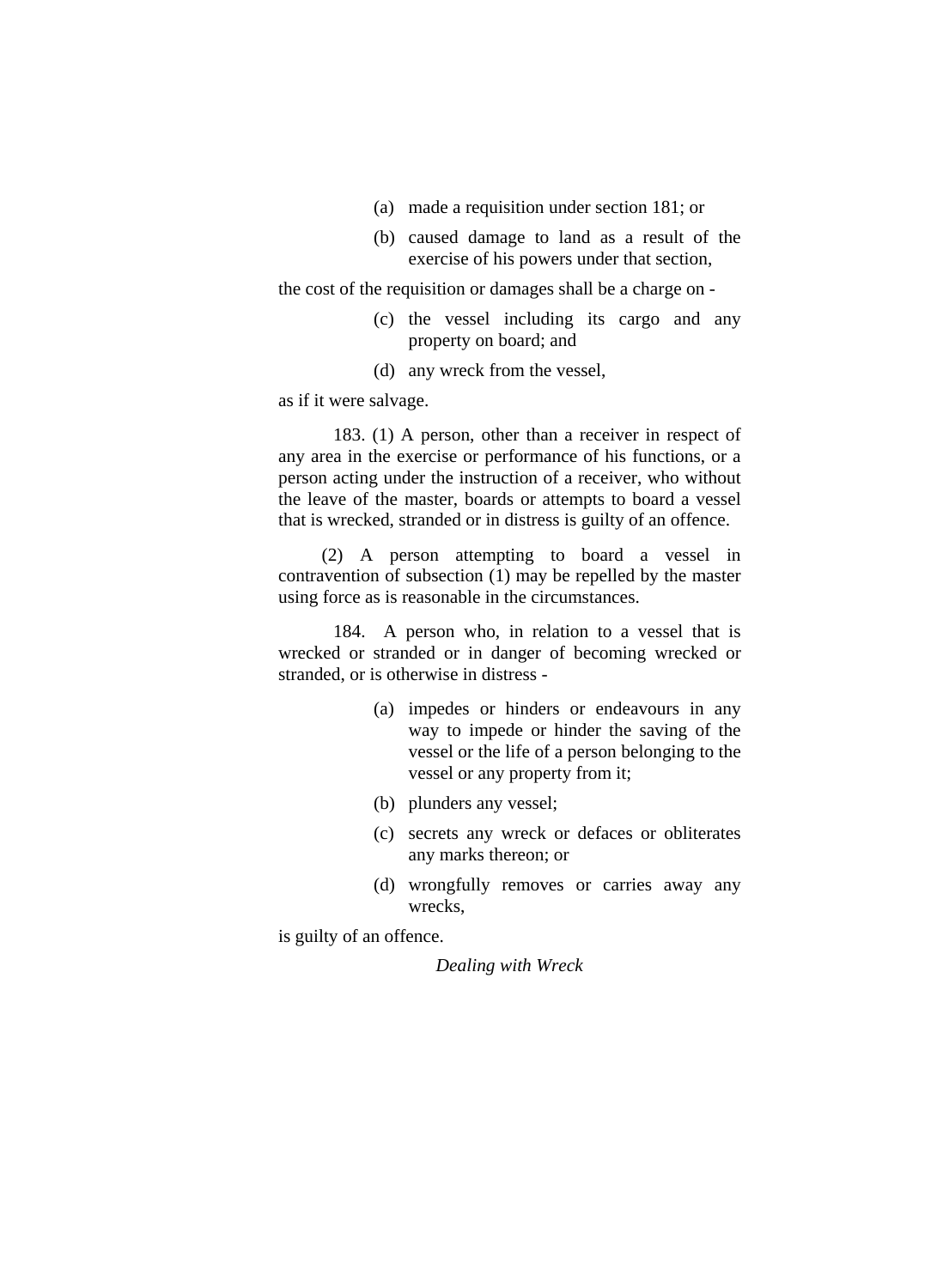185. (1) A person including the owner of wreck, who -

- (a) finds or takes possession of any wreck within the jurisdiction of Seychelles; or
- (b) having found or taken possession of any wreck outside that jurisdiction brings the wreck into that jurisdiction,

shall notify, in writing, the receiver in respect of the area where he found or took possession of the wreck or, in the case referred to in paragraph (b), in respect of the area where he brought the wreck into the jurisdiction on finding or taking possession of it outside that jurisdiction.

(2) A person who fails or refuses without reasonable cause (the burden of proof of which is on him) to give the notice required under subsection (1) is guilty of an offence.

186. (1) The receiver in respect of any area may -

- (a) take possession of any wreck within that area; or
- (b) by written notice require a person to deliver up to him any wreck within that area.

(2) A person who fails to refuses without reasonable cause (the burden of proof of which is on him) to comply with a notice under subsection (1) is guilty of an offence.

 187. (1) Where a receiver in respect of an area in the exercise or performance of his functions takes possession of any wreck, he shall, within 48 hours of doing so, transmit to the Collector of Customs a description of the wreck and of any marks by which it is distinguished.

(2) The Collector of Customs shall, as soon as possible after the description of any wreck is transmitted to him pursuant to subsection (1), cause a notice giving that description to be posted in the Customs House.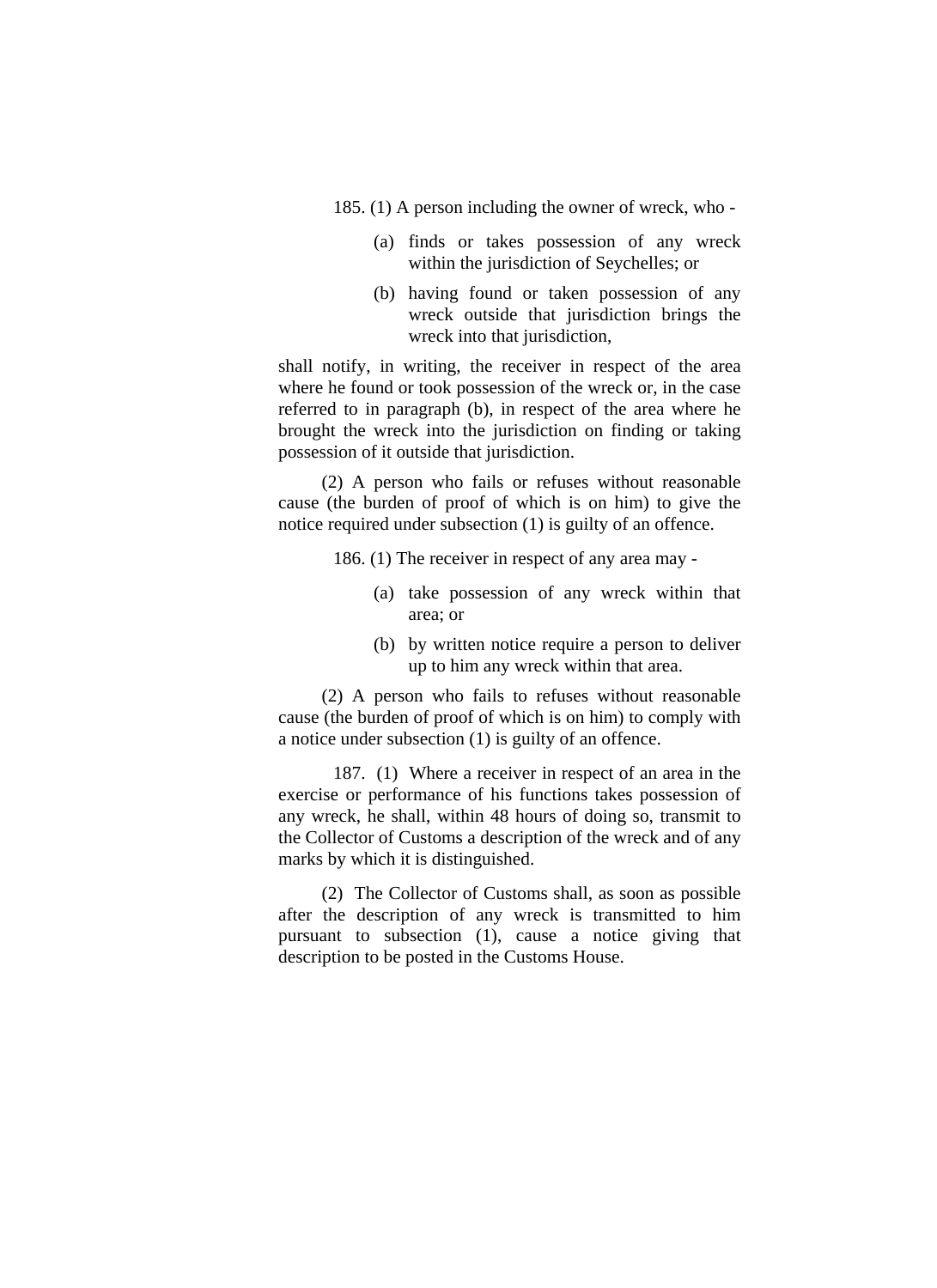188. (1) The owner of any wreck in possession of a receiver, upon establishing his claim to the wreck to the satisfaction of the receiver within 12 months from the time at which the wreck came into the possession of the receiver, shall, upon paying the salvage, fees and expenses due, be entitled to have the wreck or the proceeds thereof delivered to him.

(2) For the purposes of subsection (1), in the absence of the owner or an agent appointed by him, where -

- (a) any wreck from a foreign vessel that immediately before becoming wreck was not cargo, the diplomatic representative of the country to which the vessel belongs resident in Seychelles or, if no such representative is so resident, resident in the country nearest to Mahe, is deemed to be the agent of the owner; and
- (b) any wreck from a foreign vessel that, immediately before becoming wreck, was cargo owned by a person who was, at the time, a citizen of a country other than Seychelles, the diplomatic representative of the country of which the person was a citizen resident in Seychelles or, if no such representative is so resident, resident in the country nearest to Mahe, is deemed to be the agent of the owner.

 189. (1) A receiver may, at any time, sell wreck in his custody if in his opinion -

- (a) it is under the value of Rs.1,000.00;
- (b) it is so much damaged or of so perishable nature that it cannot with advantage be kept; or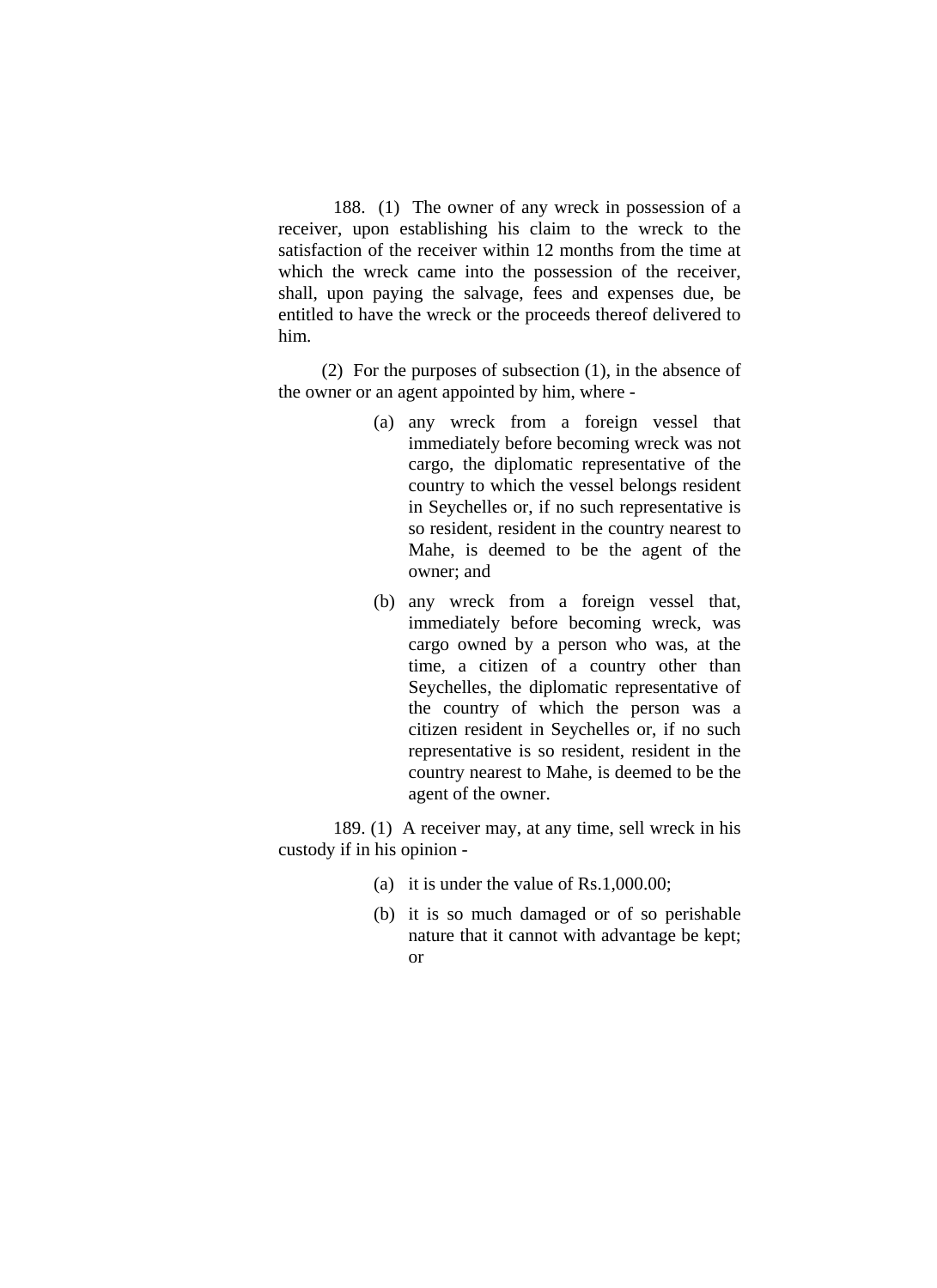(c) it is not of sufficient value to pay for warehousing,

and the proceeds of the sale shall, after defraying the expenses thereof, be held in such manner as the receiver so directs for the same purposes and subject to the same claims, rights and liabilities as if the wreck had remained unsold.

(2) When a wreck has been in the possession of a receiver for a period of 12 months and no claim to the ownership of the wreck has been proved to the satisfaction of the receiver, he may sell the wreck and pay the proceeds (if any) into the Consolidated Fund.

 190. (1) Where, in respect of wreck that comes into his possession, a receiver has complied with sections 185 to 189, he is discharged from liability in respect of that wreck.

(2) The discharge from liability of a receiver under subsection (1) shall not prejudice or affect any question that may be raised by third parties concerning the right or title to any wreck.

 191. Where a dispute arises as to the title to any wreck, it may be determined as if it were a dispute as to salvage under sections 195 to 200.

 192. A person who, without the prior written approval of the Minister, removes from the jurisdiction of Seychelles -

- (a) any vessel that has been wrecked, stranded or abandoned; or
- (b) any wreck that is found or has been brought, within the jurisdiction,

is guilty of an offence.

#### *SALVAGE*

193. Where -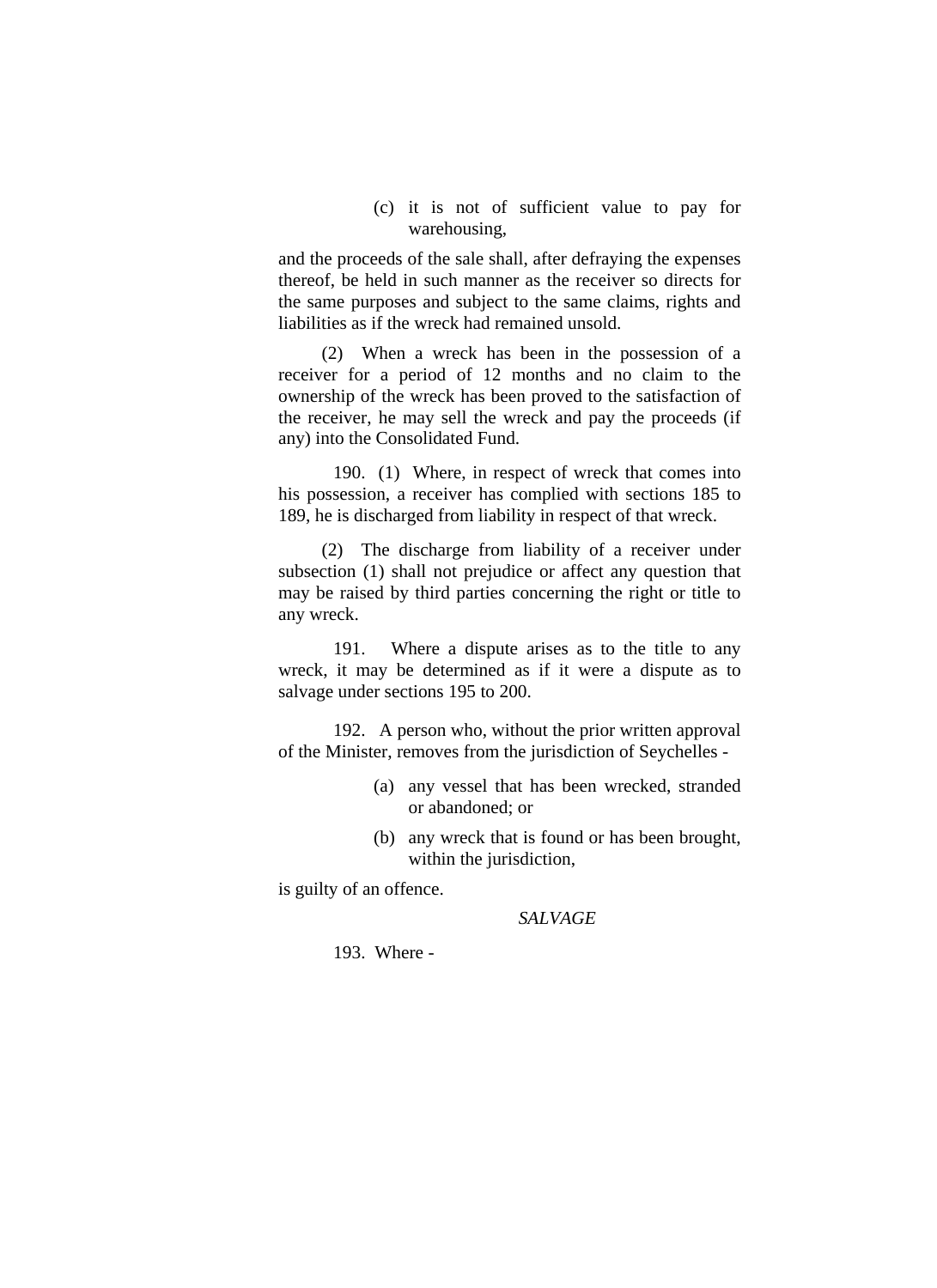- (a) within the jurisdiction of Seychelles, any services are rendered in saving life from a vessel; or
- (b) outside the jurisdiction of Seychelles, any services are rendered in saving life from a vessel that is registered under this Act,

and a vessel, or any cargo, machinery or equipment from the vessel, is saved, the salvor is entitled to the payment of salvage by the owners of the vesel, cargo, machinery or equipment.

(2) Salvage in respect of the saving of life is payable in priority to all other claims for salvage.

(3) Where -

- (a) salvage is payable in respect of the saving of life; and
- (b) the value of the vessel, cargo, machinery or equipment saved (if any) is insufficient to pay the amount of salvage payable;

the Minister may, in his discretion, pay to the salvor from funds appropriated for the purposes such sum as he thinks fit in whole or part satisfaction of the amount of salvage.

 194. Where a vessel is wrecked, stranded or in distress within the jurisdiction of Seychelles and services are rendered by a person -

- (a) assisting the vessel;
- (b) saving cargo or property from the vessel; or
- (c) saving any wreck,

salvage is payable to the salvor by the owner of the vessel, cargo, property or wreck.

*Procedure in Salvage*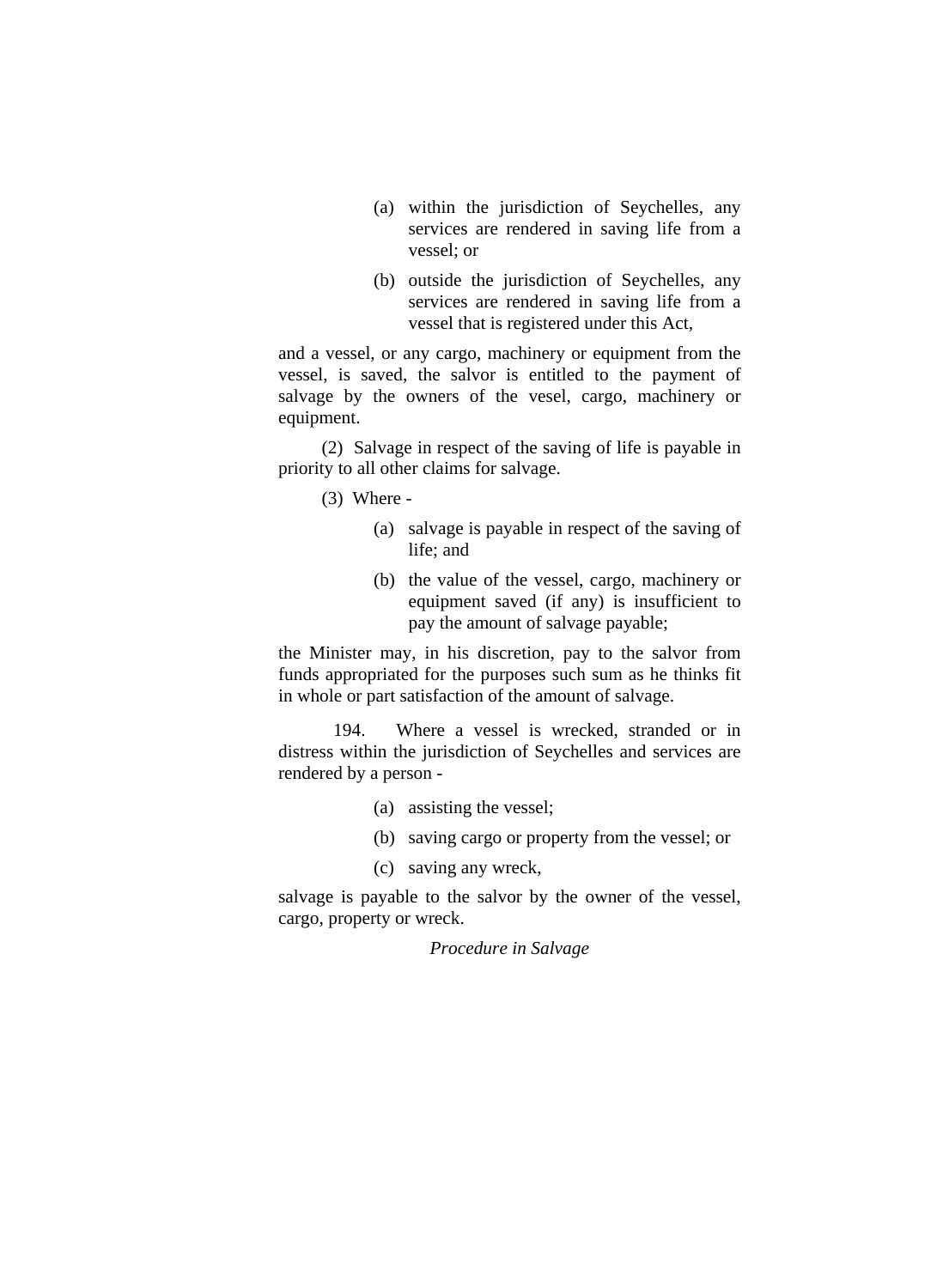195. Where there is a dispute as to salvage, whether in respect of the saving of life or of property and the dispute is not settled by agreement, arbirtation or otherwise, the dispute shall be determined by the Court.

 196. (1) Where salvage is due to a person under this Part, the receiver concerned shall -

- (a) in the case of salvage due in respect of services rendered in -
	- (i) assisting a vessel;
	- (ii) saving life from the vessel; or
	- (iii) saving cargo or property from the vessel;

detain the vessel, the cargo or property; and

(b) in the case of salvage due in respect of the saving of any wreck, and the wreck is not sold as unclaimed, detain the wreck.

(2) Where a vessel, cargo or property is detained under subsection (1), the receiver concerned shall

- (a) notify the owner of any detained vessel, cargo or property, if the owner is known to him, of its detention; and
- (b) retain possession of the detained vessel, cargo or property until payment is made for the salvage or until otherwise ordered by the Court.

(3) A receiver may release any detained vessel, cargo or property on receipt of adequate security.

 197. (1) Where a dispute as to salvage has been referred to the Court, the receiver concerned shall deal with any vessel, cargo or property detained under section 196 as the Court orders.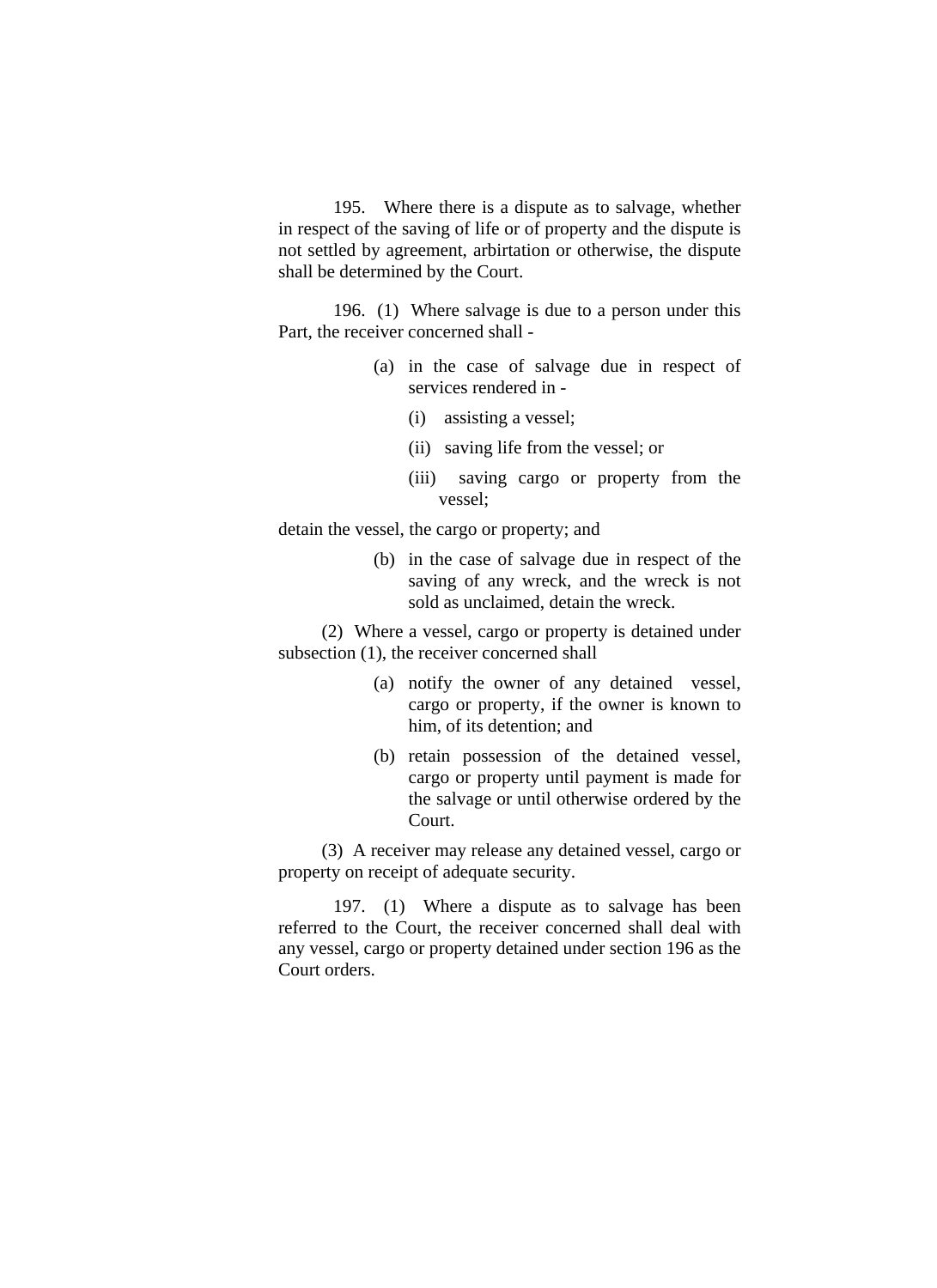(2) Where, subject to subsection (1), in the case of vessels, cargo or property detained under section 196 the amount of salvage due to a salvor is not disputed, and the amount due is not paid within 20 days of the date agreed for payment, the receiver may sell the detained vessel, cargo or property.

- (3) After payment of
	- (a) any fees payable to, and any expenses incurred by, the receiver in respect of the vessel, cargo or property and of its sale; and
	- (b) salvage,

the balance proceeds (if any) of the sale of detained vessel, cargo or property shall be paid to the person legally entitled to the proceeds.

198. (1) Where -

- (a) services are rendered for which salvage is claimed and the salvor voluntarily agrees to abandon his lien on the vessel, cargo or property alleged to be salved; and
- (b) the master or owner, whether principal or agent -
	- (i) enters into a written agreement to abide the decisions of the Court or of a court of competent jurisdiction in another country; and
	- (ii) gives security on that behalf in an amount agreed on by the parties to the agreement,

the agreement shall bind the vessel, cargo and property, and the respective owners of the vessel, cargo and property, and the owners for the time being thereof, for the salvage that may be adjudged to be payable to the extent of the security given.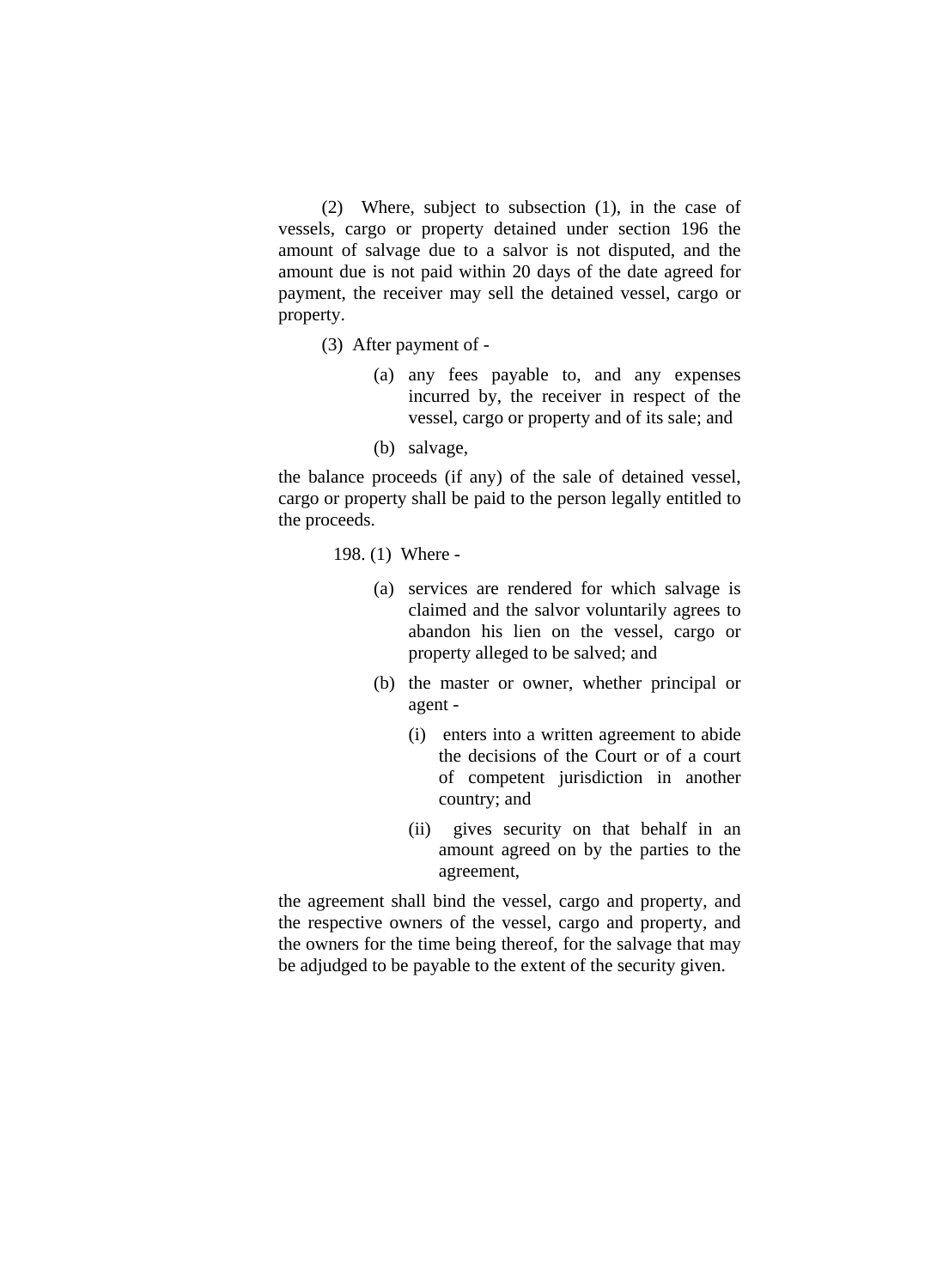(2) Where security has been given for the performance of an agreement under this section, the person with whom the security is lodged shall deal with it as the court adjudicating on the agreement directs.

(3) Where an agreement that corresponds to an agreement under this section is made under the corresponding provisions of the law in force in another country, and that agreement provides that the parties thereto will abide by the decision of a court of competent jurisdiction in Seychelles, the Court shall have power to adjudicate on and enforce the agreement.

(4) The Court shall have power to enforce, and shall assist a court of competent jurisdiction in another country in enforcing an agreement made under this section or under the corresponding provisions of the law of any other country.

 199. (1) Where two or more persons claim payment of the salvage, the Court may, on the application of a claimant, cause the amount of salvage to be apportioned amongst the persons entitled to it in such a manner as it thinks fit.

(2) Where a dispute arises under subsection (1), between the owner of, or the master of, or any other person in the service of a foreign vessel, the Court shall, in apportioning salvage, have regard to the laws of the country to which the vessel belonged at the time the salvage services were rendered.

 200. An action in respect of salvage services may not be brought after the end of 2 years from the date when the salvage services were rendered.

201. Where a receiver has -

- (a) attended at the site of a stranded vessel or wreck;
- (b) taken possession of any wreck under this Part;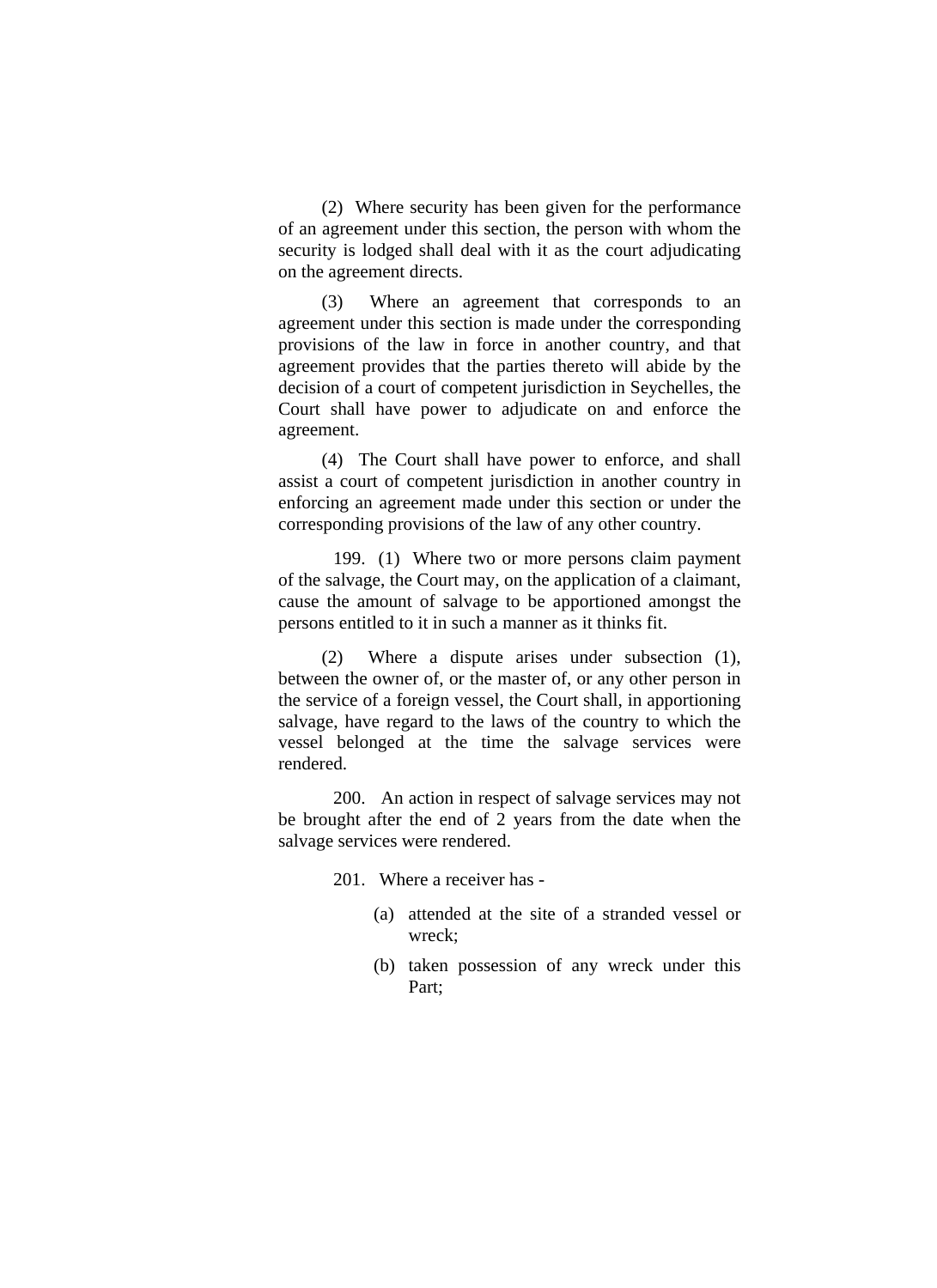(c) acted in pursuance of his powers under this Part in relation to a vessel that is wrecked, stranded or in distress,

fees as prescribed shall be payable to the receiver.

202. (1) Where -

- (a) a receiver is entitled to fees payable under section 201; or
- (b) a receiver has incurred costs and expenses in acting in pursuance of his powers under this Part, and those costs and expenses are not otherwise recovered,

the receiver may institute proceedings for the payment of fees or recovery of costs and expenses, as the case may be.

(2) In addition to his rights and remedies under subsection (1), a receiver has, in respect of costs and expenses incurred under this Part, the same rights and remedies as a salvor has in respect of salvage.

(3) In the event of a dispute concerning the nature or amount of costs and expenses incurred by a receiver under this Part, the matter shall be determined by the Minister, whose decision is final.

 203. The Regulations may make provision for and in relation to -

- (a) the manner in which notice or wreck found or taken possession of shall be given to a receiver;
- (b) the manner in which a receiver shall give notice that he has taken possession of wreck;
- (c) the manner in which a receiver may sell, deal with or otherwise dispose of any wreck in his possession; and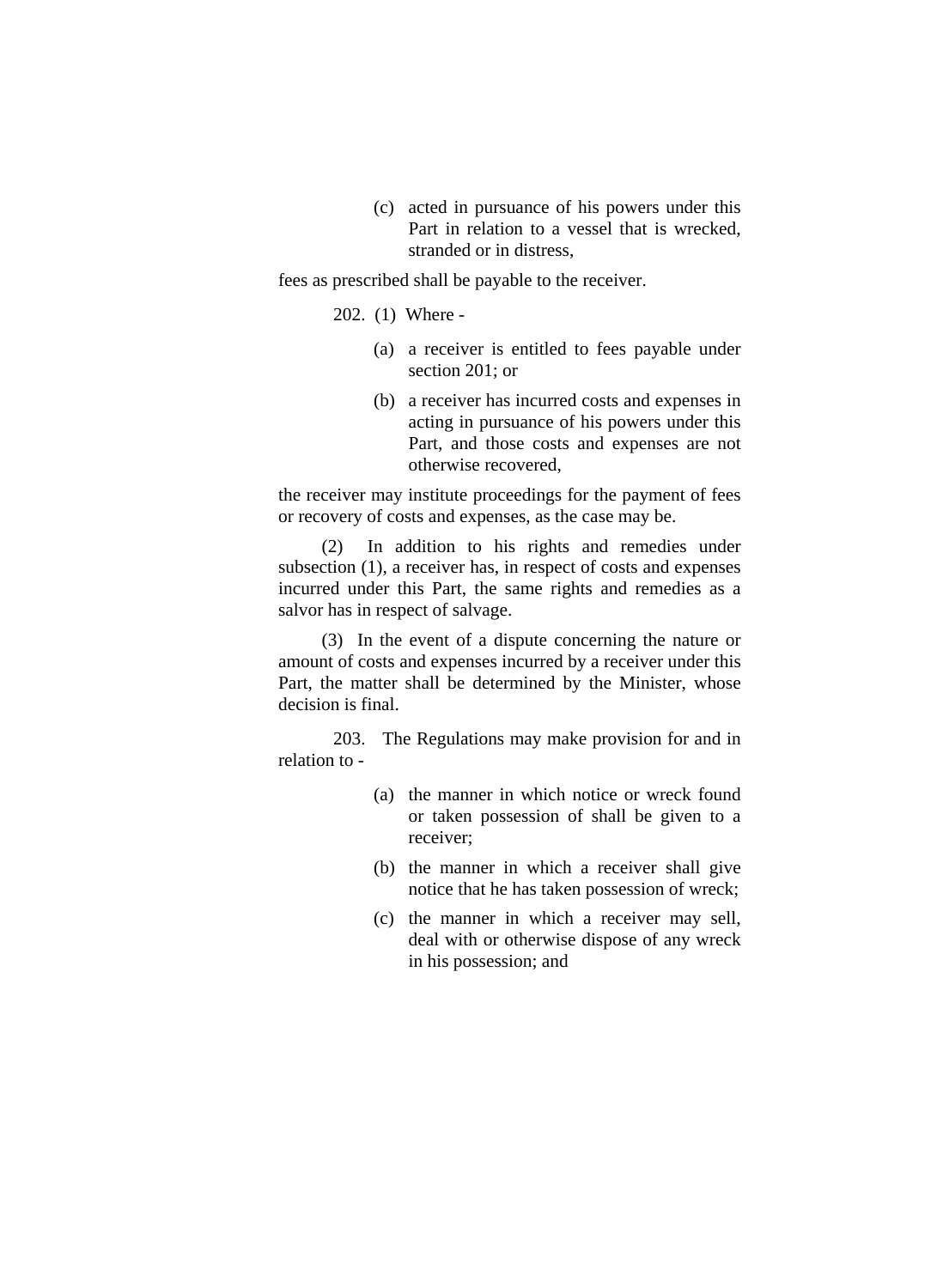(d) the fees and expenses, and the payment thereof, for services rendered by a receiver.

## **PART XII**

## *SHIPPING CASUALTIES*

 204. (1) Where any of the following casualties have occurred, that is to say -

- (a) the loss or presumed loss, stranding grounding, abandonment of, or damage to a ship;
- (b) a loss of life caused by fire on board, or by any accident to, a ship or ship's boat, or by any accident occurring on board a ship or ship's boat; or
- (c) any damage caused by a ship,

and, at the time it occurred, the ship was registered under this Act, or a ship in relation to which section 81 applies, or the ship or boat was within Seychelles or the territorial waters thereof,

- (d) the owner or master of the ship shall, as soon as practicable report the casualty to the Harbour Master, provide to him or to such other person as he may specify a report in writing; and
- (e) the Minister may
	- (i) cause a preliminary investigation into the casualty to be held by a person appointed for the purpose by the Minister; and
	- (ii) whether or not preliminary investigation into the casualty has been held, cause a Marine Inquiry to be held.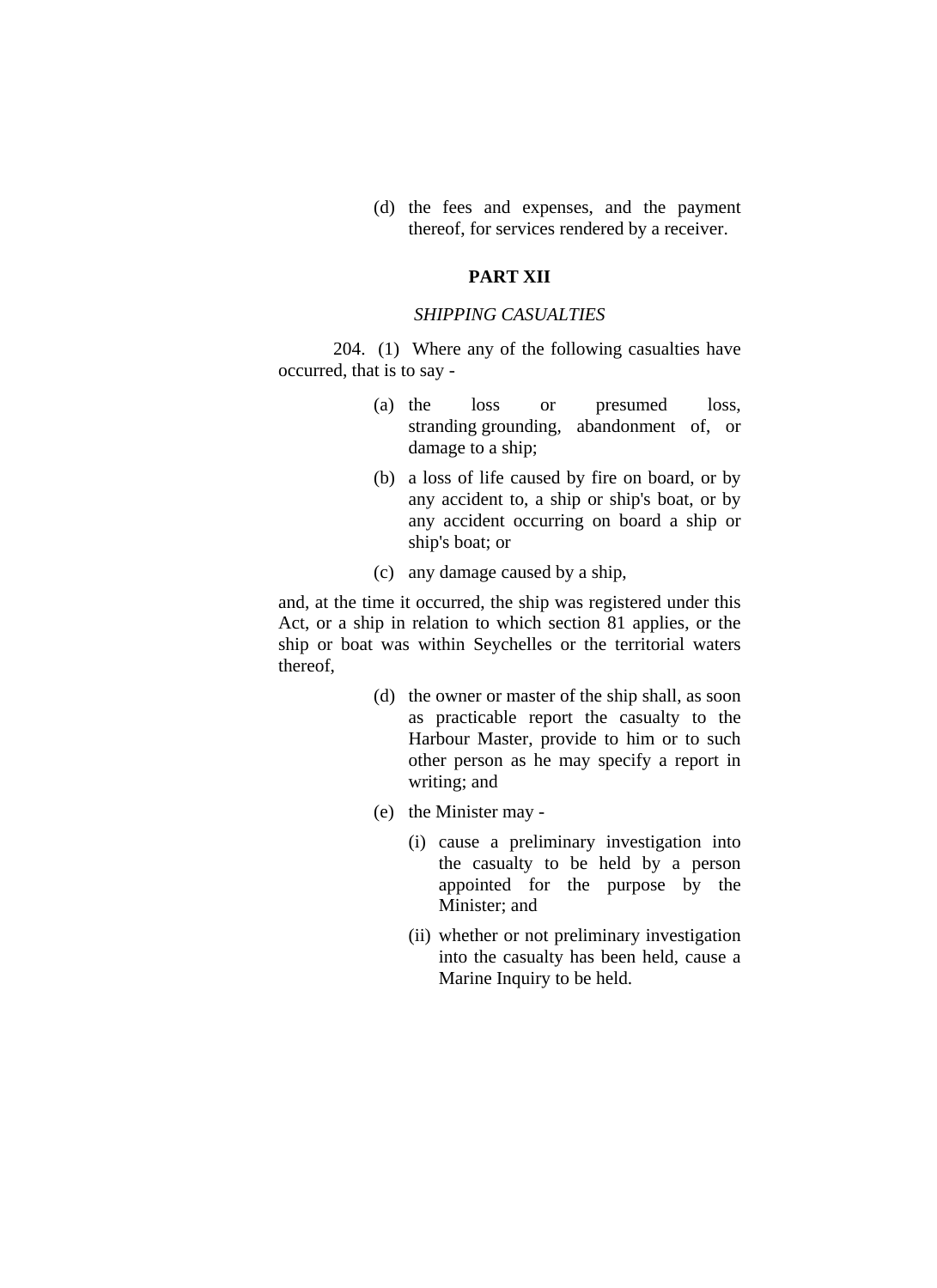(2) If the owner or master fails without reasonable cause to comply with subsection (1) (d) he is guilty of an offence.

(3) Nothing in subsection (1) shall preclude the Harbour Master from investigating into the casualty and making such order as he may deem just or necessary in the interest of safety of shipping, protection of life or the environment, and where the orders are not complied with by the owner or master of the vessel, from taking such measure as may be just or necessary in the circumstances.

 205. Where the Minister causes a preliminary investigation to be carried out under section 204 the person carrying out the preliminary investigation -

- (a) may
	- (i) go on board any ship involved in the casuality;
	- (ii) require any person to answer questions relating to the casuality; and
	- (iii) require the production to him of any certificate relating to any ship involved in the casuality; and
- (b) shall upon conclusion of the investigation send to the Minister a report containing a full statement of the case and of his opinion thereon, accompanied by such report on or extracts from the evidence and such observations as he thinks fit.

 206. (1) Where the Minister causes a Marine Inquiry to be held under section 204 he shall -

- (a) appoint a person to conduct the Marine Inquiry; and
- (b) nominate two assessors to assist that person.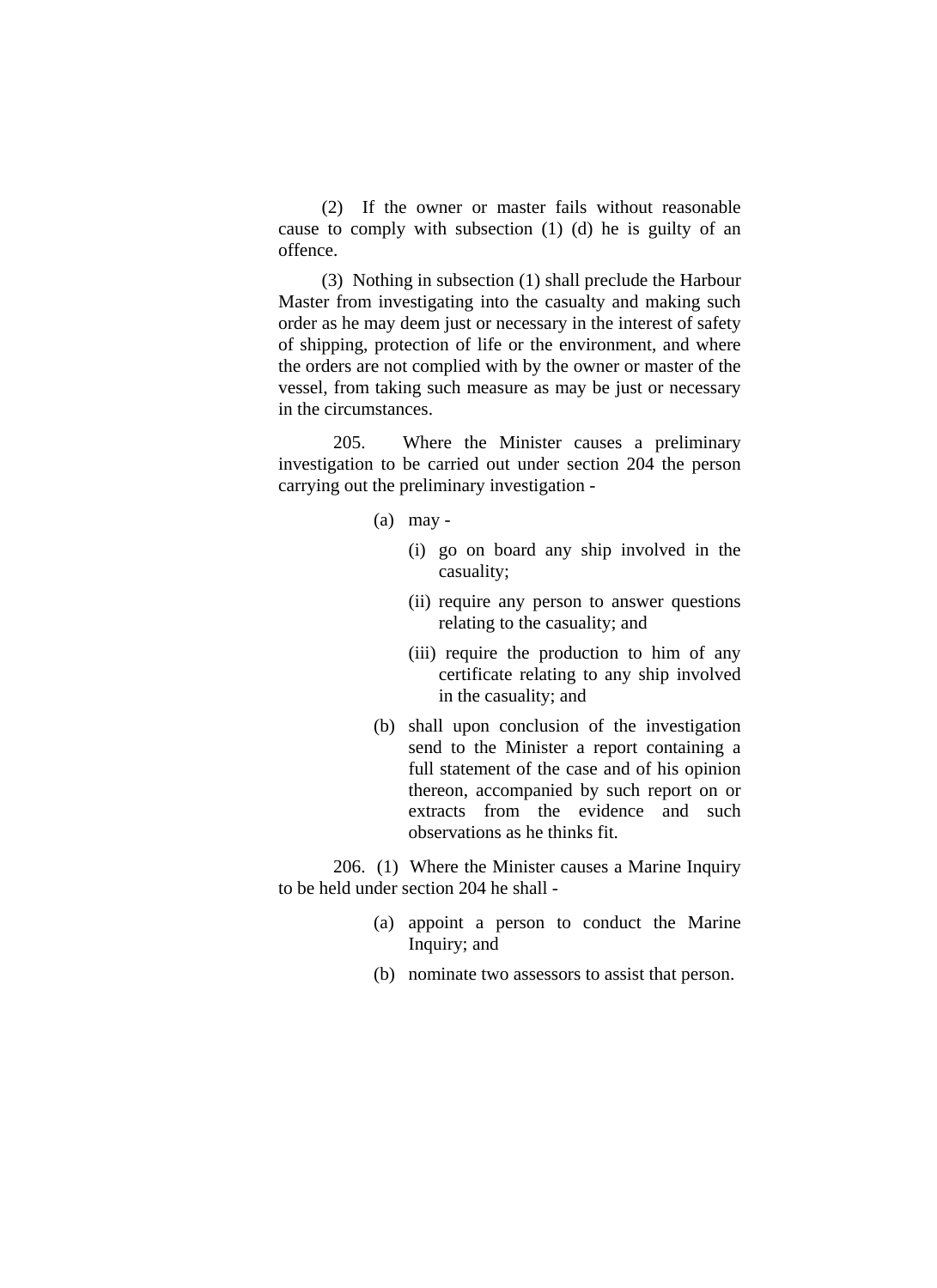(2) In any case where a question as to the cancellation or suspension of a certificate of competency is likely to arise, the assessors nominated pursuant to subsection (1) (b) shall hold certificate of equivalent or higher rank to those held by the person whose certificate may be cancelled suspended; but the proceedings before a Marine Inquiry shall not be challenged on the ground of alleged failure to comply with the requirement of this subsection.

(3) The person appointed and any assessor nominated under subsection (1) may -

- (a) go on board any ship;
- (b) require any person to answer questions relating to the casuality; and
- (c) require the production to him of any document or certificate relating to any ship involved in the casualty.

(4) On the conclusion of an inquiry under section 204 the person appointed under subsection (1) shall make a full report in writing to the Minister setting out the results of the inquiry.

(5) The Regulations may make provision with respect to proceedings in any Marine Inquiry.

 207. (1) Where, as a result of a Marine Inquiry, the person conducting the inquiry is satisfied that a master or a qualified officer or seaman -

- (a) is unfit to discharge his duties because of
	- (i) incompetence;
	- (ii) misconduct; or
	- (iii) any other reasons;
- (b) has been seriously negligent in the discharge of his duties; or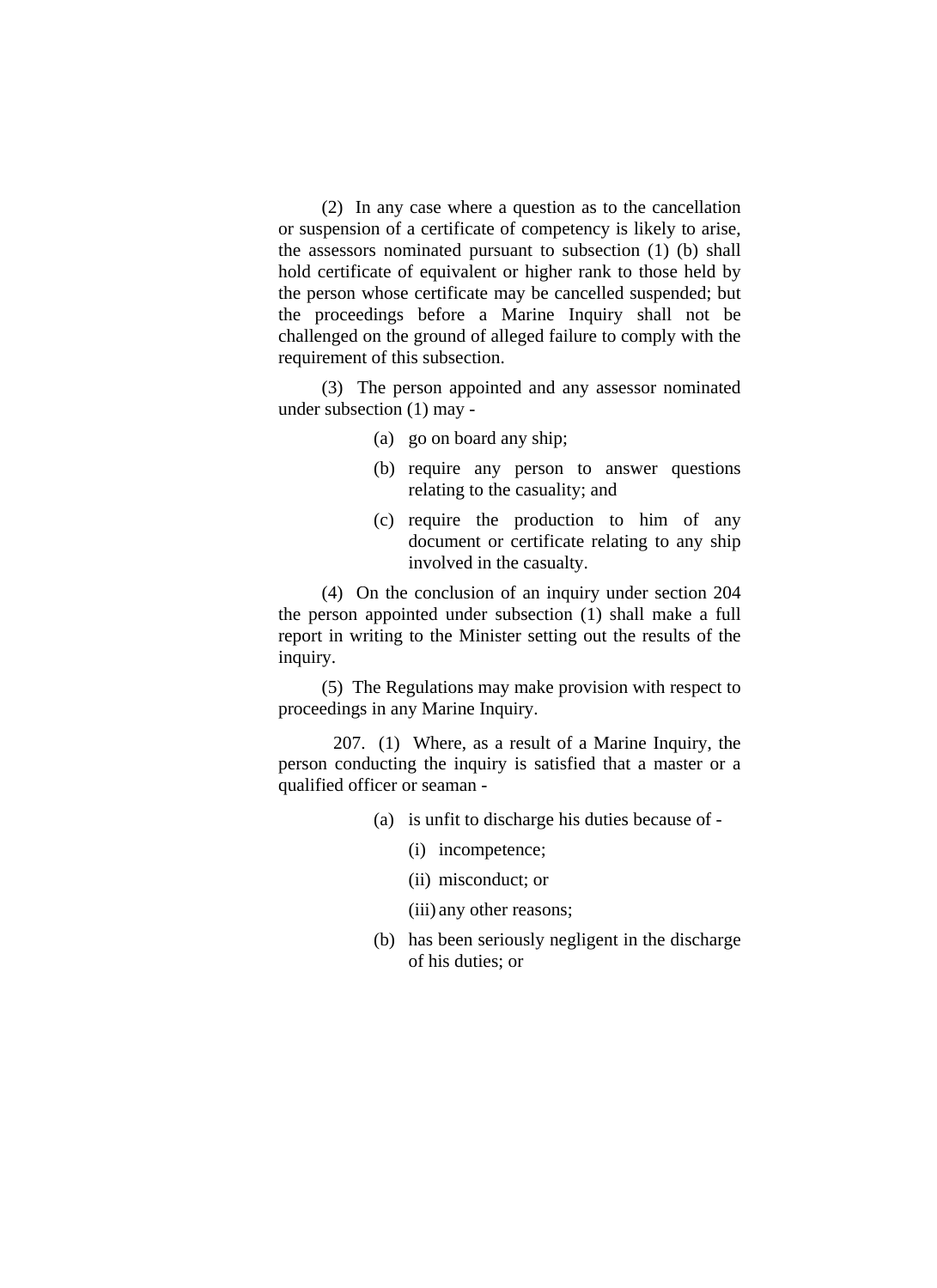(c) has failed to give assistance and information required by section 97, and, in a case coming under paragraph (a) or (b), is further satisfied that the unfitness or negligence caused or contributed to the casualty,

that person may -

- (d) order the cancellation or suspension of any certificate of competency of the master, qualified officer or other seaman; or
- (e) censure the master, qualified officer or other seaman.

 208. (1) Subjection to subsection (5), where it appears to the Marine Board that a person who is the holder of a certificate issued under regulations made pursuant to section 130 is unfit to be the holder of such a certificate, whether by reason of incompetence or misconduct or for any other reason, the Board may give the holder notice in writing that it is considering the cancellation or suspension of the certificate.

(2) The notice must state the reasons why it appears to the Marine Board that the holder is unfit to be the holder of such a certificate and must state that within a period specified in the notice, or such longer period as the Board may allow, the holder may make written representations to the Board or make oral representations to the Board.

(3) After considering any representations made in accordance with subsection (2) the Board shall decide whether or not to cancel or suspend the certificate and shall give the holder written notice of its decision.

(4) Where the decision is to cancel or suspend the certificate the notice shall state the date from which the cancellation is to take effect, or the date from which and the period for which the suspension is to take effect, and shall require the holder to deliver the certificate to the Marine Board not later than the date so specified.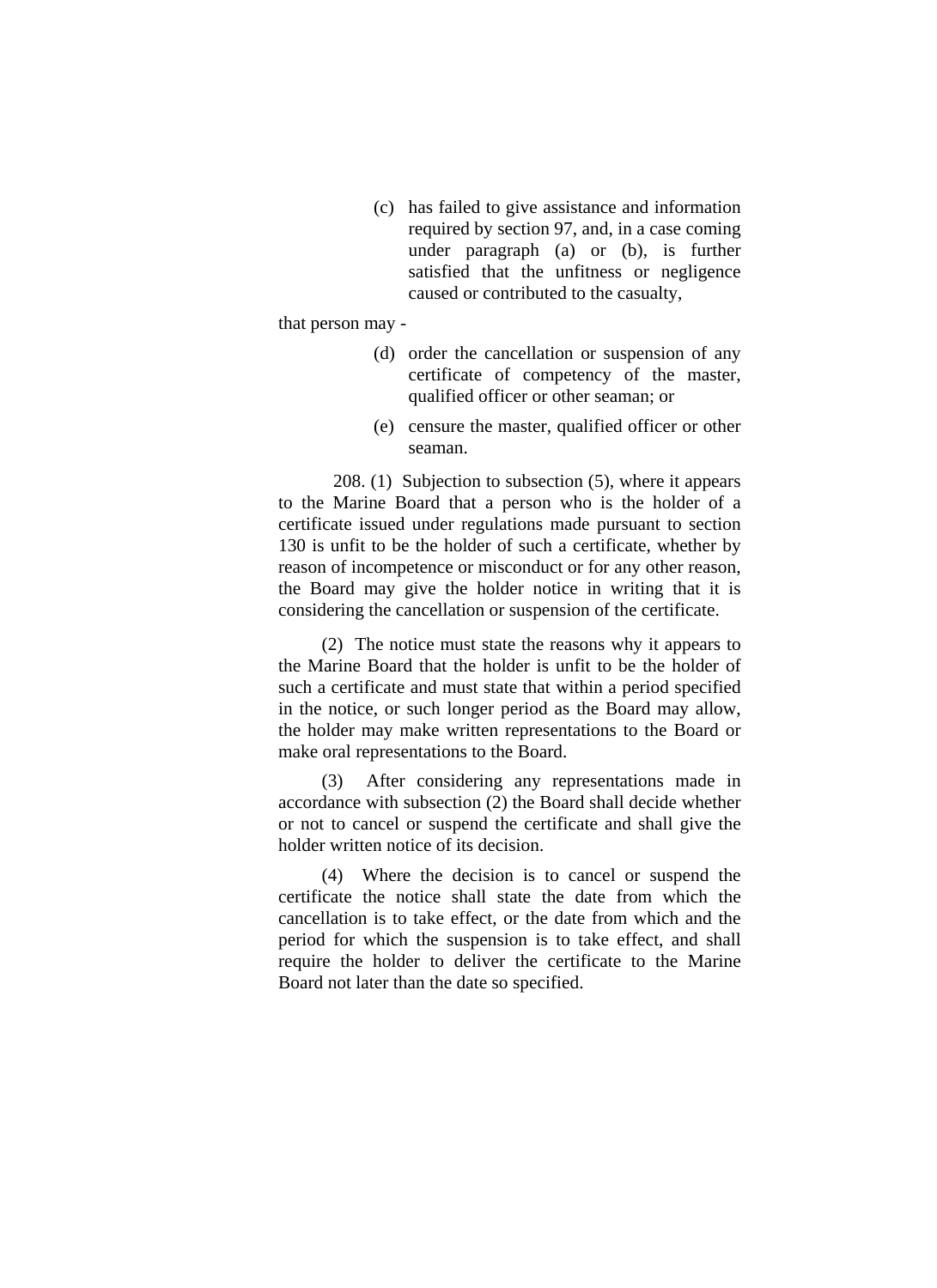(5) The Marine Board shall not exercise the power under subsection (1) on the basis of any behaviour which has been taken into account in a Marine Inquiry conducted pursuant to section 206.

 209. Where a certificate is ordered to be cancelled or suspended or is cancelled or suspended and the holder fails to deliver up the certificate as required under this Part, he is guilty of an offence.

 210. (1) Where a Marine Inquiry has been held under this Part, the Minister may order ther whole of part of a case to be reheard, and shall do so if -

- (a) new and important evidence which could not be produced at the inquiry has been discoverd; or
- (b) there appears to the Minister to be other grounds for suspecting that a miscarriage of justice may have occurred.

(2) Where a certificate has been cancelled or suspended under this Part by a Marine Inquiry under section 207 or by the Marine Board under section 208, the Minister may -

- (a) on the recommendation of the Marine Inquiry or the Marine Board; or
- (b) if he is of the opinion that the circumstance of the case require it,

order the issue to the master, qualified officer of other seaman concerned of a new certificate of a lower grade in place of the cancelled or suspended certificate.

 211. (1) Subject to subsection (2), where under this Part -

- (a) the certificate of a master, qualified officer or other seaman is cancelled or suspended;
- (b) any such person is censured;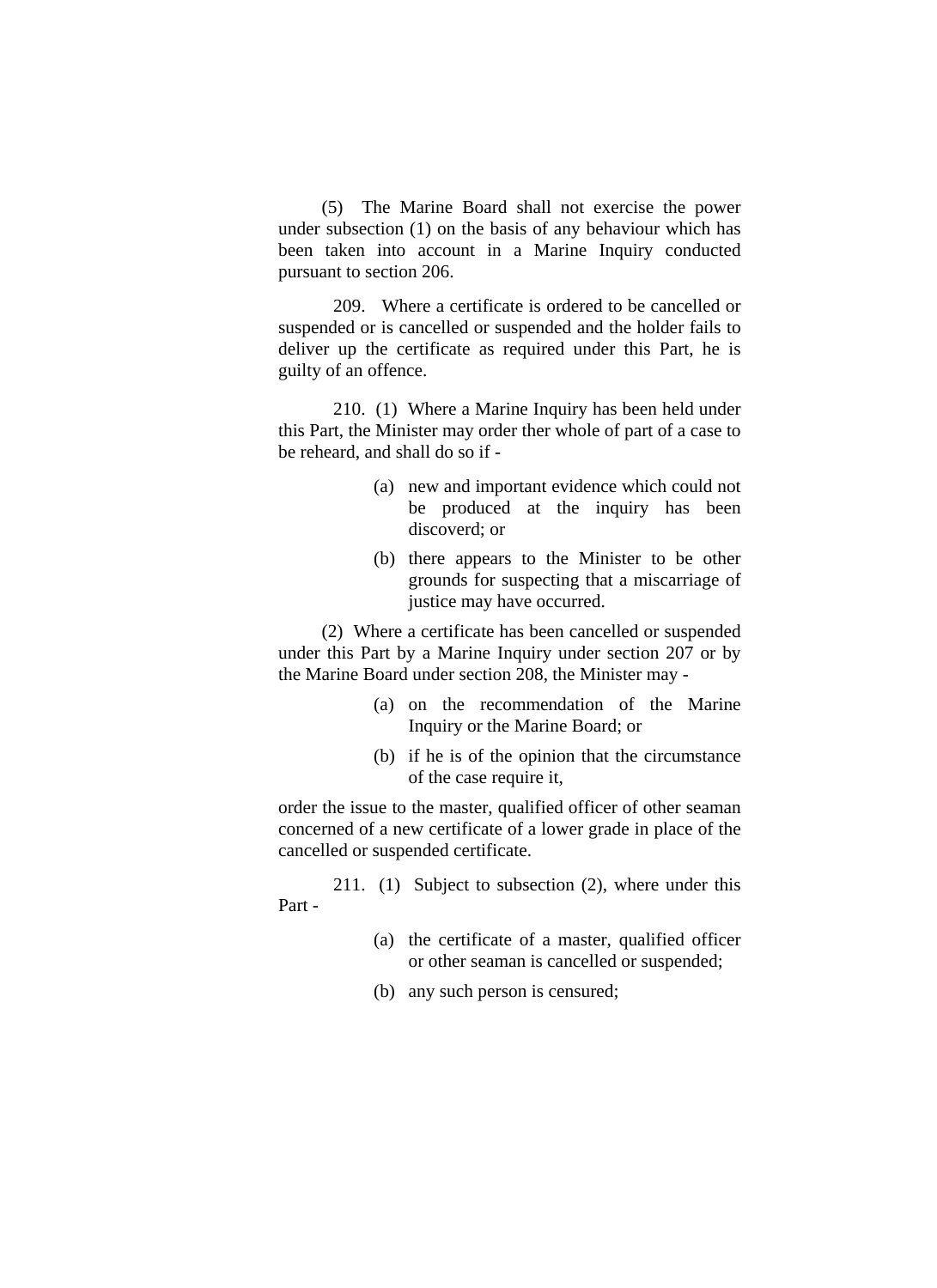- (c) the costs or part of the costs of an inquiry are awarded by a Marine Inquiry against any person; or
- (d) the Marine Inquiry has found that the casualty has been caused or contributed to by the wrongful act of any person,

the master, qualified officer or other seaman in the case of (a) or (b), and in the case of (c) or (d) any person who has appeared at the hearing and is affected by the decision of the Marine Inquiry, may appeal to the Supreme Court and the Court may make such order as the justice of the case required.

(2) The Chief Justice may make rules of court regulating the procedure in appeals under subsection (1) and until such rules are made the procedure relating to appeals to the Supreme Court from a decision of a magistrates' court in civil proceedings shall apply.

## **PART XII**

# *LIMITATION AND DIVISION OF LIABILITY*

## *Limitation of Liability*

212. (1) In this Part -

 'gold franc' means a unit consisting of 65.5 milligrams of millesimal fineness of 900;

 'motor ship' includes a steamship and other ship propelled by machinery;

 'sailing ship' means a ship having sufficient sail area to be capable of being navigated under sail whether fitted with mechanical means of propulsion or not;

 'ship' includes every description of lighter, barge or like vessel, however propelled, and any structure launched and intended for use in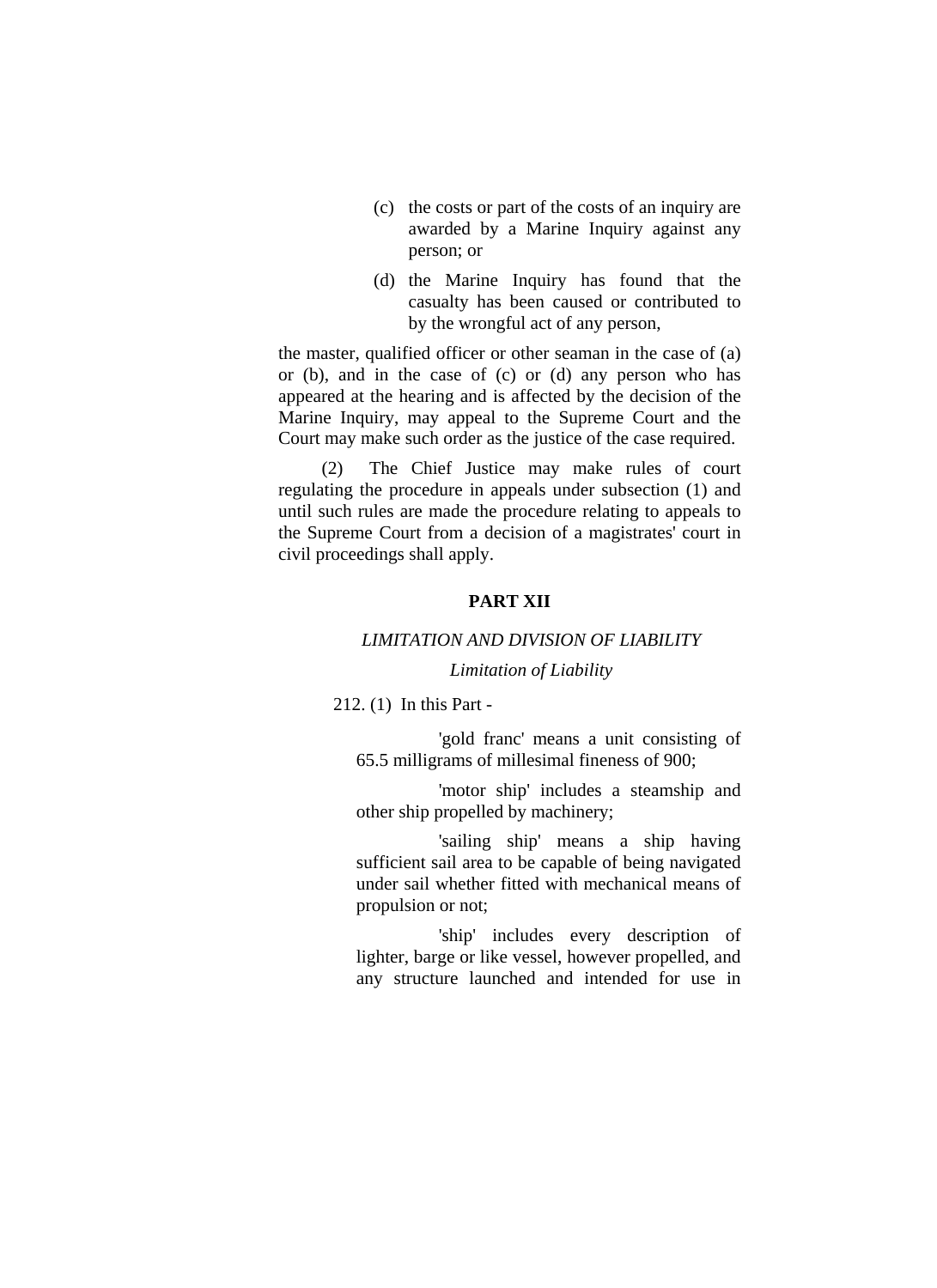navigation as a ship or a part of a ship, and any vessel belonging to the Defence Forces.

(2) The Minister may, from time to time, by notice published in the Gazette, specify the amounts which, for the purposes of this Part, are to be taken as equivalent to any specified number of gold francs.

(3) Where money has been paid into court in respect of any liability to which a limit is set by this Part, the ascertainment of that limit shall not be affected by a subsequent variation of the amounts specified under subsection (2) unless the amount so paid was less than the limit as ascertained in accordance with the order then in force under the subsection.

(4) For the purposes of this Part -

- (a) the tonnage of a motor ship shall be the registered tonnage of the ship, with the addition of any engine-room space deducted from the purpose of ascertaining that tonnage, and the tonnage of a sailing ship shall be the registered tonnage of the ship;
- (b) where a foreign ship has been or can be measured according to this Act, her tonnage shall be that ascertained by the measurement;
- (c) the tonnage of a ship that is less than 300 tons shall be deemed to be 300 tons; and
- (d) the tonnage of any Seychelles ship not registered under this Act shall be ascertained in the same way as the tonnage of a foreign ship.

(5) Where a foreign ship has not been, and cannot be, measured according to this Act, the Minster shall, on receiving from or by the direction of the court hearing the case, in which the tonnage of the ship is in question, such evidence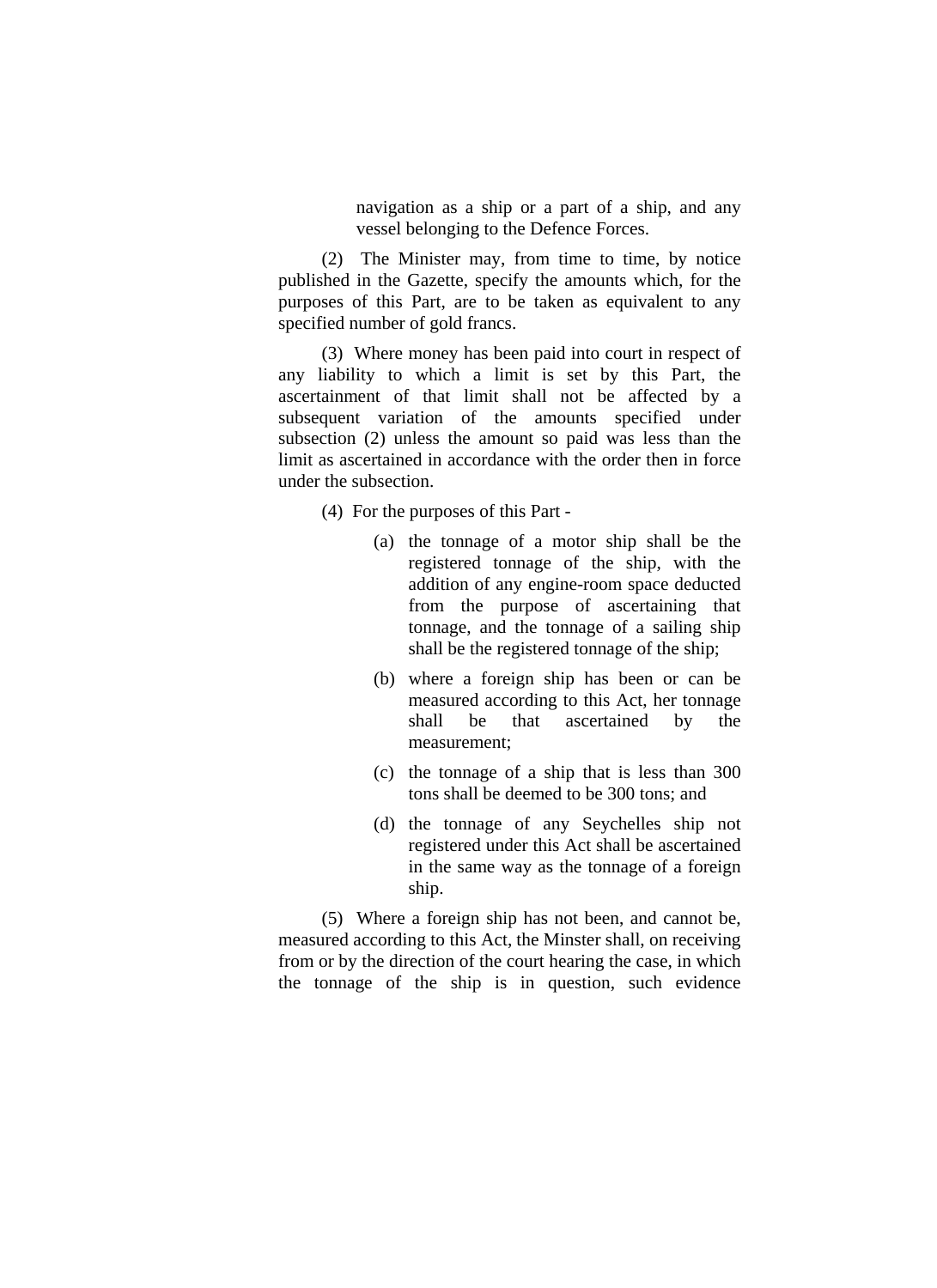concerning the dimensions of the ship as it may be practicable to furnish, give a certificate under his hand stating what would in his opinion have been the tonnage of the ship if she had been so measured, and the tonnage so stated shall be deemed for the purposes of this Part to be the tonnage of the ship.

(6) Sections 214, 215 and 216 apply to any persons, other than the owners, who are responsible for the fault of the ship, as though 'owners' included those persons and all persons responsible for the navigation and management of the ship pursuant to a charter or demise.

(7) An insurance effected against the happening, without the owners actual fault or privity, of any or all of the events in respect of which the liability of owners is limited under this Part is not invalid by reason of the nature of the risk.

 213. (1) Where any of the following occurrences take place without the actual fault or privity of the owners or a ship, whether a Seychelles ship or foreign ship, namely, where any -

- (a) loss of life or personal injury is caused to any person being carried in the ship;
- (b) damage or loss is caused to any goods, merchandise or other things whatsoever on board the ships;
- (c) loss of life or personal injury is caused to any person not carried in the ship, through -
	- (i) the act or omission of any person, whether on board the ship or not, in the navigation or management of the ship, in the loading, carriage or discharge of its cargo or in the embarkation, carriage or disembarkation of its passengers, or
	- (ii) any other act or omission of any person on board that ship;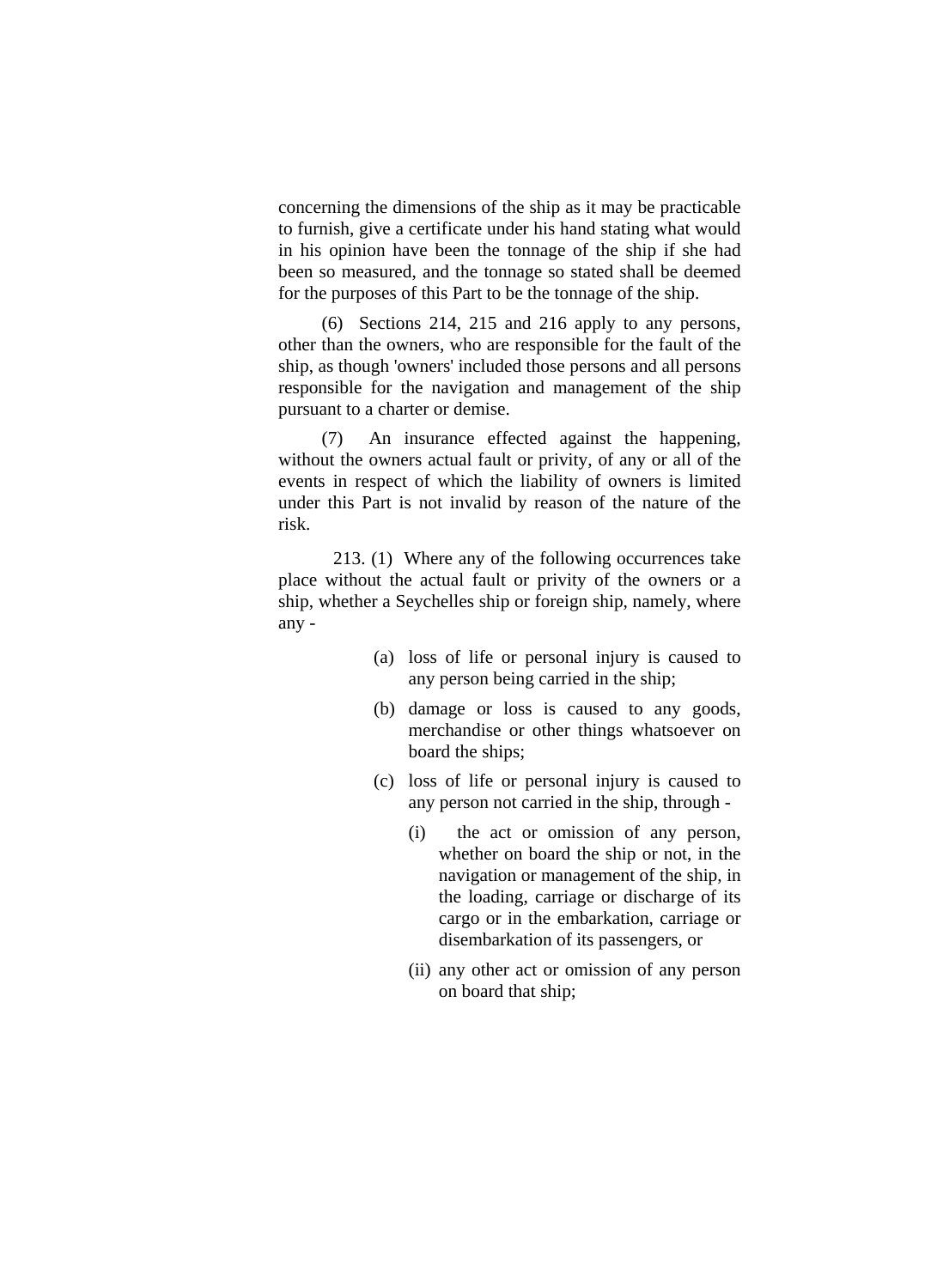- (d) loss or damage is caused to any property, other than property described in paragraph (b), or any rights are infringed, through -
	- (i) the act or omission of any person, whether on board the ship or not, in the navigation or management of the ship, in the loading, carriage or discharge of its cargo or in the embarkation, carriage or disembarkation of its passengers; or
	- (ii) any other act or omission of any person on board that ship,

the owners of the ship shall not be liable for damages beyond the following amounts, namely -

- (e) in respect of loss of life or personal injury, either alone or together with such loss, damage or infringement as is mentioned in paragraphs (b) and (d), an aggregate amount not exceeding an amount equivalent to 3,100 gold francs for each ton of the ship's tonnage; and
- (f) in respect of such loss, damage or infringement as is mentioned in paragraph (b) and (d), whether or not there be in addition loss of life or personal injury, an aggregate amount not exceeding an amount equivalent to 1,000 gold francs for each ton of the ship's tonnage.

(2) The limits set by this section to the liabilities mentioned therein apply to the aggregate of those liabilities which are incurred on any distinct occasion, shall so apply in respect of each distinct occasion without regard to any liability incurred on any other occasion.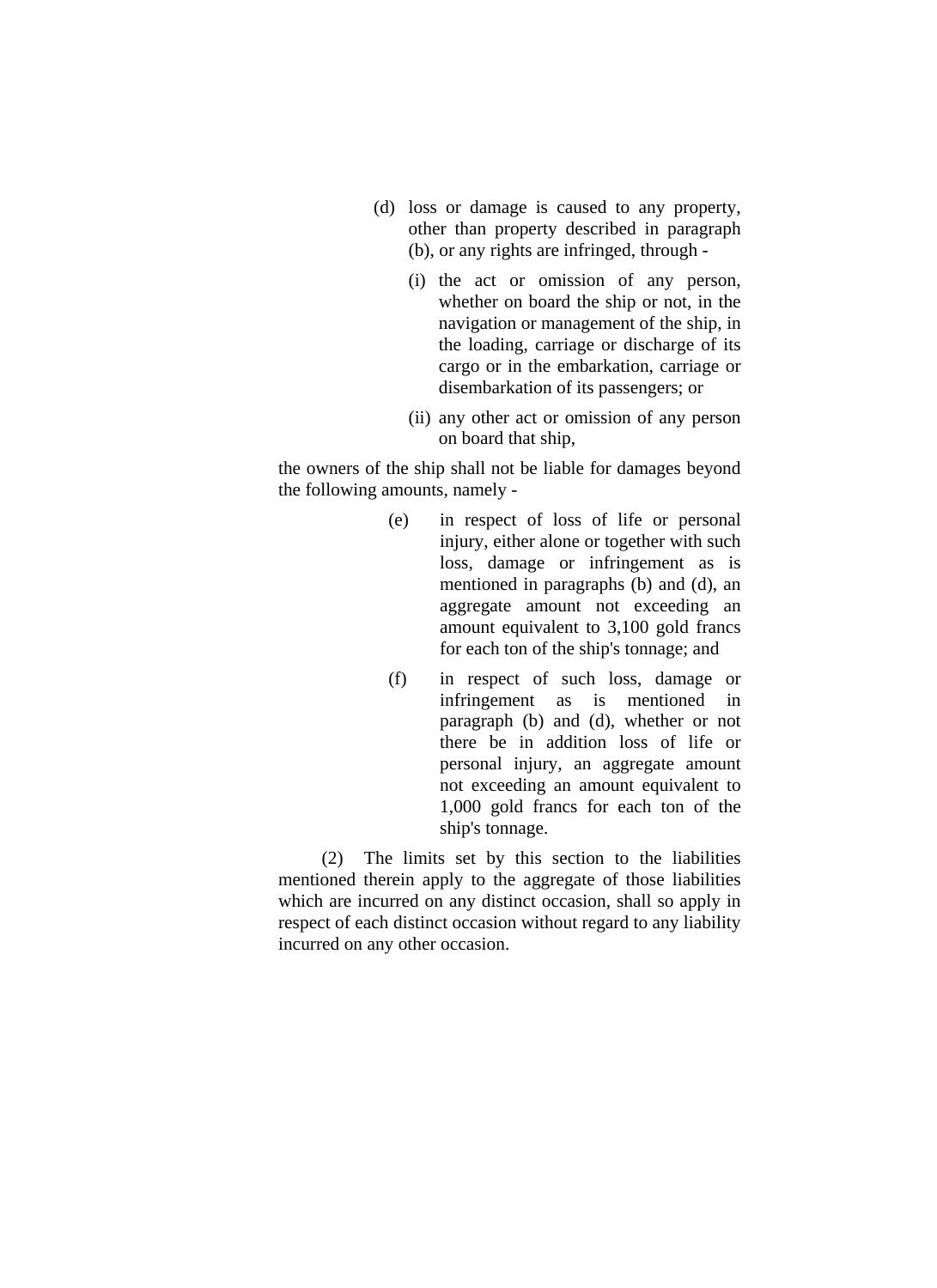(3) For the purposes of subsection (1), where any obligation or liability arises -

- (a) in connection with the raising, removal or destruction of any ship which is sunk, stranded or abandoned, or of anything on board such a ship; or
- (b) in respect of any damages (however caused) to harbour works, basins or navigable waterways,

the occurence giving rise to the obligations or liability shall be treated as one of the occurrences mentioned in paragraphs (b) and (d) of subsection (1) and the obligation or liability as a liability to damages.

(4) The application of this section to any liability shall not be excluded by reason only that the occurence giving rise to the liability was not due to the negligence of any person.

(5) Nothing in this section applies to any liability in respect of loss of life or personal injury caused to, or loss of or damage to any property or infringement of any right of, a person who is on board or employed in connection with the ship under a contract of service with all or any of the persons whose liabilities are limited by this section, if that contract is governed by the law of any foreign country and that law either does not set any limit to that liability or sets a limit exceeding that set by this section.

 214. (1) Where any liability is alleged to have been incurred by the owner of a ship in respect of any occurrence in respect of which his liability is limited by section 213 and several claims are made or apprehended in respect of that liability, the court may -

> (a) on the application of the owner, determine the amount of his liability, and distribute that amount among several claimants (if appropriate);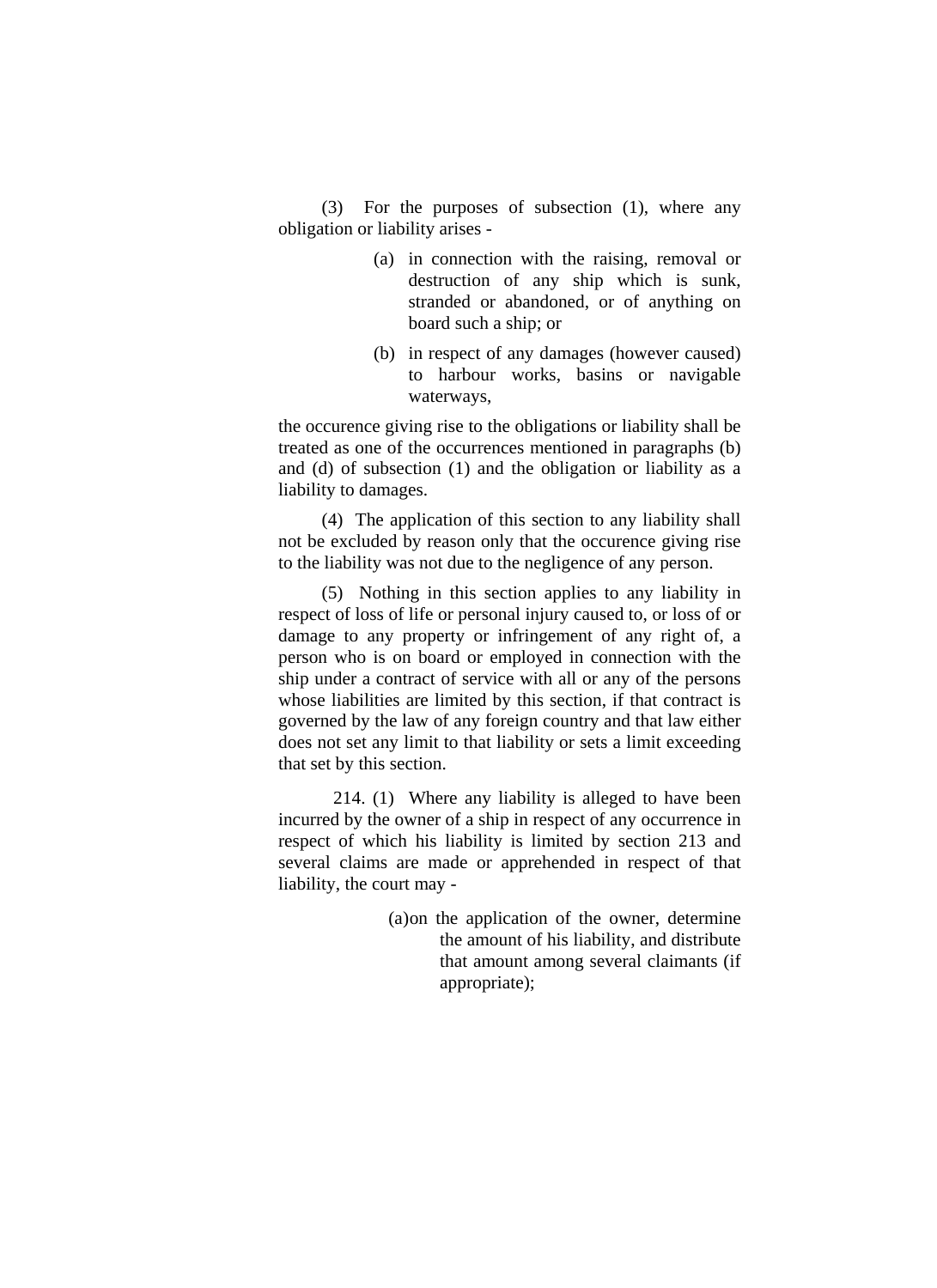- (b) stay any proceedings pending in any other court, in relation to the same matter; and
- (c) proceed in such manner and subject to such rules of court as to making persons interested parties to the proceedings, and as to the exclusion of any claimants who do not apply to be joined in the proceedings within a certain time, and as to requiring security from the owner, and as to the payment of any costs, as the court thinks just.

(2) In making any distribution in accordance with this section, the court may, if it thinks fit, postpone distribution of such part of the amount to be distributed as it deems appropriate having regard to the claims that may be established before the court of any country outside Seychelles.

(3) No lien or other right in respect of any ship shall affect the proportions in which, under this section, any amount is distributed amongst several claimants.

 215. (1) The persons whose liability in connection with a ship is limited or excluded by this Part shall include any charterer and any person interested in, or in possession of, the ship, and in particular any manager or operator of the ship.

(2) In relation to a claim arising from the act or omission of any person in his capacity as master or member of the crew or (otherwise than in that capacity) in the course of his employment as a servant of the owners of any such person as is mentioned in subsection (1) -

> (a) the persons whose liability is so limited or excluded shall also include the master, member of the crew or servant, and, in a case where the master or member of the crew is the servant of a person whose liability would be limited apart from this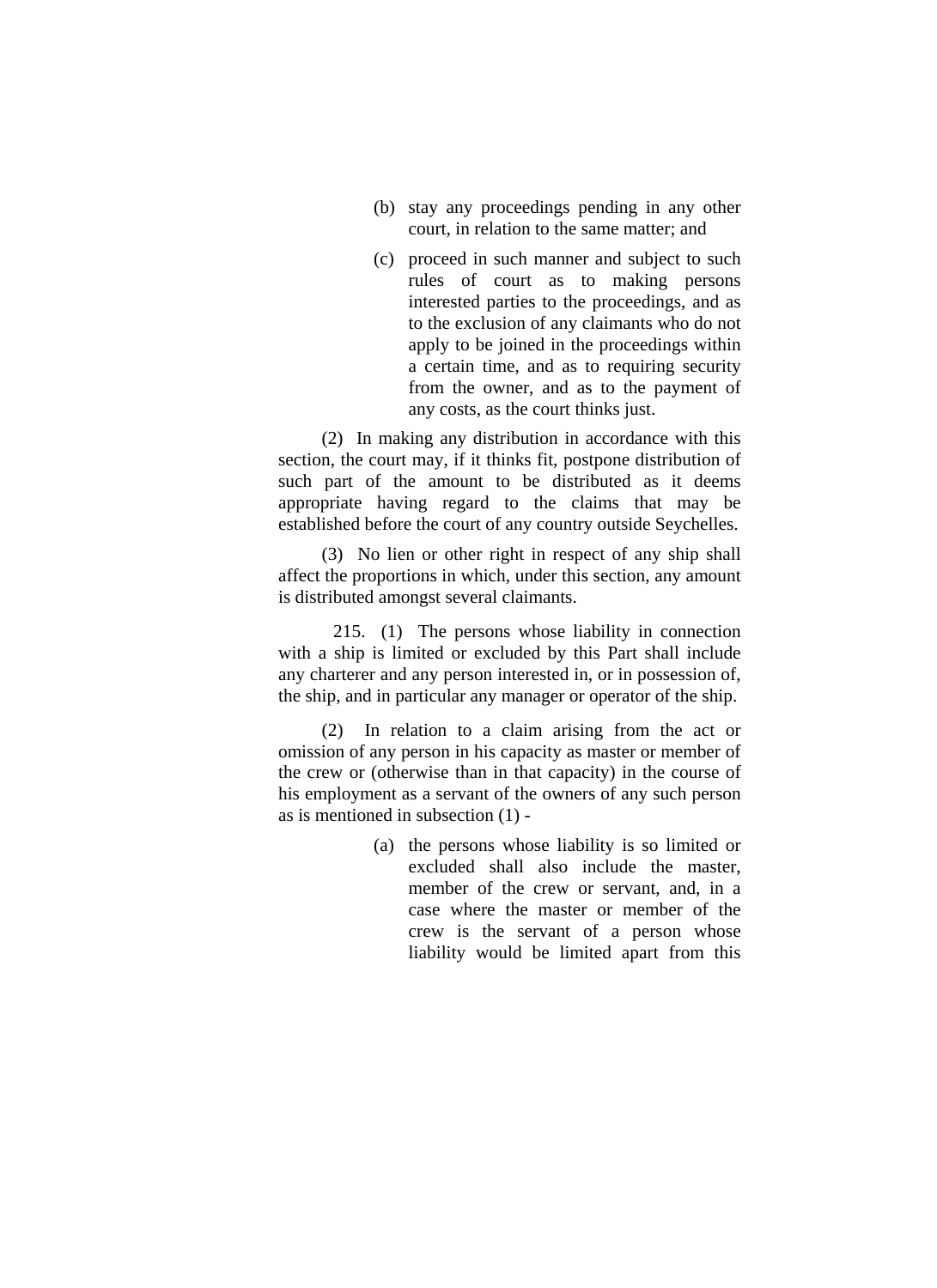paragraph, the person whose servant he is; and

(b) the liability of the master, member of the crew or servant himself shall be so limited notwithstanding his actual fault or privity in that capacity.

 216. (1) Where a ship or other property, is arrested in connection with a claim which appears to the Court to be founded on a liability to which a limit is set by section 213 or security is given to prevent or obtain release from such an arrest, the Court may, and in the circumstances mentioned in subsection (3) shall, order the release of the ship, property or security if the conditions specified in subsection (2) are satisfied, but where the release is ordered the person on whose application it is ordered shall be deemed to have submitted to the jurisdiction of the Court to adjudicate on the claim.

(2) The conditions referred to in subsection (1) are -

- (a) the security which in the opinion of the court is satisfactory (in this section referred to as 'guarantee') has previously been given, whether in Seychelles or elsewhere, in respect of liability or any other liability incurred on the same occasion, and the Court is satisfied that, if the claim is established, the amount for which the guarantee was given, or such part thereof as corresponds to the claims would be actually available to the claimant; and
- (b) that either the guarantee is for an amount not less than the paid limit, or further security is given which, altogether with the guarantee, is for an amount not less than that limit.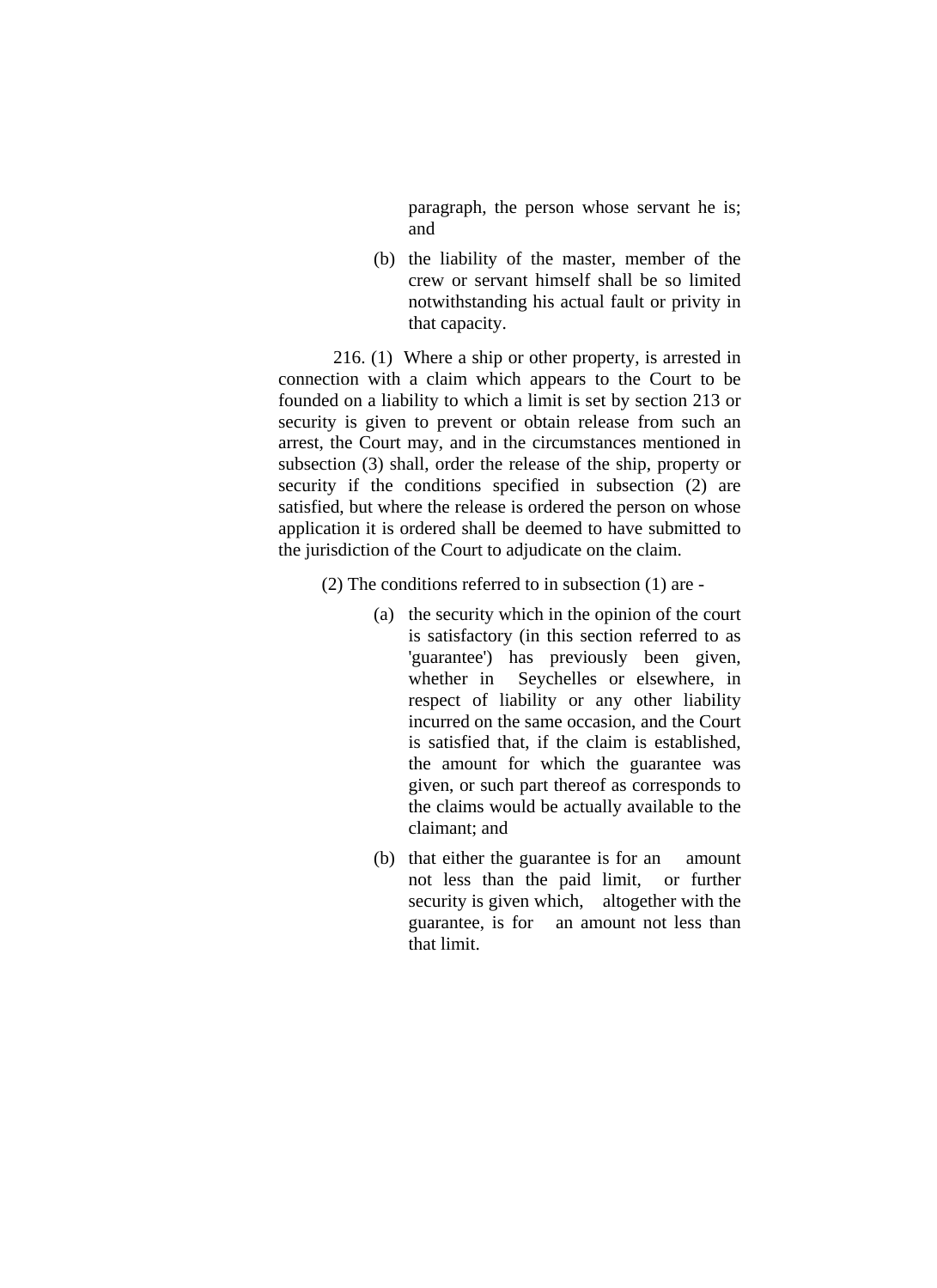(3) The circumstances referred to in subsection (1) are that the guarantee was given in a port which, in relation to the claim, is the relevant port, or, as the case may be, a relavant port, that is in a Convention country.

- (4) For the purposes of this section
	- (a) a guarantee given by giving a security in more than one country, is deemed to have been given in the country in which security was last given;
	- (b) any question whether the amount of any security is (either by itself or together with any other amount) not less than any limit set by section 213 shall be decided as at the time when the security is given; and
	- (c) where part only of the amount for which a guarantee was given will be available to the claimant, that part shall not be taken to correspond to his claim if any other part may be available to a claimant in respect of a liability to which no limit is set as mentioned in subsection (1).
- (5) In this section -

 'Convention country' means a country in respect of which the International Convention relating to the Limitation of the Liability of Owners of Sea-going Ships signed in Brussels on the 10th October 1957, is in force, including any country to which that Convention extends by virtue of Article 14 thereof;

'relevant port' -

(a) in relation to any claim means the port where the event giving rise to the claim occurred, or, if that event did not occur in a port, the first port of call after the event occurred; and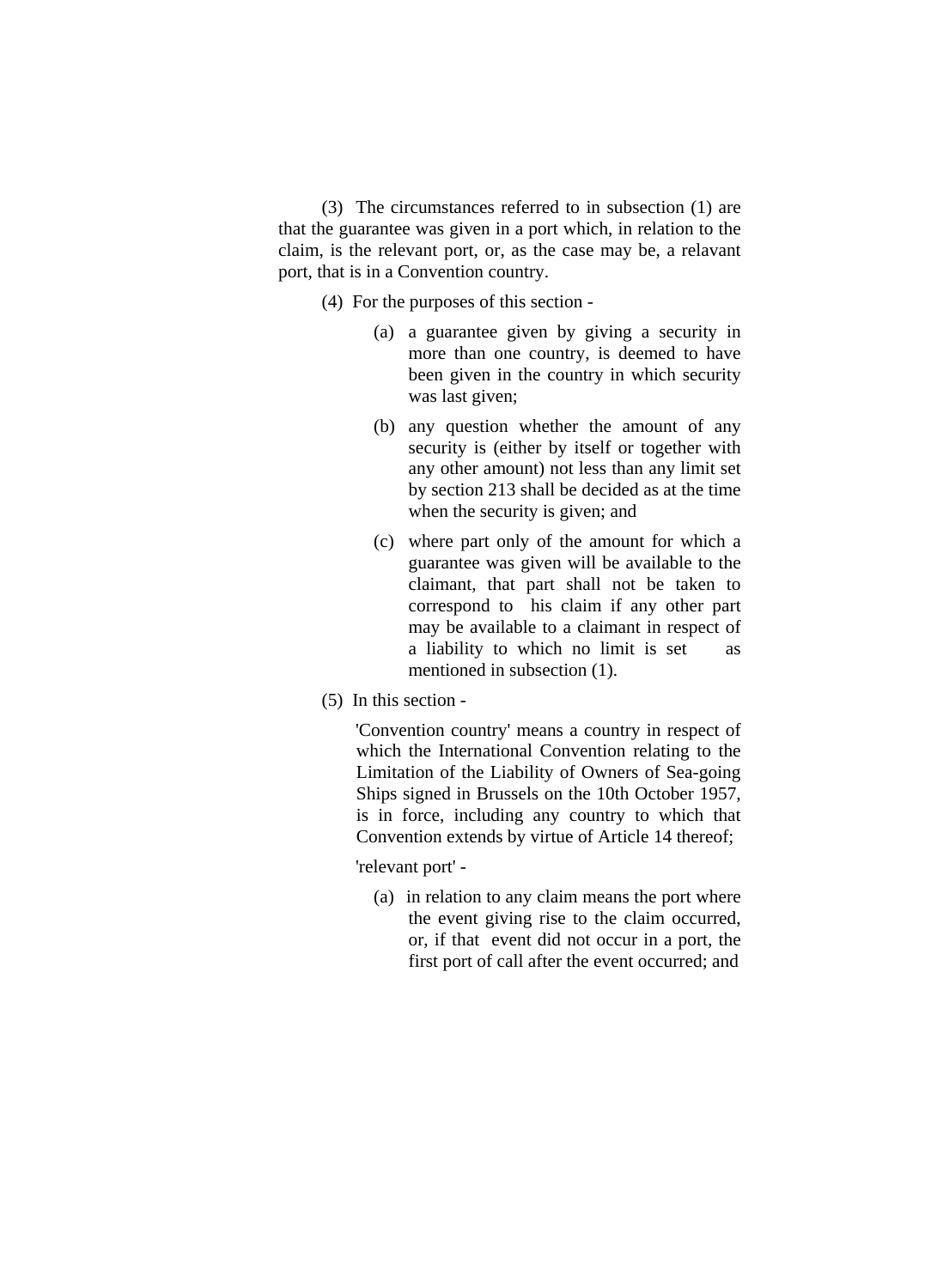(b) in relation to a claim for loss of life or personal injury or damage of cargo, includes the port of disembarkation or discharge.

### *Division of Liability*

 217. (1) Where, by the fault of two or more of ships, damge or loss is caused to one or more of those ships, any of their cargoes or freight, or to any property on board, the liability to make good the damage or loss shall be in proportion to the degree in which each ship was in fault, but -

- (a) if having regard to all the circumstances of the case, it is not possible to establish different degrees of fault, the liability shall be apportioned equally;
- (b) nothing in this section operates so as to render any ship liable for loss or damage to which the fault of the ship has not contributed; and
- (c) nothing in this section affects the liability of any person under a contract of carriage or any contract, or shall be construed as imposing upon any contract or by any law, or affecting the right of any person to limit his liability in the manner provided by law.

(2) In this section, 'freight' includes passage money and hire, and any reference to damage or loss caused by the fault of a ship includes a reference to any salvage or other expenses consequent upon that fault, recoverable at law by way of damages.

 218. (1) Where loss of life or personal injury is suffered by any person on board a ship owing to the fault of that ship and of any other ship or ships, the liability of the owner of the ships shall be joint and several.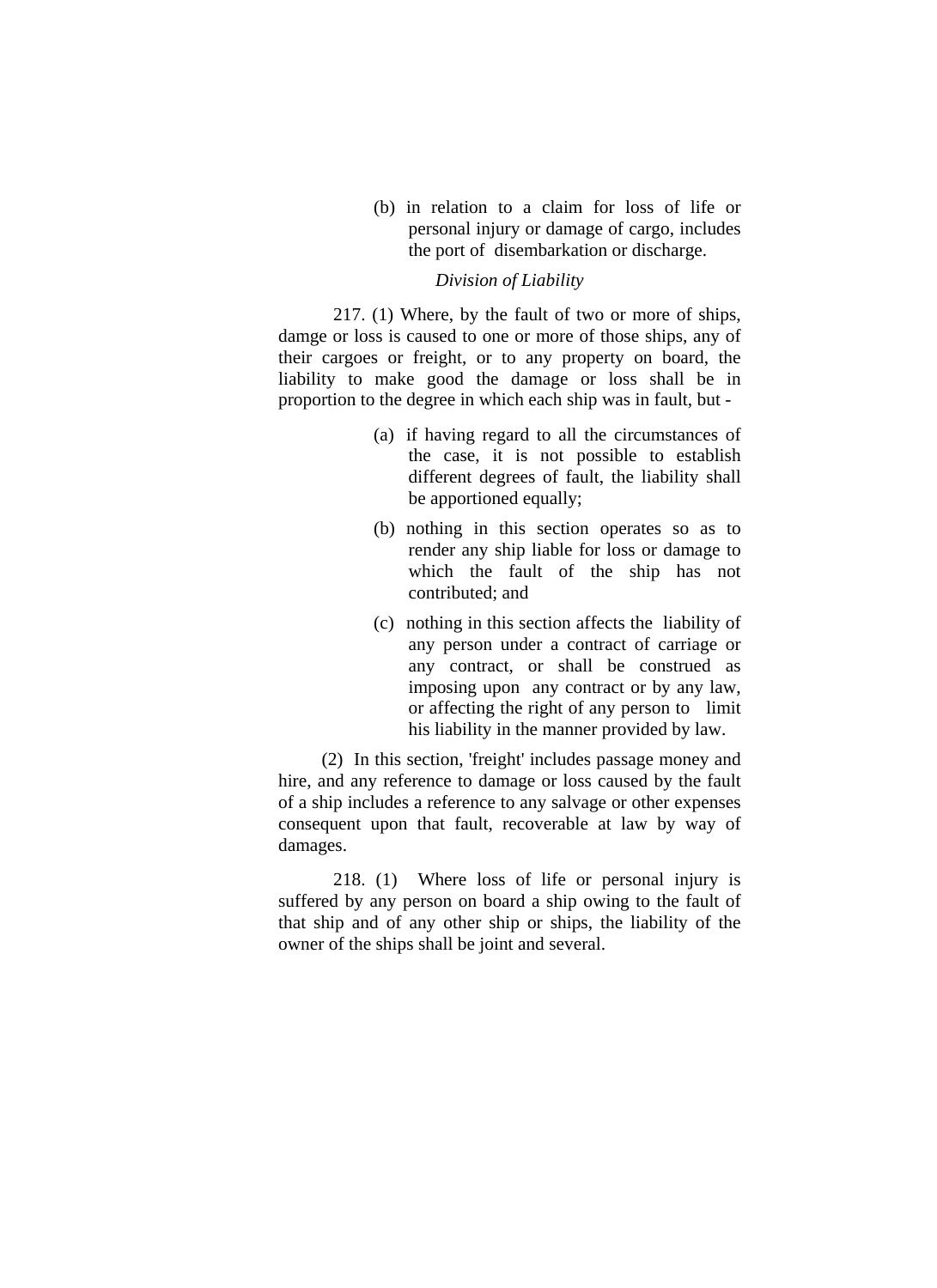(2) Subsection (1) shall not be construed as depriving any person of any right of defence on which, independently of this section, he might have relied in any action brought against him by the person injured, or any person entitled to sue in respect of the loss of life, nor shall it affect the right of any person to limit his liability in cases to which this section relates in the manner provided by law.

 219. (1) Where loss of life or personal injury is suffered by any person on board a ship owing to the fault of that ship and any other ship or ships, and a proportion of the damage is recovered against the owners of one of the ships that exceeds the proportion in which the ship was in fault, they may recover by way of contribution the amount of the excess from the owners of the other ship or ships to the extent to which those ships were respectively in fault.

(2) No amount shall be recovered if, by reason of any statutory or contractual limitation of or exemption from liability or for any other reason, it could not have been recovered in the first instance as damages by the person entitled to sue therefore.

(3) In addition to any other remedy provided by law, the person entitled to any contribution under this section shall have for the purposes of recovering contribution subject to this Act, the same rights and powers as the persons entitled to sue for damage in the first instance.

 220. (1) Where, without the actual fault or privity of the owners of any dock or any harbour or port authority, any loss or damage is caused to any ship or to any goods, merchandise or other things whatsoever on board any ship or ships, those owners shall not be liable to damages beyond an aggregate amount not exceeding an amount equivalent to 1,000 gold francs for each ton of tonnage of the largest ship registered under this Act that at the time of such laws or damage occurring is in or has within the proceeding 5 years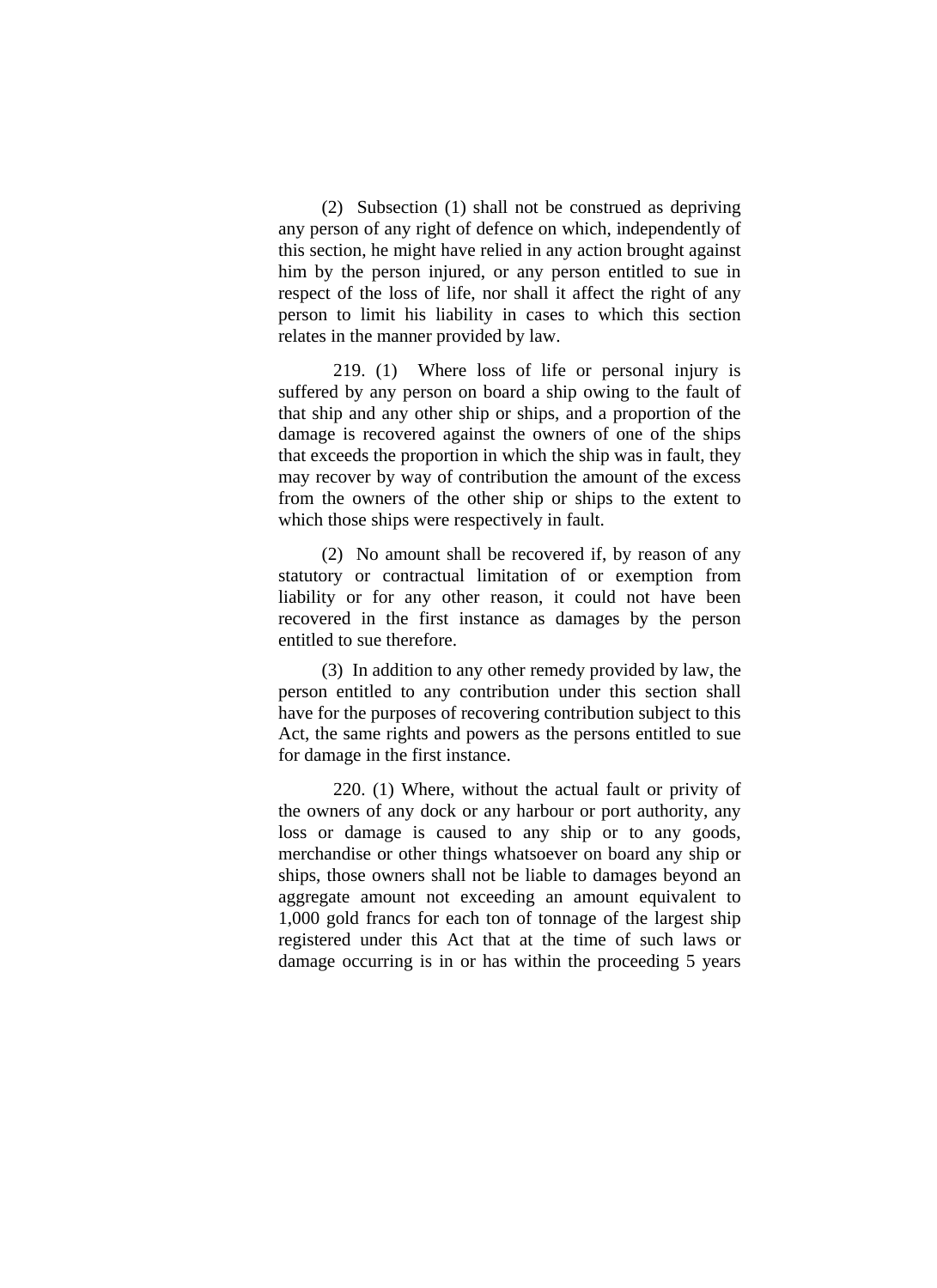been within, the area over which such dock owner or port or harbour authority performs any duty or exercises any power.

(2) For the purpose of this section, a ship shall not be taken to have been within the area over whcih a port or harbour authority performs any duty or exercises any power by reason only that it has been built or fitted out within such area, or where it has taken shelter within such area, or where it has taken shelter within or passed through such area on voyage between two places both situated outside that area, or that it has loaded or unloaded mail or passengers within that area.

(3) This section does not impose any liability in respect of any case where no such liability exists apart from this Act.

(4) The limitation of liability under this section shall relate to the whole of any losses and damages which may arise upon any one distinct occasion, although the loss or damages may be sustained by more than one person, and shall apply whether the liability arises at common law or under any Act, and notwithstanding anything contained in any Act.

(5) In this section, 'owner of any dock' includes any person or authority having control and management of any dock and ship using the same, as the case may be.

## **PART XIII**

#### *LEGAL PROCEEDINGS*

#### Offences and Limitations

1. (1) An offence under a provision of this Act specified in column 1 of the Second Schedule is punishable as indicated in the corresponding entry in column 2.

(2) Subject to any special provision of this Act, no conviction for an offence shall be made under this Act in procedings instituted in Seychelles, unless those proceedings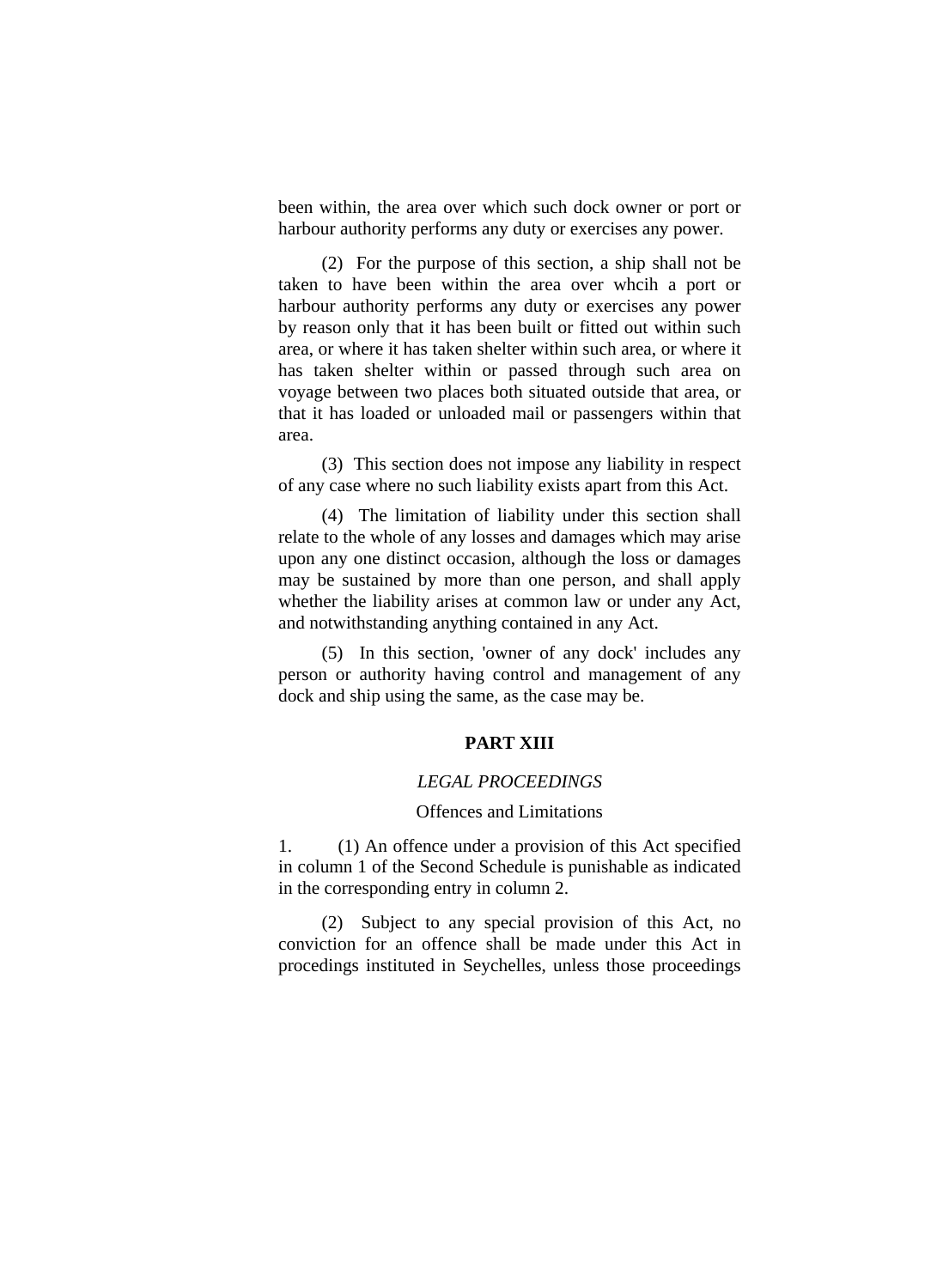are commenced within one year after the commission of the offence.

1. (1) No action shall be maintainable to enforce any claim or lien against a ship or her owners in respect of any damages or loss to another ship, her cargo or freight, or any property on board her, or damages for loss of life or personal injuries suffered by any person on board her, caused by the fault of the former ship, whether such ship be wholly or partly in fault, unless proceedings therein are commenced within two years from the date when the damage or loss or injury was caused.

(2) No action shall be maintainable under this Act to enforce any contribution in respect of an overpaid proportion of any damages for loss of life or personal injuries unless proceedings therein are commenced within one year from the date of payment.

(3) Any court having jurisdication to deal with an action to which this section relates may, in accordance with the rules of court, extend any such period, to such extent and on such conditions as it thinks fit, and shall, if satisfied that there has not during such period been any reasonable opportunity of arresting the defendant ship within the jurisdiction of the court, or within the territorial waters of the country to which the plaintiff's ship belongs or in which the plaintiff resides or has his principal place of business, extend any such period to an extent sufficient to give such reasonable opportunity.

(4) For the purposes of this section, the expresion 'freight' includes passage money and hire, and references to damage or loss caused by the fault of a vessel shall be construed as including references to any salvage or other expenses, consequent upon that fault, recoverable at law by way of damages.

- 1. Nothing in this Act shall
	- (a) authorize -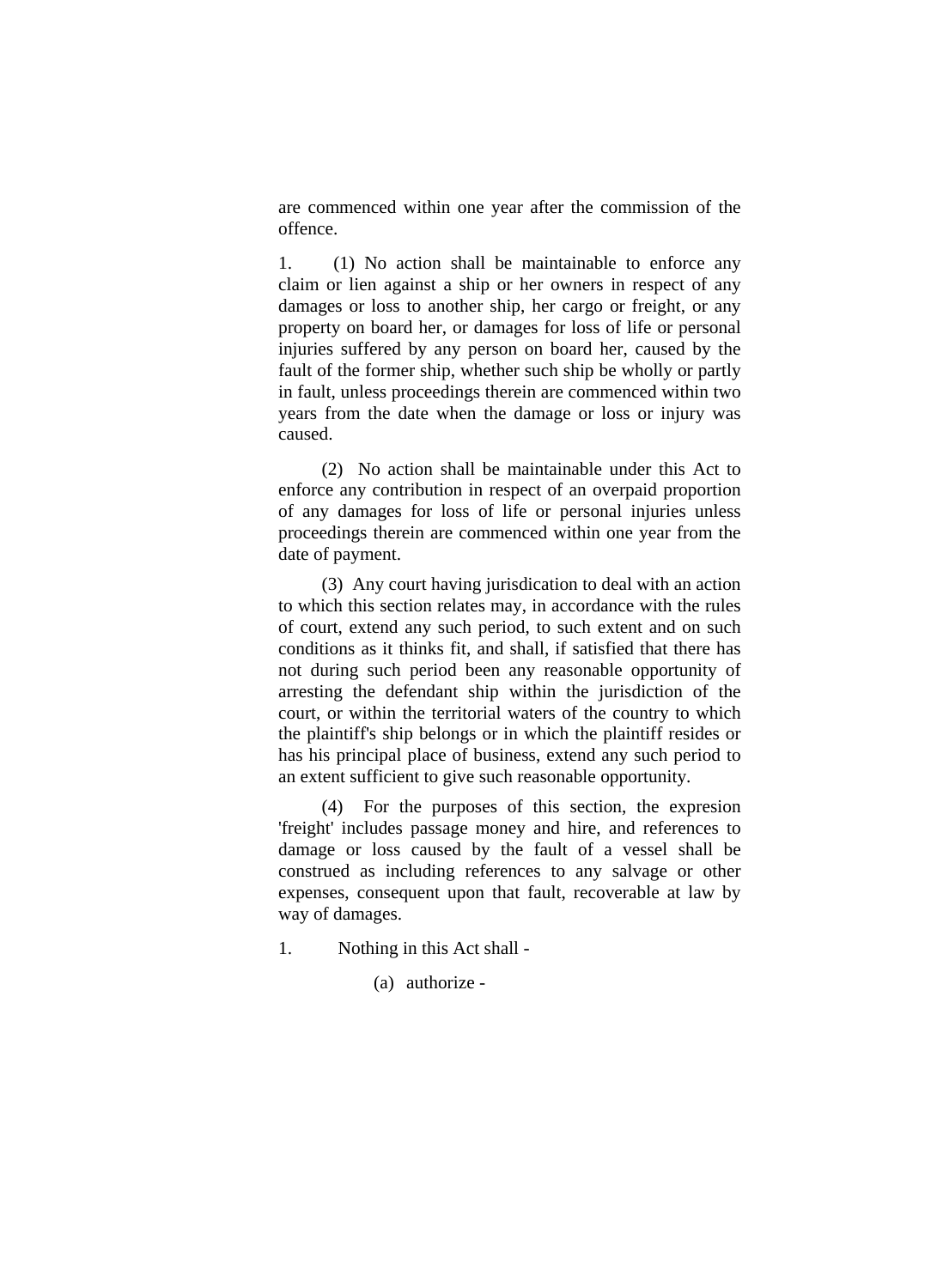- (i) proceedings in respect of any claim against the Republic; or
- (ii) the arrest, detention or sale of any Government ship or any vessel belonging to the Defence Force; or
- (b) give to any person any lien on any Government ship or on any vessel belonging to the Defence Forces or on any cargo or other property belonging to the Republic.

#### *Jurisdiction*

1. (1) For the purpose of giving jurisdiction under this Act, every offence under this Act shall be deemed to have been committed either in the place in which the same actually was committed or in any place in which the offender may be.

(2) Any proceedings for an offence under this Act may be instituted in the Supreme Court or, subject to the limitations set out in the Criminal Procedure Code, in a Magistrates' court and any other proceedings under this Act, unless otherwise provided, shall be instituted in the Supreme Court.

1. (1) A court which has jurisdiction in any part of the coast of Seychelles shall have jurisdiction over any ship being on or lying or passing off that part, and over all persons on board the ship, in the same manner as if the ship or persons were within the limits of the original jurisdiction of the court.

(2) The jurisdiction conferred by subsection (1) is in addition to and not in derogation of any jurisdition or power of a court under any other law.

1. (1) A person who does an act or makes an omission on board a ship registered under this Act is liable to be prosecuted for any offence for which he could be prosecuted in respect of the act or omission if it were done or made in Seychelles and, in any such prosecution, it is not a defence to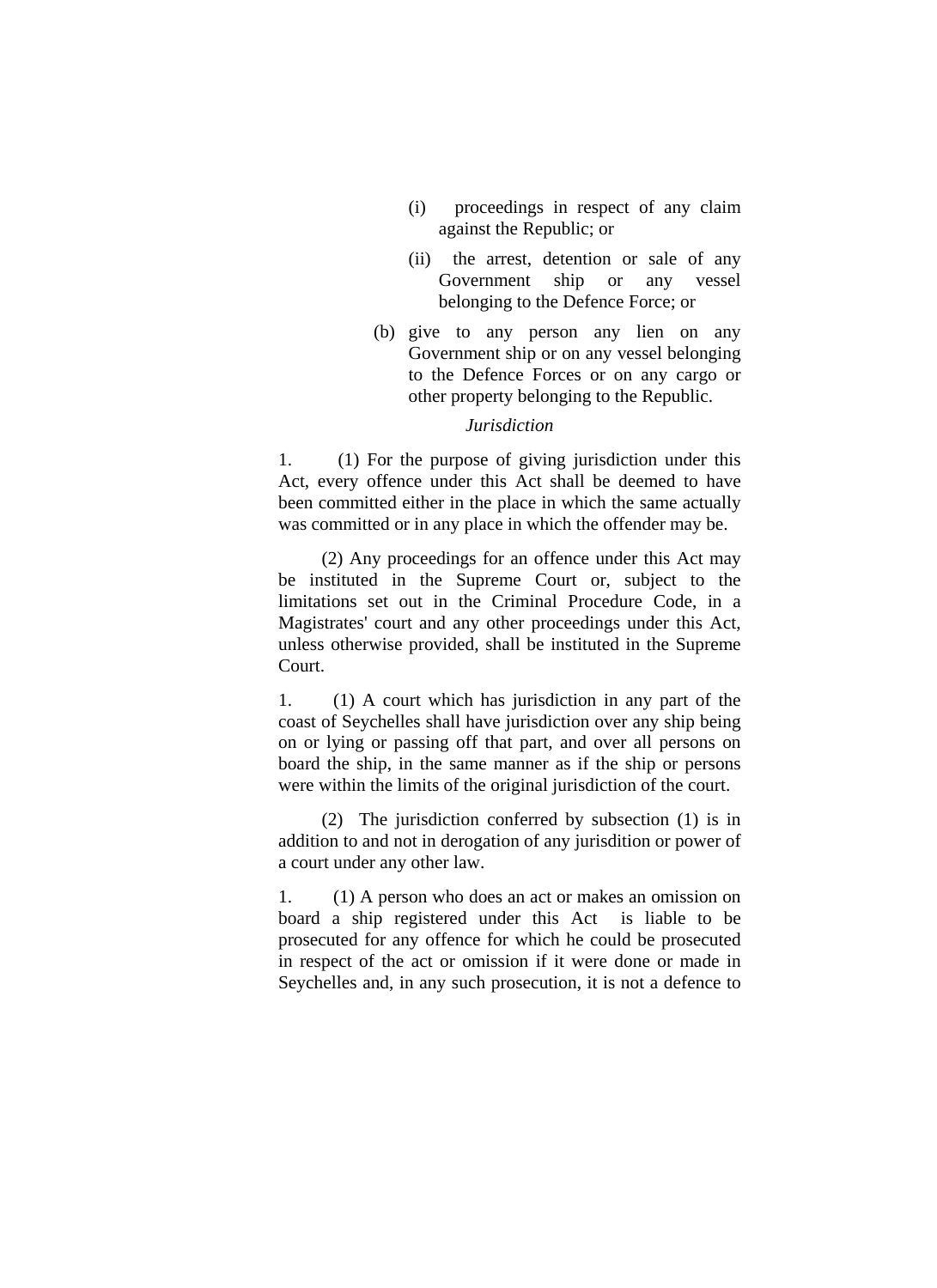prove that the act was done or the omission made beyond the territorial waters of Seychelles.

(2) For the purposes of a prosecution pursuant to subsection (1), any court, which would have jurisdiction in respect of the offence if the act or omission concerned were done or made in Seychelles, shall have jurisdiction in respect of the offence.

#### **PART XIV**

#### *GENERAL*

1. (1) There shall be a Marine Board consisting of such members as the Minister may, from time to time, in writing appoint.

(2) The Minister may, in writing designate any member to be chairman of the Board.

- (3) A person appointed under subsection (1)
	- (a) subject to subsection (4), holds office for
		- (i) three years; or
		- (ii) such lesser period as may be specified by the Minister in the instrument of apppointment; and
	- (b) is eligible for re-appointment.
- (4) The Minister may
	- (a) at amy time;
	- (b) without giving reason; and
	- (c) with or without notice,

terminate the appointment of a person appointed under subsection  $(1)$ .

1. (1) The Regulations may make provision with respect  $\overline{t}$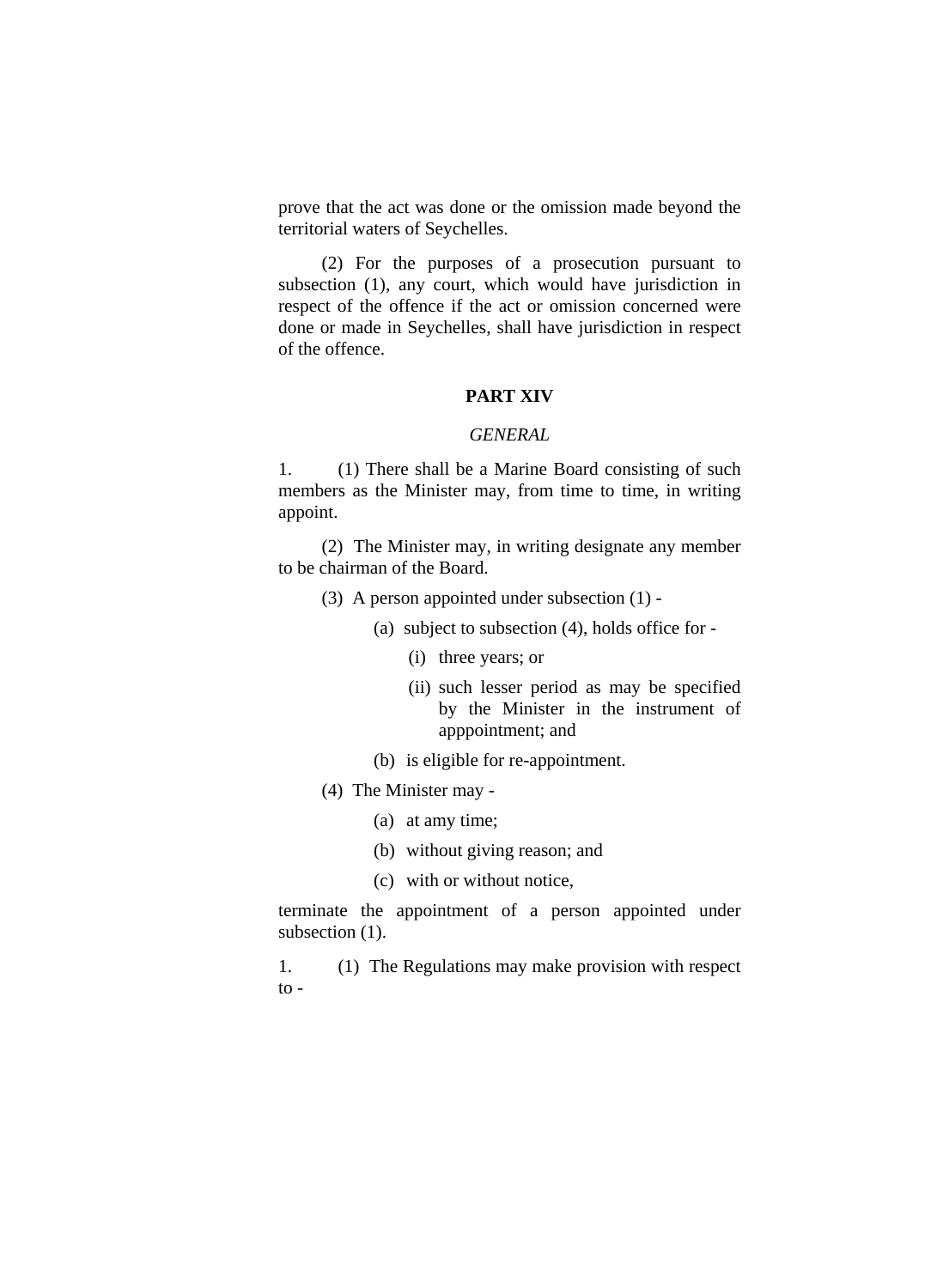- (a) the manner in which the Marine board shall exercise or perform any of its functions under this Act;
- (b) the manner in which the business and meetings of the Board shall be conducted; and
- (c) the payment of fees and allowances to, and the reimbursement of expenses of, members of the Board.

(2) Subject to regulations made pursuant to subsection (1)(b), the Marine Board may determine its own procedures.

1. (1) A declaration required by this Act may be made before the Registrar, a magistrate, a notary public or a diplomatic or consular representative of Seychelles.

(2) A declaration required by this Act may be made on behalf of a corporation by any person authorized in that behalf under the common seal of the corporation.

1. When under this Act any person is required to make a declaration on behalf of himself or of any corporation, or any evidence is required to be produced to the Registrar and it is shown to the satisfaction of the Registrar that for any reasonable cause that person is unable to make the declaration, or that the evidence cannot be produced, the Registrar may, on the production of such other evidence and subject to such terms as he may see fit, dispense with the declaration or evidence.

2. (1) A person who, in a declaration made under or for the purposes of this Act, or in any document or other evidence produced to the Registrar -

> (a) wilfully makes or assists in making, or procures to be made a false statement concerning the title to, or ownership of, or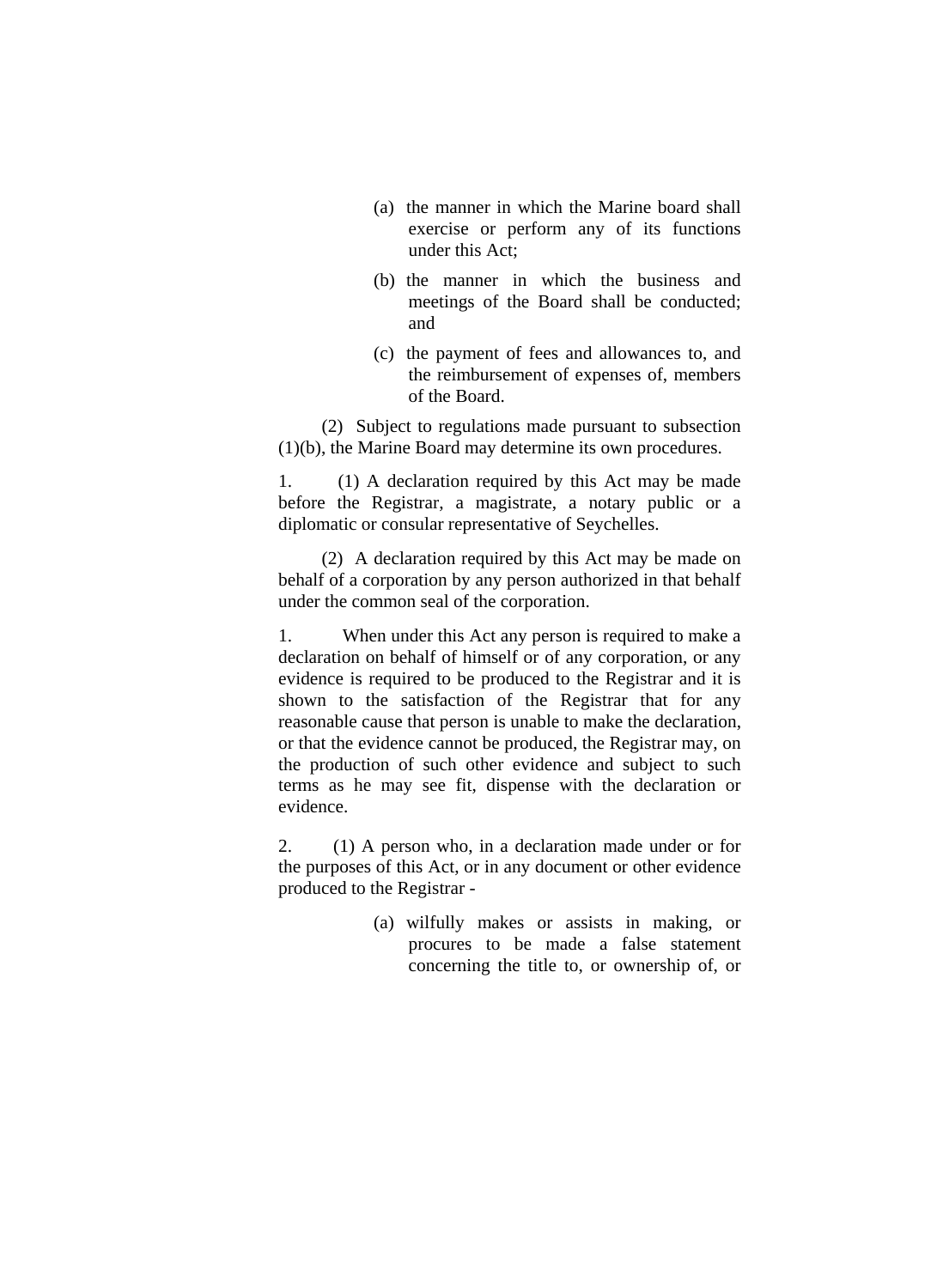the interest exiting in, a ship registered under this Act; or

(b) utters, produces or makes use of any declaration or document containing any false statement, knowing the same to be false,

is guilty of an offence.

(2) Where, in a declaration made under or for the purposes of this Act, a person wilfully makes a false statement in relation either to his being a qualified person or to another person being a qualified person, the ship in respect of which that false statement has been made is liable to forfeiture to the extent of the interest in the ship of the declarant or unless it is proved that the declaration was made without authority, of a person on behalf of whom the declaration was made.

1. (1) All certificates or other documents (including endorsements on certificates or other documents) to which this section applies are admissible in evidence in the manner provided by section 233.

(2) This section applies to -

- (a) a certificate or other document issued, granted, given or made under this Act or purporting to be issued, granted, given or made under this Act and signed, or purporting to be signed, by any person required or authorised by this Act to issue, grant give or make such certificate or document;
- (b) an endorsement made, or purporting to be made, under this Act and signed, or purporting to be signed, by any person required or authorised by this Act to make any such endorsement; and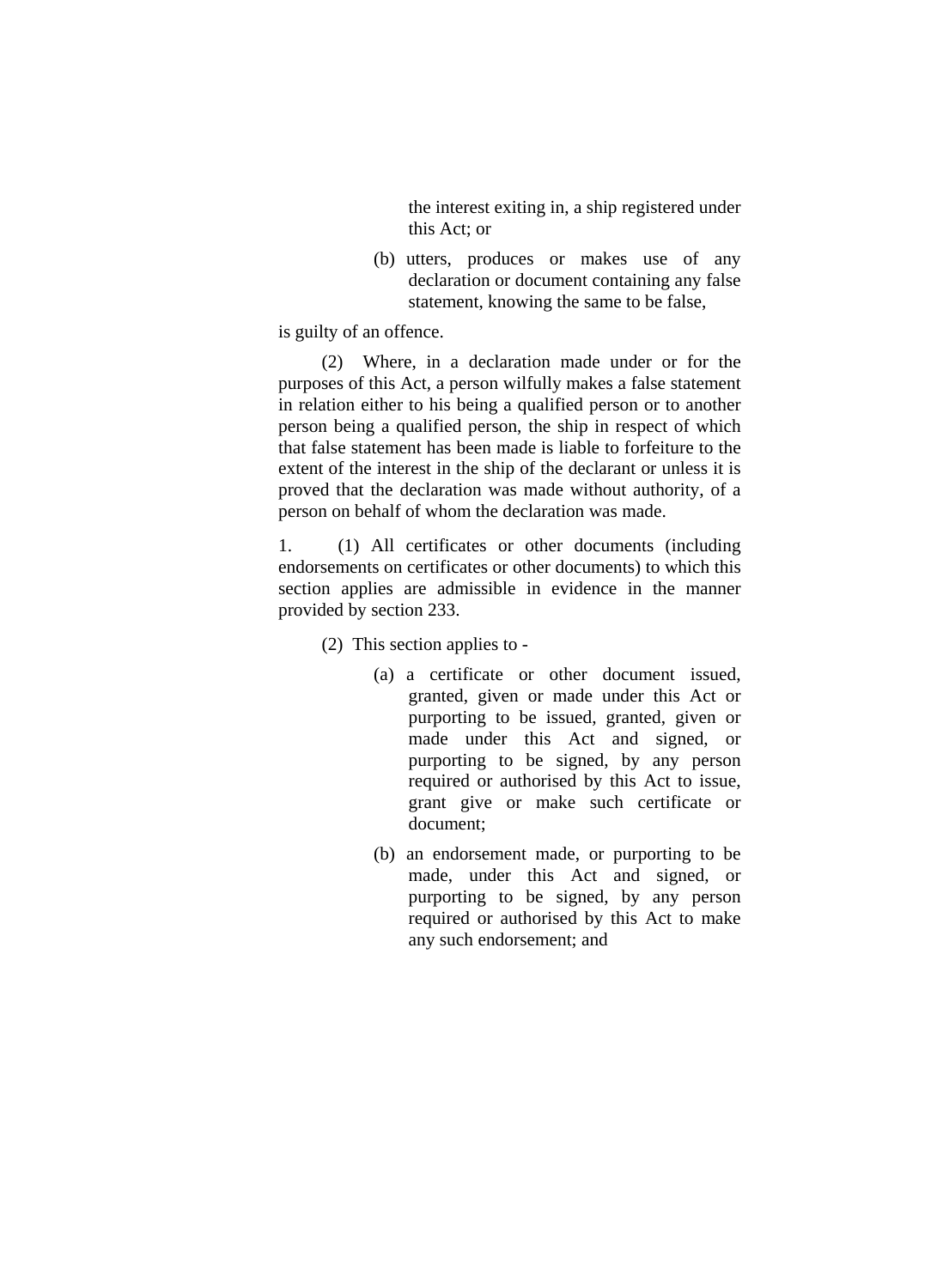(c) a certificate given or made by the Registrar asserting the negative of any circumstance, fact or thing.

1. (1) Where a certificate or other document is by this Act declared to be admissible in evidence, it shall, on its production from proper custody, be admissible in evidence in any court, and, subject to all just exceptions, shall be conclusive evidence of the matters stated in it.

(2) A copy of any certificate or other document referred to in subsection (1) or an extract from any such certificate or document is also admissible in evidence if proved to be an examined copy or extract, or if it purports to be signed and certified as a true copy or extract by the officer or person to whom custody of the certificate or other document is entrusted.

(3) Any person who is by this Act required or authorised to issue, grant, give or make any certificate or other, shall furnish a certified extract from the certificate or document to any person applying at a reasonable time for such certified copy or certified extract.

1. (1) Where a ship has become liable to forfeiture under this Act, the Minister may cause the ship to be seized and detained and may bring the ship for adjudication before the Court.

(2) The Court may, where a ship has been brought before it for adjudication under subsection (1), on such terms and conditions as it thinks just, order that the ship be forfeited to the Republic.

1. Where a court adjudges a person convicted of any offence against this Act to pay any fine or other moneys and that person is the master of a ship registered under this Act or the owner of the ship, and the fine or other moneys are not paid within the time and in the manner limited by the conviction or specified in the order of the court, the court may,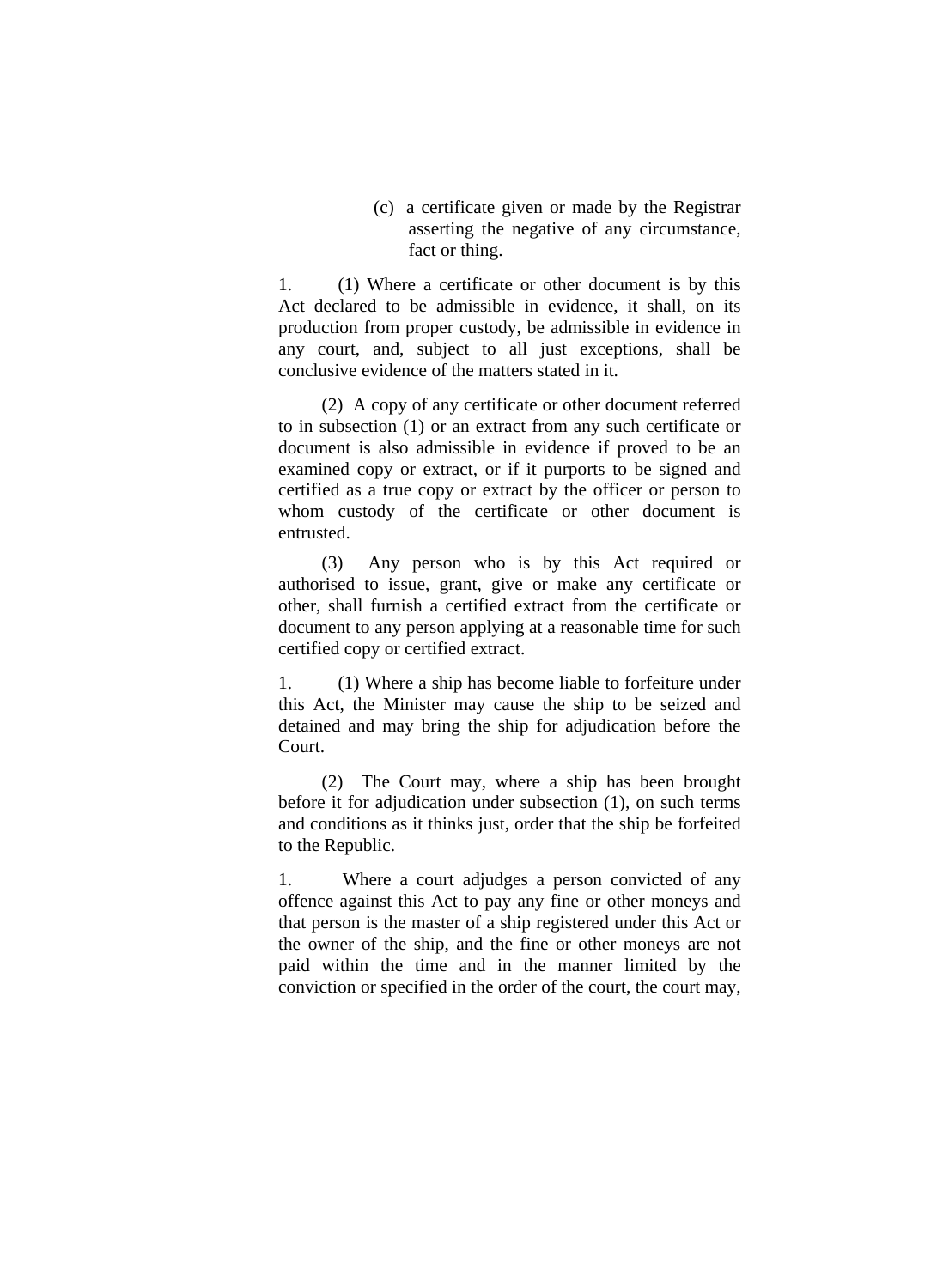in addition to any other power it may have to compel payment, direct the amount remaining unpaid to be levied by distress or by the sale of the ship or the equipment of the ship, as the case requires.

2. (1) For the purpose of seeing that the provisions of this Act and any of the Conventions referred to in section 85 (1) or any other Convention having the force of law pursuant to an order under section 240 are complied with, the Harbour Master or an authorized officer in relation to any of those provisions, may exercise all or any of the prescribed powers.

(2) For the purposes of the effective exercise or performance of his functions under this Act or for the purposes of any of the Conventions referred to in subsection (1), the Harbour Master or an authorised officer may exercise all or any of the prescribed powers.

(3) The Harbour Master may, if he considers it necessary in consequences of an accident or for any other reason, require a ship to be taken into dock for a survey of its hull or machinery.

(4) The power under subsection  $(1)$ ,  $(2)$  or  $(3)$  may be exercised by the Harbour Master in respect of a ship registered under this Act notwithstanding that the ship is outside the jurisdiction of Seychelles.

(5) A person exercising a power under subsection (1) or (2) shall not unnecessarily delay a ship.

(6) Any person who obstructs a person in the exercise of his powers under this section or who fails to comply with a requirements made under subsection (3) is guilty of an offence.

(7) For the purposes of subsection (1) and (2), a prescribed power is a power -

> (a) at all reasonable times, to go on board a ship and inspect the ship or any part of the ship,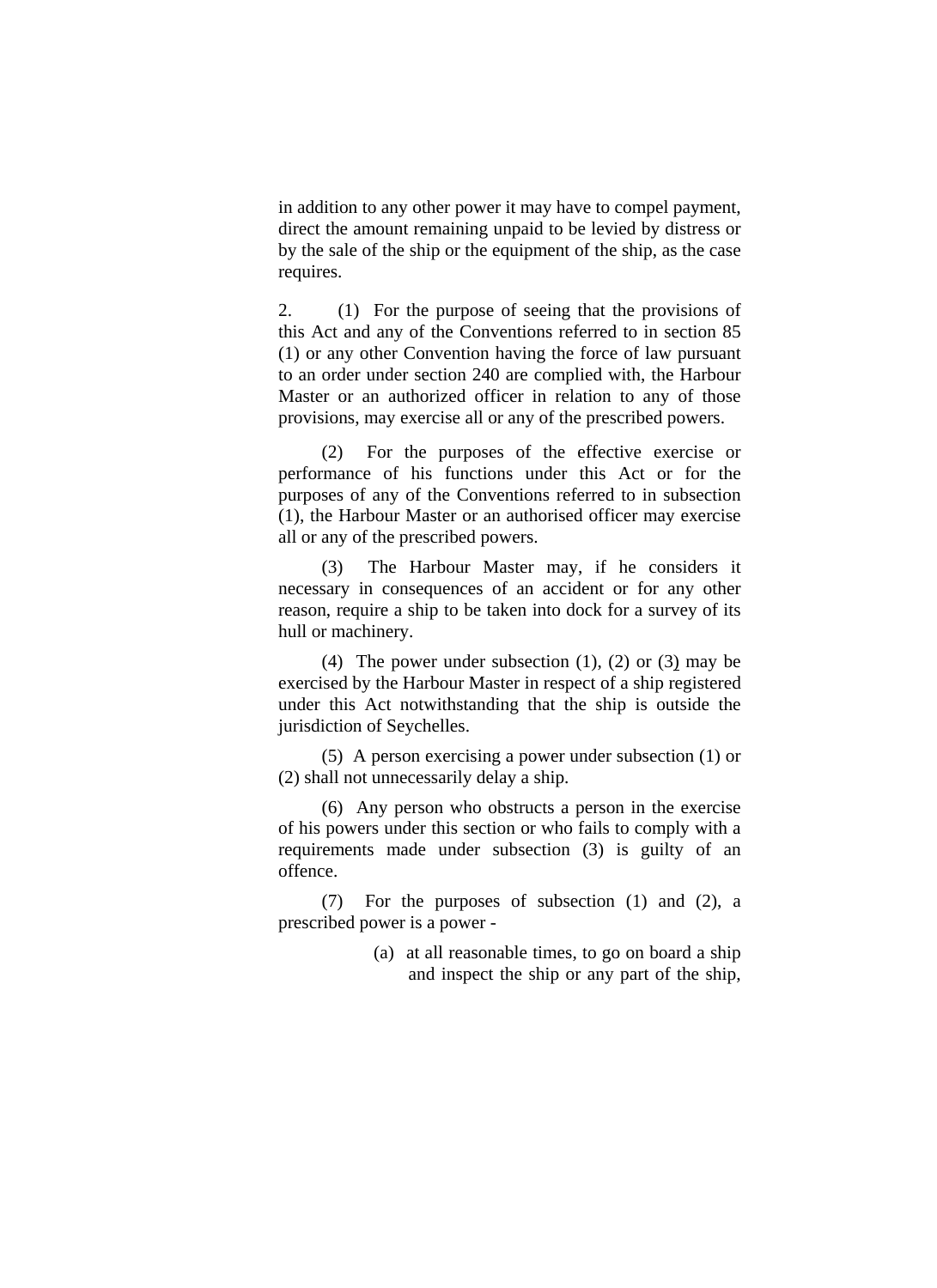or any part of the machinery, boats, equipment of the ship, or any articles on board the ship;

- (b) to require the production of, and to inspect any document or certificate carried in the ship in pursuance of this Act or any of the Conventions referred to in subsection (1), or
- (c) to require any person to answer questions relevant to the exercise of a power, being exercised pursuant to paragraph (b) for a purpose, referred to in subsection (1) or (2).

1. (1) The Minister may, in the exercise of his powers under section 60, appoint as many corporations and unincorporated bodies of persons,to be surveyors of ships as, in his opinion, are necessary for the purpose of carrying out the provisions of this Act.

(2) Where a corporation or an unincorporated body of persons is appointed under subsection (1), it shall, if the Minister so directs, nominate a person to carry out surveys, issue certificates and do all other things necessary on its behalf.

(3) A nomination under subsection (2) shall be notified to the Principal Secretary to the Ministry and on receiving such notification the Principal secretary shall cause to be published in the Gazette notice of the matter in the notification.

(4) The power under this section includes a power to appoint corporations and unincorporated bodies or persons, outside Seychelles to be surveyors of ships.

(5) The Minister may, by notice published in the Gazette, cancel any notice published in the Gazette pursuant to subsection (3).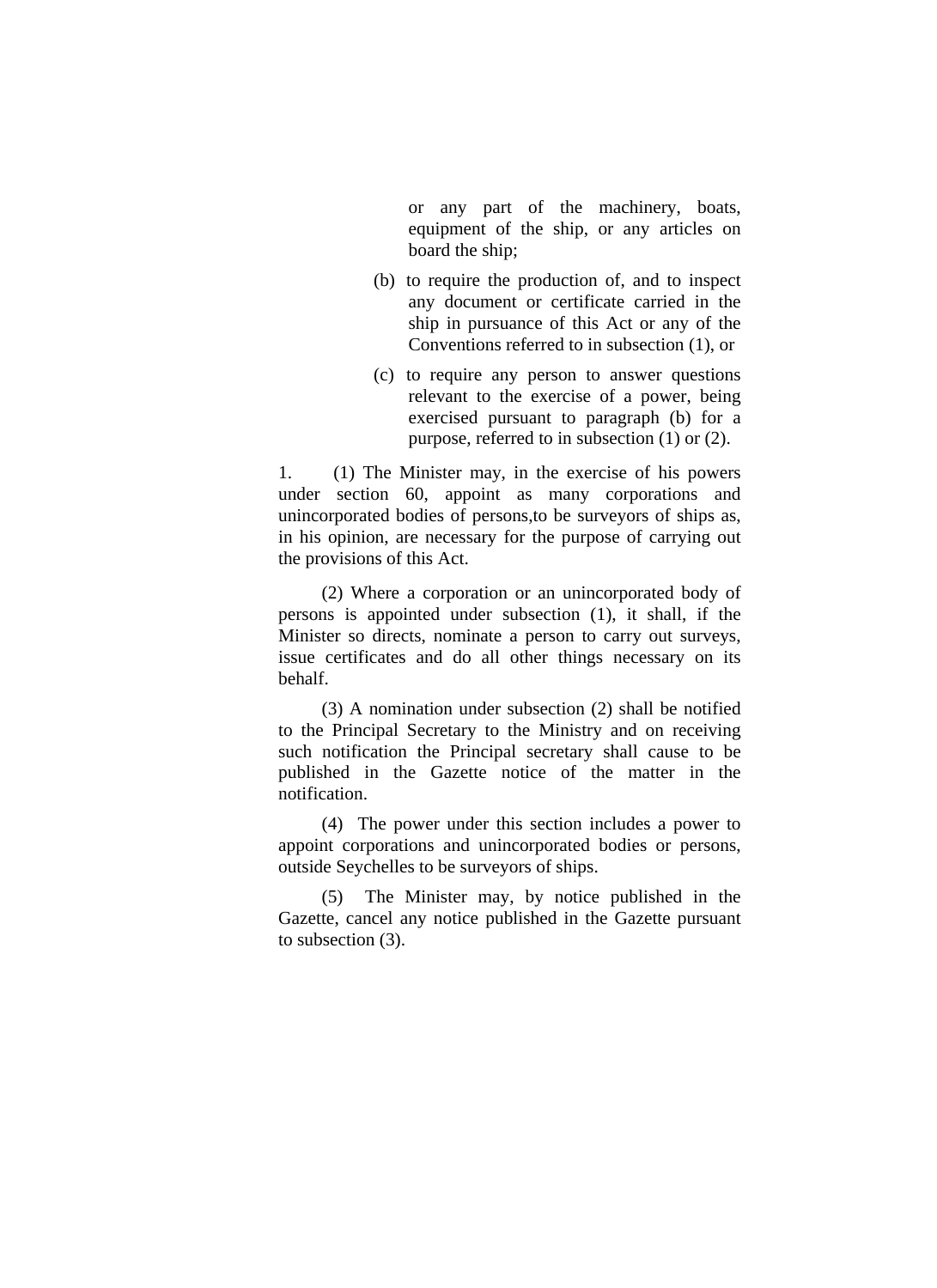1. The Minister may, by notice published in the Gazette, designate any person to be an authorized officer for the purposes of this Act or for the purposes of any provision of this Act.

- 2. (1) This section applies in relation to
	- (a) the holder of an office referred to in section 5  $(2)$ ;
	- (b) a member of the Marine Board;
	- (c) a person designated pursuant to section 238.

(2) A person in relation to whom this section applies is not liable for any act or omission done or made by him in good faith under or for the purposes of this Act.

## **PART XV**

#### *CONVENTIONS*

1. (1) The President may, by order published in the Gazette, declare that any Convention relating to shipping, other than a Convention referred to in section 85 as having the force of law in Seychelles, shall have effect in Seychelles, subject to the conditions, limitations or reservations, (if any), stated in the order and the Convention shall have effect accordingly.

(2) The President may, by order published in the Gazette, declare that an amendment to any Convention having, pursuant to an order under subsection (1), effect in Seychelles is an amendment which does to the extent stated in the order, or does not as the case may be, have effect in Seychelles.

(3) In this section, 'Convention' includes any Treaty or Agreement relating to shipping; and a Convention, Treaty or an Agreement which relates to the preventrion, reduction or control of pollution of the sea or other waters by matter from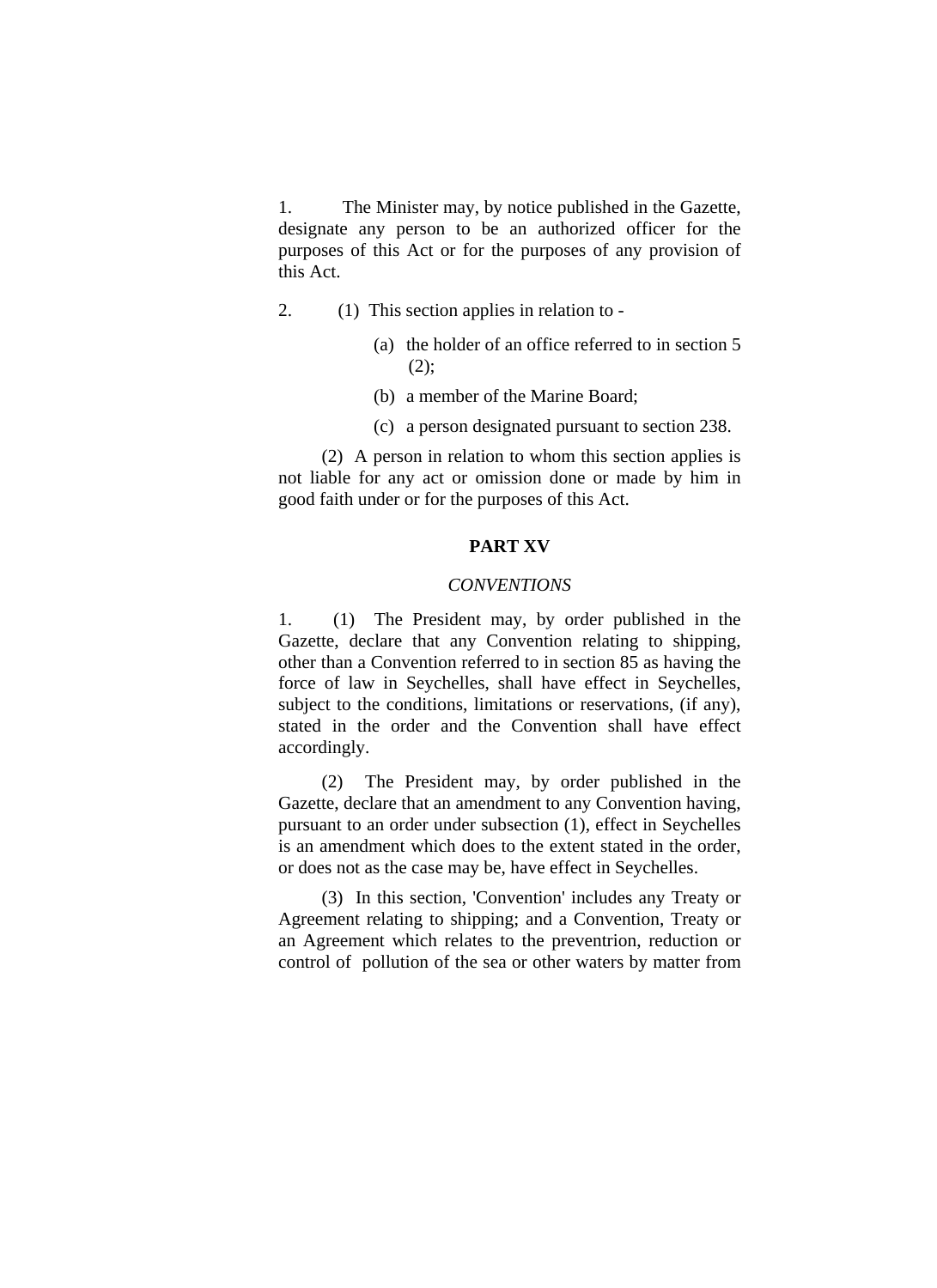ships shall be deemed to be a Convention, Agreement or Treaty, as the case may be, relating to shipping.

1. An order under section 240 may make provision for or in relation to, the implementation of, or giving effect to any Convention of the kind referred to in that section.

#### **PART XVI**

### *REGULATIONS, REPEALS, SAVINGS*

#### *AMENDMENTS AND TRANSITIONAL*

1. (1) The Minister may make regulations prescribing all matters that are required or permitted by this Act to be prescribed or that are necessary or convenient to be prescribed for the carrying out or giving effect to this Act and in particular for prescribing -

- (a) the manner of doing, and the fees payable in respect of, any matter or thing that is required or permitted to be done under this Act;
- (b) forms to be used for or in connection with this Act;
- (c) the means by which, and the conditions subject to which, a ship or class of ships may be exempted from compliance with the Regulations or any provisions of the Regulations;
- (d) procedures to be followed for the clearance of a ship leaving Seychelles, otherwise than on a local voyage;
- (e) offences and penalties in relation thereto, not exceeding a fine of Rs.10,000 or imprisonment for a term of 12 months or both; and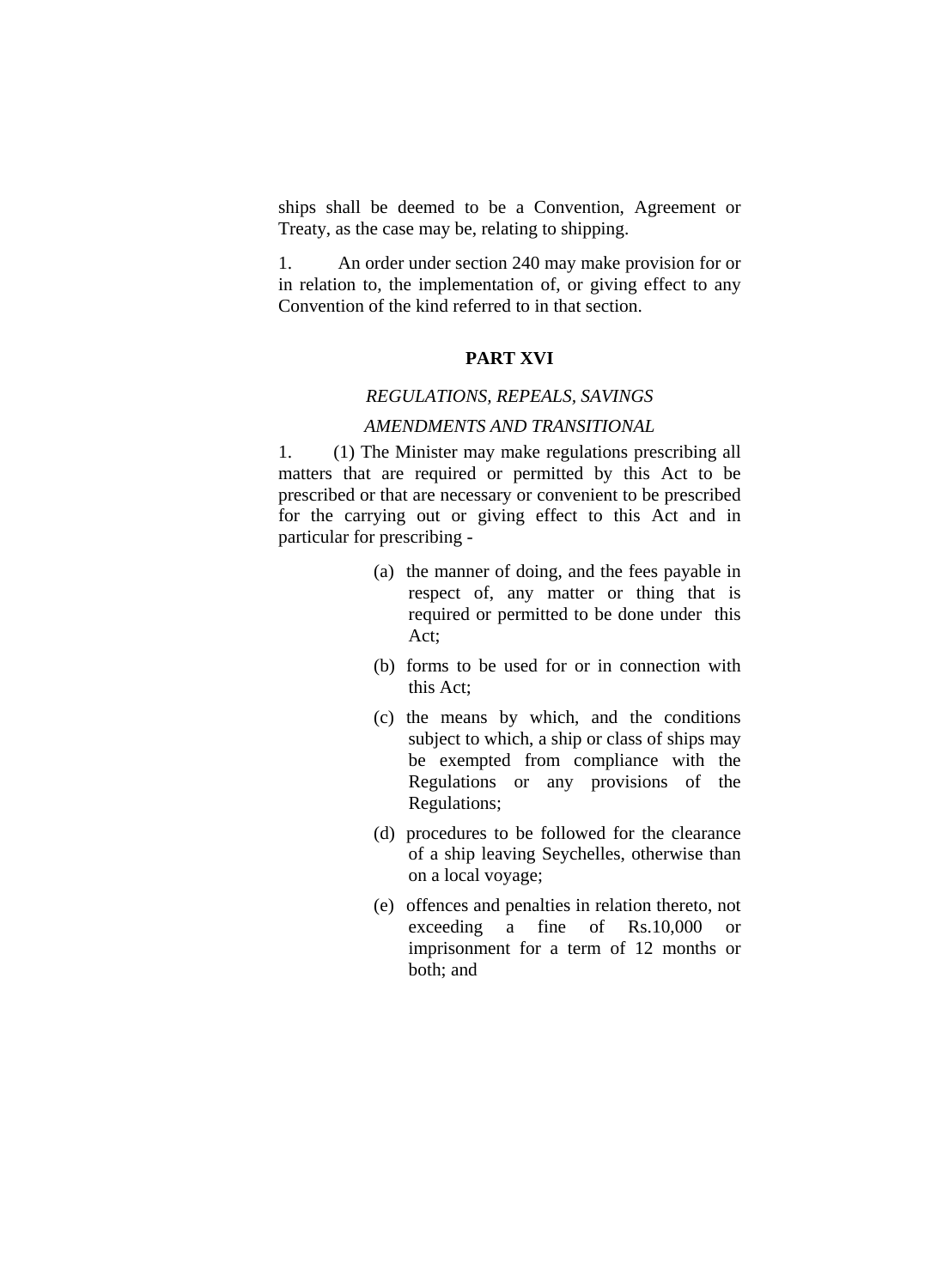(f) savings with respect to anything done under the legislation in force before the commencement of this section.

(2) The regulations may amend the First and Second Schedules.

1. (1) The laws referred to in Part I of the Third Schedules are repealed.

(2) The savings in Part II of the Third Schedule shall have effect.

(3) The Act specified in column I of Part III of the Third Schedule is amended to the extent stated in the corresponding entry in column 2 of that Part.

1. The Minister, by regulations made under this section, may make whatever provisions seems necessary or desirable for a smooth transition from arrangements with respect to shipping existing before the commencement of this Act to arrangements under this Act.PART XVII

#### *MARINE POLLUTION*

1. (1) The provisions of this Act shall be without prejudice to the laws relating to the protection of the Marine Environment or any incident involving pollution from shipping.

(2) Where there is no law or where such law is deficient in Seychelles relating to the protection of the Marine Environment or any incident involving pollution from shipping the Minister may in consultation with the Minister responsible for environment make regulations for the protection of the marine environment and other activities relating to the safety of shipping.

(3) Regulations made under subsection (2) may create offences and provide penalties therefor -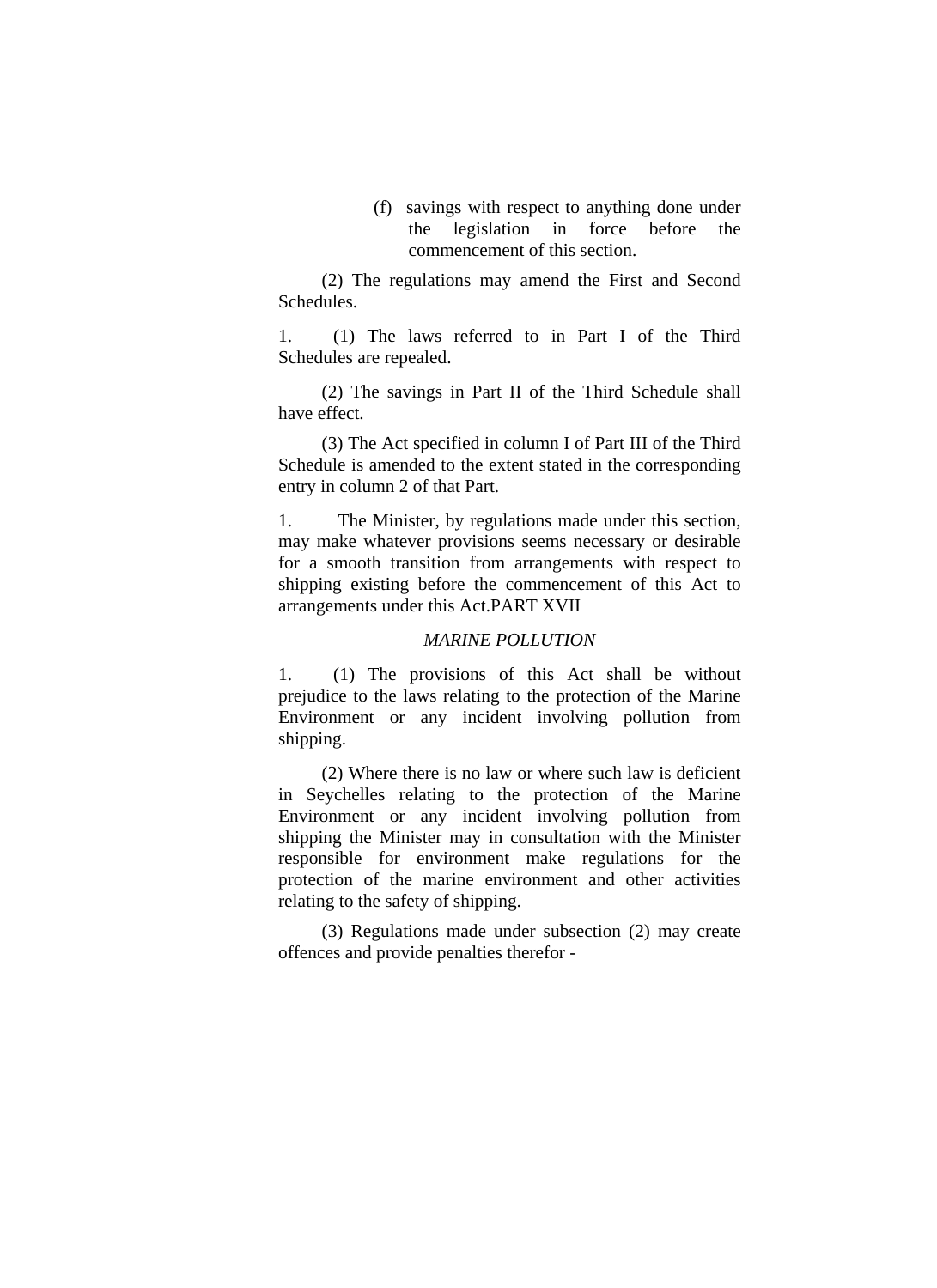- (a) not exceeding fine of SR200,000 or imprisonment not exceeding 5 years;
- (b) for forfeiture of vessel;
- (c) any may also provide for continuing offences for each day the offence is continued after conviction.

(4) The Harbour Master may issue directions to the owner or master of any vessel to prevent the occurence of environmental damage and to minimize harmful effects to the marine environment, and to repair as far as possible any such damage.

(5) The owner or master of a vessel who fails to comply with any directions given under subsection (3) is guilty of an offence and liable to a penalty of a fine of SR200,000 or imprisonment not exceeding 5 years.

#### **FIRST SCHEDULE**

*LOCAL VOYAGE (PART A)*Praslin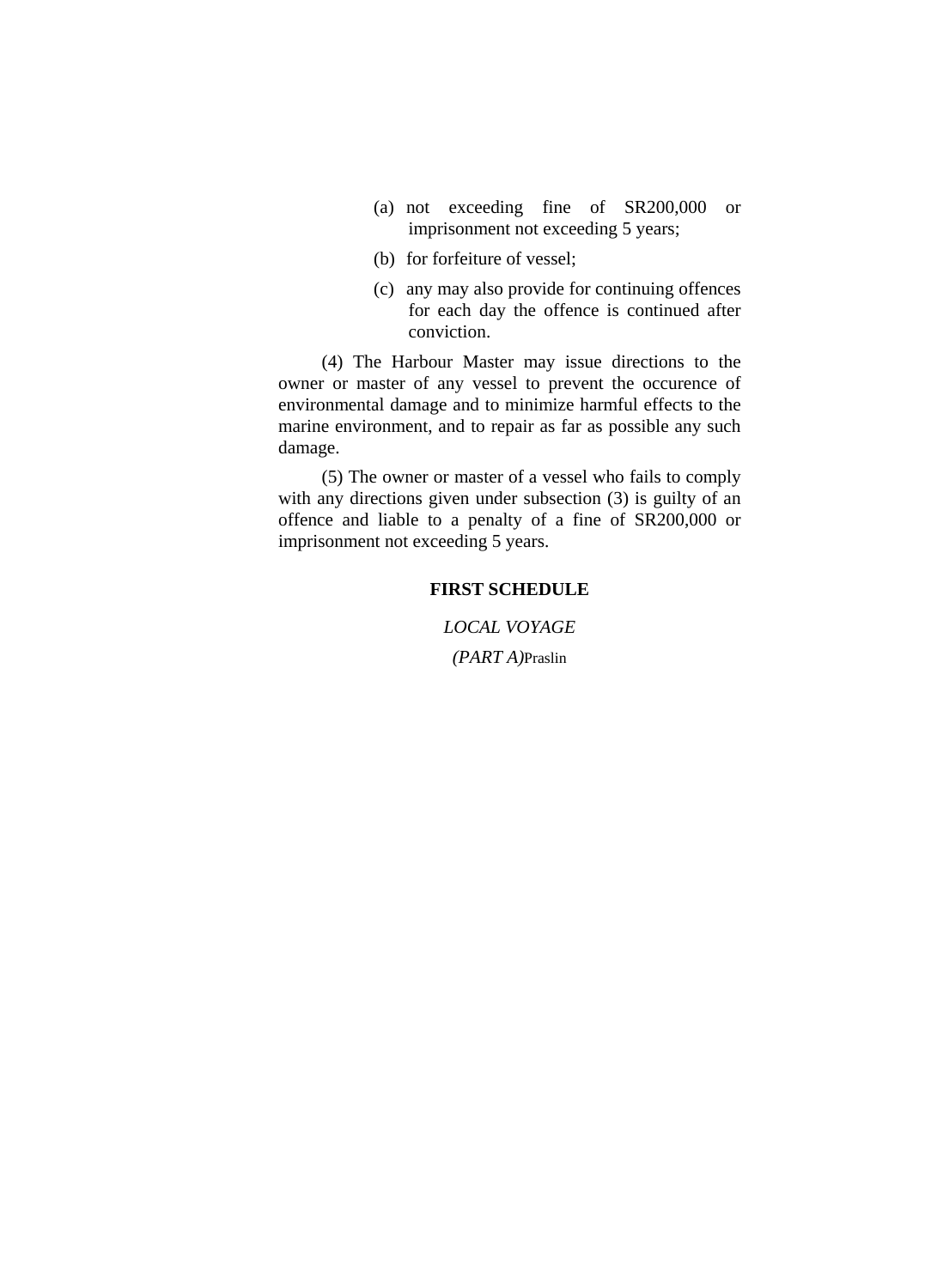Praslin La Digue Curieuse Aride Denis African Banks Remire or Eagle Island Daros and St. Joseph Group Poivre Island Desroches Maire Louise Deneufs Boudeuse or King Rose Etoile Providence and Carf Island St. Pierre Felicite Marianne Fregate Les Soeurs Ils aux Vaches (*PART B) (PART C)* Ile aux Recifs Silhouette North Island Le Cousin La Cousine Alphonse Bijoutier St Francois or Francis Platte Coetivy Zemire Reef Bertaud Reef La Perle Reef Farquhar

Astove

Banks

Providence Reef +

Cosmoledo Group Assumption Aldabra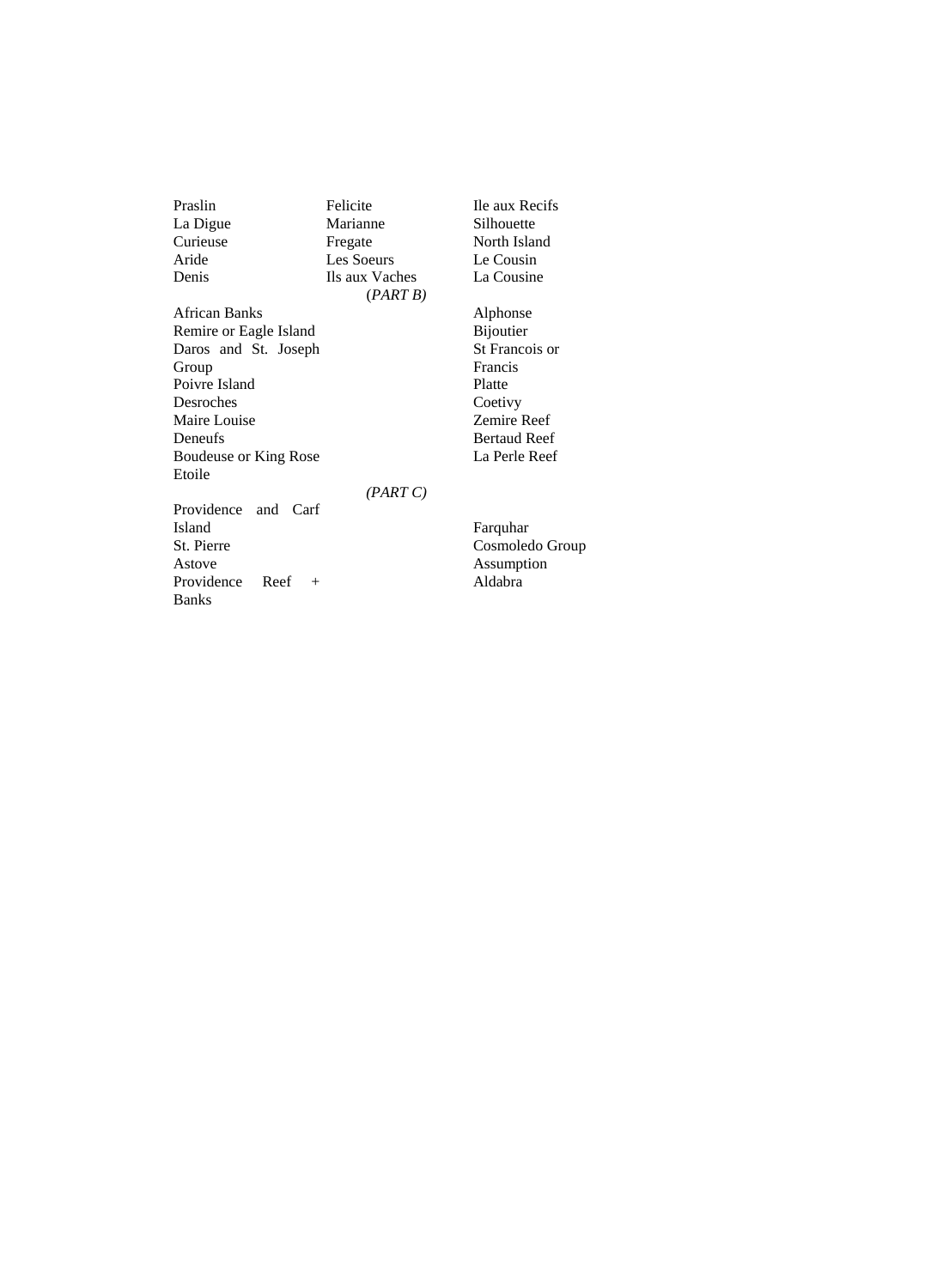## **SECOND SCHEDULE**

## **PENALTIES**

| 1              | $\overline{2}$                                        |  |  |  |  |
|----------------|-------------------------------------------------------|--|--|--|--|
| Section        | Imprisonment or Fine or Both                          |  |  |  |  |
| 22(3)          | Rs500 fine                                            |  |  |  |  |
| 22(4)          | Rs100 fine                                            |  |  |  |  |
| 27(3)          | Rs5000 fine together with 6 months imprisonment       |  |  |  |  |
| 27(4)          | Rs1000 fine                                           |  |  |  |  |
| 29(5)          | $Rs1000$ fine                                         |  |  |  |  |
| 32(9)          | Rs400 fine together with 3 months imprisonment        |  |  |  |  |
| 33(2)          | Rs200 fine                                            |  |  |  |  |
| 42(1)          | Rs10,000 fine together with 12 months imprisonments   |  |  |  |  |
| 45 (2)         | Rs1000 fine                                           |  |  |  |  |
| 45(3)          | $Rs1000$ fine<br>Rs1000 fine                          |  |  |  |  |
| 46(2)          | Rs10,000 fine togehter with 12 months imprisonment    |  |  |  |  |
| 51(1)          | Rs10,000 fine together with 12 months imprisonment    |  |  |  |  |
| 53(3)          | Rs500 fine                                            |  |  |  |  |
| 81(3)          | Rs10,000 fine togehter with 12 months imprisonment    |  |  |  |  |
| 82(2)          | Rs500 fine                                            |  |  |  |  |
| 83(2)          | Rs1000 fine                                           |  |  |  |  |
| 86(1)          | Rs100 fine                                            |  |  |  |  |
| 86(2)          | Rs1000 fine                                           |  |  |  |  |
| 86(3)          | Rs1000 fine                                           |  |  |  |  |
| 88(4)          | Rs10,000 fine together with 12 months imprisonment    |  |  |  |  |
| 91(2)<br>92(2) | Rs10,000 fine together with 12 months imprisonment    |  |  |  |  |
| 93(2)          | Rs8,000 fine together with 10 months imprisonment     |  |  |  |  |
| 94(1)          | Rs10,000 fine together with 10 months imprisonment    |  |  |  |  |
| 95             | Rs10,000 fine                                         |  |  |  |  |
| 96(3)          | Rs20,000 fine                                         |  |  |  |  |
| 97(2)          | Rs10,000 fine                                         |  |  |  |  |
| 100(1)         | Rs10,000 fine together with 12 months of imprisonment |  |  |  |  |
| 101(3)         | Rs20,000 fine                                         |  |  |  |  |
| 101(4)         | Rs20,000 fine togehter with 12 months imprisonment    |  |  |  |  |
|                | (for any other person)                                |  |  |  |  |
| 103(1)         | Rs15,000 fine together with 18 months imprisonment    |  |  |  |  |
| 103(3)         | Rs15,000 fine together with 18 months imprisonment    |  |  |  |  |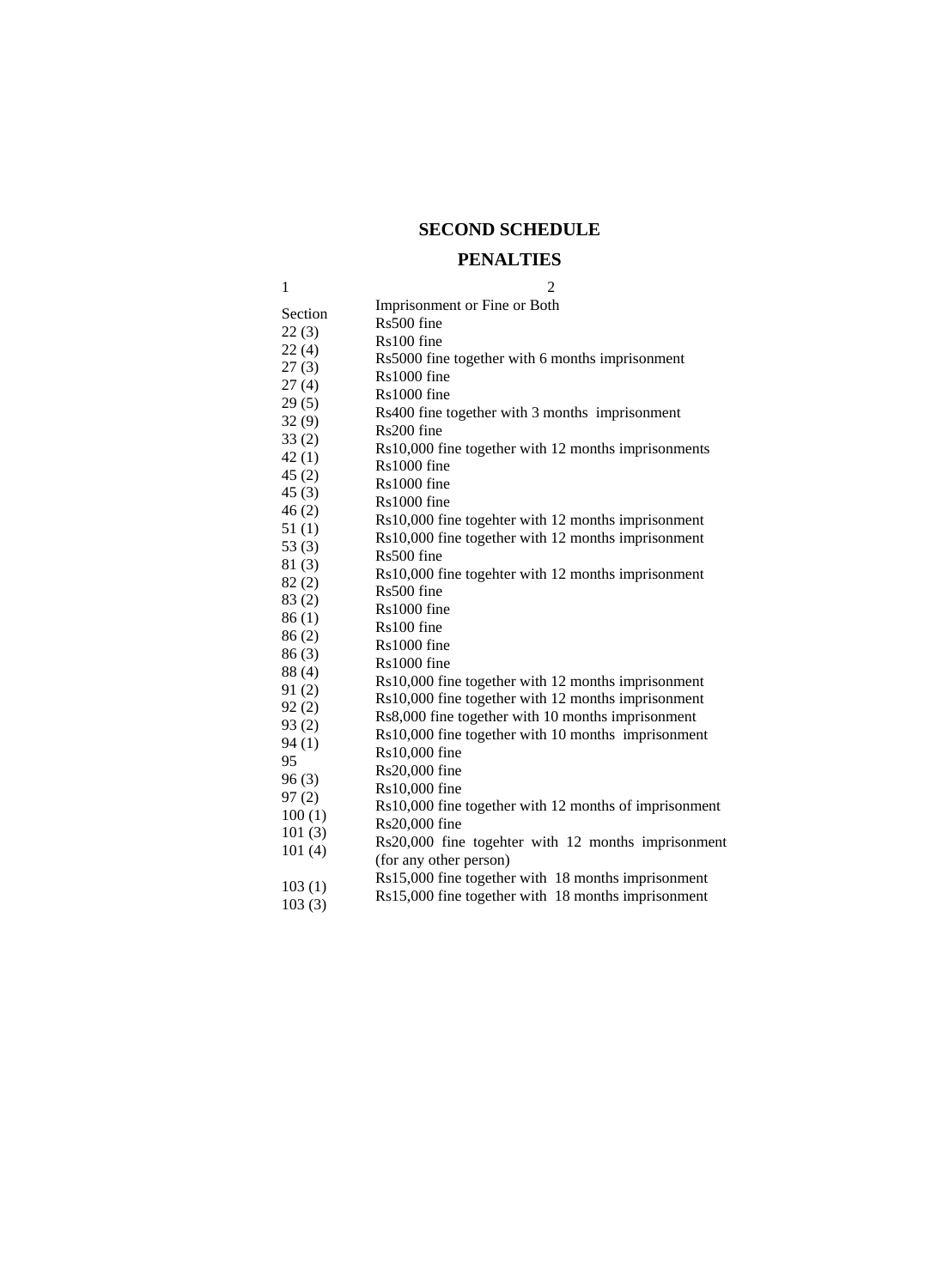|                | 2                                                  |  |  |  |
|----------------|----------------------------------------------------|--|--|--|
| 1              | <b>Imprisonment or Fine or Both</b>                |  |  |  |
|                | Rs20,000 fine together with 12 months imprisonment |  |  |  |
| <b>Section</b> | Rs20,000 fine together with 12 months imprisonment |  |  |  |
| 107(1)         | <b>Rs15,000 fine</b>                               |  |  |  |
| 107(2)         | Rs20,000 fine togehter with 24 months imprisonment |  |  |  |
| 110(4)         | Rs20,000 fine togehter with 24 months imprisonment |  |  |  |
| 114(1)         | Rs 5000 fine together with 6 months imprisonment   |  |  |  |
| 114(2)         | Rs10,000 fine togehter with 12 months imprisonment |  |  |  |
| 132            | (for 'owner')                                      |  |  |  |
| 133            | 3 years imprisonment                               |  |  |  |
|                | Rs5000 fine                                        |  |  |  |
| 136            | Rs1000 fine                                        |  |  |  |
| 138            | Rs1000 fine                                        |  |  |  |
| 141(4)         | Rs5000 fine                                        |  |  |  |
| 143(6)         | Rs1000 fine                                        |  |  |  |
| 145            | Rs5000 fine                                        |  |  |  |
| 146(3)         | Rs3000 fine                                        |  |  |  |
| 147(3)         | Rs50,000 fine together with 9 years imprisonment   |  |  |  |
| 150(1)         | (for 'master')                                     |  |  |  |
| 152(2)         | Rs25,000 fine together with 5 years imprisonment   |  |  |  |
|                | Rs1000 fine                                        |  |  |  |
| 153            | Rs1000 fine                                        |  |  |  |
| 154            | Rs2000 fine                                        |  |  |  |
| 161            | <b>Rs10,000 fine</b>                               |  |  |  |
| 162            | <b>Rs10,000 fine</b>                               |  |  |  |
| 164            | Rs500 fine                                         |  |  |  |
| 165(2)         | <b>Rs10,000 fine</b>                               |  |  |  |
| 166(2)         | Rs15,000 fine together with 12 months imprisonment |  |  |  |
| 168(2)         | <b>Rs20,000 fine</b>                               |  |  |  |
| 168(3)         | Rs5000 fine together with 6 months imprisonment    |  |  |  |
| 170(1)         | Rs10,000 fine together with 12 months imprisonment |  |  |  |
| 180(3)         | Rs10,000 fine together with 12 months imprisonment |  |  |  |
| 181(4)         | Rs20,000 fine together with 24 months imprisonment |  |  |  |
| 183(1)         | Rs20,000 fine together with 24 months imprisonment |  |  |  |
| 184(4)         | Rs10,000 fine together with 12 months imprisonment |  |  |  |
| 185(2)         |                                                    |  |  |  |
| 186(2)         |                                                    |  |  |  |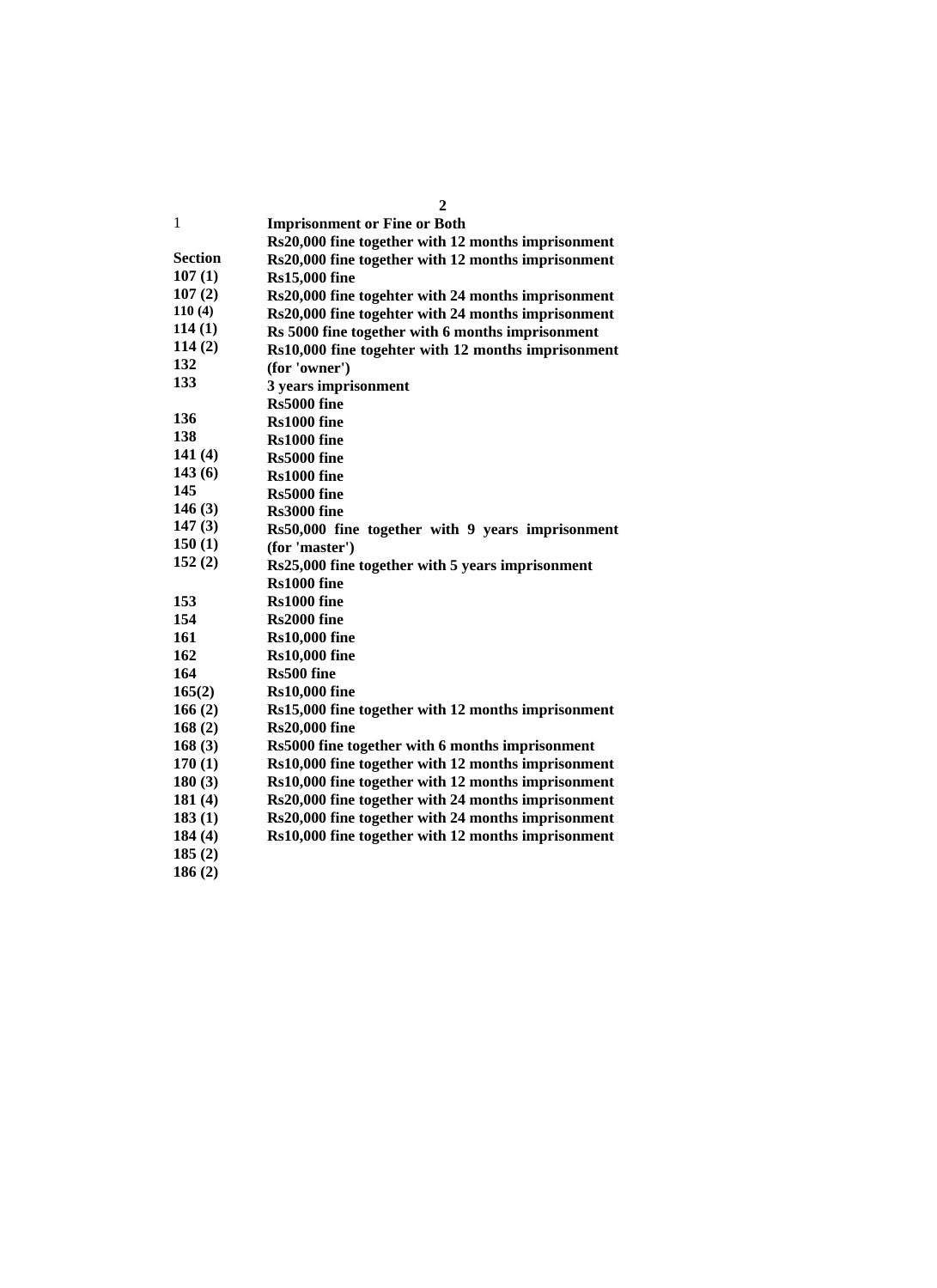| $\mathbf{1}$   |                                                 |      |                                |  |  |        |  |  |
|----------------|-------------------------------------------------|------|--------------------------------|--|--|--------|--|--|
| <b>Section</b> | <b>Imprisonment or Fine of Both</b>             |      |                                |  |  |        |  |  |
| 192            |                                                 |      | Rs20,000 fine together with 24 |  |  | months |  |  |
| 204(2)         | imprisonment                                    |      |                                |  |  |        |  |  |
| 209            | Rs5000 fine together with 6 months imprisonment |      |                                |  |  |        |  |  |
| 231(1)         | Rs5000 fine                                     |      |                                |  |  |        |  |  |
| 236(6)         | <b>Rs20.000</b>                                 | fine | together with 36               |  |  | months |  |  |
|                | imprisonment                                    |      |                                |  |  |        |  |  |
|                |                                                 |      |                                |  |  |        |  |  |

**Rs5000 fine together with 6 months imprisonment**

# **THIRD SCHEDULE**

## **REPEALS, SAVINGS AND AMENDMENTS**

# *Part I - Repeals*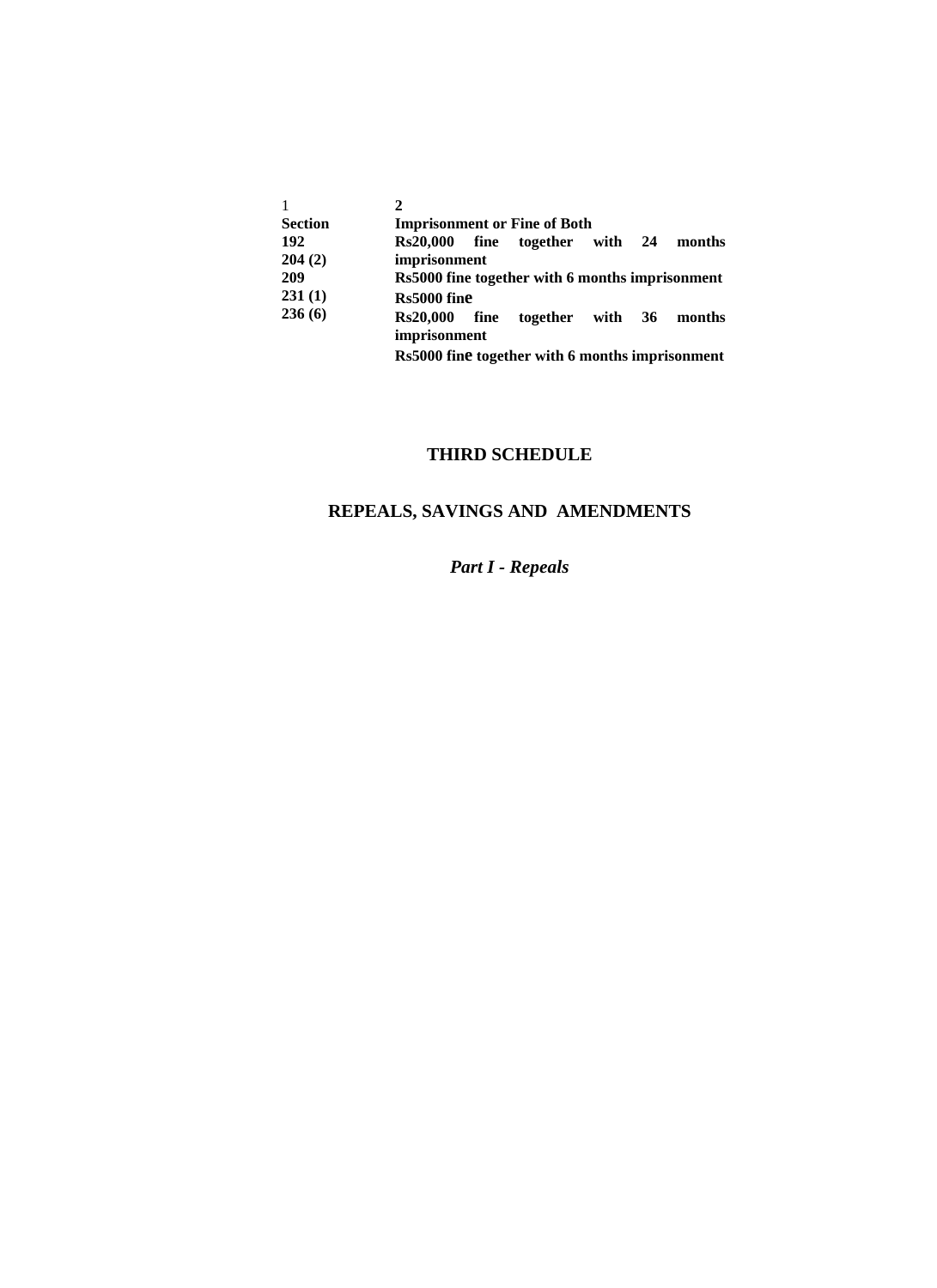| BritishShip(LifeSavingAppliances)Act                                                                                                                                                                                                                                                                                                                                                                                                                                                                                                                                                                                                  | Cap.205(19<br>71 Ed)                                                                                                                                                                                                                                                                                                                         |
|---------------------------------------------------------------------------------------------------------------------------------------------------------------------------------------------------------------------------------------------------------------------------------------------------------------------------------------------------------------------------------------------------------------------------------------------------------------------------------------------------------------------------------------------------------------------------------------------------------------------------------------|----------------------------------------------------------------------------------------------------------------------------------------------------------------------------------------------------------------------------------------------------------------------------------------------------------------------------------------------|
| British(Masters'andMates' Certificates) Act<br><b>Inquiry into wrecks Act</b><br><b>Local Trading Vessels Act</b><br><b>Master' and Mates' Certificates Act</b><br>MerchantShipping(Engineers' Certificate) Act<br><b>Merchant Shipping (Interpretation) Act</b><br><b>Merchant Shipping (Powers of Exemption and</b><br><b>Dispensation</b> ) Act<br><b>Superintendent of Mercantile Marine Act</b><br><b>Unseaworthy Foreign Ship Act</b><br><b>Unseaworhty Vessels Act</b><br><b>Wrecks, Casualtiesand Salvage Act</b><br><b>Merchant Shipping (Temporary Provisions)</b><br><b>Act 1976</b><br><b>Inter-Island Traffic Decree</b> | Cap.206(19<br>71 Ed)<br>Cap.211(19<br>71 Ed)<br>Cap.212(19<br>71 Ed)<br>Cap.213(19<br>71 Ed)<br>Cap.214(19<br>71 Ed)<br>Cap.215(19<br>71 Ed)<br>Cap.216(19<br>71 Ed)<br>Cap.217(19<br>71 Ed)<br>Cap.218(19<br>71 Ed)<br>Cap.219(19<br>71 Ed)<br>Cap.220(19<br>71 Ed)<br>of<br>At $21$<br>1976<br><b>Decree</b><br><b>No.15</b><br>of<br>1979 |

**Part II - Savings**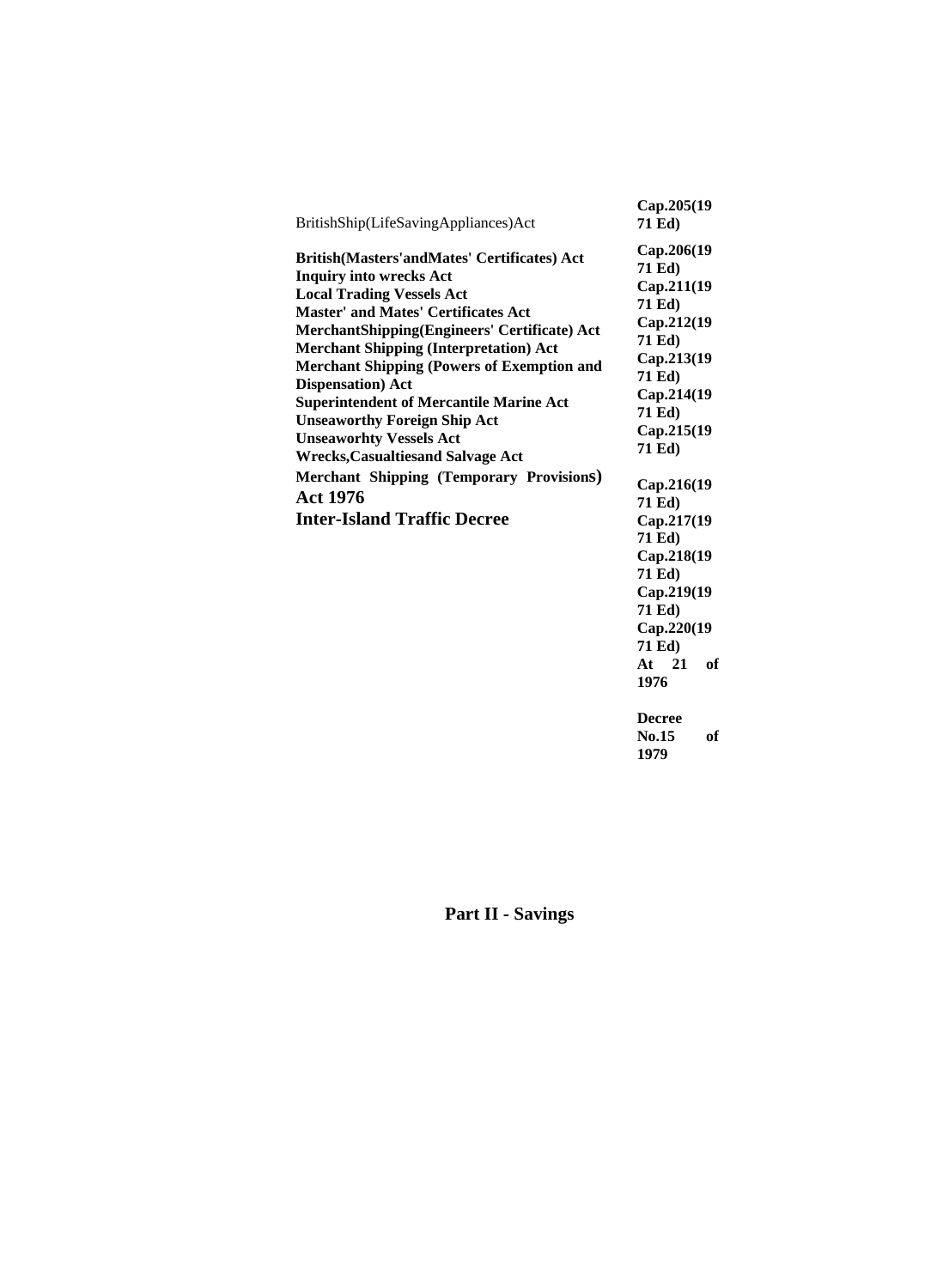**1**.(1) A certificate issued or issued to a master or a seaman pursant to any Act refered to in Part I and in force at the commencement of this schedule, shall -

- (a) have, on and after that commencement, the same effect as a certificate or competency, having similar effect, issued or granted under this Act;
- (b) subject to paragraph (c), be valid for the same period for which it would have been valid if this Act has not been enacted; and
- (c) be subject to the provisions of this Act relating to the certificates of competency.

**(2) A person, who pursuant to sub-paragraph (1), holds a certificate of competency is subject to the duties and liabilities of such a holder under this Act.** 

**2**.(1) In this paragraph -

**'registered ship' means a ship which, immediately prior to the commencement of this schedule , is registered under the 1976 Act as a Seychelles Ship;** 

**'the 1976 Act' means the Merchant Shipping (Temporary Provisions) Act, 1976 repealed by Part I of this schedule.** 

**(2) On and after the commencement of this schedule, a registered ship, shall be deemed to be ship regsitered under this Act, and the Registrar shall make the necessary entries in the Register to record the registration.** 

**(3) A registered ship which is a Government ship shall be entered in the Register, persuant to subparagraph (2) as such** 

**(4) Where the owner , or each of the owners, of a registered ship, at the commencement of the schedule, is not a qualified person, then, subject to sub-paragraph (3) the ship shall be deemed to be designated ship in respect of**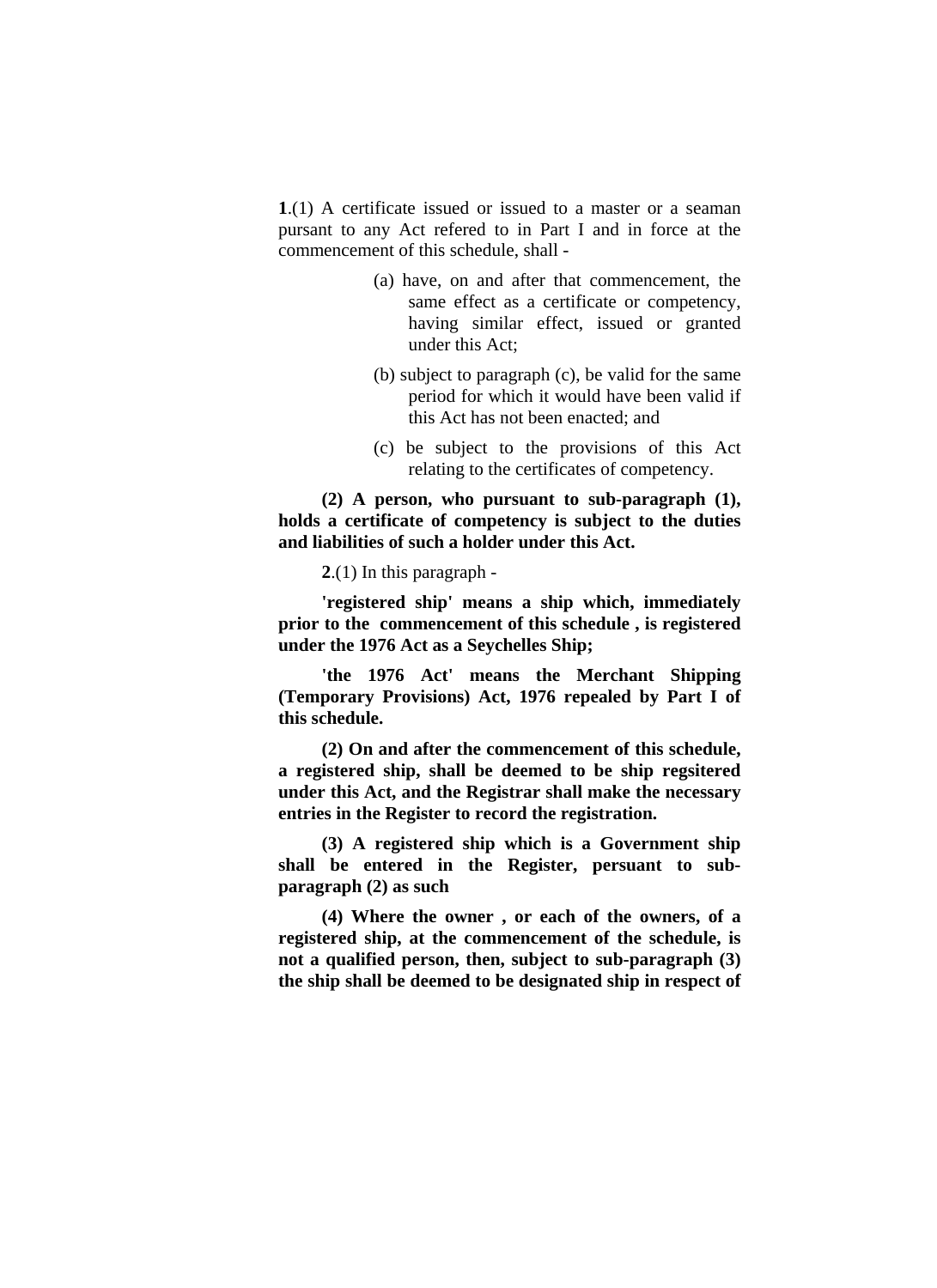**which an order has been published, on that commencement , in the Gazette for the purposes of section 17 (3).** 

**(5) Where, immediately prior to the commencement of this Schedule -** 

(a) a bill of sale for the transfer of a ship; or

(b) a mortgage,

**lawfully subsists in respect of a registered ship, the bill of sale and the mortgage shall have effect on and after the commencement as if they were respectively a bill of sale or a mortgage for the purposes of this Act.** 

**(6) Any certificates issued or given pursuant to the 1976 Act in respect of a registered ship which is -** 

(a) a Load Line Convention Ship; or

(b) a Safety Convention Ship,

**subsisting immediately prior to the commencement of the schedule shall, and after that commencement, be deemed to be a certificate given pursuant to this Act; and the period of the validity of the certificate for the purpose of any requirement relating to its renewal, or otherwise, shall be ascertained by reference to the date of the issue or grant of the certificate pursuant to the 1976 Act.** 

**3. Any person appointed before the commencement of this schedule to an office referred to in section 5 and holding that office at the commencement shall, on and after that commencement, be deemed to have been appointed to that office pursuant to that section.** 

**4. Nothing in this Shedule shall be construed as affecting the operation of section 27 A or 28 of the Interpretation and General Provisions Act, in relation to any Act repealed under Part I of this shedule.** 

## **Part III - Amendments**